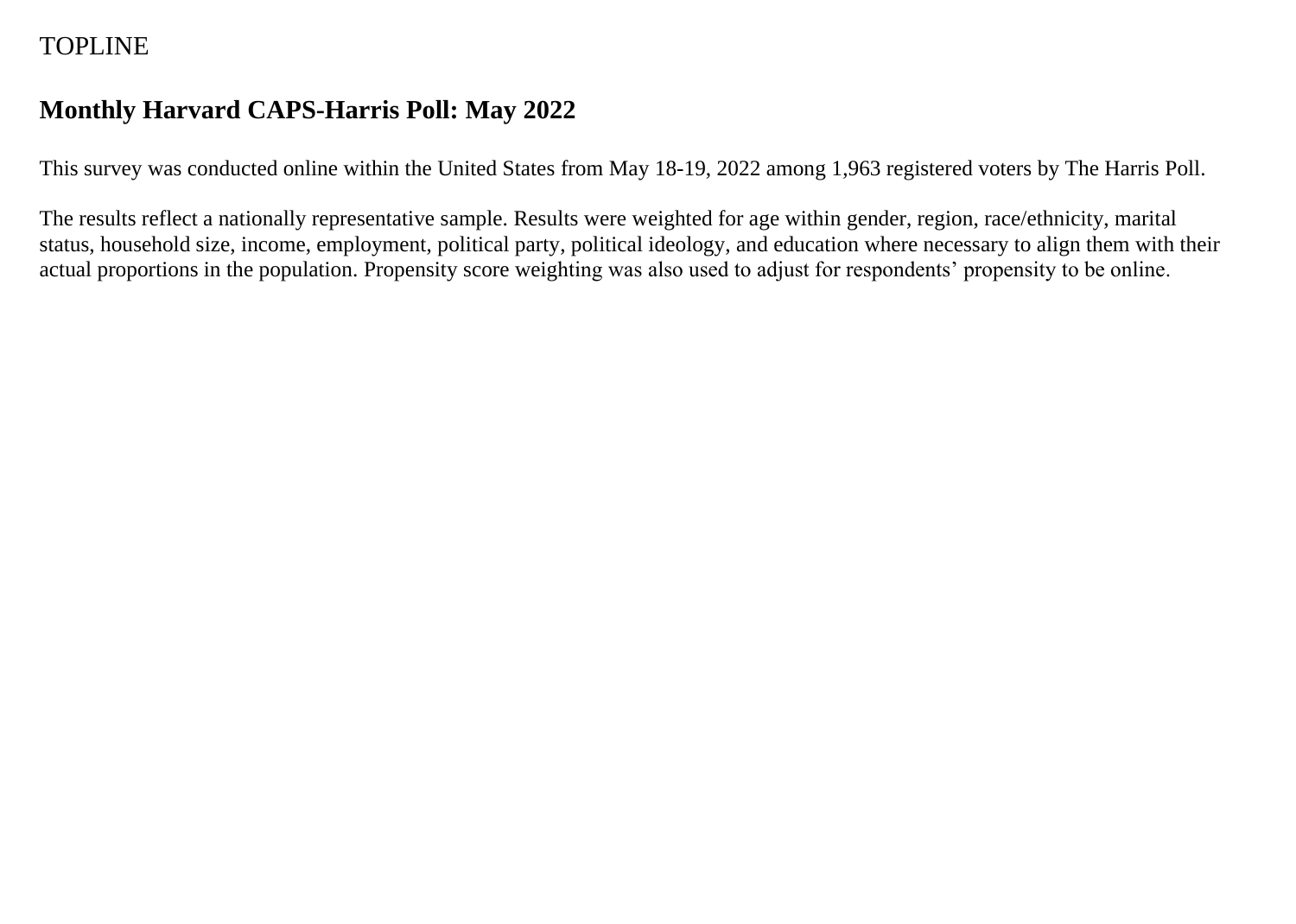| Base                                                  | $N=1,963$ |                            | Base | $N = 1,963$ |
|-------------------------------------------------------|-----------|----------------------------|------|-------------|
| $AGE*$                                                |           | <b>POLITICAL PARTY*</b>    |      |             |
| 18-34                                                 | 25%       | Democrat                   |      | 37%         |
| 35-49                                                 | 24%       | Republican                 |      | 36%         |
| 50-64                                                 | 29%       | Independent                |      | 23%         |
| $65+$                                                 | 22%       | Other                      |      | 4%          |
| SEX*                                                  |           | <b>LOCALE</b>              |      |             |
| Male                                                  | 47%       | Urban                      |      | 31%         |
| Female                                                | 52%       | Suburban                   |      | 48%         |
| <b>EDUCATION*</b>                                     |           | Rural                      |      | 21%         |
| Less than high school degree                          | 8%        | <b>POLITICAL IDEOLOGY*</b> |      |             |
| High school degree to less than 4-year college degree | 59%       | Liberal                    |      | 24%         |
| 4-year college degree or more                         | 33%       | Moderate                   |      | 38%         |
| RACE/ETHNICITY*                                       |           | Conservative               |      | 38%         |
|                                                       |           |                            |      |             |

| Base                                                  | $N = 1,963$ |                            |
|-------------------------------------------------------|-------------|----------------------------|
| AGE*                                                  |             | <b>POLITICAL PARTY*</b>    |
| 18-34                                                 | 25%         | Democrat                   |
| 35-49                                                 | 24%         | Republican                 |
| 50-64                                                 | 29%         | Independent                |
| $65+$                                                 | 22%         | Other                      |
| SEX*                                                  |             | <b>LOCALE</b>              |
| Male                                                  | 47%         | Urban                      |
| Female                                                | 52%         | Suburban                   |
| <b>EDUCATION*</b>                                     |             | Rural                      |
| Less than high school degree                          | 8%          | <b>POLITICAL IDEOLOGY*</b> |
| High school degree to less than 4-year college degree | 59%         | Liberal                    |
| 4-year college degree or more                         | 33%         | Moderate                   |
| RACE/ETHNICITY*                                       |             | Conservative               |
| White                                                 | 67%         |                            |
| <b>Black/African American</b>                         | 13%         |                            |
| Hispanic                                              | 13%         |                            |
| Asian                                                 | 5%          |                            |
| Other                                                 | 2%          |                            |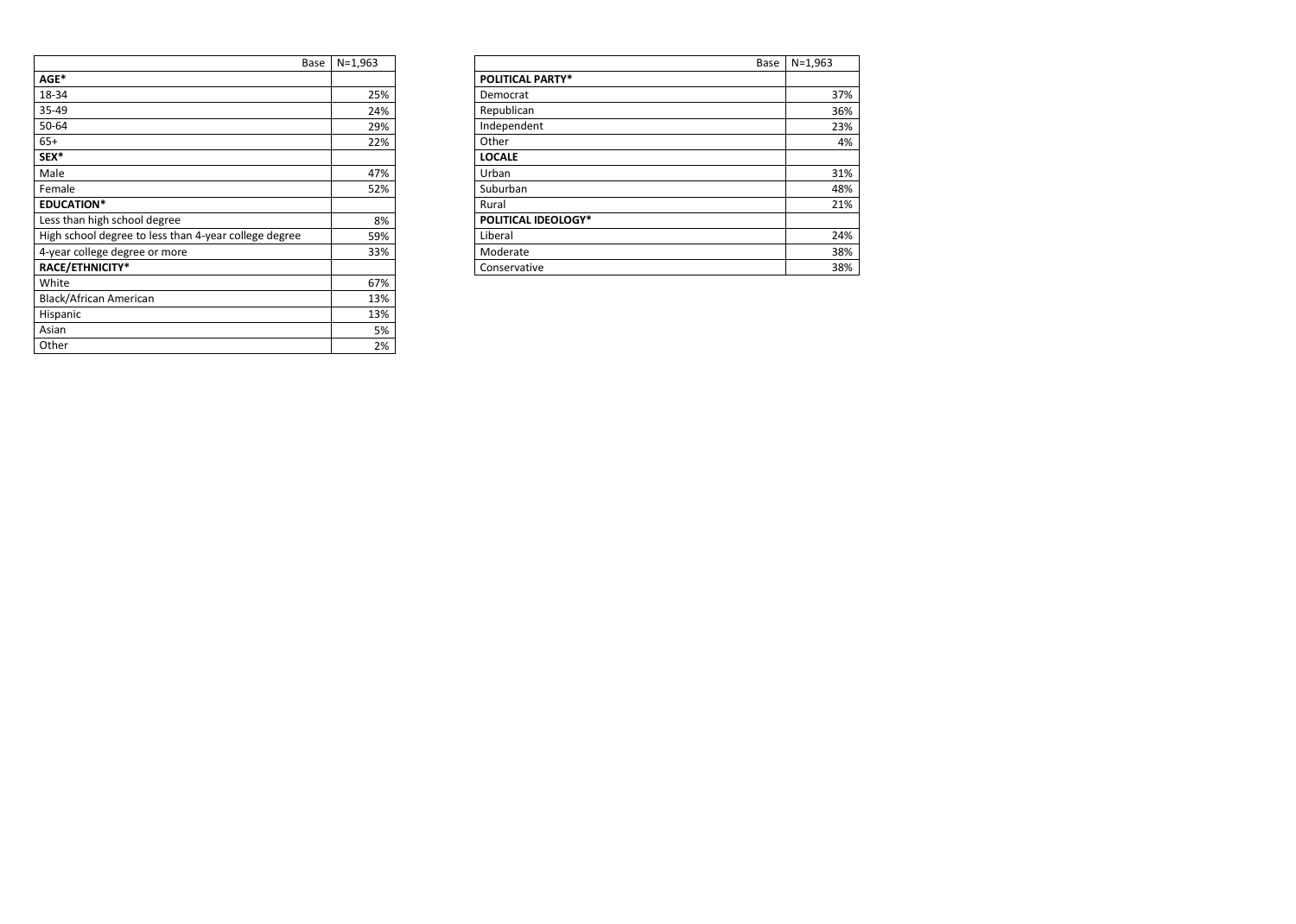23 May 2022 Table 1

Q4007 What is your age?

|                 | Total        |
|-----------------|--------------|
| Unweighted Base | 1963         |
| Weighted Base   | 1959         |
|                 |              |
| $18 - 34$       | 495<br>25%   |
| $35 - 49$       | 467<br>24%   |
| $50 - 64$       | 556<br>28%   |
| $65+$           | 441<br>22%   |
| Mean            | 49.2         |
| Std. Dev.       | 17.20        |
| Std. Err.       | 0.39         |
| Sigma           | 1959<br>100% |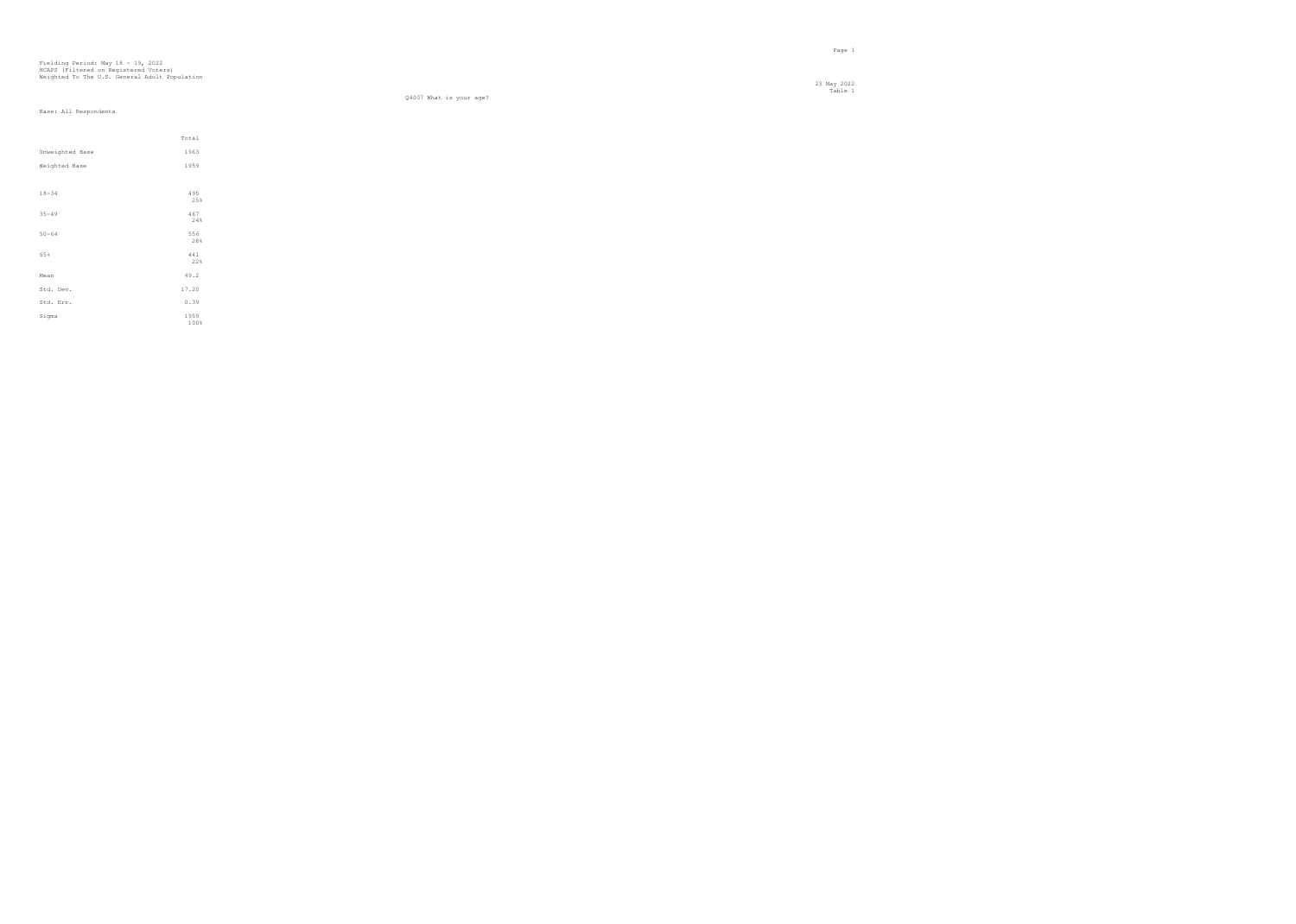23 May 2022 Table 2

Q4005 What is your gender?

|                                         | Total            |
|-----------------------------------------|------------------|
| Unweighted Base                         | 1963             |
| Weighted Base                           | 1959             |
|                                         |                  |
| Male                                    | 930<br>47%       |
| Female                                  | 1019<br>52%      |
| Non-binary or Gender Non-<br>conforming | 9<br>$\star$     |
| Prefer not to answer                    | $\,1$<br>$\star$ |
| Sigma                                   | 1959<br>100%     |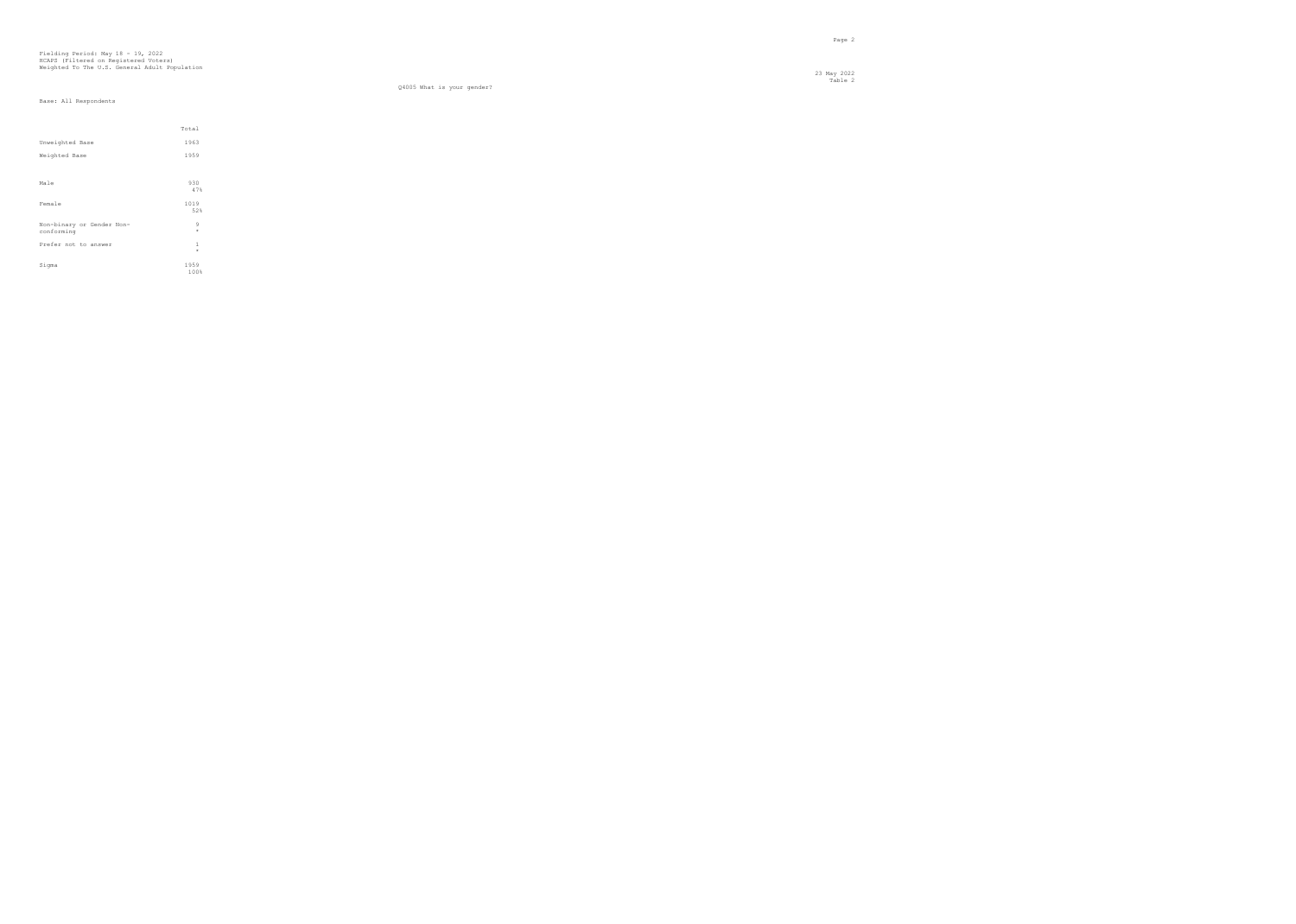#### Table 3 Q2109 In what country or region do you currently reside?

|                 | Total        |
|-----------------|--------------|
| Unweighted Base | 1963         |
| Weighted Base   | 1959         |
| United States   | 1959<br>100% |
| Sigma           | 1959<br>100% |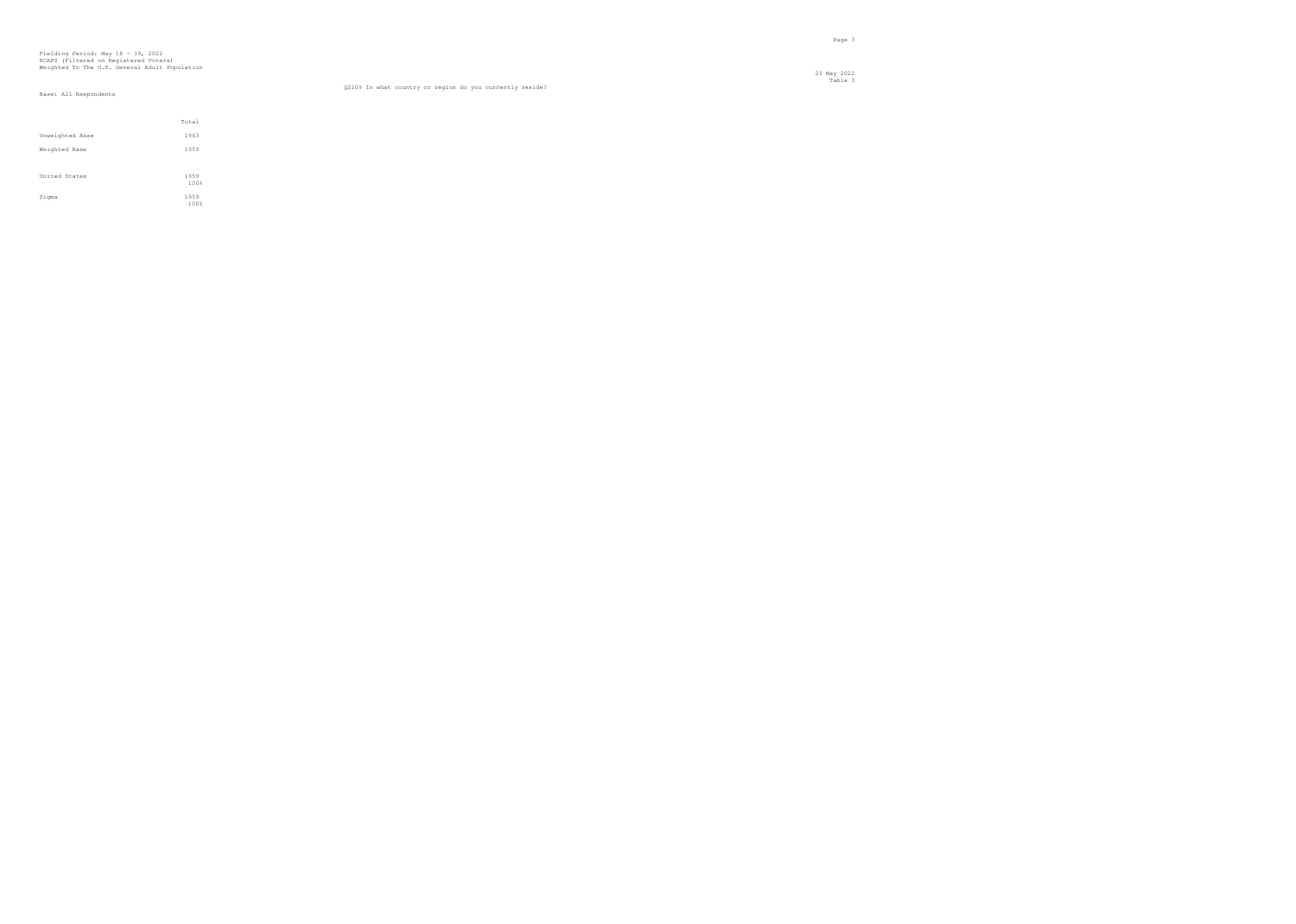Total Unweighted Base 1963 Weighted Base 1959 Alabama  $\begin{array}{c} 27 \\ 1\% \end{array}$ Alaska  $\frac{2}{\ast}$  \* Arizona  $\begin{array}{c} 50 \\ 3\% \end{array}$ Arkansas  $\begin{array}{c} 20 \\ 1\% \end{array}$ California  $\begin{array}{c} 213 \\ 11\% \end{array}$ Colorado  $\begin{array}{c} 27 \\ 1\% \end{array}$ Connecticut  $\begin{array}{c} 20 \\ 1\% \end{array}$ Delaware  $8 +$  \* District of Columbia  $\frac{5}{100}$  $\star$ Florida  $\begin{array}{c} 171 \\ 98 \end{array}$ Georgia 64<br>3% а в село в село в село во село во село во село во 1988 година, како е од 1988 година, како е од 198 Hawaii 14  $\begin{array}{c} 1\,4 \\ 1\,8 \end{array}$  $Idaho$  $\begin{smallmatrix}1&0\\1&\&1\end{smallmatrix}$ Illinois 79 **4%** Indiana  $46$ <br> $2%$ Iowa  $\begin{array}{c} 13 \\ 18 \end{array}$ Kansas  $\begin{array}{c} 17 \\ 1\% \end{array}$ Kentucky 36  $\begin{array}{c} 36 \\ 28 \end{array}$ 

 23 May 2022 Table 4

S2 In which state do you reside?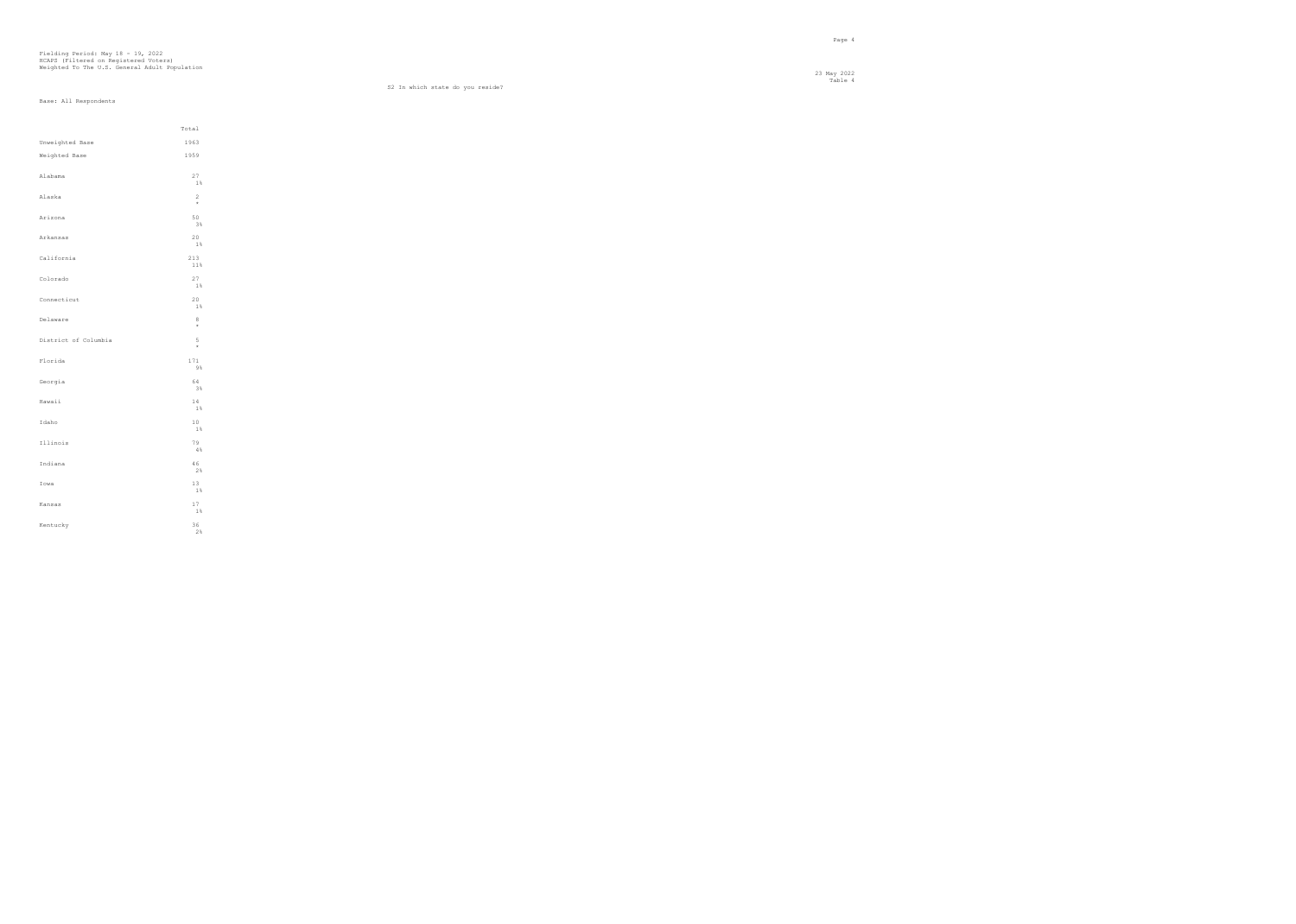Total Weighted Base 1959 Louisiana  $\begin{array}{c} 18 \\ 1\% \end{array}$ Maine 5 \* Maryland  $\begin{array}{c} 42 \\ 28 \end{array}$ Massachusetts 30  $\begin{array}{c} 30 \\ 28 \end{array}$ Michigan 73<br>4% **4%** Minnesota 22 1% and 1% and 1% and 1% and 1% and 1% and 1% and 1% and 1% and 1% and 1% and 1% and 1% and 1% and 1% and 1% and 1% and 1% and 1% and 1% and 1% and 1% and 1% and 1% and 1% and 1% and 1% and 1% and 1% and 1% and 1% and 1% and Mississippi 16  $\begin{array}{c} 16 \\ 1\% \end{array}$ Missouri 24  $\begin{array}{c} 2\,4 \\ 1\,8 \end{array}$ Montana 4  $\frac{4}{\star}$  $Nebraska$  $\begin{array}{c} 1\,4 \\ 1\,8 \end{array}$ Nevada  $\begin{array}{c} 2\,4 \\ 1\,8 \end{array}$  $New$  Hampshire \* New Jersey  $\begin{array}{c} 58 \\ 3\% \end{array}$ New Mexico  $13 \atop 1\%$ New York  $\begin{array}{c} 117 \\ 6\% \end{array}$ North Carolina 57  $\begin{array}{c} 57 \\ 3\% \end{array}$ North Dakota 1  $\begin{smallmatrix}1\\ *&\end{smallmatrix}$ Ohio  $8\,6\atop4\,$  % Oklahoma 14  $\begin{array}{c} 14 \\ 1\% \end{array}$ 

 23 May 2022 Table 4

S2 In which state do you reside?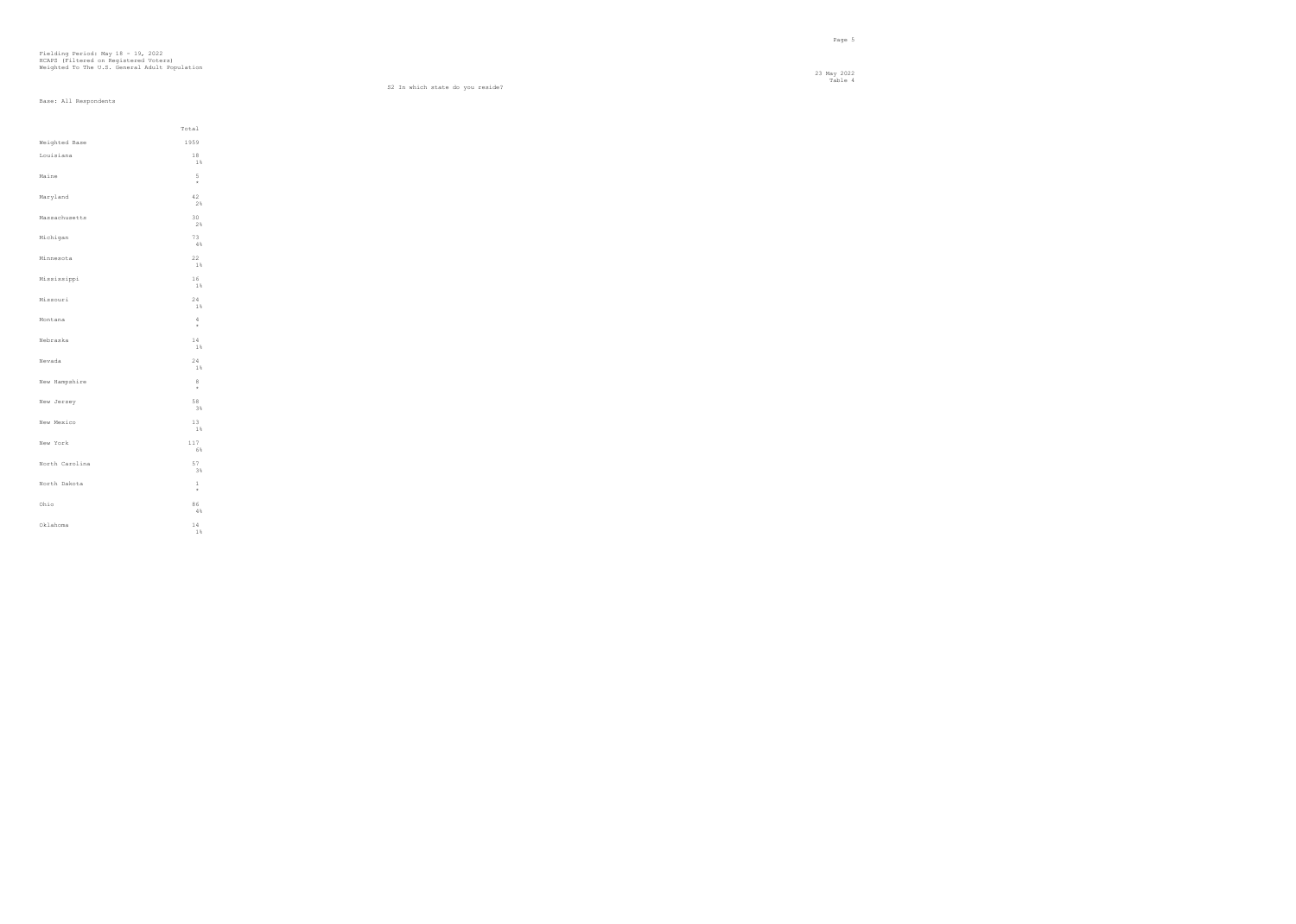Total Weighted Base 1959 Oregon  $\begin{array}{c} 26 \\ 1\% \end{array}$ Pennsylvania 99 the state of the state of the state of the state of the state of the state of the state of the state of the state of the state of the state of the state of the state of the state of the state of the state of the state of t Rhode Island 5<br>  $\star$  $\frac{5}{\star}$ South Carolina  $\begin{array}{c} 2\,9 \\ 1\, \scriptstyle\% \end{array}$ South Dakota 1  $\begin{smallmatrix}1\\ \ast \end{smallmatrix}$ Tennessee 49 2 % до 12 мај 12 мај 12 мај 12 мај 12 мај 12 мај 12 мај 12 мај 12 мај 12 мај 12 мај 12 мај 12 мај 12 мај 12 ма  $T$ exas  $\begin{array}{c} 152 \\ 8\% \end{array}$ Utah  $18 \\ 1\%$ Vermont  $\frac{2}{\star}$ Virginia  $\begin{array}{c} 38 \\ 28 \end{array}$ Washington 31  $\begin{array}{c} 31 \\ 28 \end{array}$ West Virginia  $\begin{array}{c} 13 \\ 1\% \end{array}$ Wisconsin 46  $\begin{array}{c} 46 \\ 28 \end{array}$ Wyoming 3 \* Sigma  $1959$ <br> $100%$ 

 23 May 2022 Table 4

S2 In which state do you reside?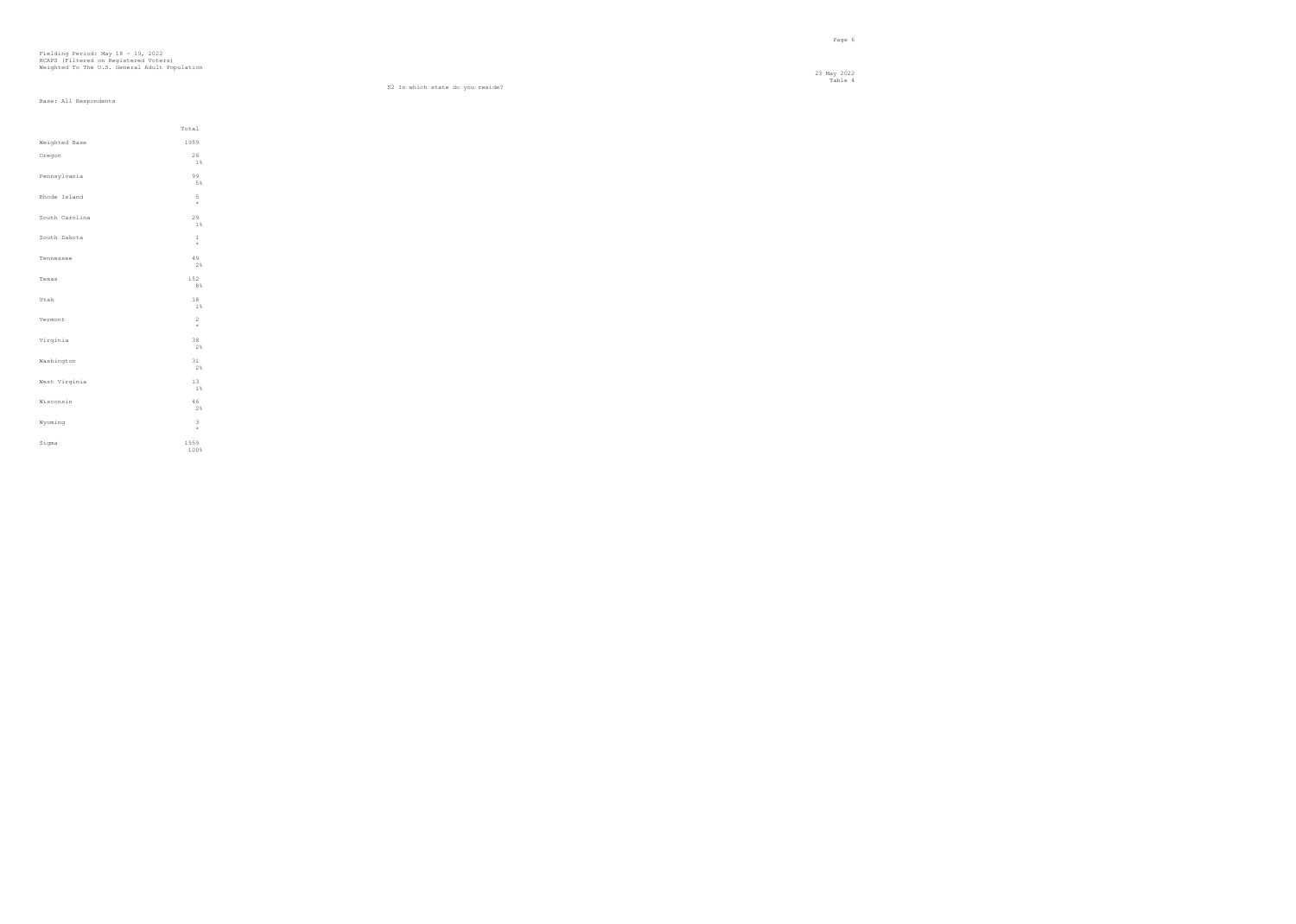23 May 2022 Table 5 S1 Are you at least 18 years of age and registered to vote?

|                 | Total                    |
|-----------------|--------------------------|
| Unweighted Base | 1963                     |
| Weighted Base   | 1959                     |
|                 |                          |
| Yes             | 1959                     |
|                 | 100%                     |
| No              | $\overline{\phantom{a}}$ |
|                 | $\overline{\phantom{a}}$ |
| Sigma           | 1959                     |
|                 | 100%                     |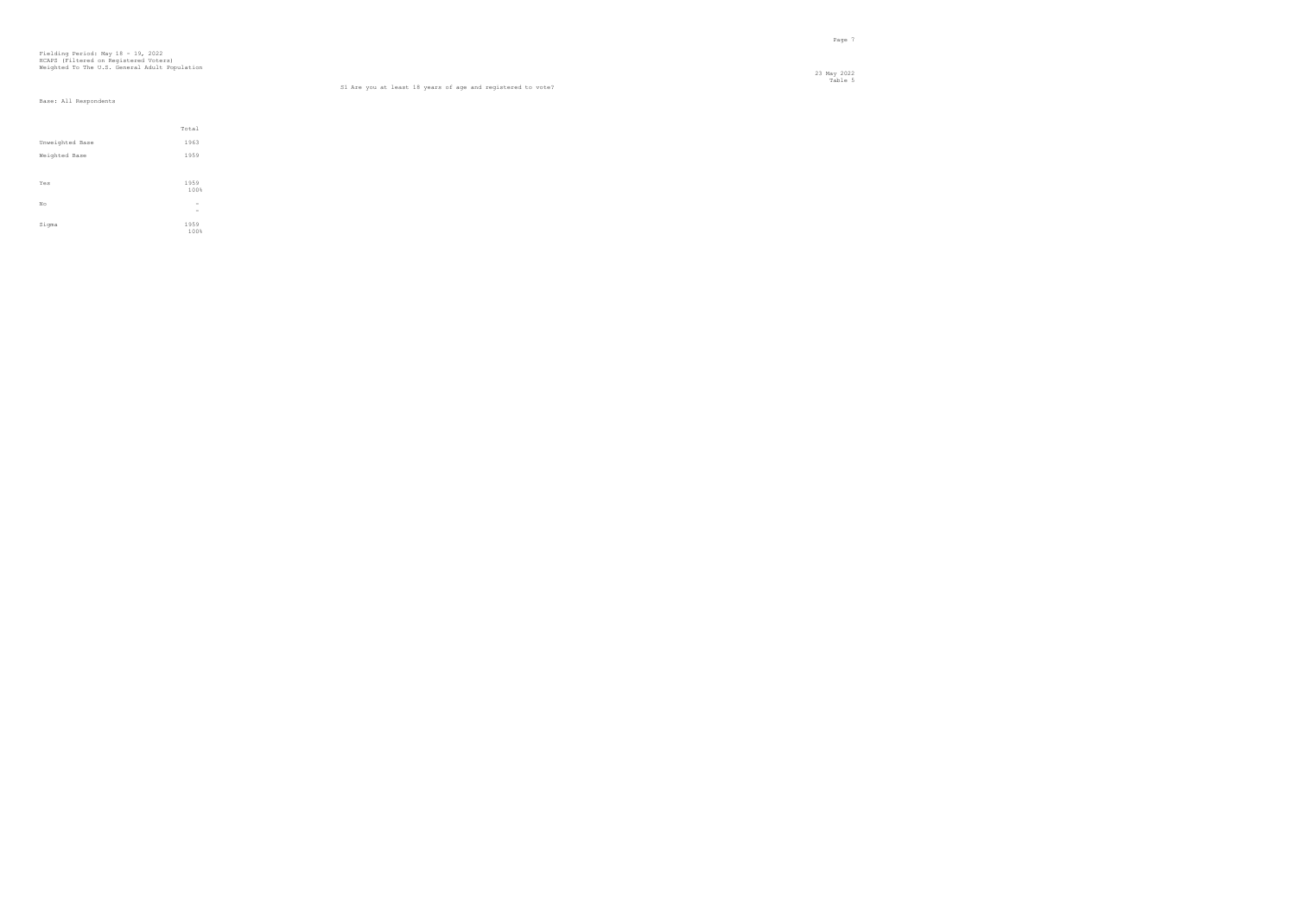## Fielding Period: May 18 - 19, 2022 HCAPS (Filtered on Registered Voters) Weighted To The U.S. General Adult Population

23 May 2022

|                                                                                                | Table 6 |
|------------------------------------------------------------------------------------------------|---------|
| Ml In general, do you think the country is on the right track or is it off on the wrong track? |         |

|                     | Total        |  |
|---------------------|--------------|--|
| Unweighted Base     | 1963         |  |
| Weighted Base       | 1959         |  |
|                     |              |  |
| Right track         | 567<br>29%   |  |
| Wrong track         | 1231<br>63%  |  |
| Don't know / Unsure | 162<br>8%    |  |
| Sigma               | 1959<br>100% |  |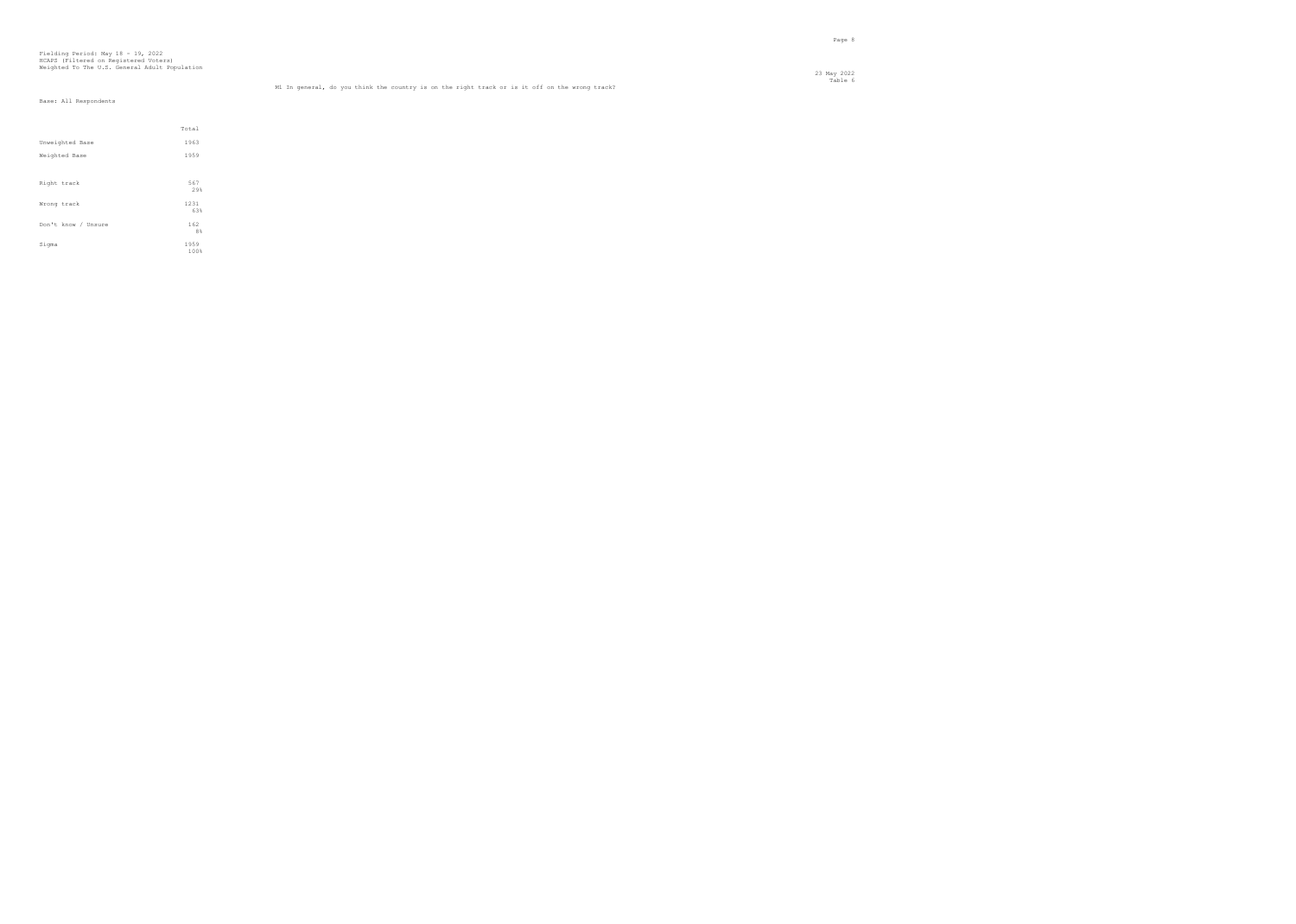## Fielding Period: May 18 - 19, 2022 HCAPS (Filtered on Registered Voters) Weighted To The U.S. General Adult Population

|                                                                                                         | Table 7 |
|---------------------------------------------------------------------------------------------------------|---------|
| M2 In general, do you think the American economy is on the right track or is it off on the wrong track? |         |

|                     | Total        |
|---------------------|--------------|
| Unweighted Base     | 1963         |
| Weighted Base       | 1959         |
|                     |              |
| Right track         | 491<br>25%   |
| Wrong track         | 1334<br>68%  |
| Don't know / Unsure | 134<br>7%    |
| Sigma               | 1959<br>100% |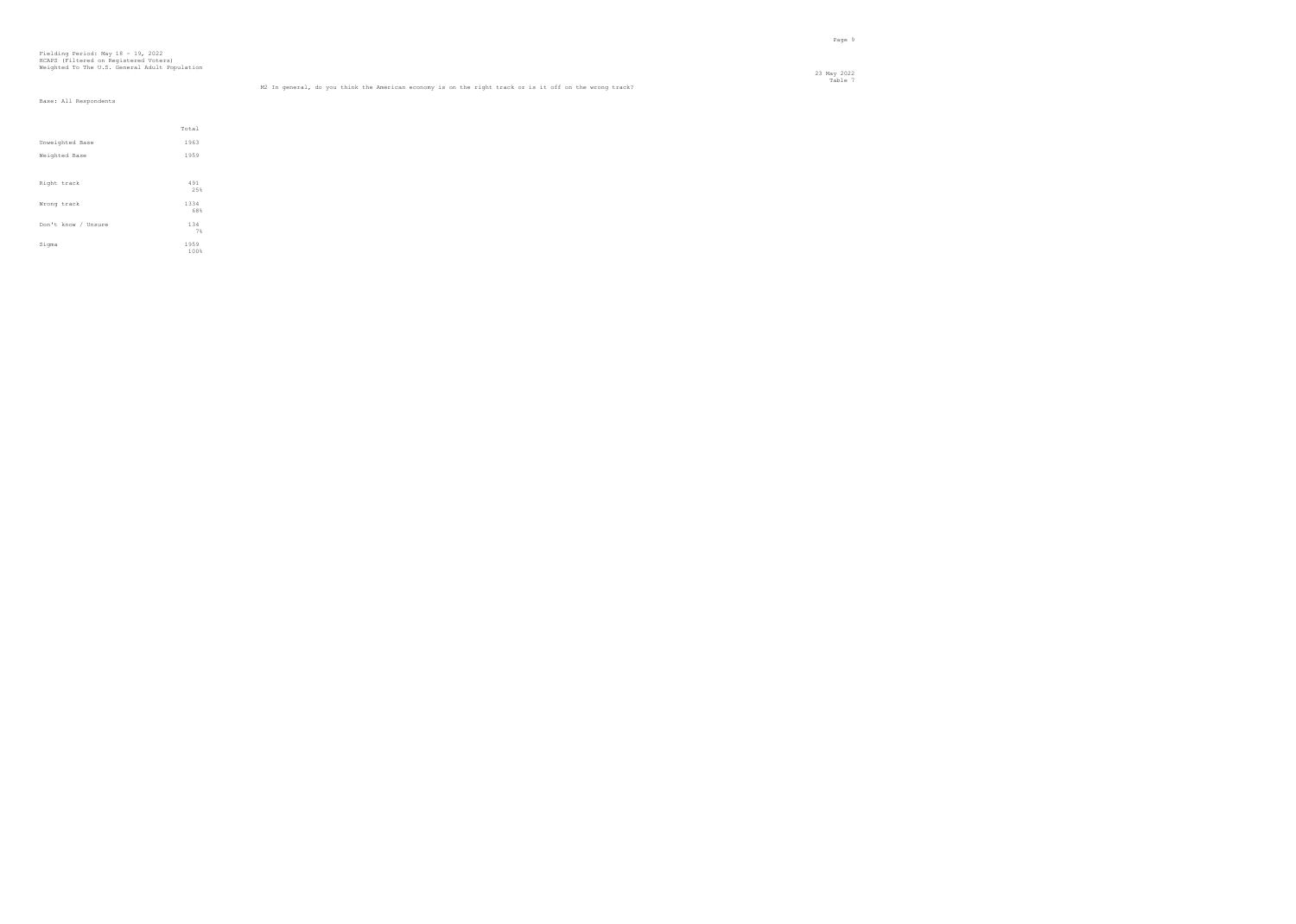en de la provincia de la provincia de la provincia de la provincia de la provincia de la provincia de la provi<br>Page 10

|                                    | Total      |  |
|------------------------------------|------------|--|
|                                    |            |  |
| Unweighted Base                    | 1963       |  |
| Weighted Base                      | 1959       |  |
|                                    |            |  |
|                                    |            |  |
| Strongly/Somewhat Approve<br>(Net) | 794<br>41% |  |
|                                    |            |  |
| Strongly approve                   | 381<br>19% |  |
|                                    |            |  |
| Somewhat approve                   | 413        |  |
|                                    | 21%        |  |
| Strongly/Somewhat Disapprove       | 1073       |  |
| (Net)                              | 55%        |  |
| Somewhat disapprove                | 297        |  |
|                                    | 1.5%       |  |
| Strongly disapprove                | 776        |  |
|                                    | 40%        |  |
| Don't Know/Not Sure                | 93         |  |
|                                    | 5%         |  |
| Sigma                              | 1959       |  |
|                                    | 100%       |  |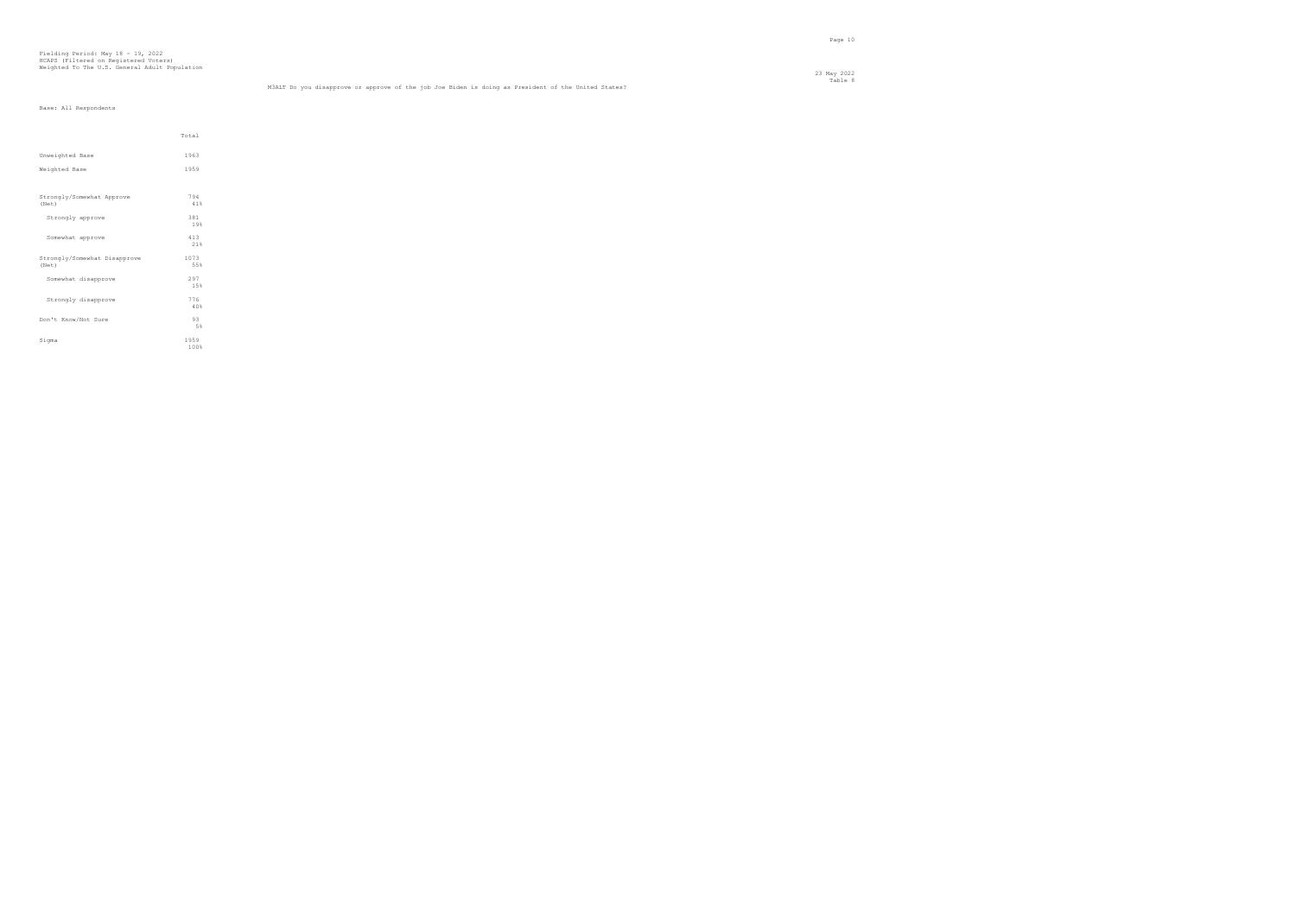Total Unweighted Base 1963 Weighted Base 1959 Reacting to coronavirus  $1019$ <br> $52%$ Stimulating jobs  $\begin{array}{c} 858 \\ 44\% \end{array}$ Administering the government  $\begin{array}{c} 811 \\ 41\% \end{array}$  ${\tt Fighting~terrorism}$  $803$ <br> $41%$ Foreign affairs  $787$ <br> $40%$ Immigration 38% Dealing with violence and 737 crime in the country 38% The economy  $690$ <br> $35%$ Handing inflation 641  $\begin{array}{c} 641 \\ 33\% \end{array}$ 

#### Table 9 M3A Do you disapprove or approve of the job President Biden is doing on ...?

Summary Of Approve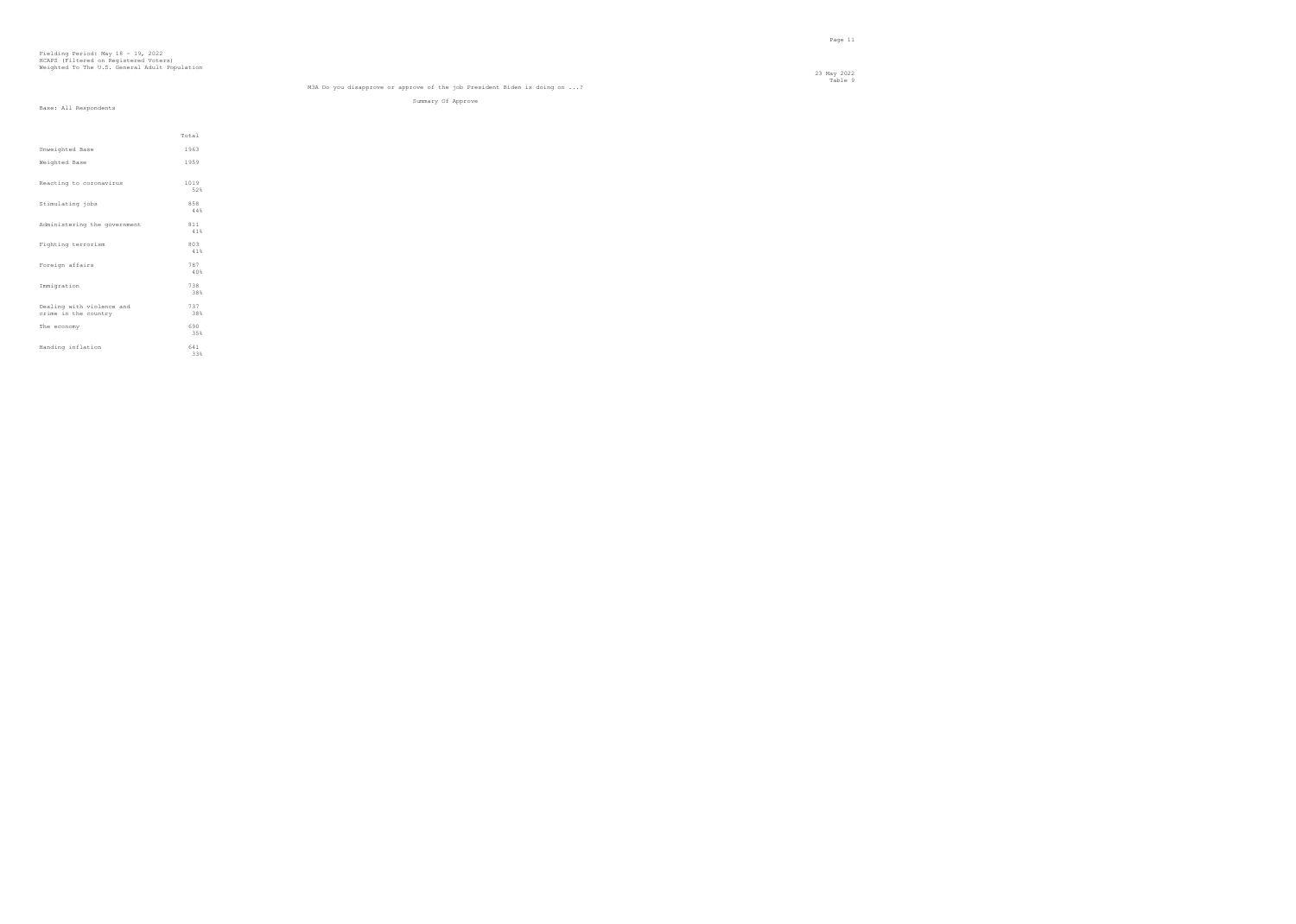#### Table 10 M3A Do you disapprove or approve of the job President Biden is doing on ...?

Summary Of Disapprove

en de la provincia de la provincia de la provincia de la provincia de la provincia de la provincia de la provi<br>Page 12

| Base: All Respondents |  |  |  |
|-----------------------|--|--|--|
|-----------------------|--|--|--|

|                                                   | Total       |
|---------------------------------------------------|-------------|
| Unweighted Base                                   | 1963        |
| Weighted Base                                     | 1959        |
| Handing inflation                                 | 1214<br>62% |
| The economy                                       | 1176<br>60% |
| Dealing with violence and<br>crime in the country | 1095<br>56% |
| Immigration                                       | 1082<br>55% |
| Foreign affairs                                   | 1027<br>52% |
| Administering the government                      | 1015<br>52% |
| Fighting terrorism                                | 989<br>50%  |
| Stimulating jobs                                  | 970<br>49%  |
| Reacting to coronavirus                           | 849<br>4.3% |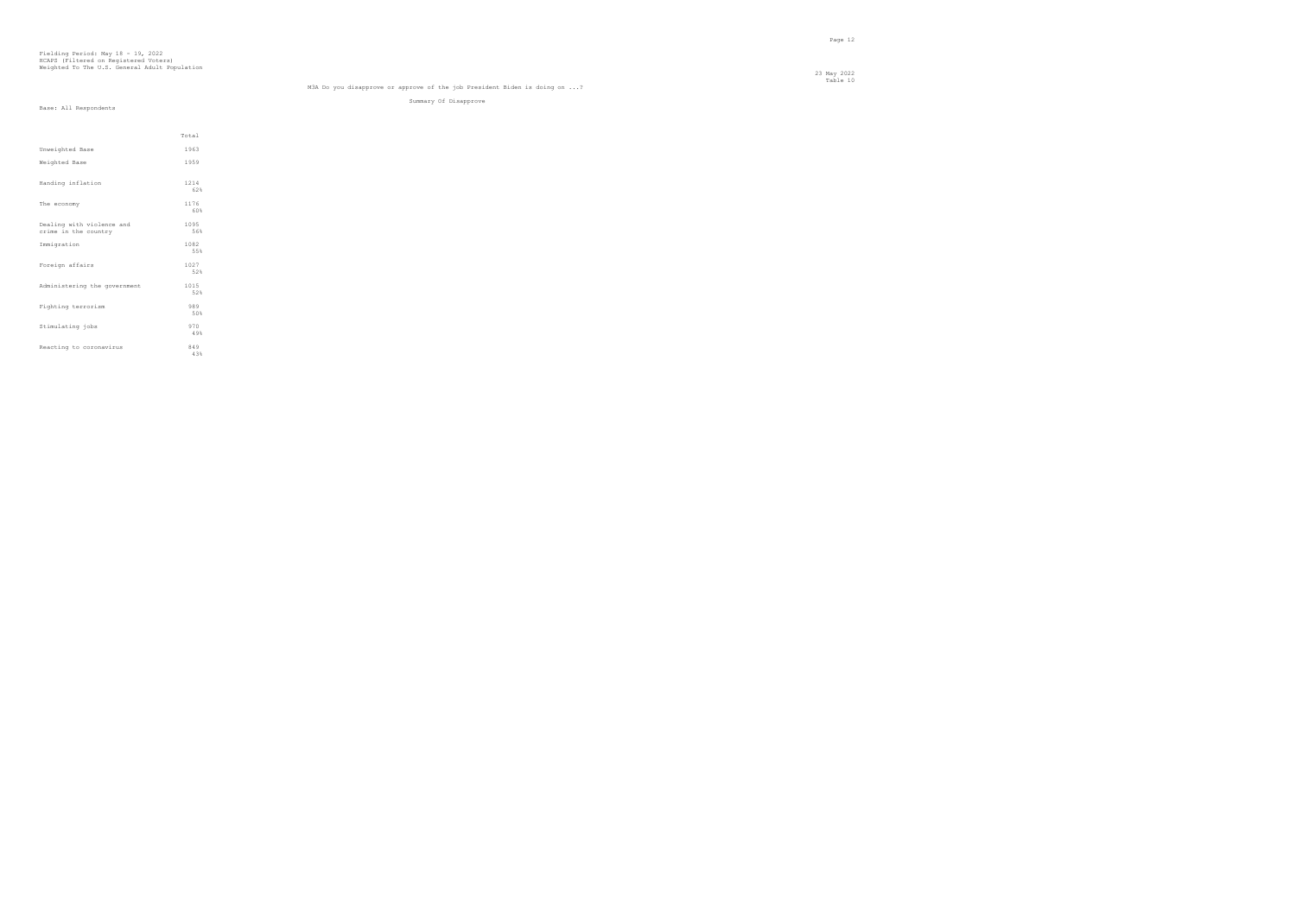#### Table 11 M3A\_1 Do you disapprove or approve of the job President Biden is doing on ...?

The economy

| Base: All Respondents |  |  |  |
|-----------------------|--|--|--|
|-----------------------|--|--|--|

|                     | Total        |
|---------------------|--------------|
| Unweighted Base     | 1963         |
| Weighted Base       | 1959         |
|                     |              |
| Approve (Net)       | 690<br>35%   |
| Strongly approve    | 315<br>16%   |
| Somewhat approve    | 375<br>19%   |
| Disapprove (Net)    | 1176<br>60%  |
| Somewhat disapprove | 318<br>16%   |
| Strongly disapprove | 857<br>44%   |
| Don't know/Not sure | 93<br>5%     |
| Sigma               | 1959<br>100% |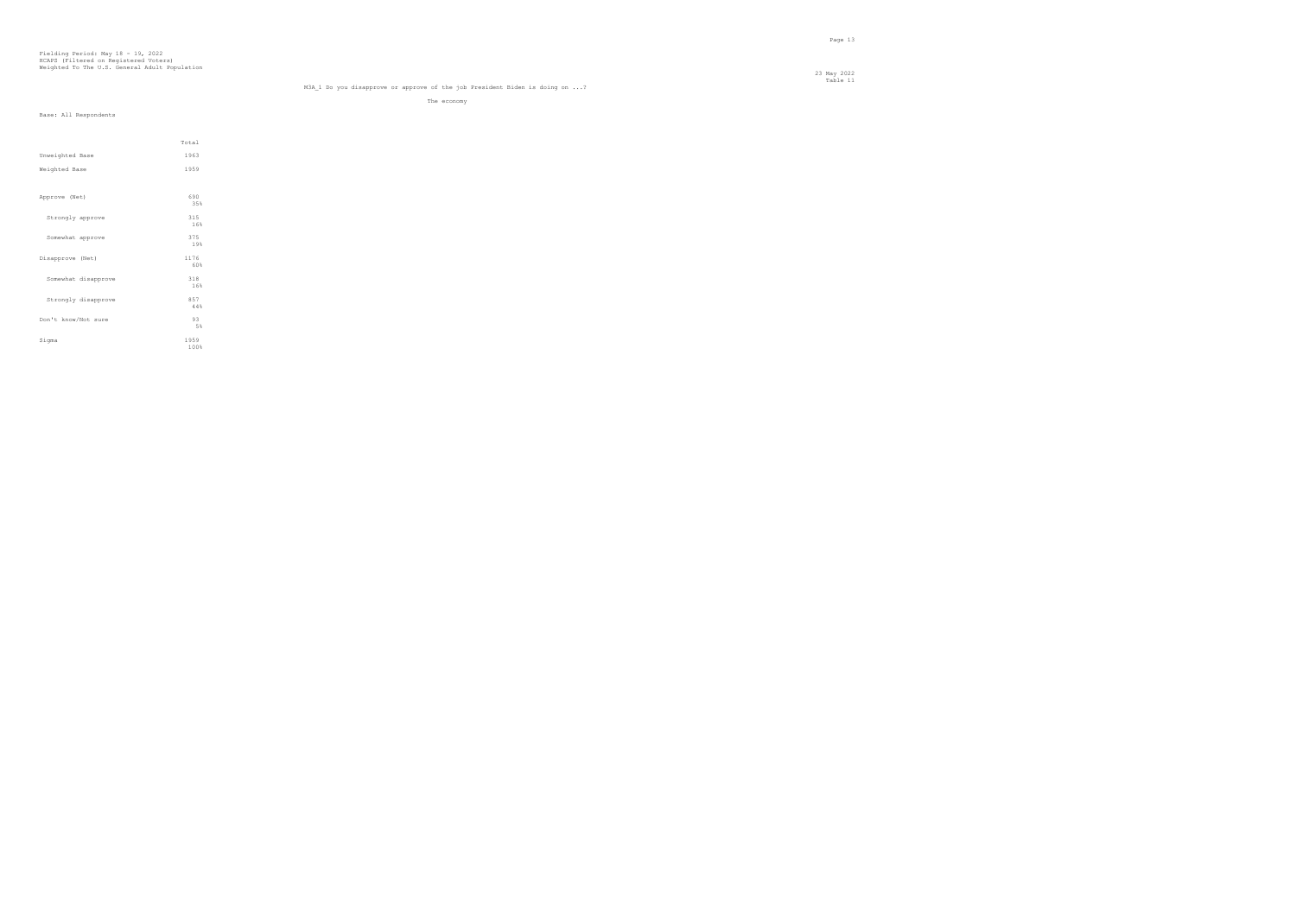#### Table 12 M3A\_2 Do you disapprove or approve of the job President Biden is doing on ...?

Foreign affairs

|                     | Total        |
|---------------------|--------------|
| Unweighted Base     | 1963         |
| Weighted Base       | 1959         |
|                     |              |
| Approve (Net)       | 787<br>40%   |
| Strongly approve    | 417<br>21%   |
| Somewhat approve    | 370<br>19%   |
| Disapprove (Net)    | 1027<br>52%  |
| Somewhat disapprove | 330<br>17%   |
| Strongly disapprove | 697<br>36%   |
| Don't know/Not sure | 145<br>7%    |
| Sigma               | 1959<br>100% |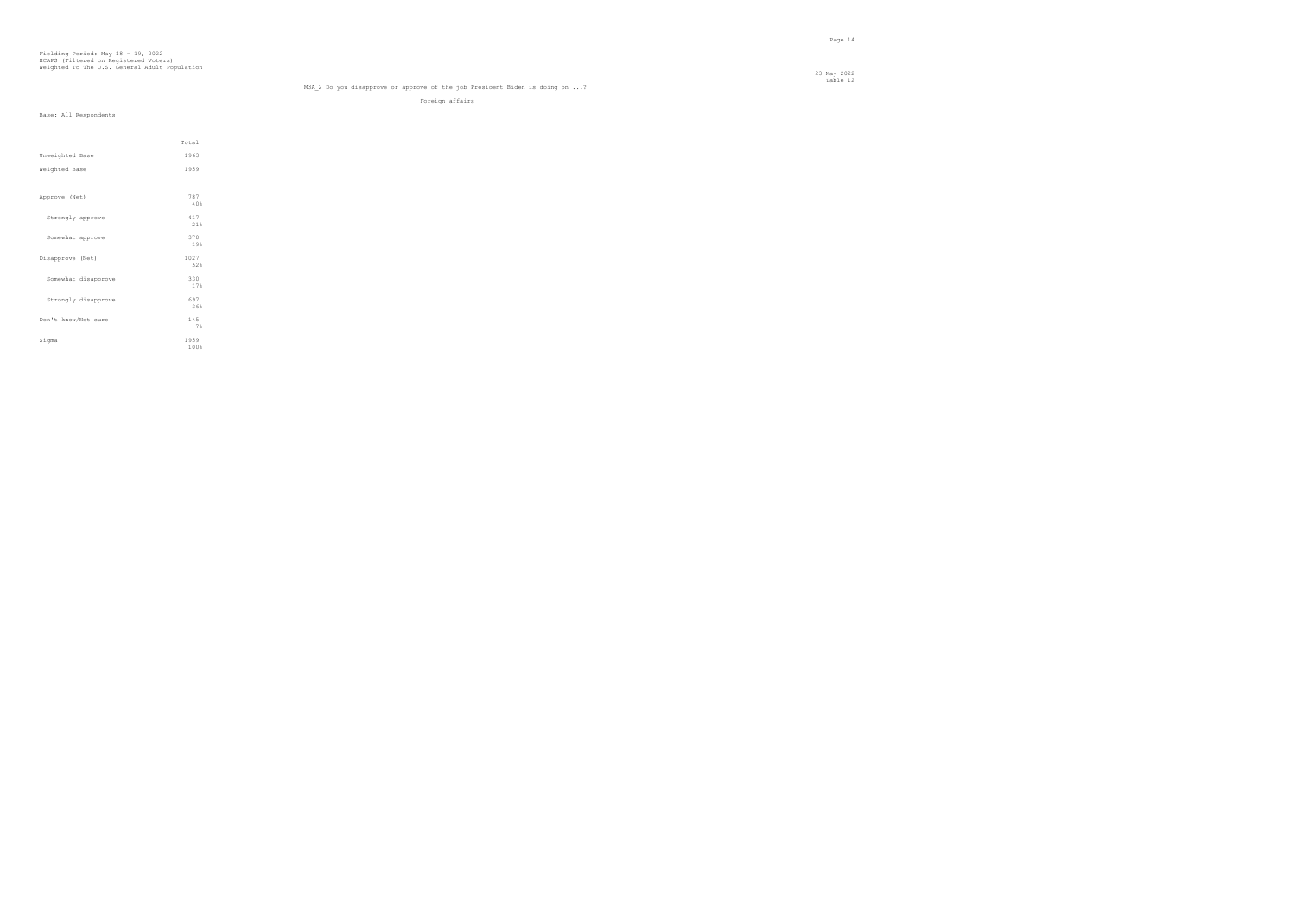#### Table 13 M3A\_3 Do you disapprove or approve of the job President Biden is doing on ...?

Fighting terrorism

|                     | Total        |  |
|---------------------|--------------|--|
| Unweighted Base     | 1963         |  |
| Weighted Base       | 1959         |  |
|                     |              |  |
| Approve (Net)       | 803<br>41%   |  |
| Strongly approve    | 375<br>19%   |  |
| Somewhat approve    | 428<br>22%   |  |
| Disapprove (Net)    | 989<br>50%   |  |
| Somewhat disapprove | 294<br>15%   |  |
| Strongly disapprove | 695<br>35%   |  |
| Don't know/Not sure | 167<br>$9\%$ |  |
| Sigma               | 1959<br>100% |  |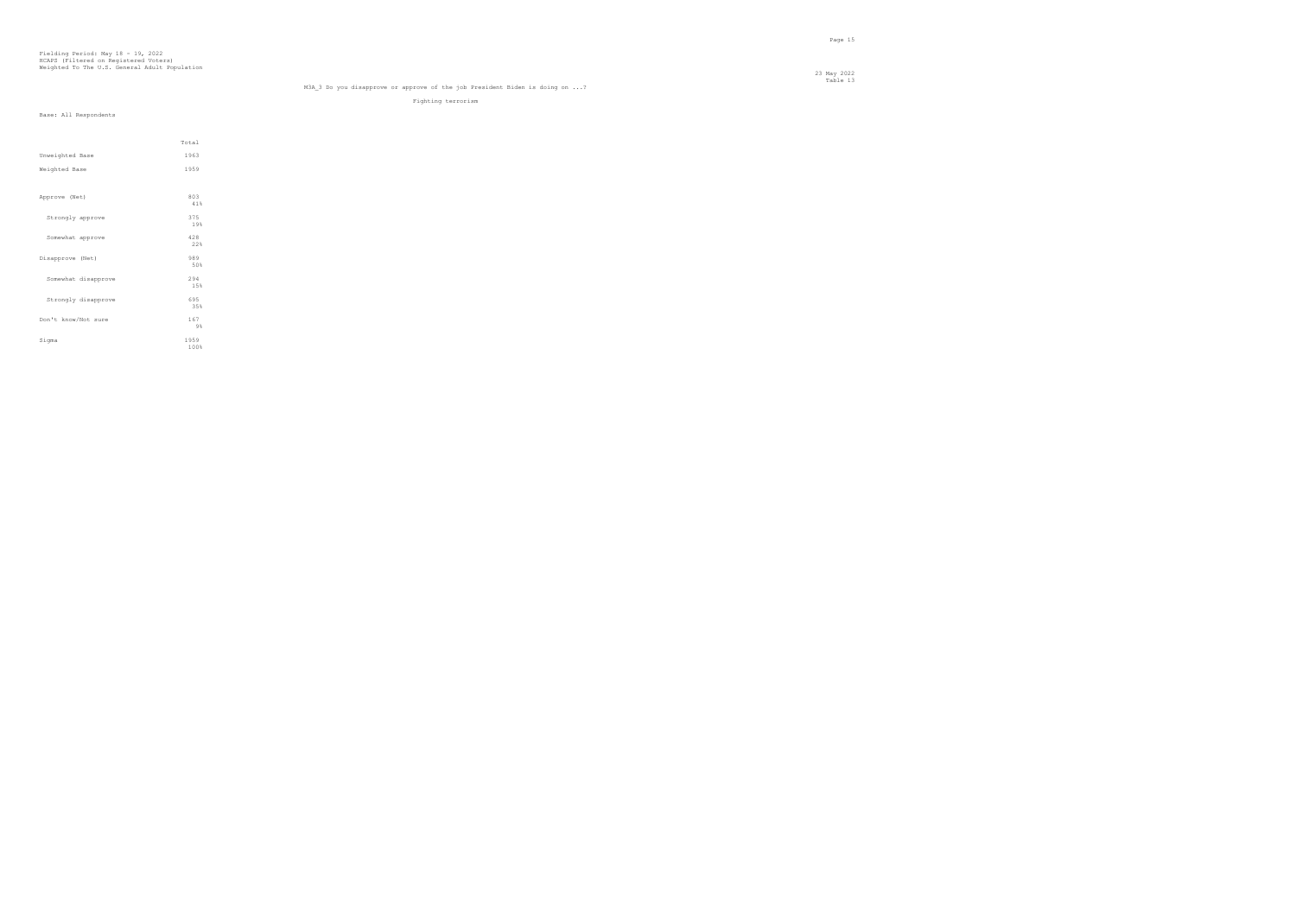#### Table 14 M3A\_4 Do you disapprove or approve of the job President Biden is doing on ...?

Administering the government

|                     | Total        |
|---------------------|--------------|
| Unweighted Base     | 1963         |
| Weighted Base       | 1959         |
|                     |              |
| Approve (Net)       | 811<br>41%   |
| Strongly approve    | 399<br>20%   |
| Somewhat approve    | 412<br>21%   |
| Disapprove (Net)    | 1015<br>52%  |
| Somewhat disapprove | 290<br>15%   |
| Strongly disapprove | 725<br>37%   |
| Don't know/Not sure | 133<br>7%    |
| Sigma               | 1959<br>100% |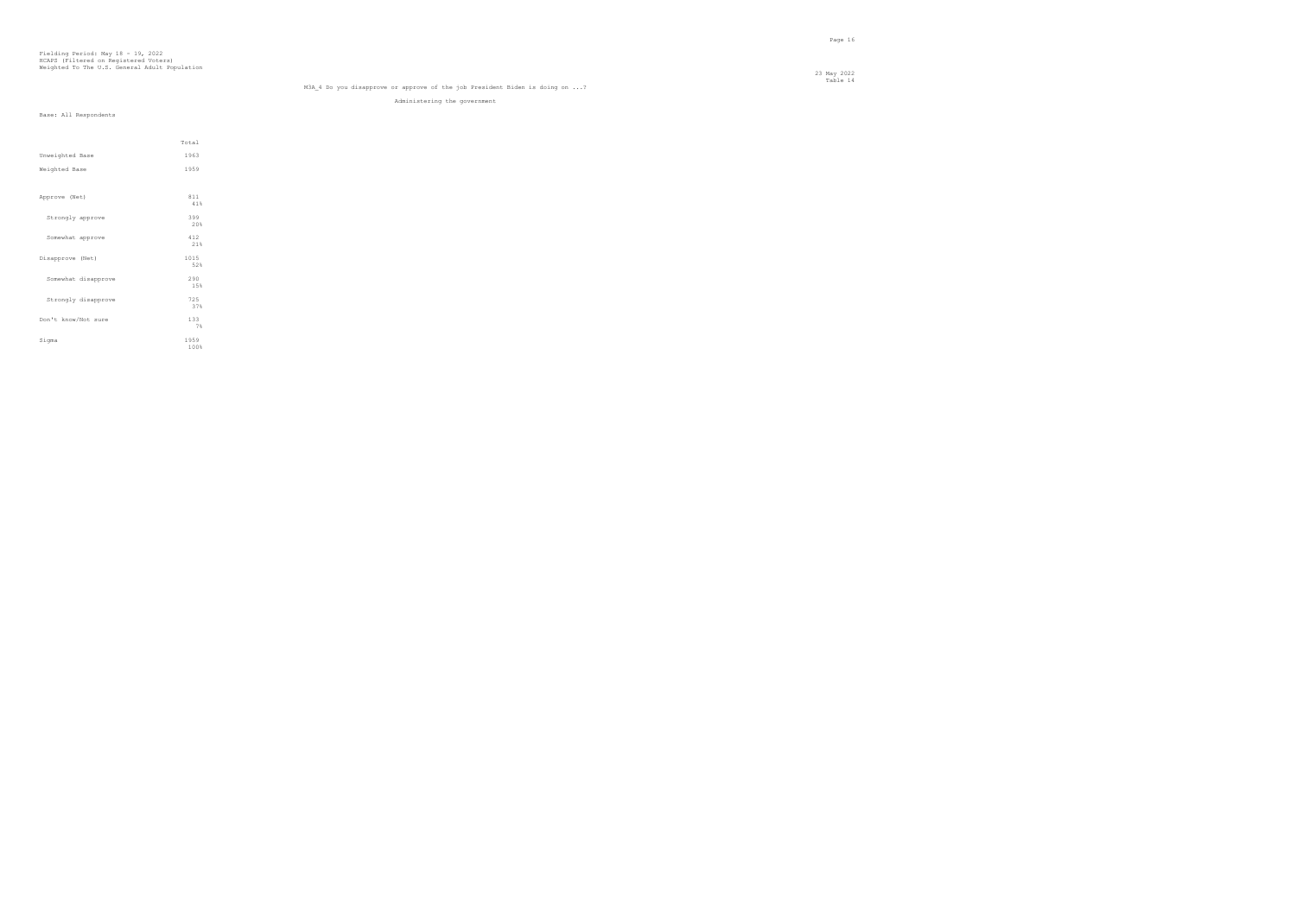#### Table 15 M3A\_5 Do you disapprove or approve of the job President Biden is doing on ...?

Stimulating jobs

|                     | Total |  |
|---------------------|-------|--|
| Unweighted Base     | 1963  |  |
| Weighted Base       | 1959  |  |
|                     |       |  |
| Approve (Net)       | 858   |  |
|                     | 44%   |  |
| Strongly approve    | 402   |  |
|                     | 20%   |  |
| Somewhat approve    | 457   |  |
|                     | 23%   |  |
| Disapprove (Net)    | 970   |  |
|                     | 49%   |  |
| Somewhat disapprove | 298   |  |
|                     | 15%   |  |
| Strongly disapprove | 672   |  |
|                     | 34%   |  |
| Don't know/Not sure | 131   |  |
|                     | 7%    |  |
| Sigma               | 1959  |  |
|                     | 100%  |  |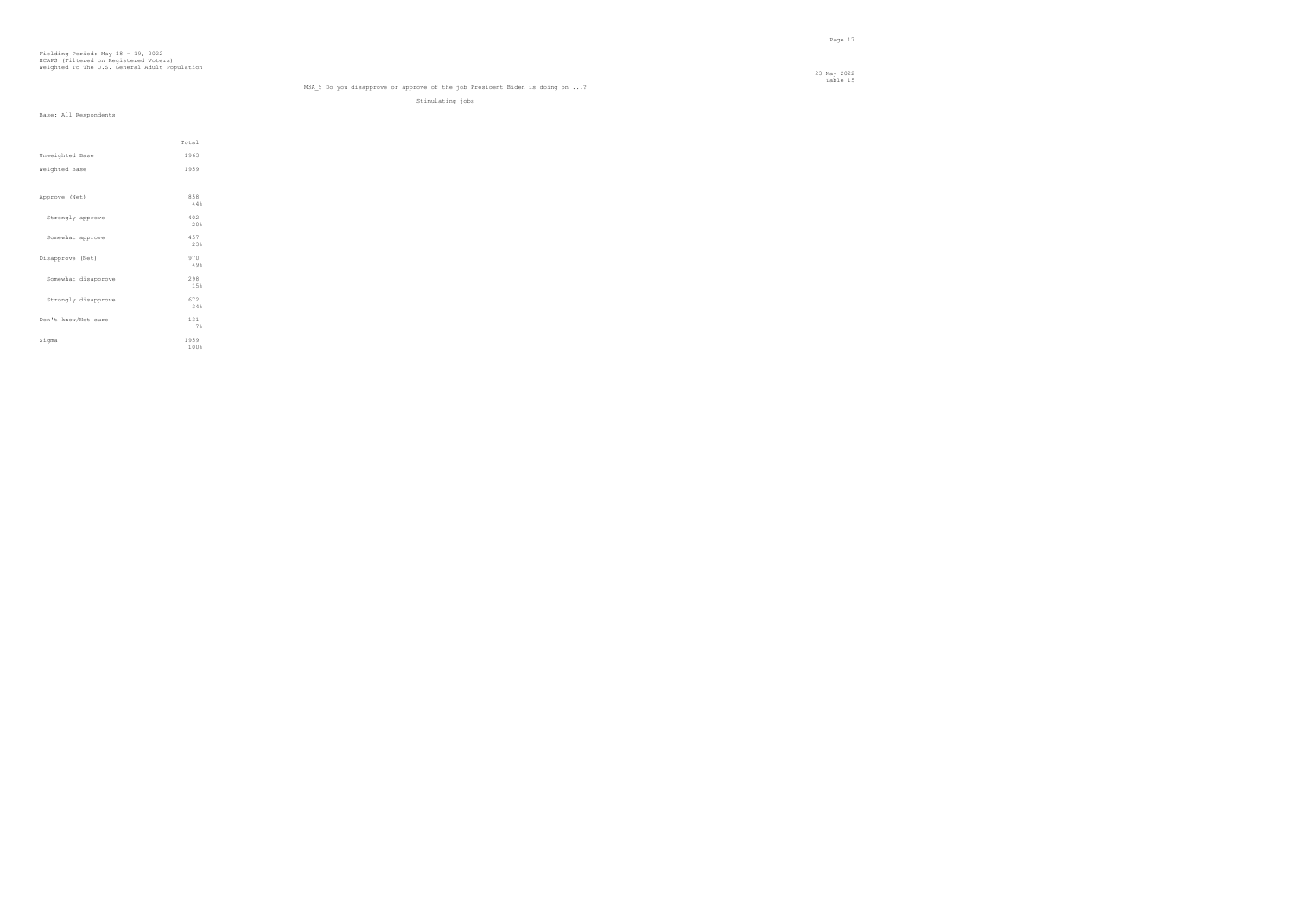#### Table 16 M3A\_6 Do you disapprove or approve of the job President Biden is doing on ...?

Immigration

|                     | Total        |
|---------------------|--------------|
| Unweighted Base     | 1963         |
| Weighted Base       | 1959         |
|                     |              |
| Approve (Net)       | 738<br>38%   |
| Strongly approve    | 321<br>16%   |
| Somewhat approve    | 417<br>21%   |
| Disapprove (Net)    | 1082<br>55%  |
| Somewhat disapprove | 292<br>15%   |
| Strongly disapprove | 790<br>40%   |
| Don't know/Not sure | 139<br>7%    |
| Sigma               | 1959<br>100% |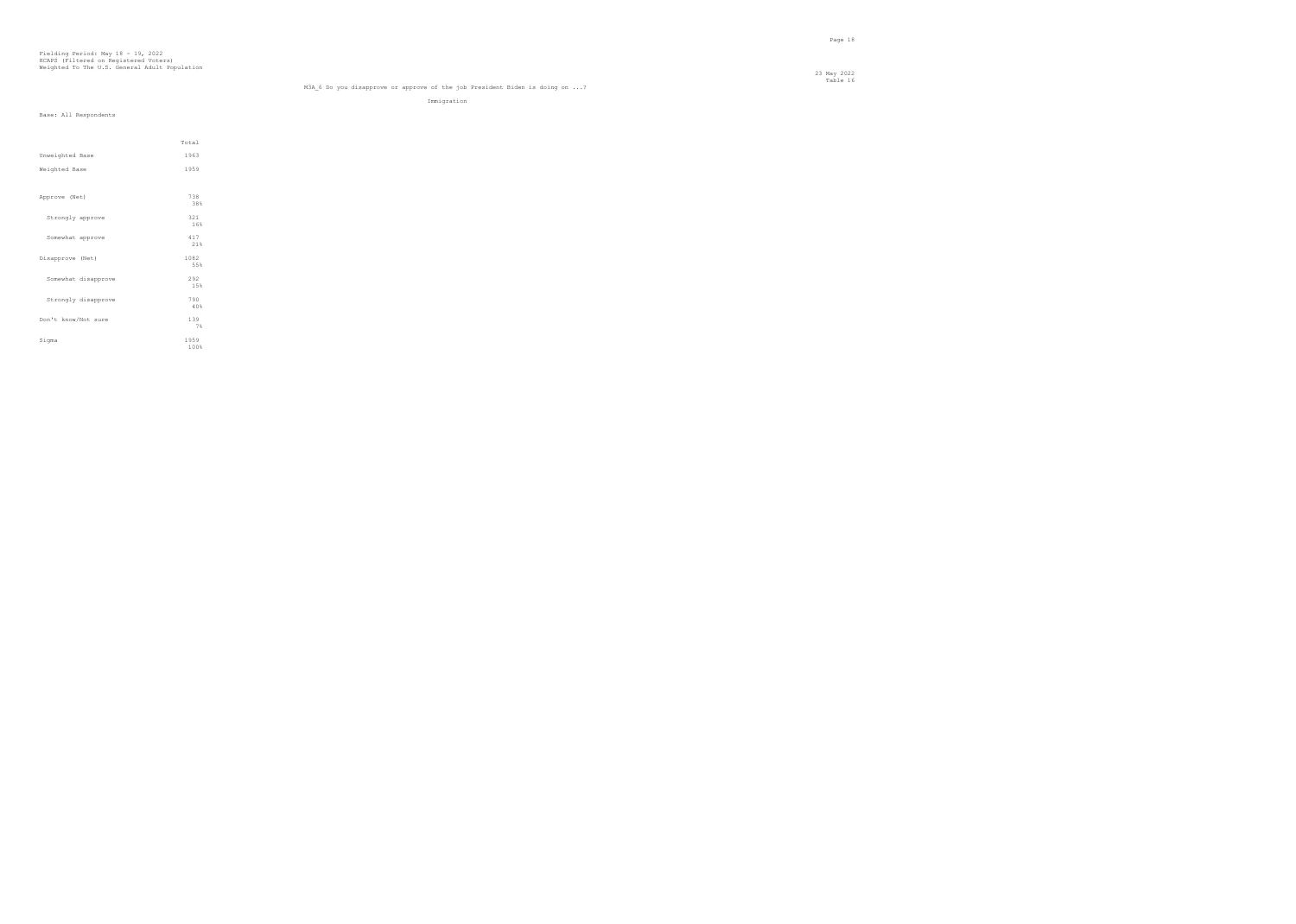#### Table 17 M3A\_7 Do you disapprove or approve of the job President Biden is doing on ...?

Reacting to coronavirus

|                     | Total |
|---------------------|-------|
| Unweighted Base     | 1963  |
| Weighted Base       | 1959  |
|                     |       |
| Approve (Net)       | 1019  |
|                     | 52%   |
| Strongly approve    | 553   |
|                     | 28%   |
| Somewhat approve    | 466   |
|                     | 2.4%  |
| Disapprove (Net)    | 849   |
|                     | 43%   |
| Somewhat disapprove | 270   |
|                     | 14%   |
| Strongly disapprove | 579   |
|                     | 30%   |
| Don't know/Not sure | 91    |
|                     | 5%    |
| Sigma               | 1959  |
|                     | 100%  |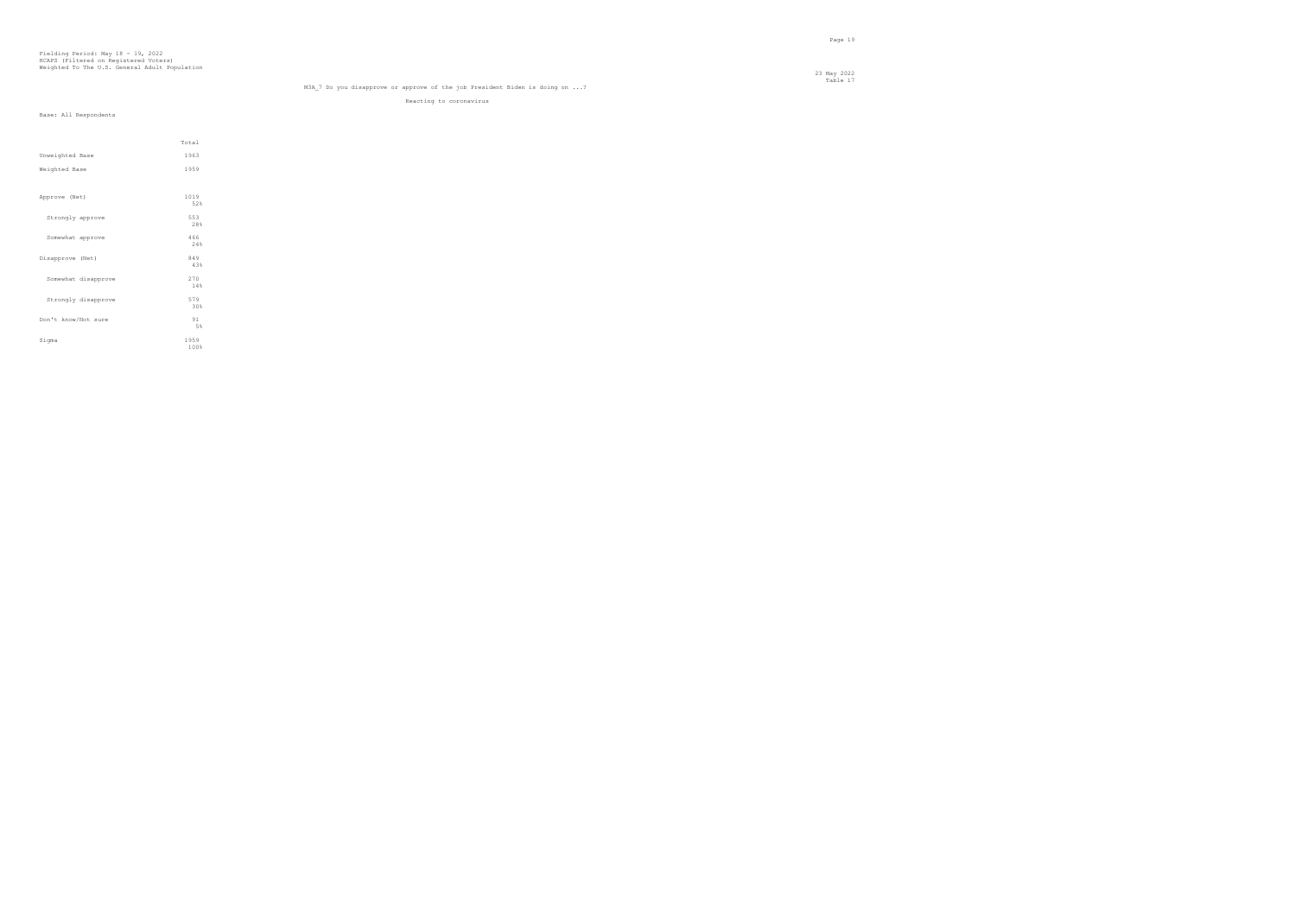#### Table 18 M3A\_8 Do you disapprove or approve of the job President Biden is doing on ...?

Dealing with violence and crime in the country

|                     | Total        |  |
|---------------------|--------------|--|
| Unweighted Base     | 1963         |  |
| Weighted Base       | 1959         |  |
|                     |              |  |
| Approve (Net)       | 737<br>38%   |  |
| Strongly approve    | 339<br>17%   |  |
| Somewhat approve    | 398<br>20%   |  |
| Disapprove (Net)    | 1095<br>56%  |  |
| Somewhat disapprove | 343<br>18%   |  |
| Strongly disapprove | 752<br>38%   |  |
| Don't know/Not sure | 127<br>6%    |  |
| Sigma               | 1959<br>100% |  |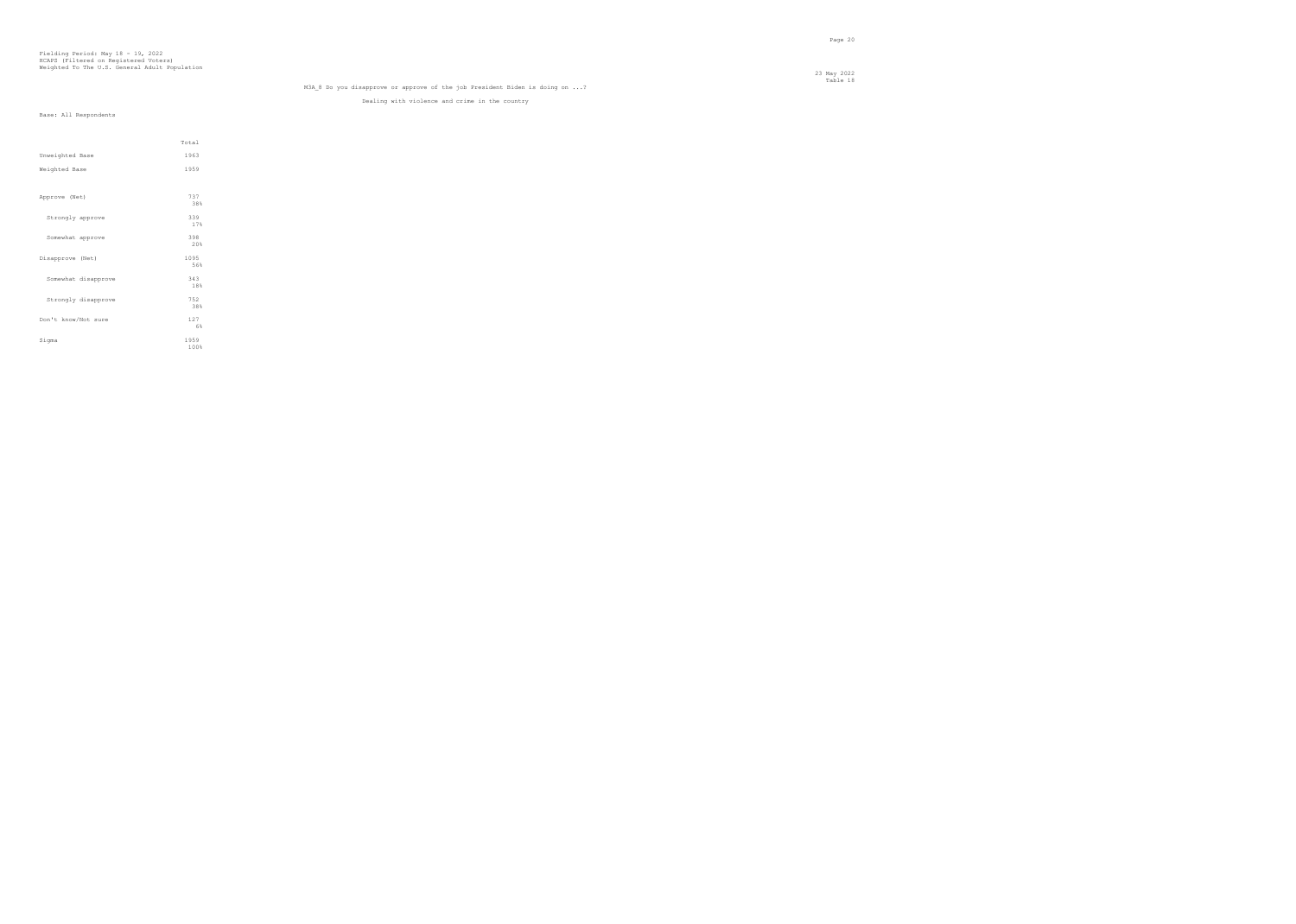#### Table 19 M3A\_10 Do you disapprove or approve of the job President Biden is doing on ...?

Handing inflation

|  | Base: All Respondents |
|--|-----------------------|

|                     | Total        |  |
|---------------------|--------------|--|
| Unweighted Base     | 1963         |  |
| Weighted Base       | 1959         |  |
|                     |              |  |
| Approve (Net)       | 641<br>33%   |  |
| Strongly approve    | 270<br>14%   |  |
| Somewhat approve    | 371<br>19%   |  |
| Disapprove (Net)    | 1214<br>62%  |  |
| Somewhat disapprove | 310<br>16%   |  |
| Strongly disapprove | 904<br>46%   |  |
| Don't know/Not sure | 104<br>5%    |  |
| Sigma               | 1959<br>100% |  |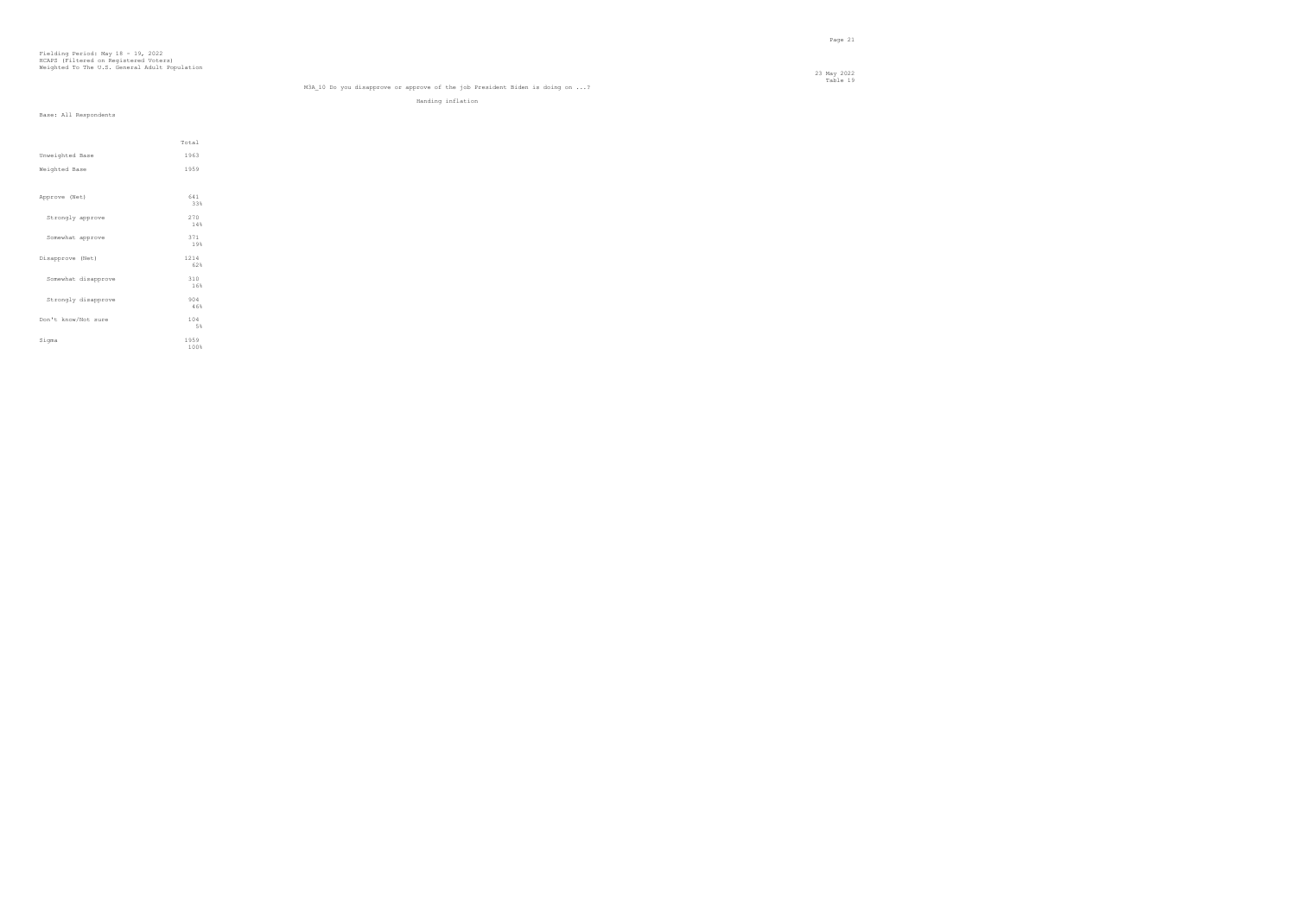#### Table 20 BID1 Is Joe Biden mentally fit to serve as President of the United States or do you have doubts about his fitness for office?

Base: Respondents Split Across BID1

|                                    | Total       |
|------------------------------------|-------------|
| Unweighted Base                    | 992         |
| Weighted Base                      | 990         |
|                                    |             |
| He is mentally fit                 | 468<br>47%  |
| I have doubts about his<br>fitness | 522<br>53%  |
| Sigma                              | 990<br>100% |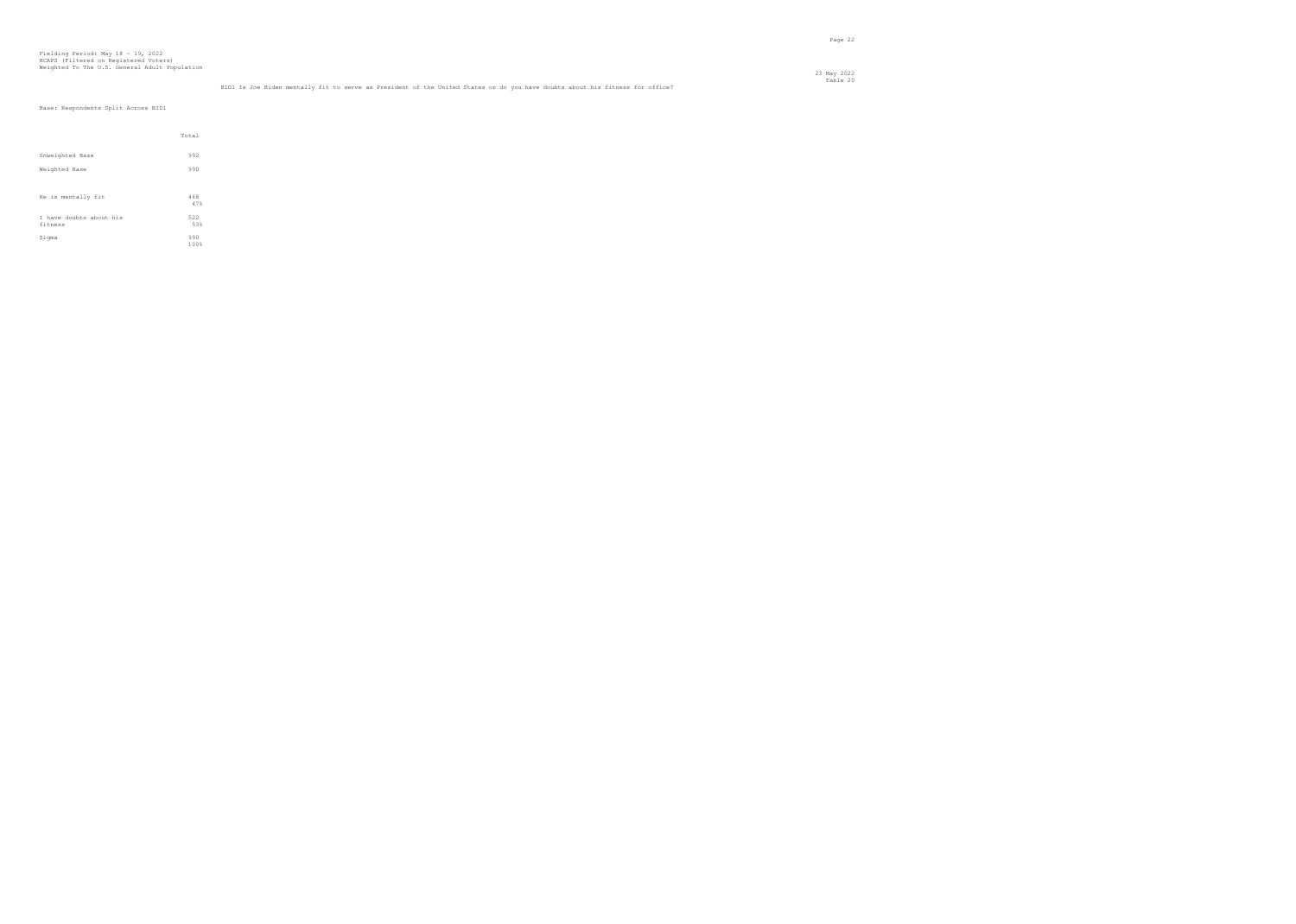#### Table 21 BID2 Do you think Joe Biden is showing he is too old to be President or do you think he is showing he is fit to be president?

Base: Respondents Split Across BID2

|                                      | Total       |
|--------------------------------------|-------------|
| Unweighted Base                      | 971         |
| Weighted Base                        | 969         |
|                                      |             |
| Showing he is too old                | 606<br>62%  |
| Showing he is fit to be<br>president | 364<br>38%  |
| Sigma                                | 969<br>100% |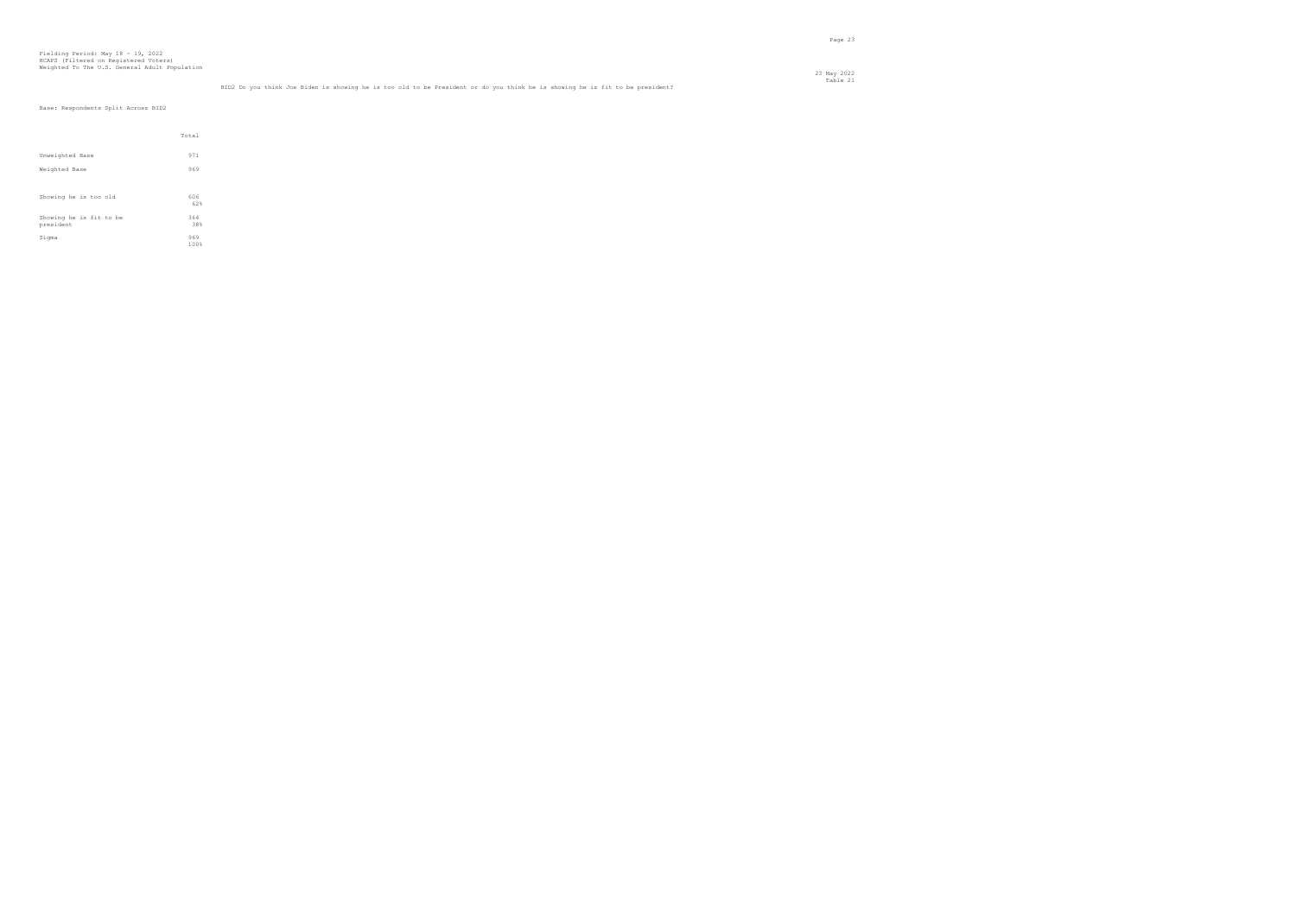## Fielding Period: May 18 - 19, 2022 HCAPS (Filtered on Registered Voters) Weighted To The U.S. General Adult Population

#### Table 22 M4 Do you approve or disapprove of the way the Republican Party is handling its job?

|                     | Total        |  |
|---------------------|--------------|--|
| Unweighted Base     | 1963         |  |
| Weighted Base       | 1959         |  |
|                     |              |  |
| Approve (Net)       | 928<br>47%   |  |
| Strongly approve    | 308<br>16%   |  |
| Somewhat approve    | 620<br>32%   |  |
| Disapprove (Net)    | 1031<br>53%  |  |
| Somewhat disapprove | 491<br>25%   |  |
| Strongly disapprove | 540<br>28%   |  |
| Sigma               | 1959<br>100% |  |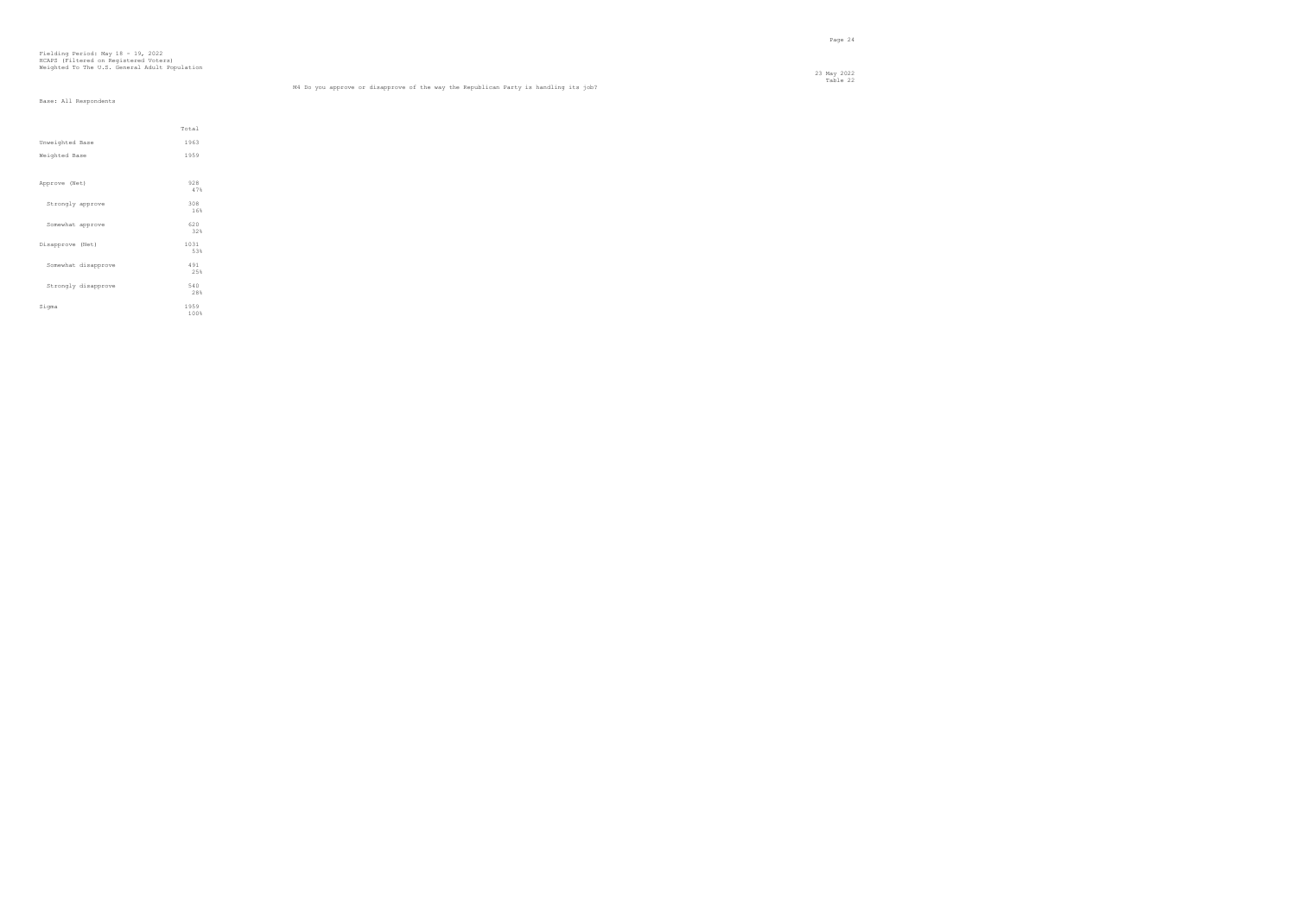## Fielding Period: May 18 - 19, 2022 HCAPS (Filtered on Registered Voters) Weighted To The U.S. General Adult Population

 23 May 2022 Table 23 M5 Do you approve or disapprove of the way the Democratic Party is handling its job?

|                     | Total        |  |
|---------------------|--------------|--|
| Unweighted Base     | 1963         |  |
| Weighted Base       | 1959         |  |
|                     |              |  |
| Approve (Net)       | 832<br>42%   |  |
| Strongly approve    | 306<br>16%   |  |
| Somewhat approve    | 526<br>27%   |  |
| Disapprove (Net)    | 1127<br>58%  |  |
| Somewhat disapprove | 435<br>22%   |  |
| Strongly disapprove | 693<br>35%   |  |
| Sigma               | 1959<br>100% |  |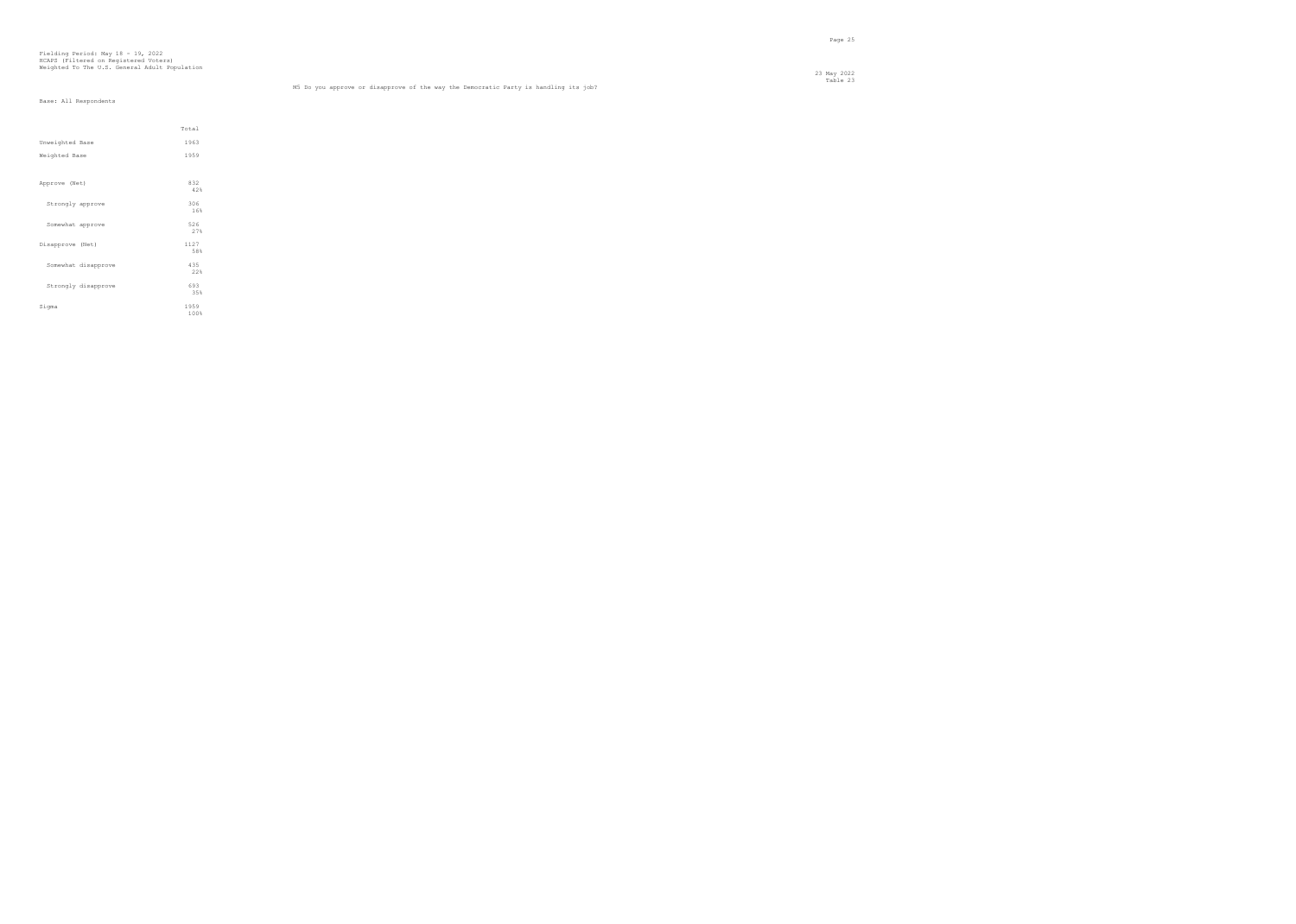en de la provincia de la provincia de la provincia de la provincia de la provincia de la provincia de la provi<br>Page 26

|                                       | Total        |  |
|---------------------------------------|--------------|--|
| Unweighted Base                       | 1963         |  |
| Weighted Base                         | 1959         |  |
|                                       |              |  |
| Strongly/Somewhat Approve<br>(Net)    | 594<br>30%   |  |
| Strongly approve                      | 132<br>7%    |  |
| Somewhat approve                      | 461<br>24%   |  |
| Strongly/Somewhat Disapprove<br>(Net) | 1186<br>61%  |  |
| Somewhat disapprove                   | 592<br>30%   |  |
| Strongly disapprove                   | 593<br>30%   |  |
| Don't know/Not sure                   | 180<br>$9\%$ |  |
| Sigma                                 | 1959<br>100% |  |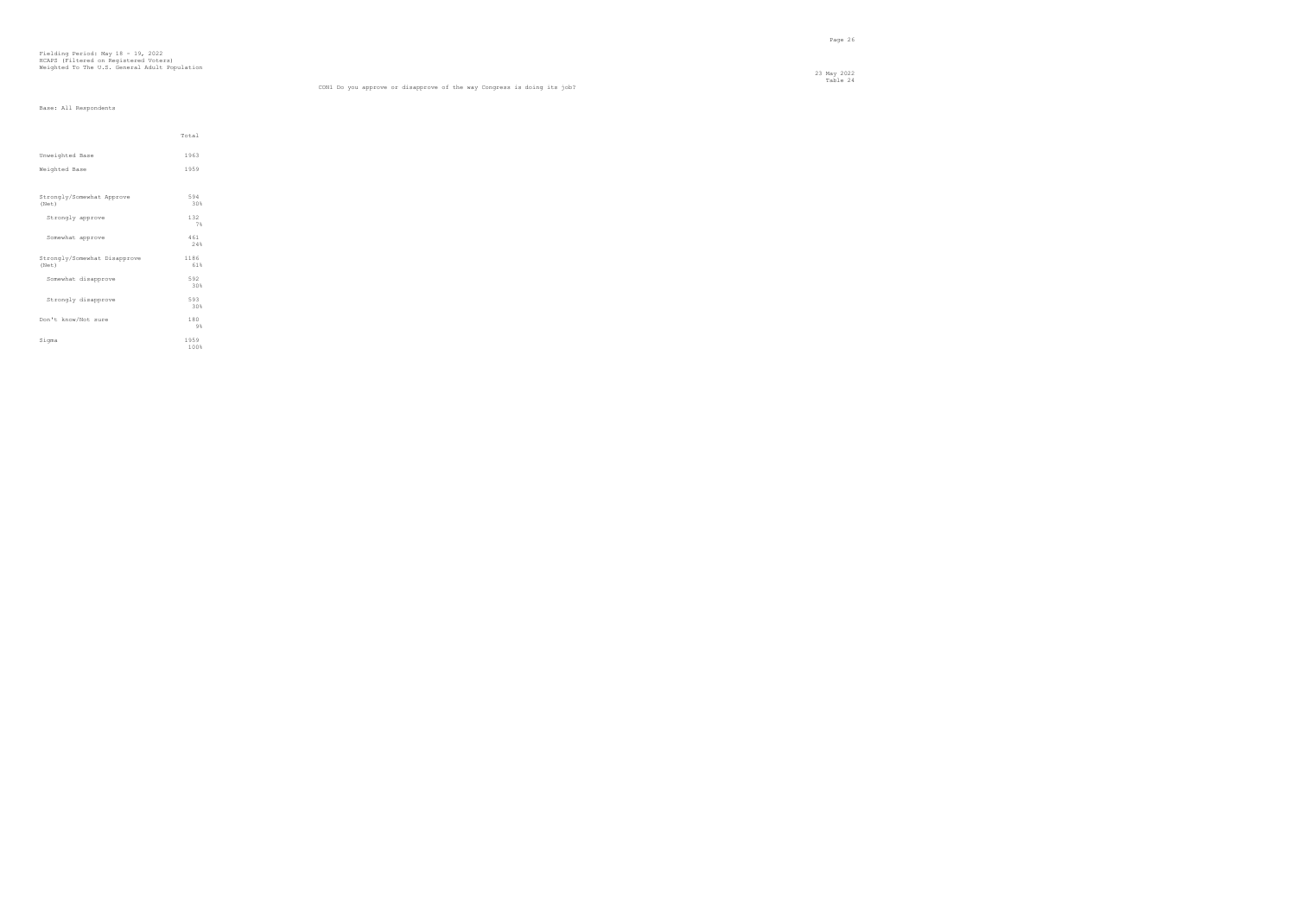23 May 2022 Table 25 I3 How strong do you think the U.S. economy is today?

|                 | Total        |
|-----------------|--------------|
| Unweighted Base | 1963         |
| Weighted Base   | 1959         |
|                 |              |
| Strong (Net)    | 660<br>34%   |
| Very strong     | 184<br>9%    |
| Somewhat strong | 476<br>24%   |
| Weak (Net)      | 1299<br>66%  |
| Somewhat weak   | 721<br>37%   |
| Very weak       | 579<br>30%   |
| Sigma           | 1959<br>100% |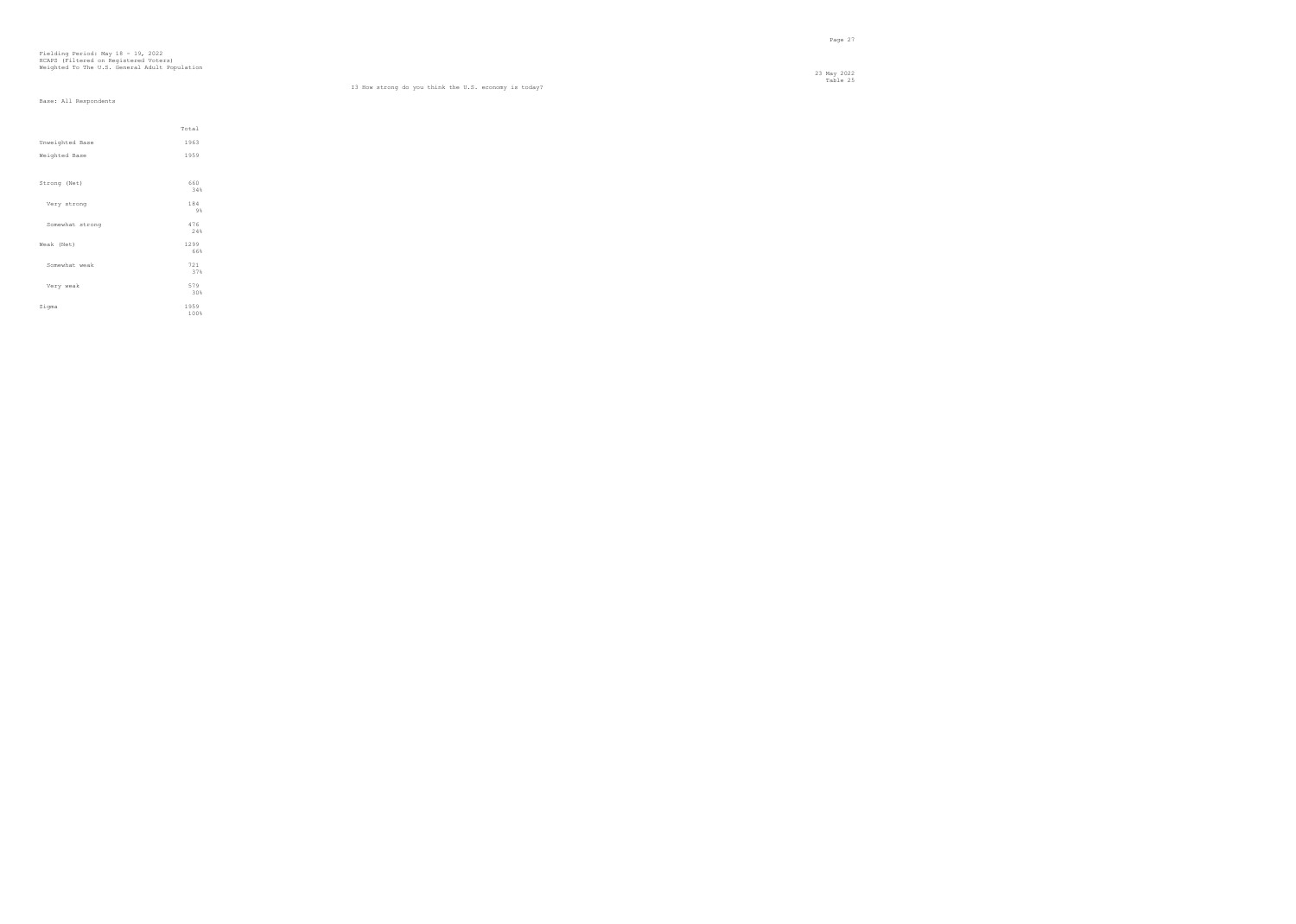## Fielding Period: May 18 - 19, 2022 HCAPS (Filtered on Registered Voters) Weighted To The U.S. General Adult Population

 23 May 2022 Table 26 I4 Would you say that your personal financial situation is improving or getting worse?

|                  | Total       |  |
|------------------|-------------|--|
| Unweighted Base  | 1963        |  |
| Weighted Base    | 1959        |  |
|                  |             |  |
| Improving        | 400<br>20%  |  |
|                  |             |  |
| Getting worse    | 1101<br>56% |  |
| Just as well off | 458         |  |
|                  | 23%         |  |
| Sigma            | 1959        |  |
|                  | 100%        |  |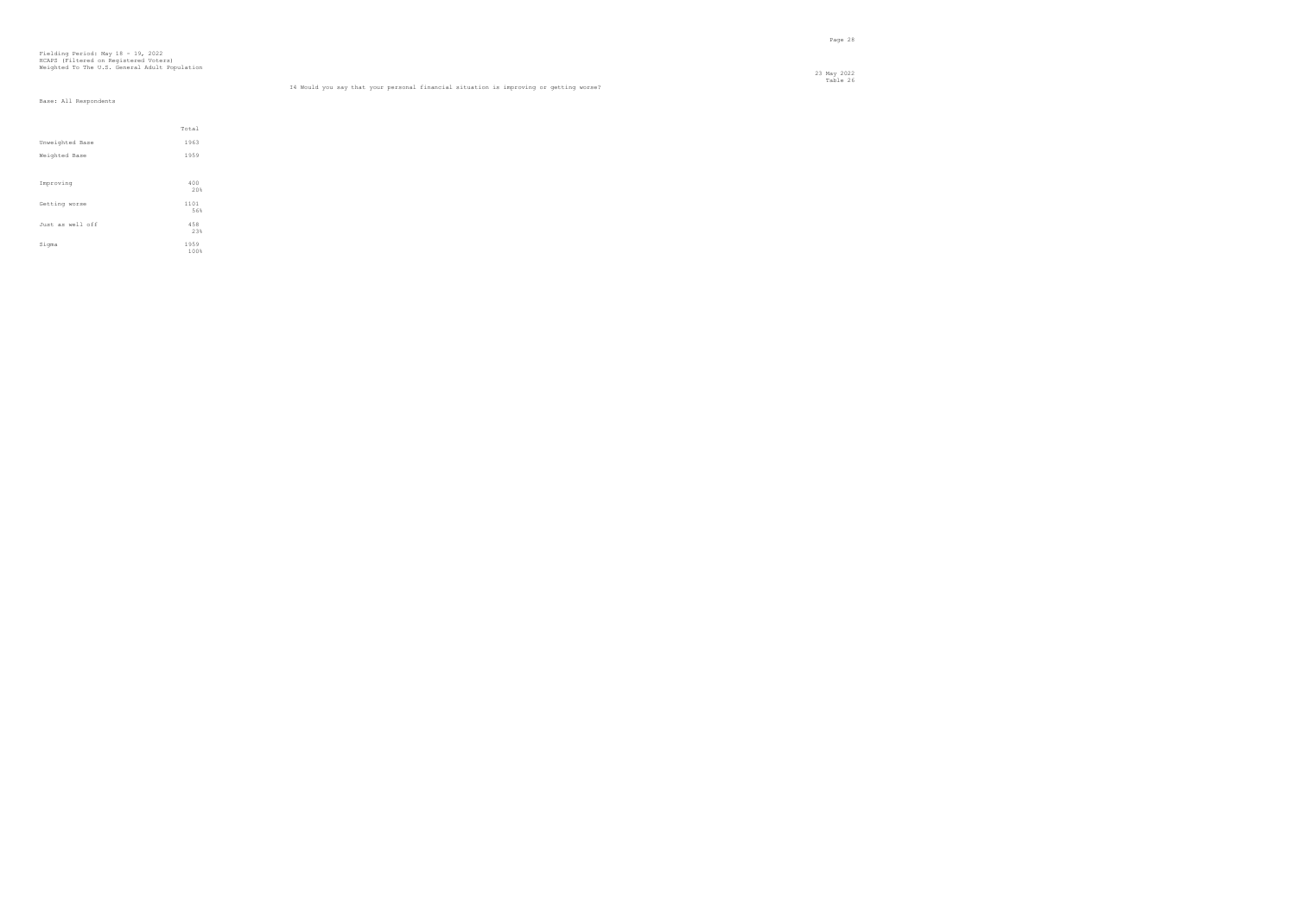en die 19de jaar van die 19de eeu n.C. Soos van die 19de eeu n.C. Soos en gewen die 19de eeu n.C. Soos en 19de<br>Gebeure

|  | Base: All Respondents |
|--|-----------------------|

|                 | Total       |  |
|-----------------|-------------|--|
| Unweighted Base | 1963        |  |
| Weighted Base   | 1959        |  |
|                 |             |  |
| Optimistic      | 752<br>38%  |  |
| Pessimistic     | 801<br>41%  |  |
| About the same  | 405         |  |
| Sigma           | 21%<br>1959 |  |
|                 | 100%        |  |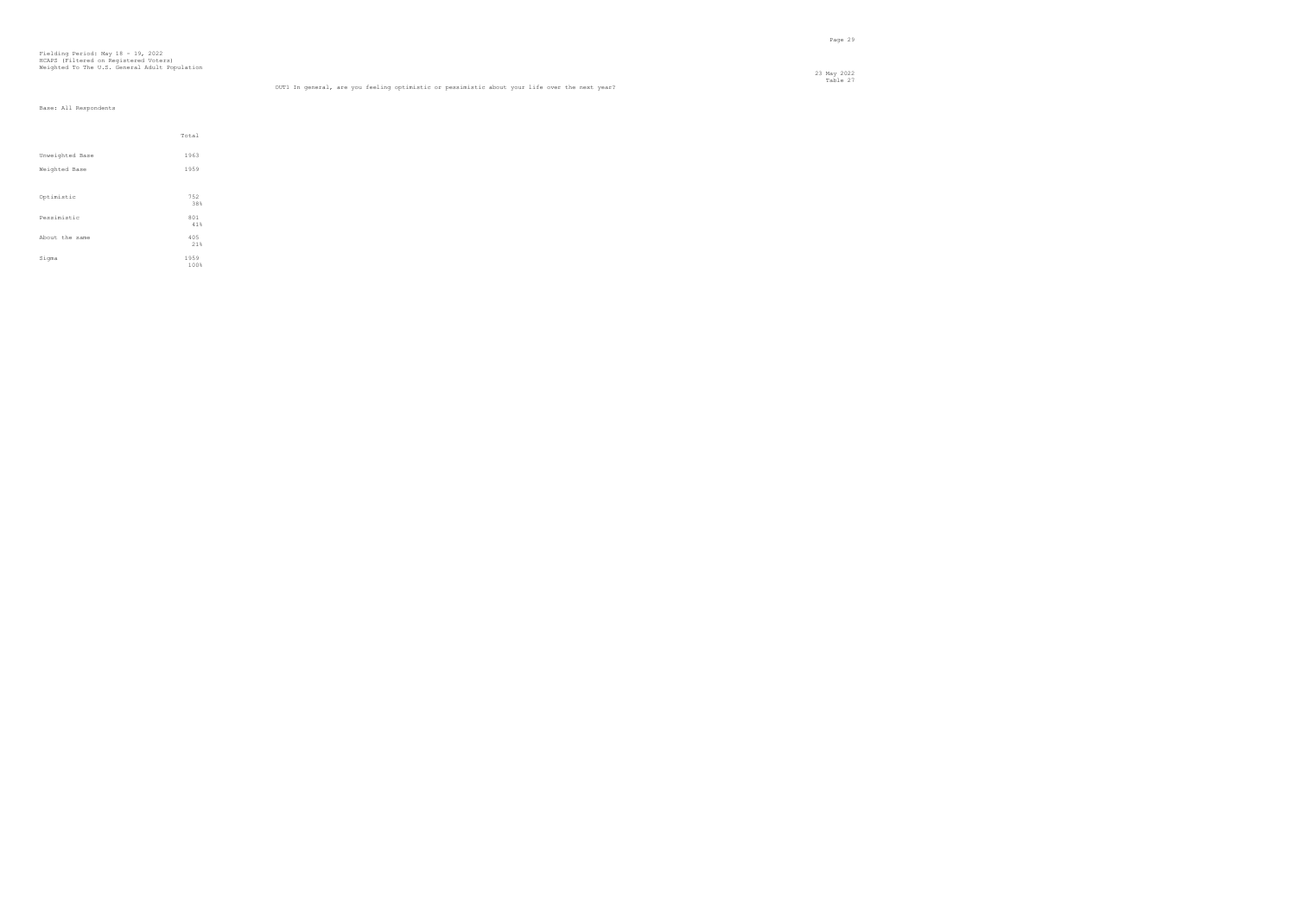| Base: All Respondents                      |              |
|--------------------------------------------|--------------|
|                                            | Total        |
| Unweighted Base                            | 1963         |
| Weighted Base                              | 1959         |
|                                            |              |
| Is in a recession now                      | 696<br>36%   |
| Will be in a recession in<br>the next year | 959<br>49%   |
| Will avoid a recession                     | 305<br>16%   |
| Sigma                                      | 1959<br>100% |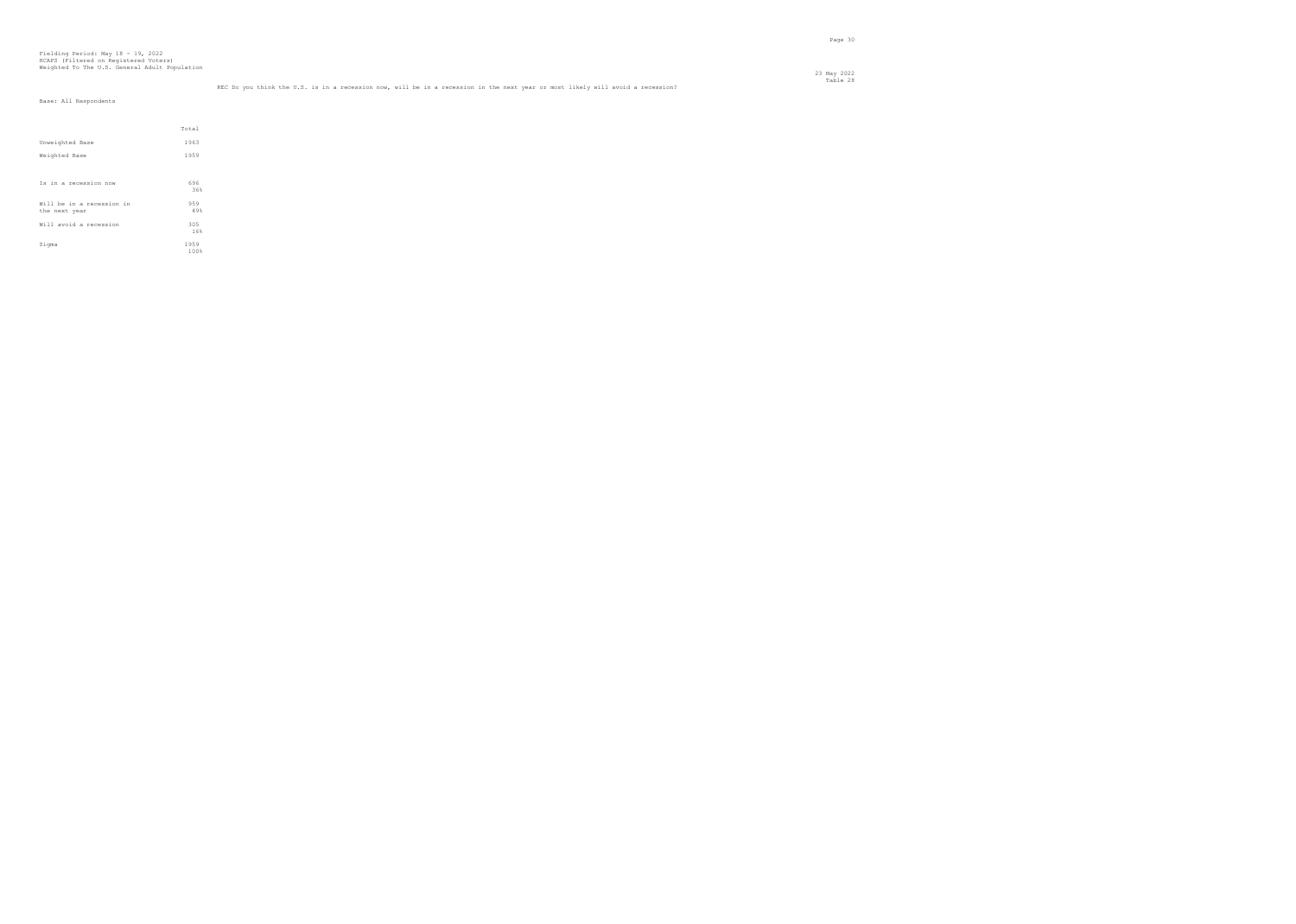23 May 2022 Table 29 Q1903 Regardless of how you may vote, what do you usually consider yourself?

|                 | Total |  |
|-----------------|-------|--|
| Unweighted Base | 1963  |  |
| Weighted Base   | 1959  |  |
|                 |       |  |
| Republican      | 720   |  |
|                 | 37%   |  |
|                 |       |  |
| Democrat        | 709   |  |
|                 | 36%   |  |
| Independent     | 469   |  |
|                 | 24%   |  |
|                 |       |  |
| Other           | 61    |  |
|                 | 3%    |  |
|                 | 1959  |  |
| Sigma           |       |  |
|                 | 100%  |  |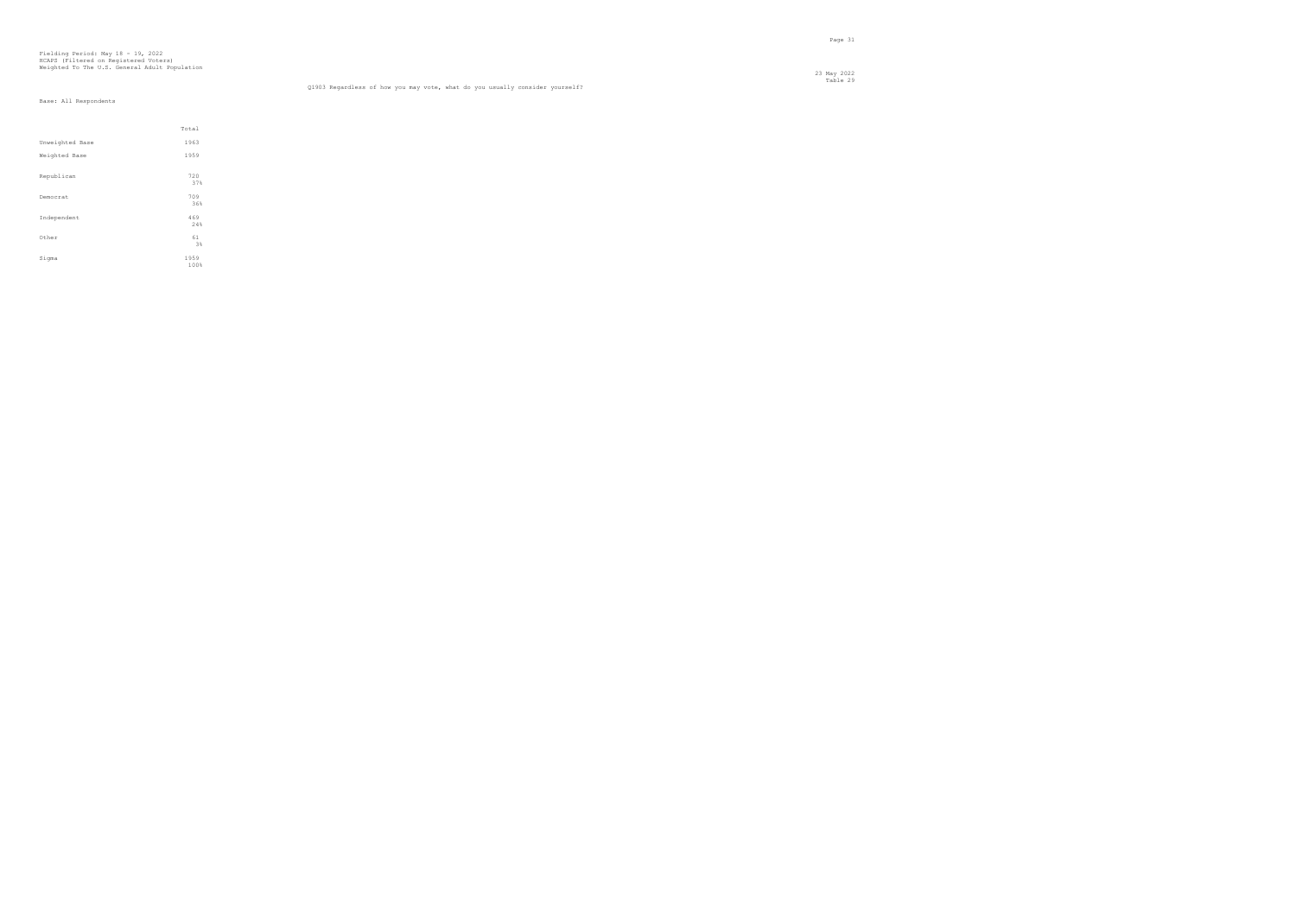## Fielding Period: May 18 - 19, 2022 HCAPS (Filtered on Registered Voters) Weighted To The U.S. General Adult Population

23 May 2022

#### Table 30 Q1905 Would you call yourself a strong Republican or a not-so-strong Republican?

#### Base: Republican

|                          | Total       |
|--------------------------|-------------|
| Unweighted Base          | 630         |
| Weighted Base            | 720         |
|                          |             |
| Strong Republican        | 474<br>66%  |
| Not-so-strong Republican | 246<br>34%  |
| Sigma                    | 720<br>100% |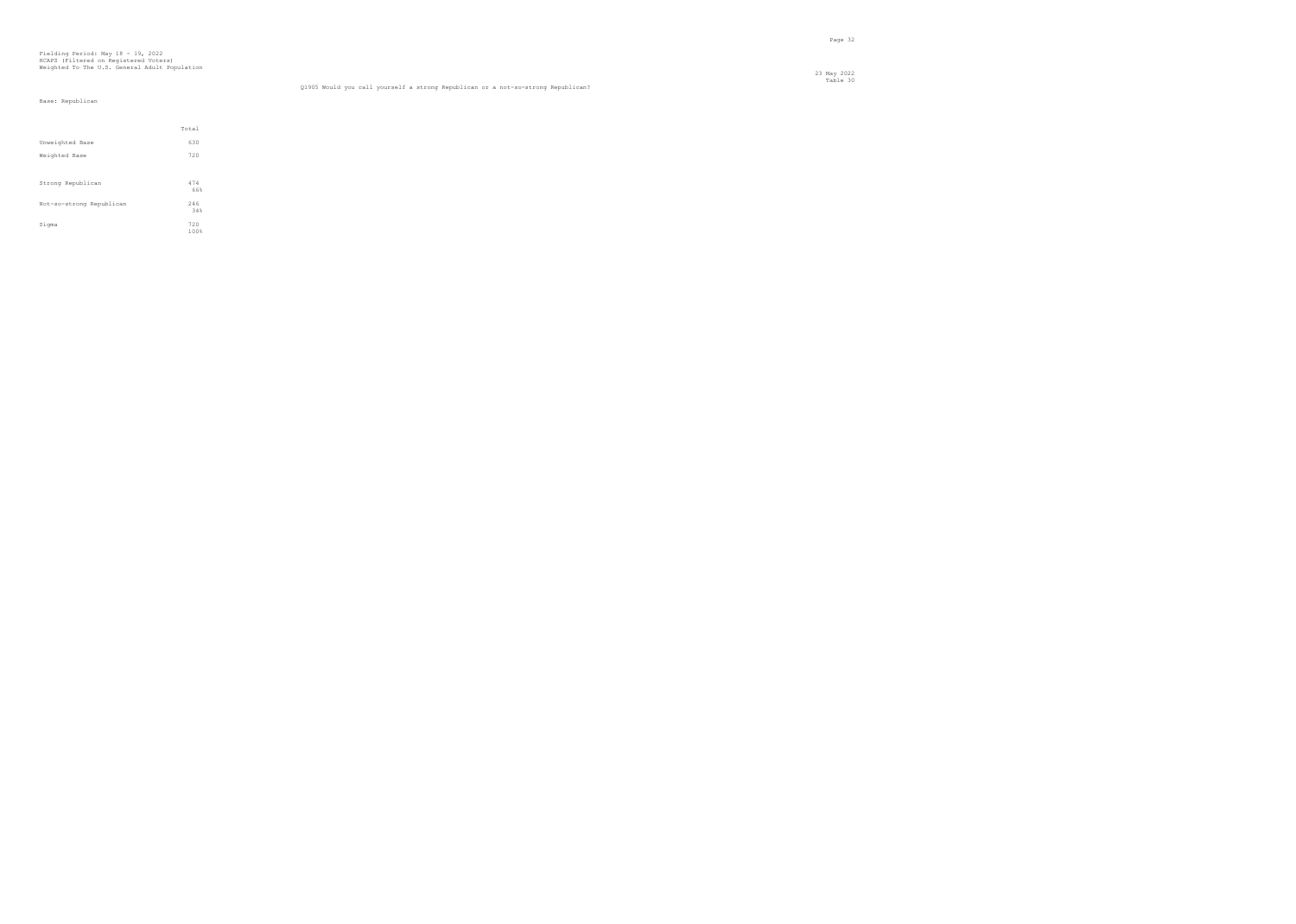#### Table 31 Q1910 Would you call yourself a strong Democrat or a not-so-strong Democrat?

#### Base: Democrat

|                        | Total       |
|------------------------|-------------|
| Unweighted Base        | 763         |
| Weighted Base          | 709         |
|                        |             |
| Strong Democrat        | 474<br>67%  |
| Not-so-strong Democrat | 236<br>33%  |
| Sigma                  | 709<br>100% |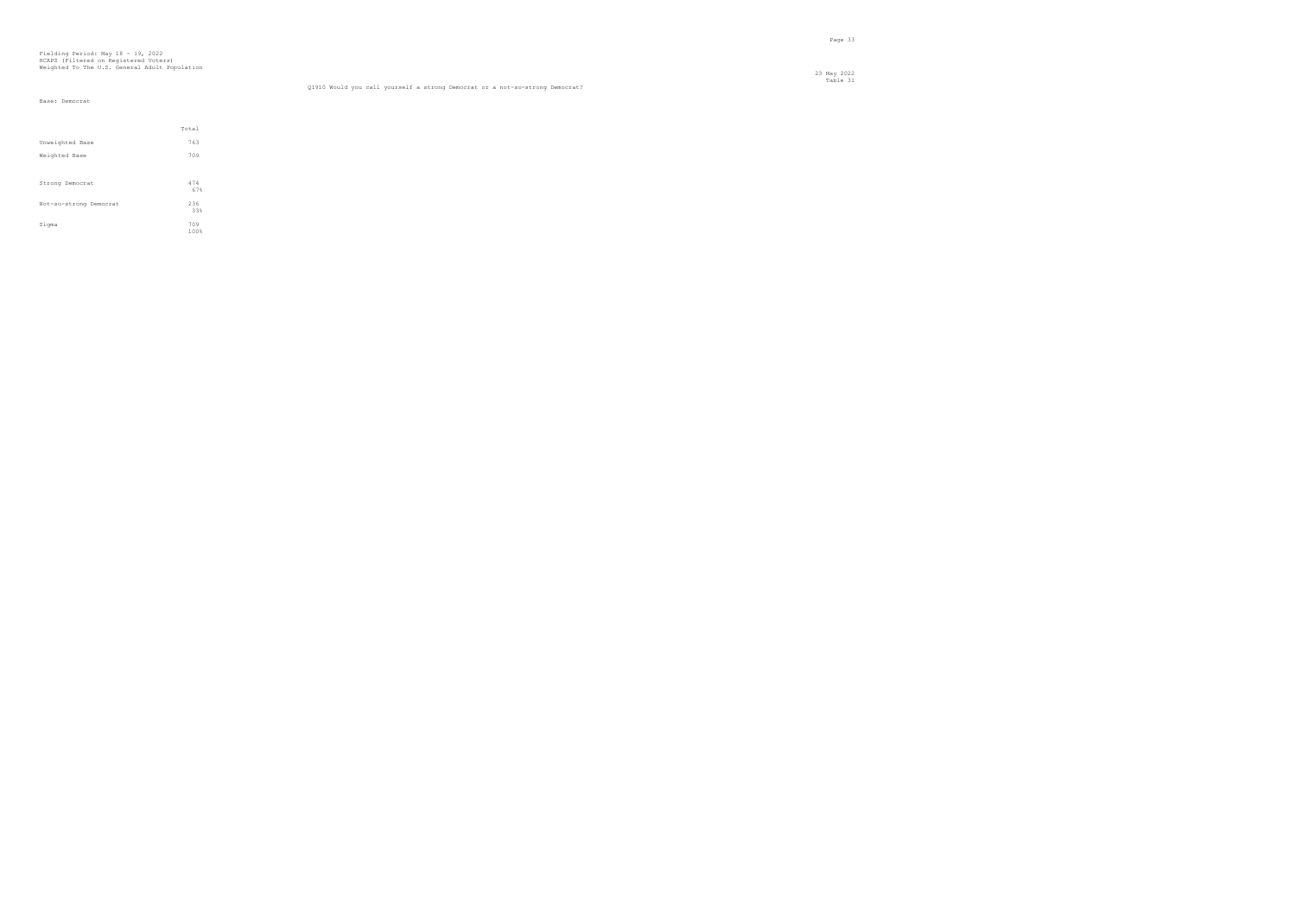23 May 2022 Table 32 Q1915 Do you lean more toward the Republican Party or toward the Democratic Party/the Democratic Party or toward the Republican Party?

| Base: Independent/Other |            |  |
|-------------------------|------------|--|
|                         | Total      |  |
| Unweighted Base         | 568        |  |
| Weighted Base           | 529        |  |
|                         |            |  |
| Lean Republican         | 155<br>29% |  |
| Lean Democrat           | 125<br>24% |  |
| Do not lean either way  | 248<br>47% |  |

en de la provincia de la provincia de la provincia de la provincia de la provincia de la provincia de la provi<br>Page 34

100%

 $Signa$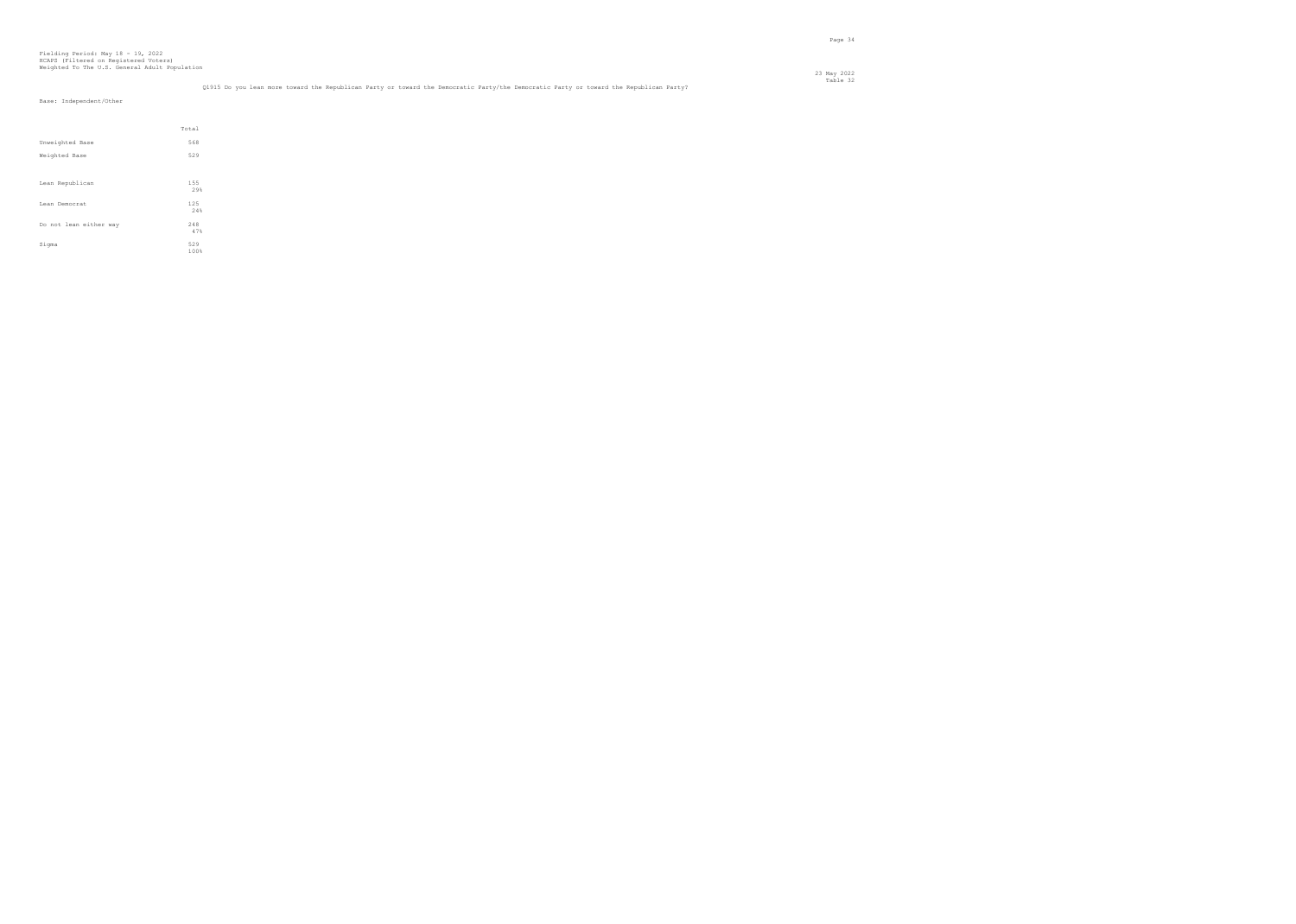en de la provincia de la provincia de la provincia de la provincia de la provincia de la provincia de la provi<br>Page 35

|  | Base: All Respondents |
|--|-----------------------|

|                     | Total        |
|---------------------|--------------|
| Unweighted Base     | 1963         |
| Weighted Base       | 1959         |
| Donald Trump        | 581<br>30%   |
| Ron DeSantis        | 164<br>8%    |
| Mike Pence          | 145<br>7%    |
| Nikki Hayley        | 86<br>4%     |
| Ted Cruz            | 77<br>4%     |
| Marco Rubio         | 49<br>3%     |
| Tim Scott           | 24<br>1%     |
| Mike Pompeo         | 22<br>1%     |
| Someone else        | 331<br>17%   |
| Don't know / Unsure | 479<br>24%   |
| Sigma               | 1959<br>100% |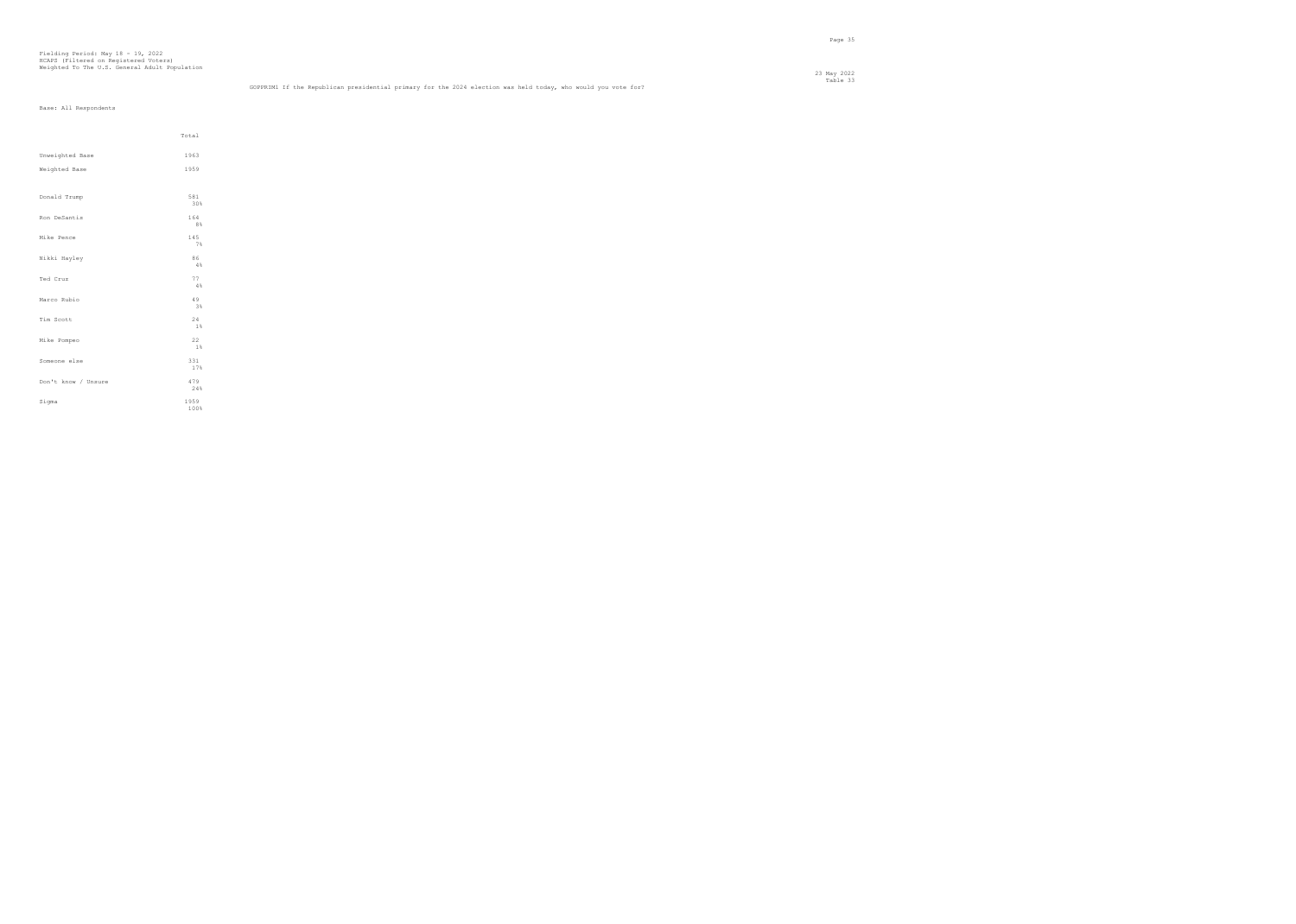## Table 34 GOPPRIM2 If former President Donald Trump does not run for president in 2024, who would you vote for in the GOP primary?

|                     | Total        |  |
|---------------------|--------------|--|
| Unweighted Base     | 1963         |  |
| Weighted Base       | 1959         |  |
|                     |              |  |
| Ron DeSantis        | 339<br>17%   |  |
| Mike Pence          | 285<br>15%   |  |
| Ted Cruz            | 143<br>7%    |  |
| Nikki Hayley        | 105<br>5%    |  |
| Marco Rubio         | 85<br>4%     |  |
| Tim Scott           | 51<br>3%     |  |
| Mike Pompeo         | 36<br>2%     |  |
| Someone else        | 317<br>16%   |  |
| Don't know / Unsure | 598<br>30%   |  |
| Sigma               | 1959<br>100% |  |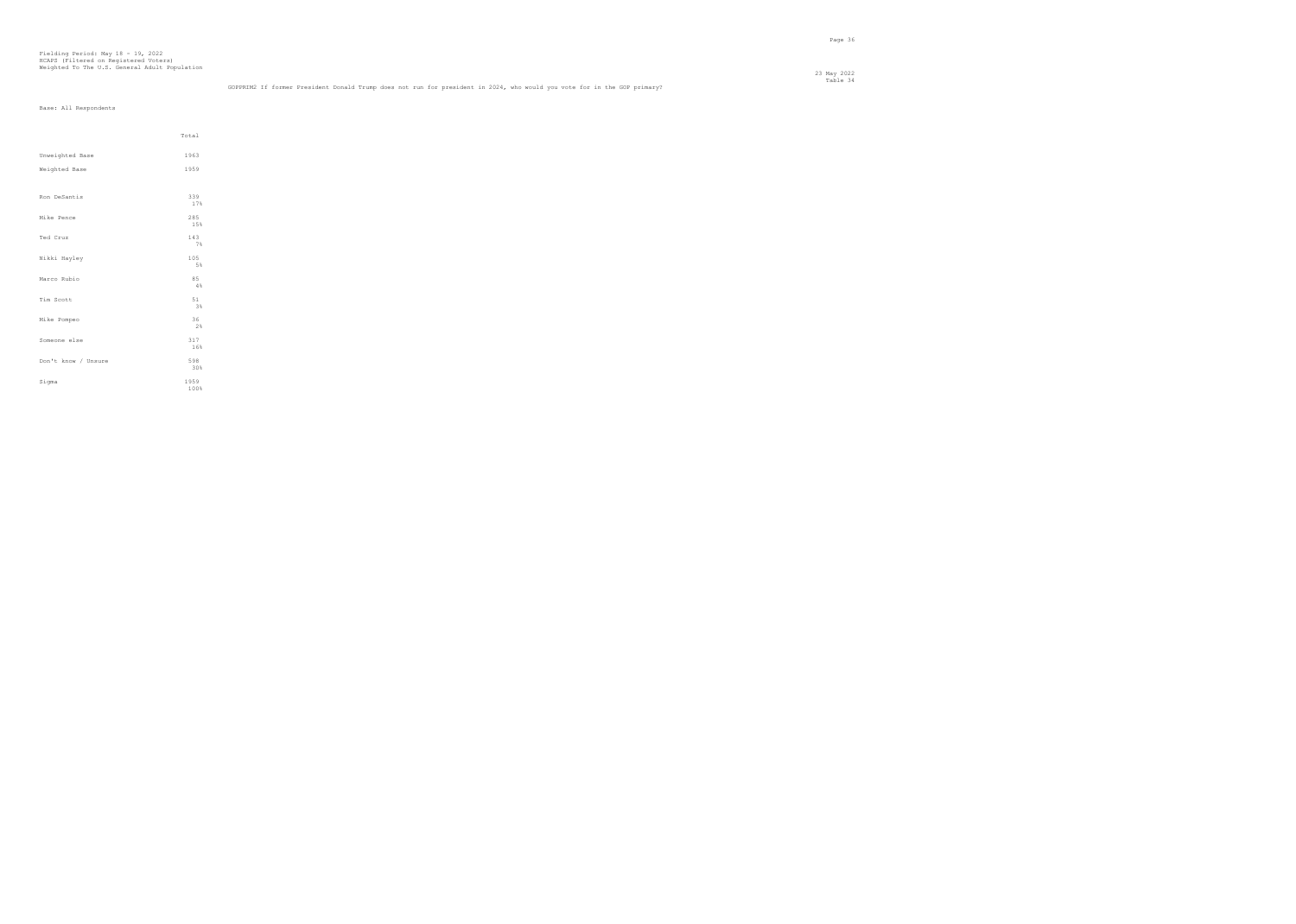|  | Base: All Respondents |
|--|-----------------------|

|                          | Total        |  |
|--------------------------|--------------|--|
| Unweighted Base          | 1963         |  |
| Weighted Base            | 1959         |  |
|                          |              |  |
| Joe Biden                | 319<br>16%   |  |
| Bernie Sanders           | 130<br>7%    |  |
| Joe Manchin              | 123<br>6%    |  |
| Kamala Harris            | 117<br>6%    |  |
| Hillary Clinton          | 106<br>5%    |  |
| Pete Buttigieg           | 76<br>4%     |  |
| Alexandria Ocasio-Cortez | 52<br>3%     |  |
| Elizabeth Warren         | 49<br>3%     |  |
| Michael Bloomberg        | 45<br>2%     |  |
| Stacey Abrams            | 41<br>2%     |  |
| Amy Klobuchar            | 35<br>2%     |  |
| Someone else             | 310<br>16%   |  |
| Don't know/Unsure        | 557<br>28%   |  |
| Sigma                    | 1959<br>100% |  |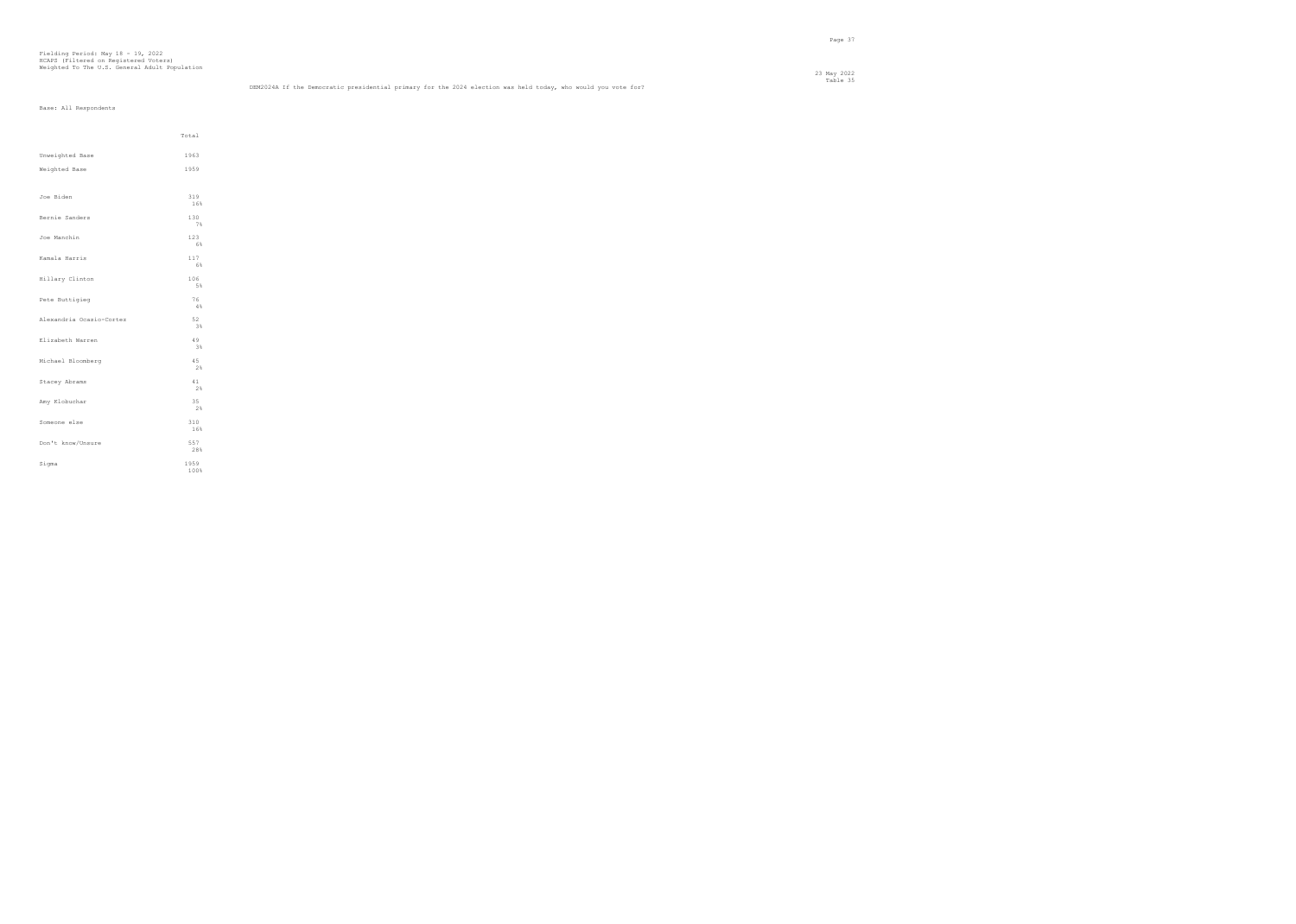## Table 36 DEM2024B If President Biden decides not to run again in 2024, who would you prefer to be the Democratic candidate?

|                          | Total        |  |
|--------------------------|--------------|--|
| Unweighted Base          | 1963         |  |
| Weighted Base            | 1959         |  |
|                          |              |  |
| Kamala Harris            | 260<br>13%   |  |
| Bernie Sanders           | 156<br>8%    |  |
| Hillary Clinton          | 153<br>8%    |  |
| Joe Manchin              | 151<br>8%    |  |
| Pete Buttigieg           | 115<br>6%    |  |
| Michael Bloomberg        | 63<br>3%     |  |
| Alexandria Ocasio-Cortez | 57<br>3%     |  |
| Elizabeth Warren         | 54<br>3%     |  |
| Stacey Abrams            | 53<br>3%     |  |
| Amy Klobuchar            | 44<br>2%     |  |
| Someone else             | 291<br>15%   |  |
| Don't know/Unsure        | 562<br>29%   |  |
| Sigma                    | 1959<br>100% |  |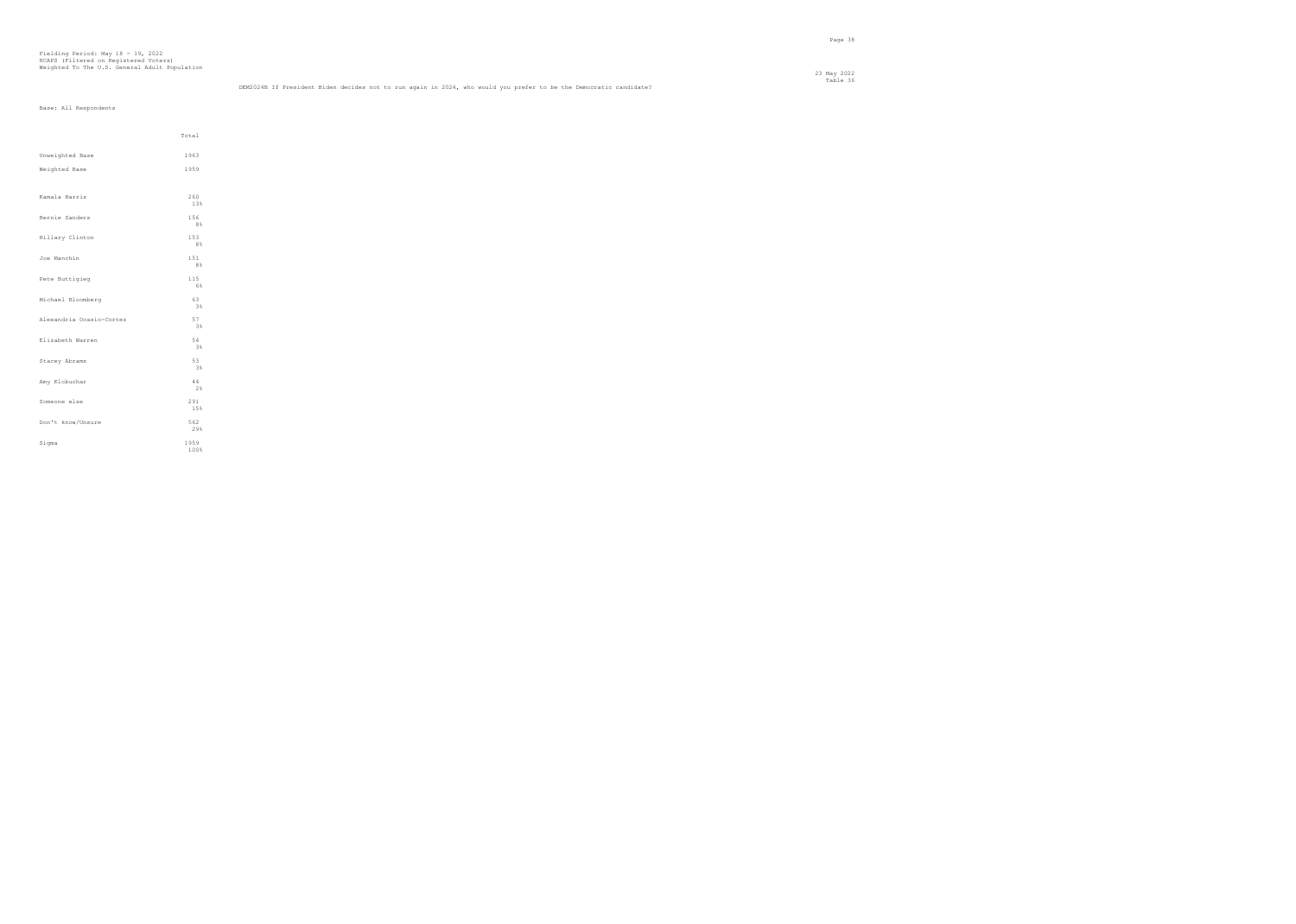### Table 37<br>Fl Now we will show you some names and groups. Please indicate if you have a favorable or unfavorable view of that person or group - or if you've never heard of them.

Summary Of Ever Heard Of

|                             | Total       |  |
|-----------------------------|-------------|--|
| Unweighted Base             | 1963        |  |
| Weighted Base               | 1959        |  |
| Donald Trump                | 1855<br>95% |  |
| Joe Biden                   | 1841<br>94% |  |
| Police                      | 1801<br>92% |  |
| Amazon                      | 1787<br>91% |  |
| U.S. Military               | 1780<br>91% |  |
| Facebook                    | 1765<br>90% |  |
| Kamala Harris               | 1752<br>89% |  |
| Hillary Clinton             | 1748<br>89% |  |
| Black Lives Matter          | 1732<br>88% |  |
| Nancy Pelosi                | 1720<br>88% |  |
| Vladimir Putin              | 1697<br>87% |  |
| Russia                      | 1689<br>86% |  |
| Centers for Disease Control | 1683<br>86% |  |
| FBI                         | 1655<br>84% |  |
| U.S. Supreme Court          | 1654<br>84% |  |
| Bernie Sanders              | 1624<br>83% |  |
| Department of Justice       | 1618<br>83% |  |
| China                       | 1612<br>82% |  |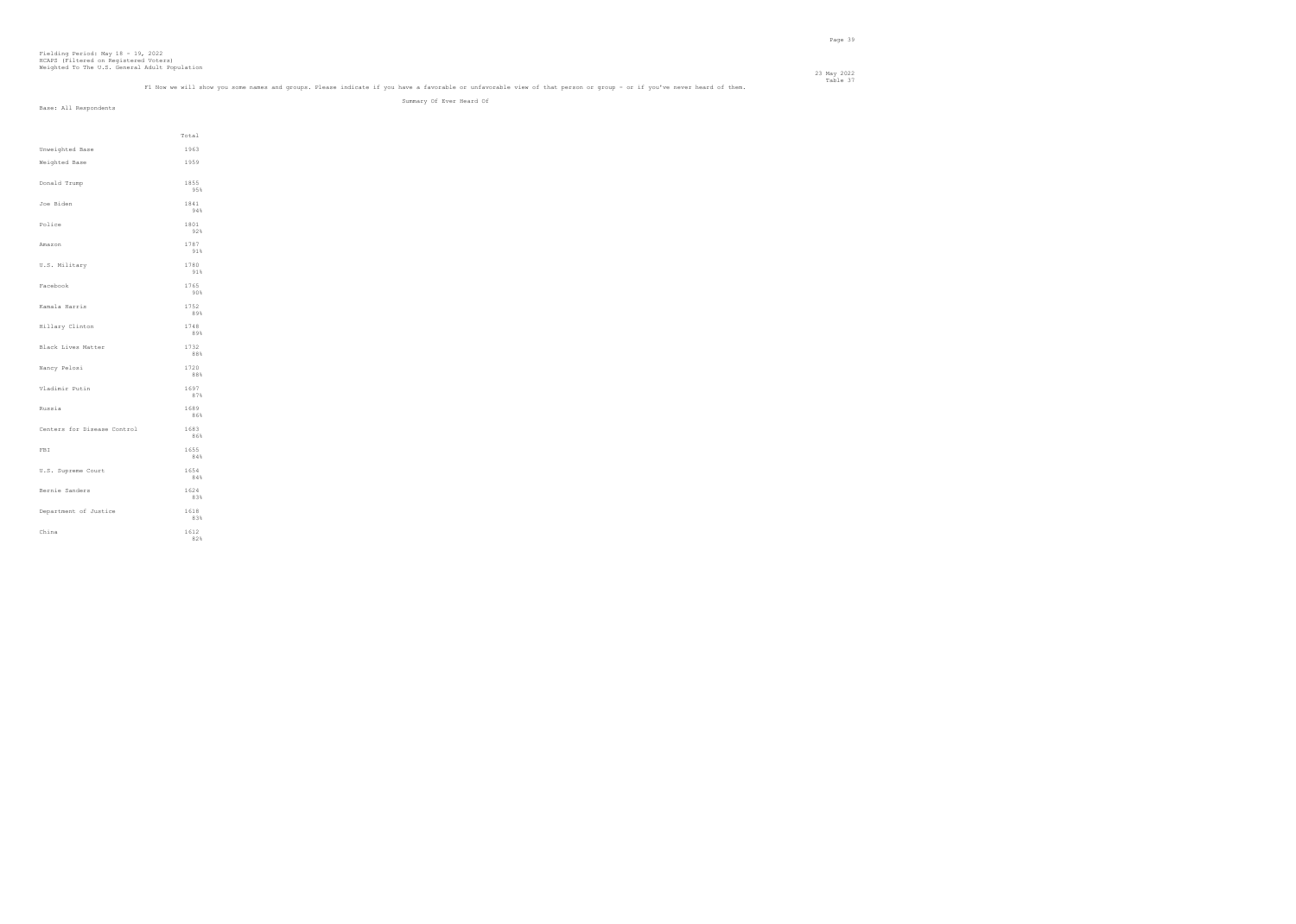## Table 37<br>Fl Now we will show you some names and groups. Please indicate if you have a favorable or unfavorable view of that person or group - or if you've never heard of them. Summary Of Ever Heard Of

|                          | Total       |  |
|--------------------------|-------------|--|
| Mike Pence               | 1612<br>82% |  |
| Twitter                  | 1502<br>77% |  |
| Ted Cruz                 | 1501<br>77% |  |
| <b>NATO</b>              | 1477<br>75% |  |
| Mitch McConnell          | 1471<br>75% |  |
| Alexandria Ocasio-Cortez | 1369<br>70% |  |
| Chuck Schumer            | 1356<br>69% |  |
| Chris Cuomo              | 1267<br>65% |  |
| Ron DeSantis             | 1266<br>65% |  |
| Antifa                   | 1264<br>65% |  |
| Mike Pompeo              | 1150<br>59% |  |
| Joe Manchin              | 1117<br>57% |  |
| Anthony Blinken          | 882<br>45%  |  |
| Tim Scott                | 877<br>45%  |  |
| Kristen Sinema           | 839<br>43%  |  |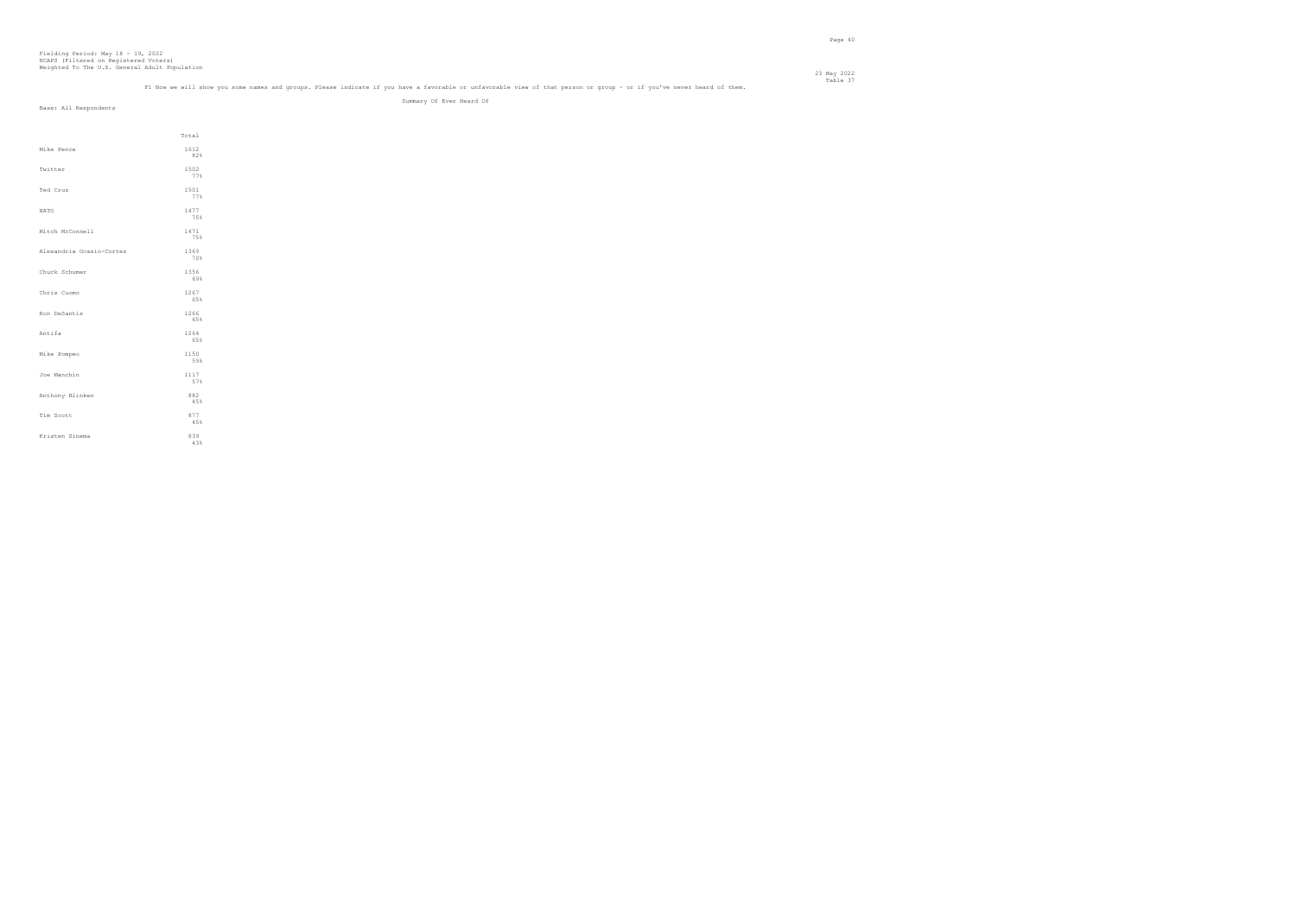### Table 38 Table 38<br>Fl Now we will show you some names and groups. Please indicate if you have a favorable or unfavorable view of that person or group - or if you've never heard of them.

Summary Of Very Favorable/ Favorable

|                             | Total       |  |
|-----------------------------|-------------|--|
| Unweighted Base             | 1963        |  |
| Weighted Base               | 1959        |  |
|                             |             |  |
| U.S. Military               | 1549<br>79% |  |
| Amazon                      | 1501<br>77% |  |
| Police                      | 1361        |  |
|                             | 69%         |  |
| FBI.                        | 1102<br>56% |  |
| Centers for Disease Control | 1071        |  |
|                             | 55%         |  |
| NATO                        | 1071<br>55% |  |
| U.S. Supreme Court          | 1020        |  |
|                             | 52%         |  |
| Facebook                    | 962<br>49%  |  |
|                             |             |  |
| Department of Justice       | 934<br>48%  |  |
| Donald Trump                | 866         |  |
|                             | 44%         |  |
| Black Lives Matter          | 848<br>43%  |  |
| Joe Biden                   | 800         |  |
|                             | 41%         |  |
| Bernie Sanders              | 796         |  |
|                             | 41%         |  |
| Mike Pence                  | 787<br>40%  |  |
| Ted Cruz                    | 741         |  |
|                             | 38%         |  |
| Kamala Harris               | 733<br>37%  |  |
|                             |             |  |
| Hillary Clinton             | 701<br>36%  |  |
| Ron DeSantis                | 695         |  |
|                             | 35%         |  |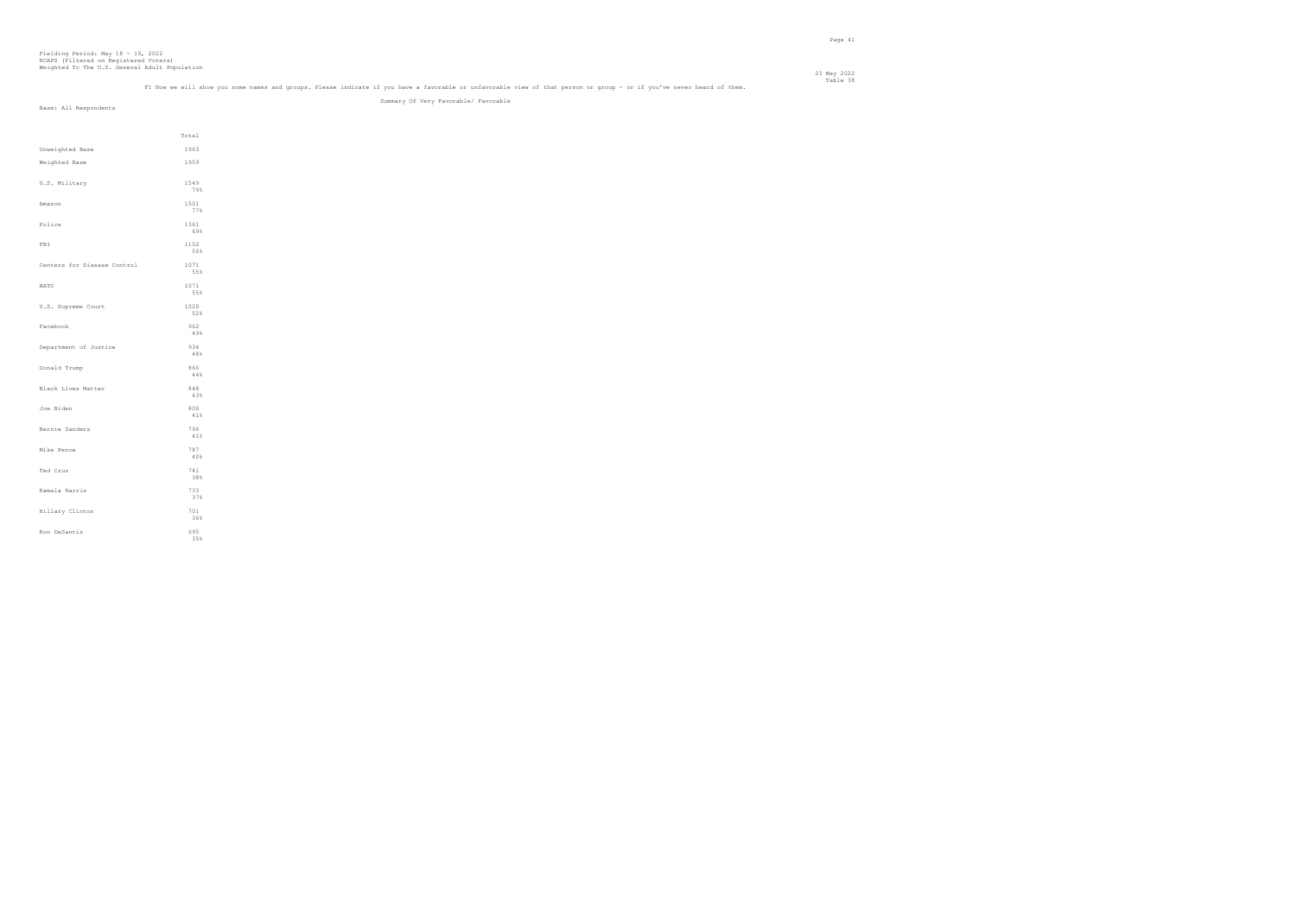# Table 38 Table 38<br>Fl Now we will show you some names and groups. Please indicate if you have a favorable or unfavorable view of that person or group - or if you've never heard of them. Summary Of Very Favorable/ Favorable

|                          | Total      |
|--------------------------|------------|
| Twitter                  | 634<br>32% |
| Nancy Pelosi             | 631<br>32% |
| Alexandria Ocasio-Cortez | 529<br>27% |
| Chuck Schumer            | 521<br>27% |
| Joe Manchin              | 514<br>26% |
| Mike Pompeo              | 508<br>26% |
| Mitch McConnell          | 483<br>25% |
| Tim Scott                | 462<br>24% |
| Anthony Blinken          | 357<br>18% |
| Chris Cuomo              | 353<br>18% |
| Kristen Sinema           | 334<br>17% |
| China                    | 306<br>16% |
| Antifa                   | 233<br>12% |
| Russia                   | 183<br>9%  |
| Vladimir Putin           | 182<br>9%  |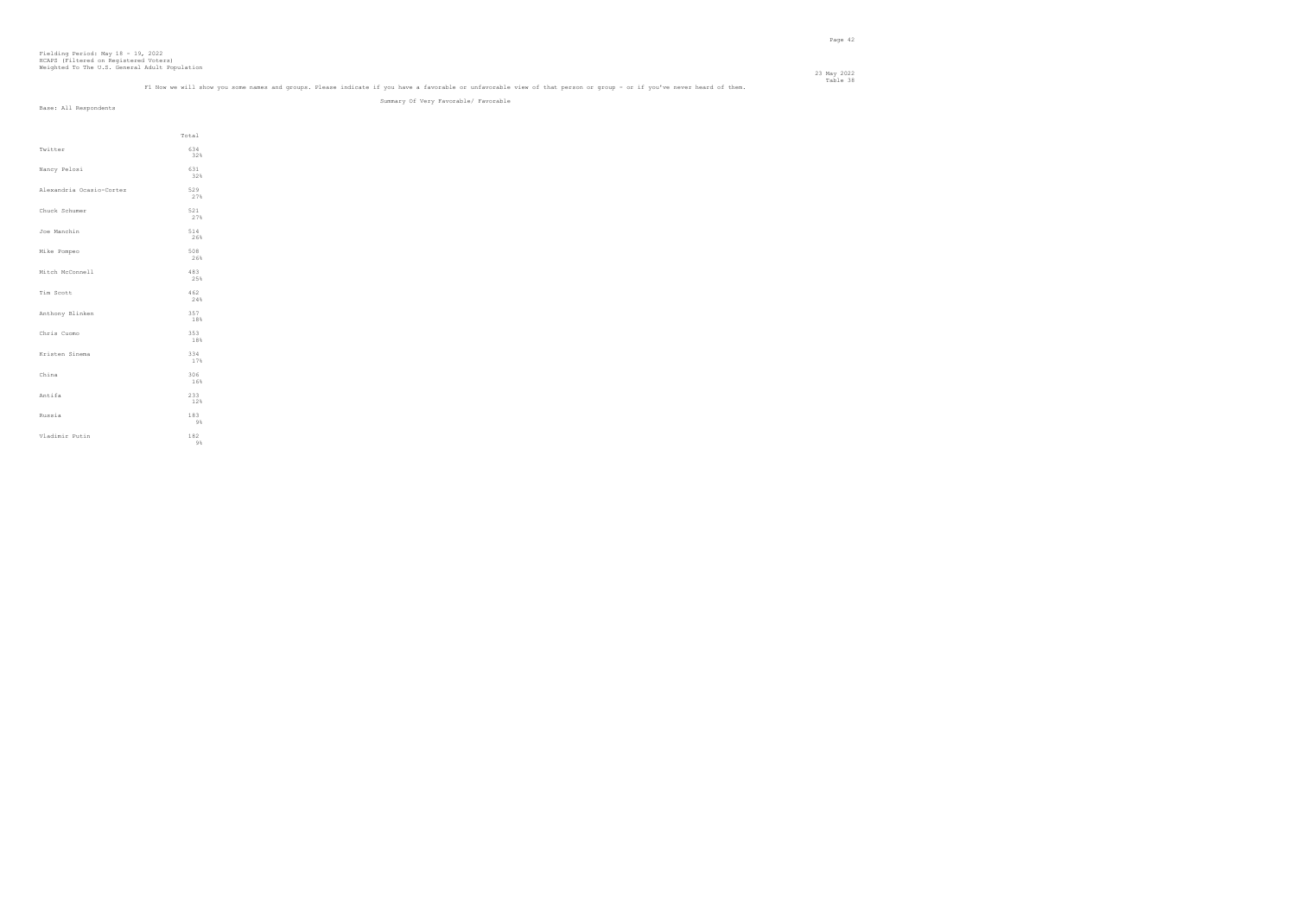### Table 39 Table 39 Table 39 Table 39<br>Fl Now we will show you some names and groups. Please indicate if you have a favorable or unfavorable view of that person or group - or if you've never heard of them.

Summary Of Very Unfavorable/ Unfavorable

|                          | Total       |
|--------------------------|-------------|
| Unweighted Base          | 1963        |
| Weighted Base            | 1959        |
| Vladimir Putin           | 1514<br>77% |
| Russia                   | 1507<br>77% |
| China                    | 1306<br>67% |
| Nancy Pelosi             | 1089<br>56% |
| Hillary Clinton          | 1047<br>53% |
| Joe Biden                | 1041<br>53% |
| Antifa                   | 1031<br>53% |
| Kamala Harris            | 1019<br>52% |
| Donald Trump             | 989<br>50%  |
| Mitch McConnell          | 988<br>50%  |
| Chris Cuomo              | 914<br>47%  |
| Black Lives Matter       | 885<br>45%  |
| Twitter                  | 868<br>44%  |
| Alexandria Ocasio-Cortez | 839<br>43%  |
| Chuck Schumer            | 835<br>43%  |
| Bernie Sanders           | 828<br>42%  |
| Mike Pence               | 824<br>42%  |
| Facebook                 | 803<br>41%  |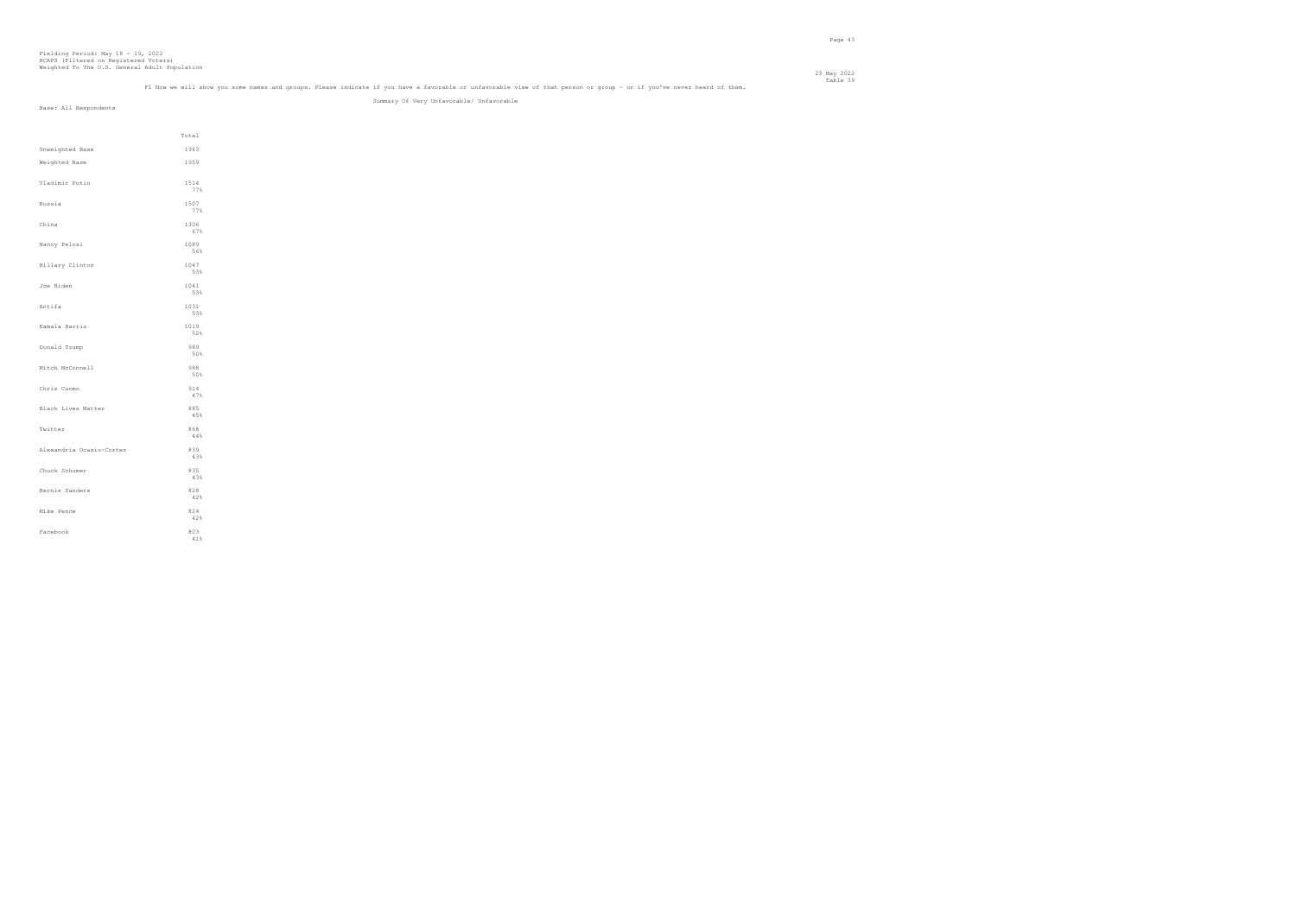# Table 39 may be understand groups. Please indicate if you have a favorable or unfavorable view of that person or group - or if you've never heard of them.<br>Fl Now we will show you some names and groups. Please indicate if y Summary Of Very Unfavorable/ Unfavorable

|                             | Total      |  |
|-----------------------------|------------|--|
| Ted Cruz                    | 760<br>39% |  |
| Department of Justice       | 684<br>35% |  |
| Mike Pompeo                 | 642<br>33% |  |
| U.S. Supreme Court          | 634<br>32% |  |
| Centers for Disease Control | 612<br>31% |  |
| Joe Manchin                 | 604<br>31% |  |
| Ron DeSantis                | 571<br>29% |  |
| FBI                         | 553<br>28% |  |
| Anthony Blinken             | 525<br>27% |  |
| Kristen Sinema              | 505<br>26% |  |
| Police                      | 440<br>22% |  |
| Tim Scott                   | 415<br>21% |  |
| <b>NATO</b>                 | 406<br>21% |  |
| Amazon                      | 285<br>15% |  |
| U.S. Military               | 231<br>12% |  |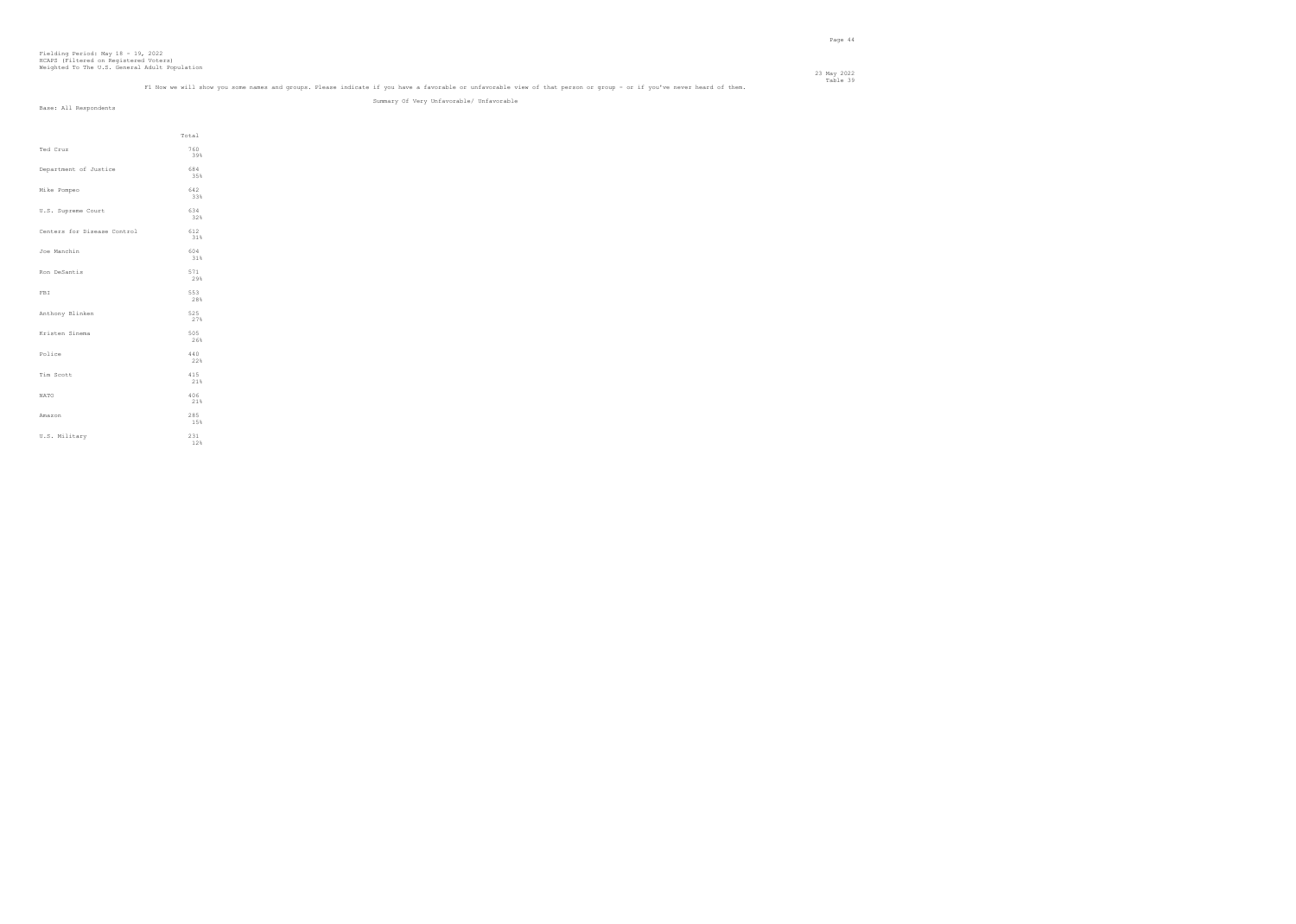#### 23 May 2022 Table 40 m<br>Fl 1 Now we will show you some names and groups. Please indicate if you have a favorable or unfavorable view of that person or group - or if you've never heard of them.

Hillary Clinton

|  |  | Base: All Respondents |
|--|--|-----------------------|
|--|--|-----------------------|

|                           | Total |  |
|---------------------------|-------|--|
| Unweighted Base           | 1963  |  |
| Weighted Base             | 1959  |  |
|                           |       |  |
| Ever Heard Of (Net)       | 1748  |  |
|                           | 89%   |  |
| Very Favorable/ Favorable | 701   |  |
| (Sub-Net)                 | 36%   |  |
| Very favorable            | 305   |  |
|                           | 16%   |  |
| Favorable                 | 396   |  |
|                           | 20%   |  |
| Very Unfavorable/         | 1047  |  |
| Unfavorable (Sub-Net)     | 53%   |  |
| Unfavorable               | 276   |  |
|                           | 14%   |  |
| Very unfavorable          | 771   |  |
|                           | 39%   |  |
| Never heard of them       | 22    |  |
|                           | 1%    |  |
| No opinion                | 189   |  |
|                           | 10%   |  |
| Sigma                     | 1959  |  |
|                           | 100%  |  |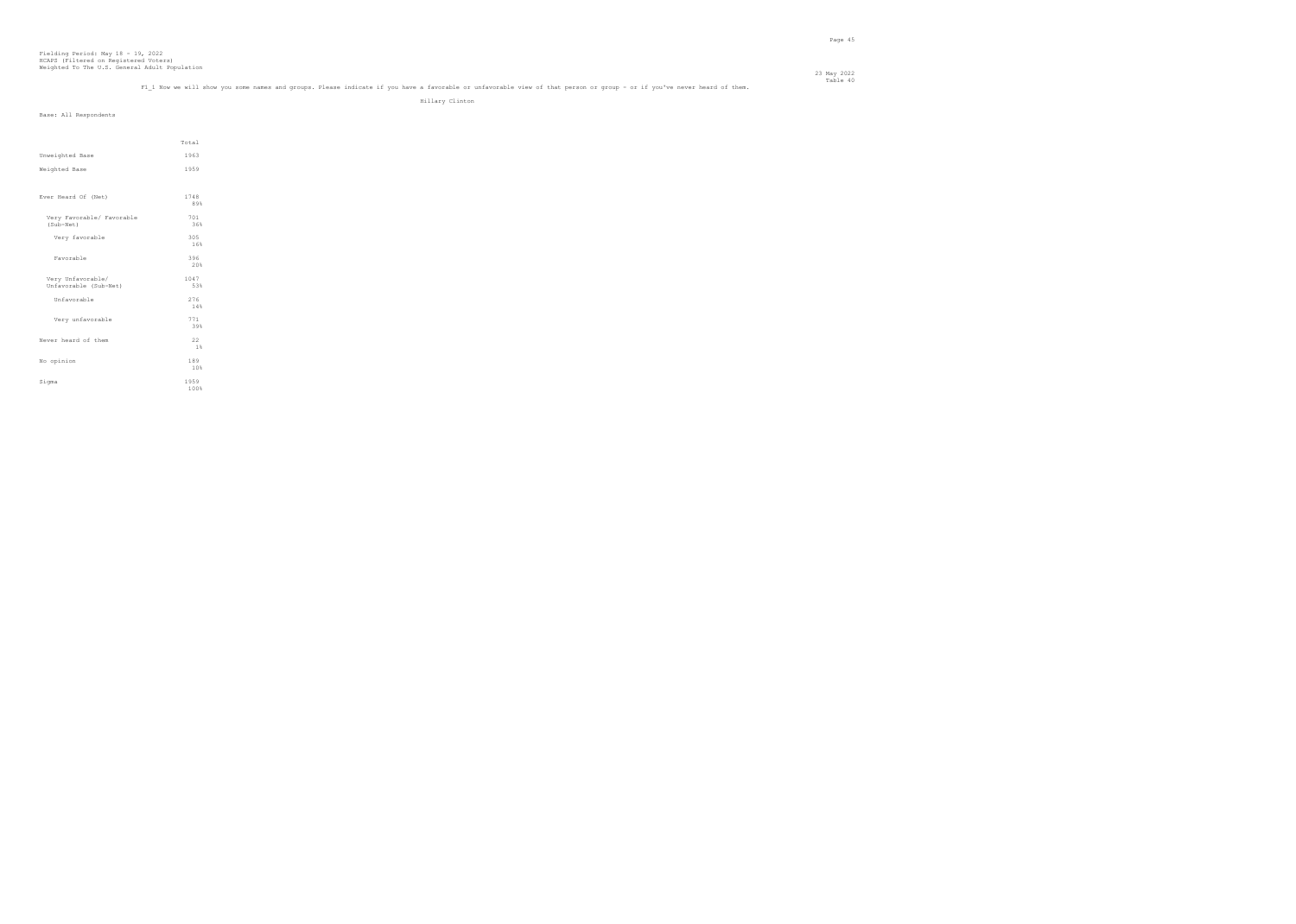#### 23 May 2022 Table 41 Table 41 and the volups. Please indicate if you have a favorable or unfavorable view of that person or group - or if you've never heard of them. Table 41 and them.

Donald Trump

| Total<br>1963<br>1959<br>1855 |
|-------------------------------|
|                               |
|                               |
|                               |
|                               |
|                               |
|                               |
|                               |
| 95%                           |
| 866                           |
| 44%                           |
| 526                           |
| 27%                           |
| 341<br>17%                    |
|                               |
| 989<br>50%                    |
|                               |
| 217<br>11%                    |
| 772                           |
| 39%                           |
| 15                            |
| $1\,$                         |
| 89                            |
| 5%                            |
| 1959                          |
| 100%                          |
|                               |
|                               |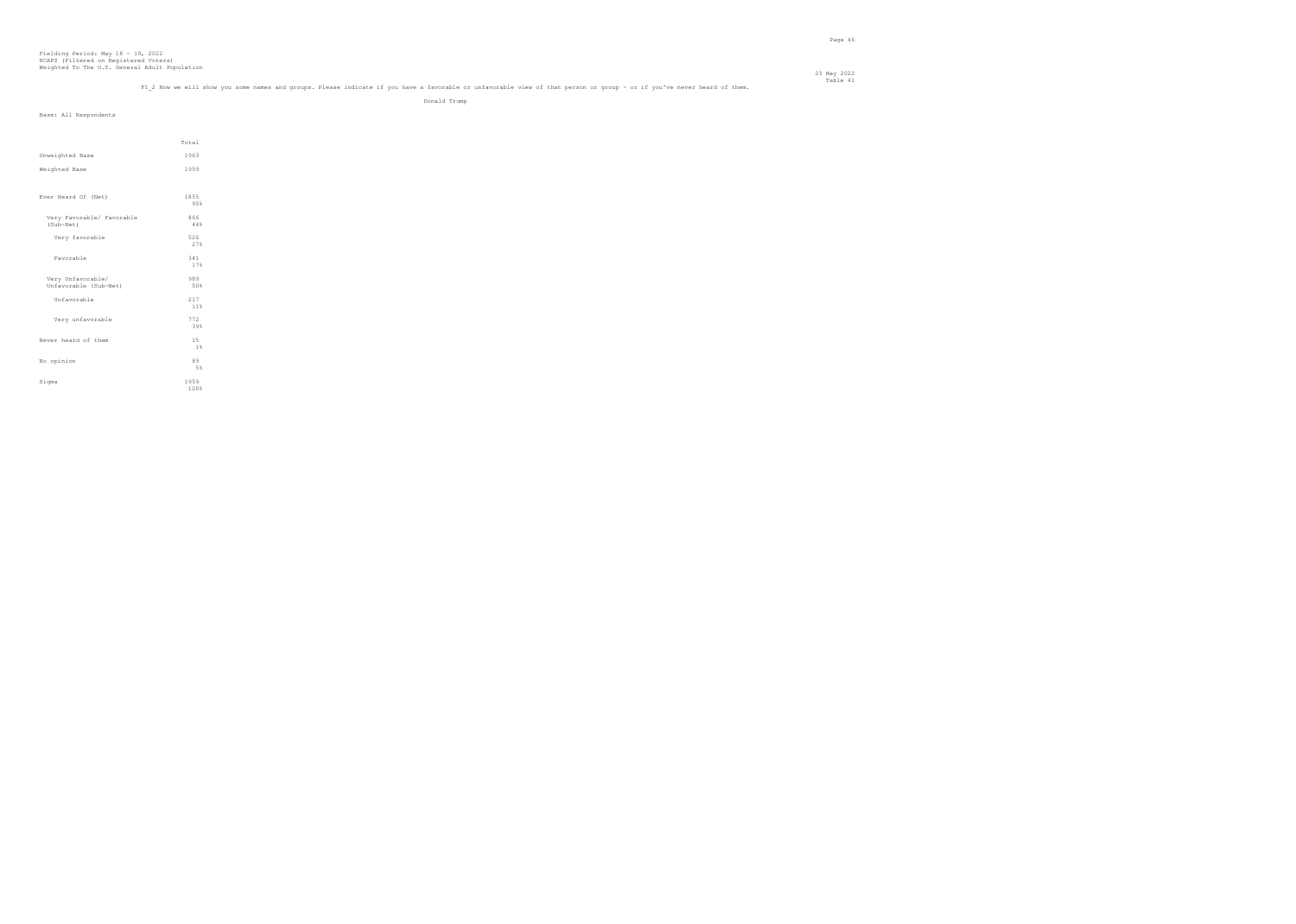#### 23 May 2022 Table 42 Table 42<br>Fl 3 Now we will show you some names and groups. Please indicate if you have a favorable or unfavorable view of that person or group - or if you've never heard of them.

Mike Pence

| Base: All Respondents                      |                                            |
|--------------------------------------------|--------------------------------------------|
|                                            |                                            |
|                                            |                                            |
|                                            | Total                                      |
| Unweighted Base                            | 1963                                       |
| Weighted Base                              | 1959                                       |
|                                            |                                            |
| Ever Heard Of (Net)                        | 1612<br>82%                                |
| Very Favorable/ Favorable<br>(Sub-Net)     | 787<br>40%                                 |
| Very favorable                             | 264<br>$13\%$                              |
| Favorable                                  | $\begin{array}{c} 523 \\ 27\% \end{array}$ |
|                                            |                                            |
| Very Unfavorable/<br>Unfavorable (Sub-Net) | 824<br>42%                                 |
| Unfavorable                                | 352<br>18%                                 |
| Very unfavorable                           | 472<br>$24\,$                              |
| Never heard of them                        | 80                                         |
|                                            | $4\,$                                      |
| No opinion                                 | 267<br>14%                                 |
| Sigma                                      | 1959<br>100%                               |
|                                            |                                            |
|                                            |                                            |
|                                            |                                            |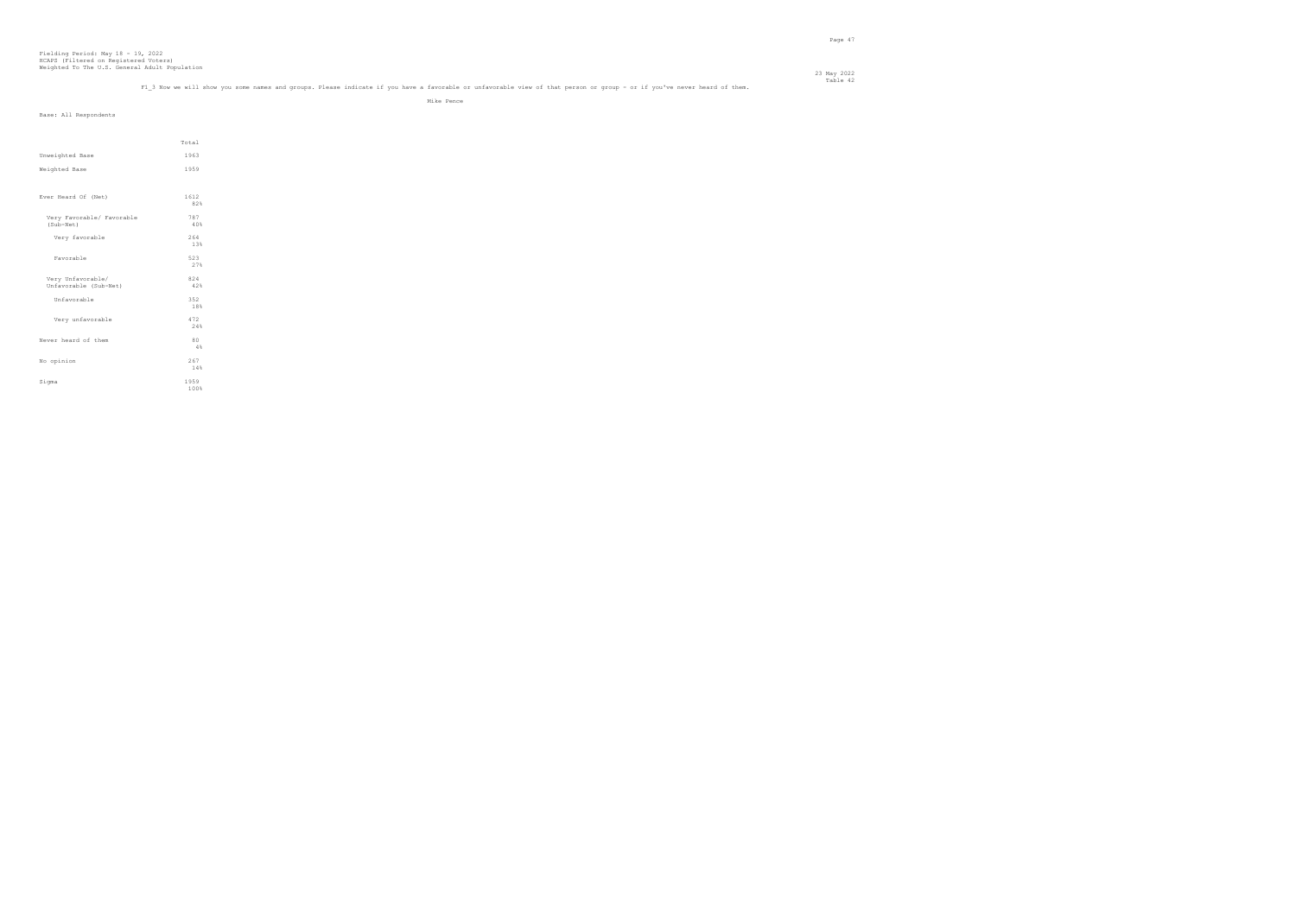#### 23 May 2022 Table 43 m<br>Fl 4 Now we will show you some names and groups. Please indicate if you have a favorable or unfavorable view of that person or group - or if you've never heard of them.

Nancy Pelosi

| Base: All Respondents                      |             |
|--------------------------------------------|-------------|
|                                            |             |
|                                            | Total       |
| Unweighted Base                            | 1963        |
|                                            |             |
| Weighted Base                              | 1959        |
|                                            |             |
| Ever Heard Of (Net)                        | 1720        |
|                                            | 88%         |
| Very Favorable/ Favorable                  | 631         |
| (Sub-Net)                                  | 32%         |
| Very favorable                             | 250<br>13%  |
|                                            |             |
| Favorable                                  | 380<br>19%  |
|                                            |             |
| Very Unfavorable/<br>Unfavorable (Sub-Net) | 1089<br>56% |
| Unfavorable                                | 244         |
|                                            | 12%         |
| Very unfavorable                           | 845         |
|                                            | 43%         |
| Never heard of them                        | 43          |
|                                            | $2\,$       |
| No opinion                                 | 196         |
|                                            | 10%         |
| Sigma                                      | 1959        |
|                                            | 100%        |
|                                            |             |
|                                            |             |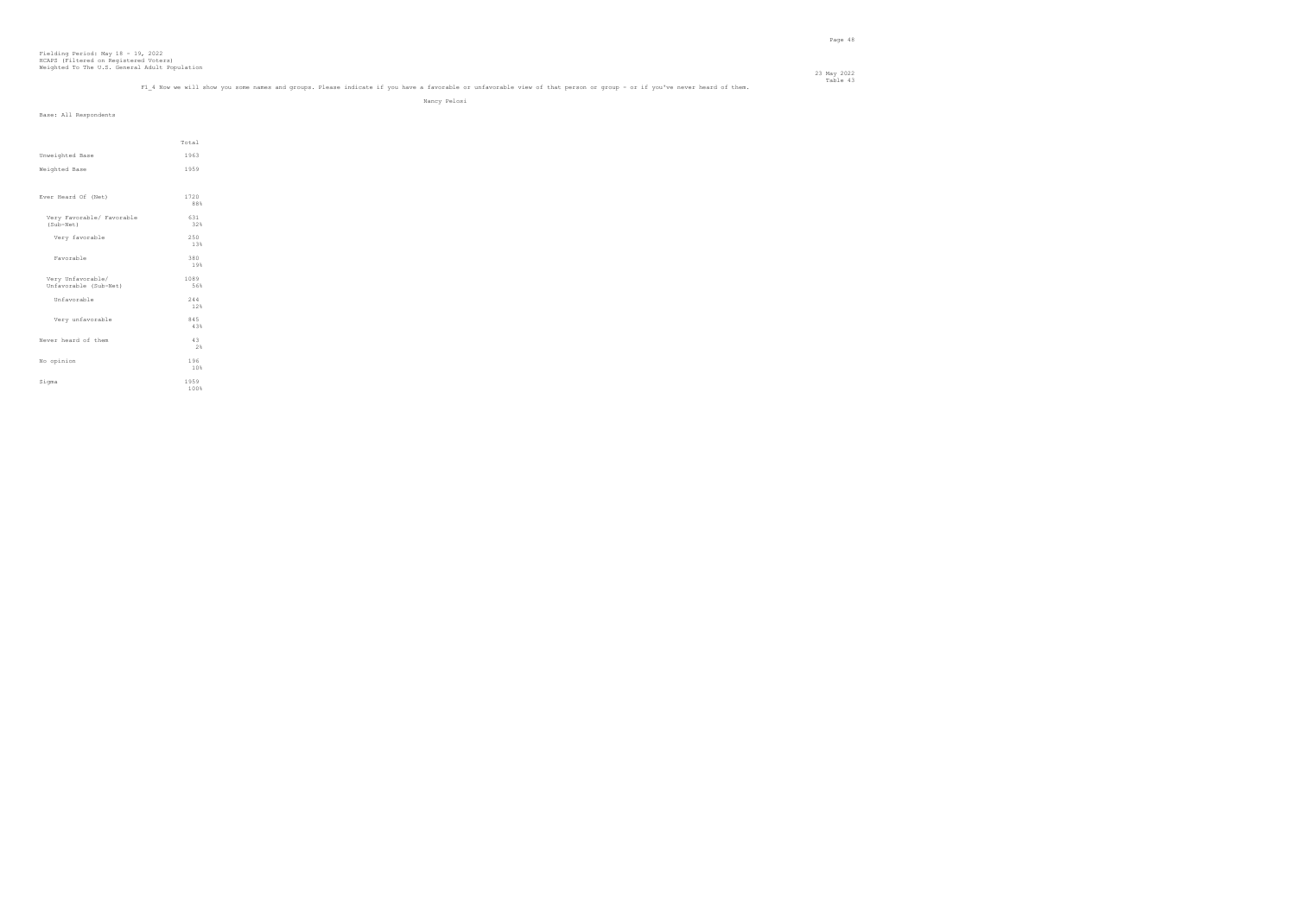#### 23 May 2022 Table 44"<br>Fl 5 Now we will show you some names and groups. Please indicate if you have a favorable or unfavorable view of that person or group - or if you've never heard of them.

Mitch McConnell

| Base: All Respondents                      |              |  |
|--------------------------------------------|--------------|--|
|                                            | Total        |  |
| Unweighted Base                            | 1963         |  |
| Weighted Base                              | 1959         |  |
|                                            |              |  |
| Ever Heard Of (Net)                        | 1471<br>75%  |  |
| Very Favorable/ Favorable<br>(Sub-Net)     | 483<br>25%   |  |
| Very favorable                             | 140<br>7%    |  |
| Favorable                                  | 343<br>18%   |  |
| Very Unfavorable/<br>Unfavorable (Sub-Net) | 988<br>50%   |  |
| Unfavorable                                | 408<br>21%   |  |
| Very unfavorable                           | 580<br>30%   |  |
| Never heard of them                        | 128<br>7%    |  |
| No opinion                                 | 360<br>18%   |  |
| Sigma                                      | 1959<br>100% |  |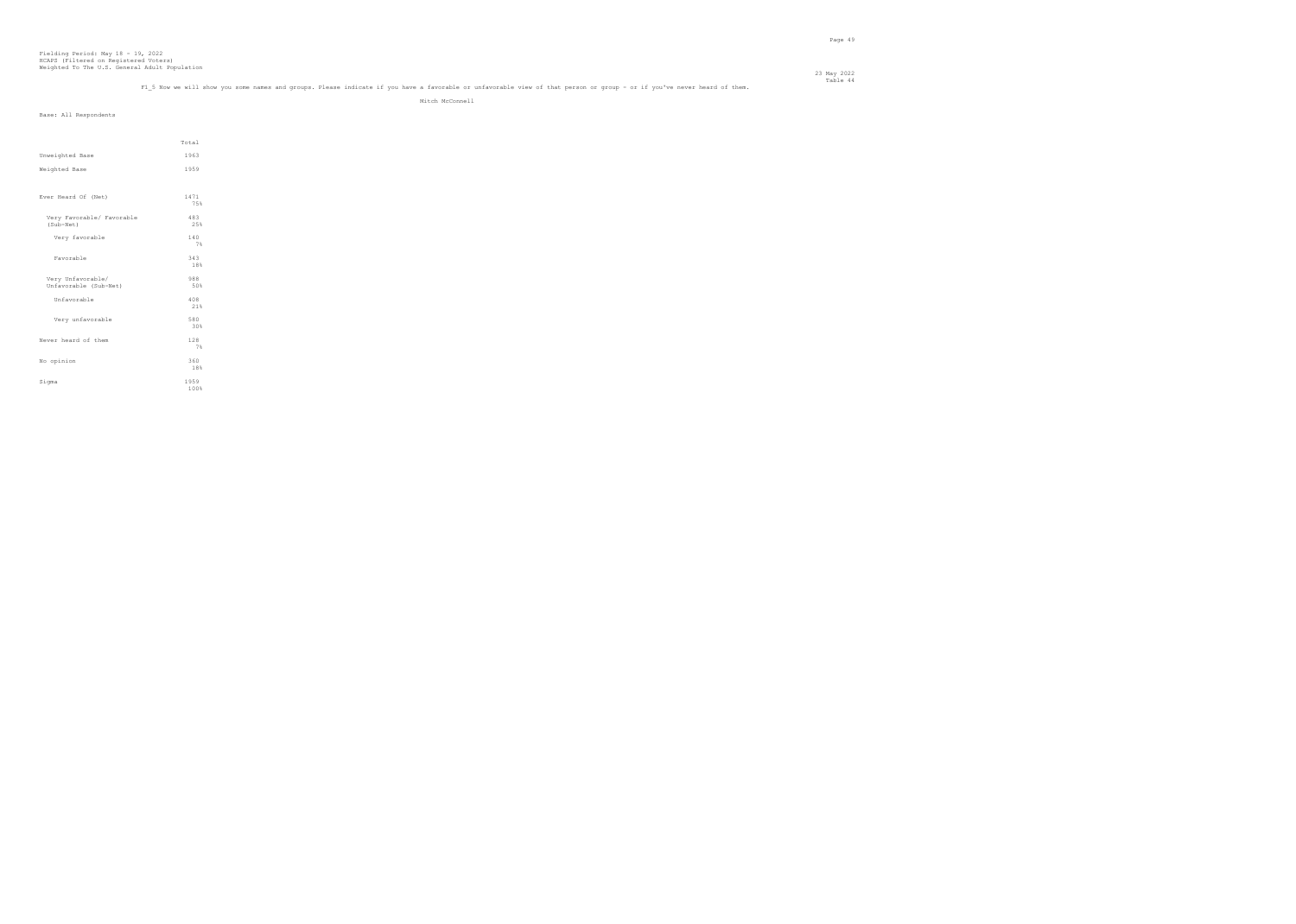#### 23 May 2022 Table 45 m<br>Fl 6 Now we will show you some names and groups. Please indicate if you have a favorable or unfavorable view of that person or group - or if you've never heard of them.

Chuck Schumer

| Base: All Respondents     |                                                       |
|---------------------------|-------------------------------------------------------|
|                           |                                                       |
|                           |                                                       |
|                           | Total                                                 |
|                           |                                                       |
| Unweighted Base           | 1963                                                  |
| Weighted Base             | 1959                                                  |
|                           |                                                       |
|                           |                                                       |
| Ever Heard Of (Net)       | 1356                                                  |
|                           | 69%                                                   |
| Very Favorable/ Favorable | 521                                                   |
| (Sub-Net)                 | 27%                                                   |
|                           |                                                       |
| Very favorable            | $\begin{smallmatrix} 1&8&3\\ &9&\$ \end{smallmatrix}$ |
|                           |                                                       |
| Favorable                 | $\begin{array}{c} 339 \\ 178 \end{array}$             |
|                           |                                                       |
| Very Unfavorable/         | 835                                                   |
| Unfavorable (Sub-Net)     | 43%                                                   |
|                           |                                                       |
| Unfavorable               | 265<br>$1\,4\,$ %                                     |
|                           |                                                       |
| Very unfavorable          | 570                                                   |
|                           | 29%                                                   |
| Never heard of them       | 195                                                   |
|                           | 10%                                                   |
| No opinion                | 407                                                   |
|                           | 21%                                                   |
|                           |                                                       |
| Sigma                     | 1959                                                  |
|                           | 100%                                                  |
|                           |                                                       |
|                           |                                                       |
|                           |                                                       |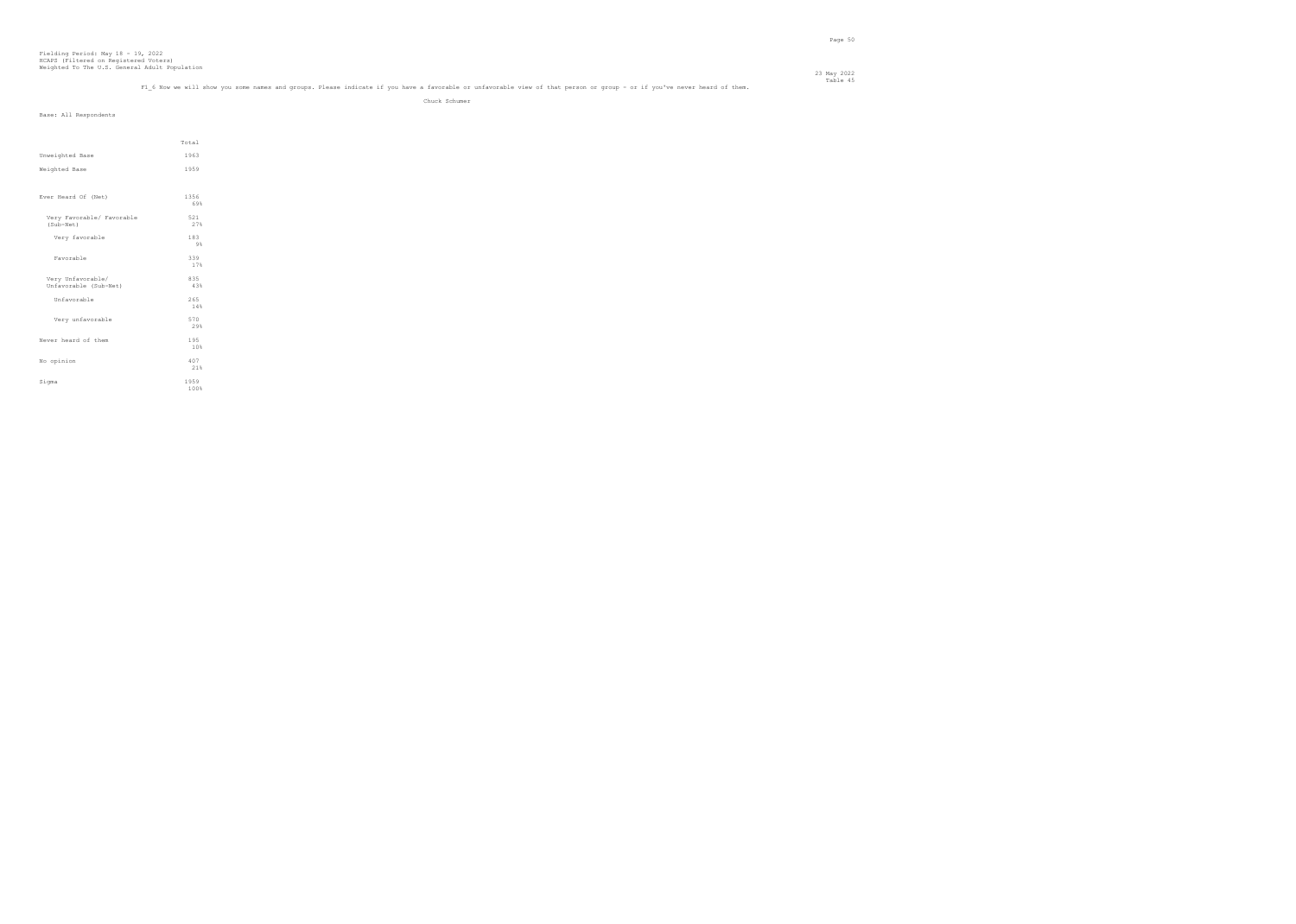#### 23 May 2022 Table 46 Table 46 Table 16 Table 46 Table 46 Table 46 Table or unfavorable view of that person or group - or if you've never heard of them.

Joe Biden

| Base: All Respondents     |             |
|---------------------------|-------------|
|                           |             |
|                           |             |
|                           | Total       |
| Unweighted Base           | 1963        |
| Weighted Base             | 1959        |
|                           |             |
| Ever Heard Of (Net)       | 1841<br>94% |
| Very Favorable/ Favorable | 800         |
| (Sub-Net)                 | $41\%$      |
| Very favorable            | 365<br>19%  |
|                           |             |
| Favorable                 | 435<br>22%  |
| Very Unfavorable/         | 1041        |
| Unfavorable (Sub-Net)     | 53%         |
| Unfavorable               | 253         |
|                           | 13%         |
| Very unfavorable          | 788         |
|                           | $40\%$      |
| Never heard of them       | 25<br>$1\,$ |
|                           |             |
| No opinion                | 94<br>$5\,$ |
|                           | 1959        |
| Sigma                     | 100%        |
|                           |             |
|                           |             |
|                           |             |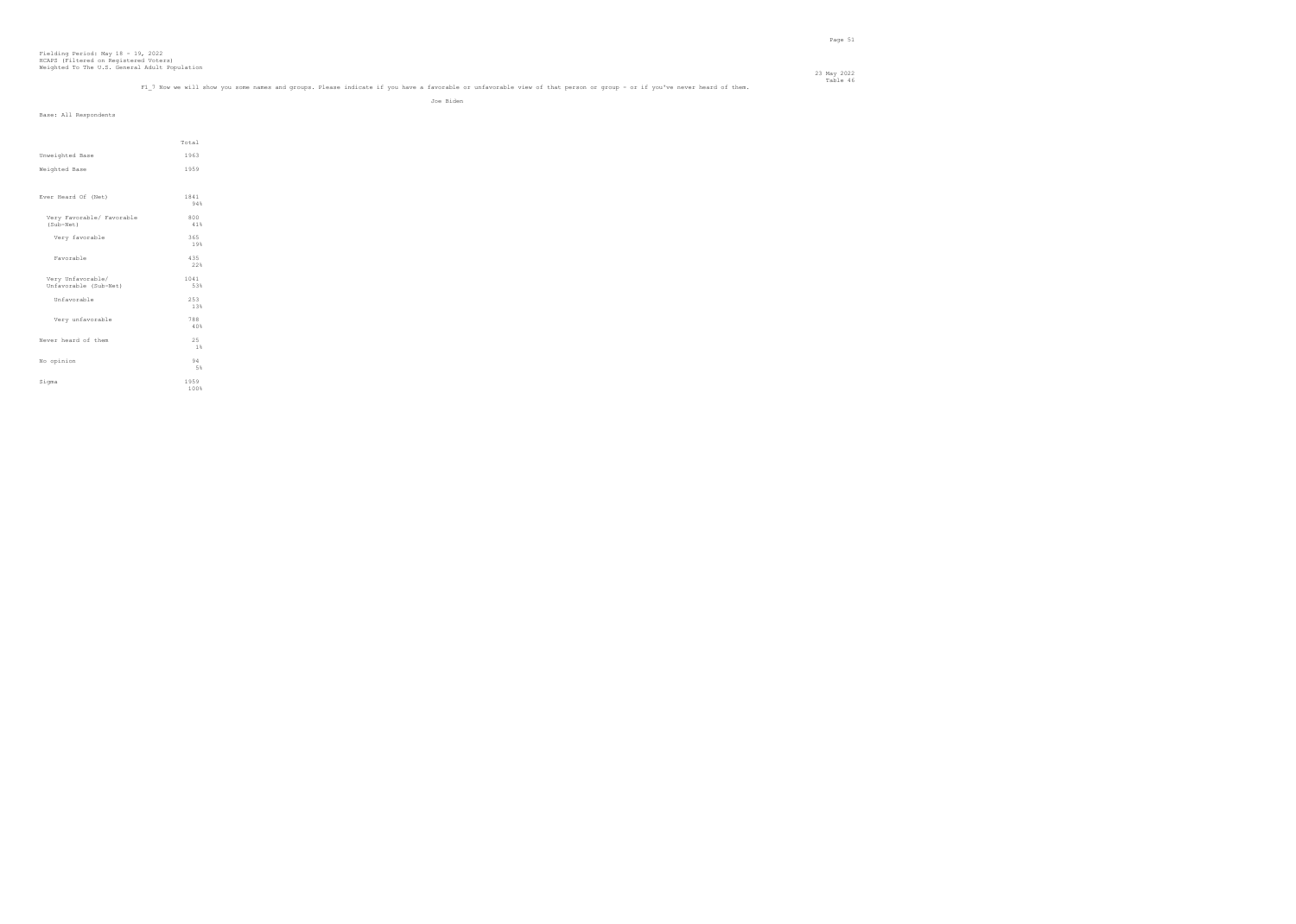#### 23 May 2022 Table 47<br>Fl 9 Now we will show you some names and groups. Please indicate if you have a favorable or unfavorable view of that person or group - or if you've never heard of them.

U.S. Military

| Base: All Respondents     |                            |
|---------------------------|----------------------------|
|                           |                            |
|                           |                            |
|                           | Total                      |
| Unweighted Base           | 1963                       |
|                           |                            |
| Weighted Base             | 1959                       |
|                           |                            |
| Ever Heard Of (Net)       | 1780                       |
|                           | 91%                        |
| Very Favorable/ Favorable | 1549                       |
| (Sub-Net)                 | 79%                        |
| Very favorable            |                            |
|                           | $883\n45%$                 |
| Favorable                 | 666                        |
|                           | 34%                        |
| Very Unfavorable/         |                            |
| Unfavorable (Sub-Net)     | $^{231}_{\phantom{1}12\%}$ |
| Unfavorable               | 116                        |
|                           | 6%                         |
| Very unfavorable          | 115                        |
|                           | $6\%$                      |
|                           |                            |
| Never heard of them       | 11<br>$1\,$                |
|                           |                            |
| No opinion                | 168<br>$9\%$               |
|                           |                            |
| Sigma                     | 1959<br>100%               |
|                           |                            |
|                           |                            |
|                           |                            |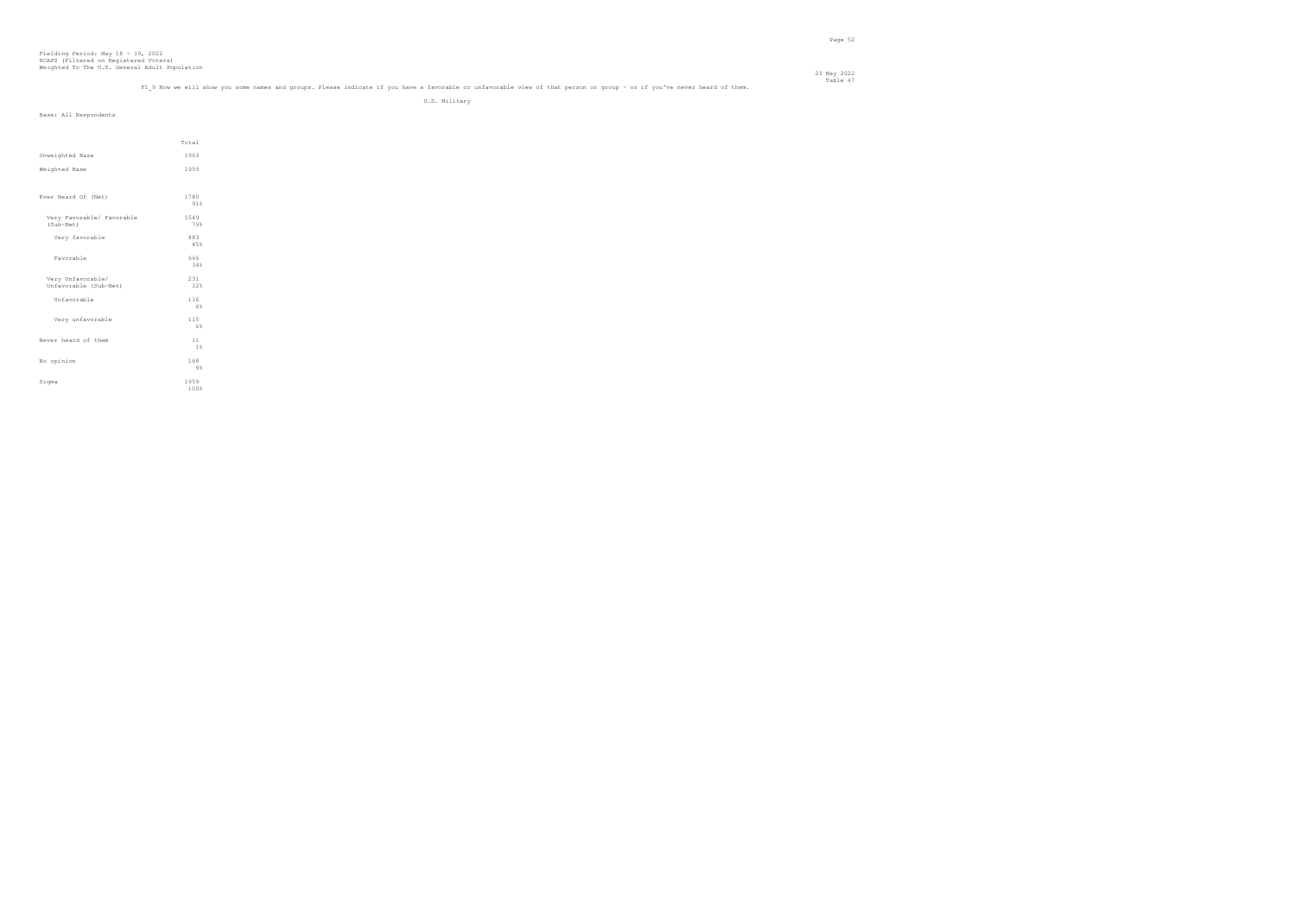## Table 48 Table 48 Table 48 Table 48<br>Fl 10 Now we will show you some names and groups. Please indicate if you have a favorable or unfavorable view of that person or group - or if you've never heard of them.

en de la provincia de la provincia de la provincia de la provincia de la provincia de la provincia de la provi<br>En 1888, en la provincia de la provincia de la provincia de la provincia de la provincia de la provincia de la

| Base: All Respondents                      |              |  |
|--------------------------------------------|--------------|--|
|                                            | Total        |  |
| Unweighted Base                            | 1963         |  |
| Weighted Base                              | 1959         |  |
|                                            |              |  |
| Ever Heard Of (Net)                        | 1655<br>84%  |  |
| Very Favorable/ Favorable<br>(Sub-Net)     | 1102<br>56%  |  |
| Very favorable                             | 352<br>18%   |  |
| Favorable                                  | 750<br>38%   |  |
| Very Unfavorable/<br>Unfavorable (Sub-Net) | 553<br>28%   |  |
| Unfavorable                                | 298<br>15%   |  |
| Very unfavorable                           | 255<br>13%   |  |
| Never heard of them                        | 18<br>1 %    |  |
| No opinion                                 | 286<br>15%   |  |
| Sigma                                      | 1959<br>100% |  |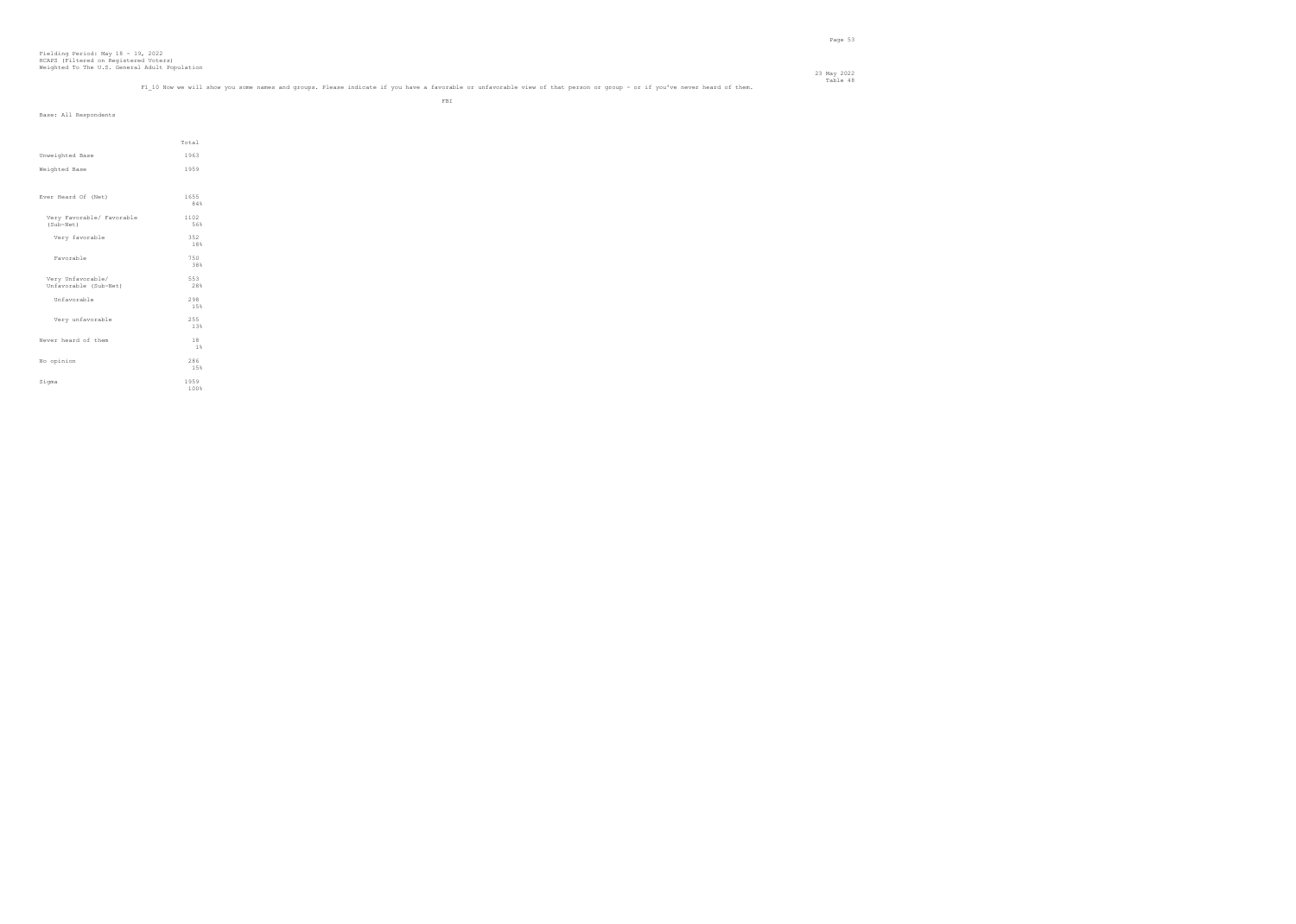## Table 49 Table 49 Table 49 Table 49<br>Fl 11 Now we will show you some names and groups. Please indicate if you have a favorable or unfavorable view of that person or group - or if you've never heard of them.

U.S. Supreme Court

| Base: All Respondents                      |              |  |
|--------------------------------------------|--------------|--|
|                                            | Total        |  |
| Unweighted Base                            | 1963         |  |
| Weighted Base                              | 1959         |  |
| Ever Heard Of (Net)                        | 1654<br>84%  |  |
| Very Favorable/ Favorable<br>(Sub-Net)     | 1020<br>52%  |  |
| Very favorable                             | 333<br>17%   |  |
| Favorable                                  | 687<br>35%   |  |
| Very Unfavorable/<br>Unfavorable (Sub-Net) | 634<br>32%   |  |
| Unfavorable                                | 377<br>19%   |  |
| Very unfavorable                           | 257<br>13%   |  |
| Never heard of them                        | 22<br>1 %    |  |
| No opinion                                 | 282<br>14%   |  |
| Sigma                                      | 1959<br>100% |  |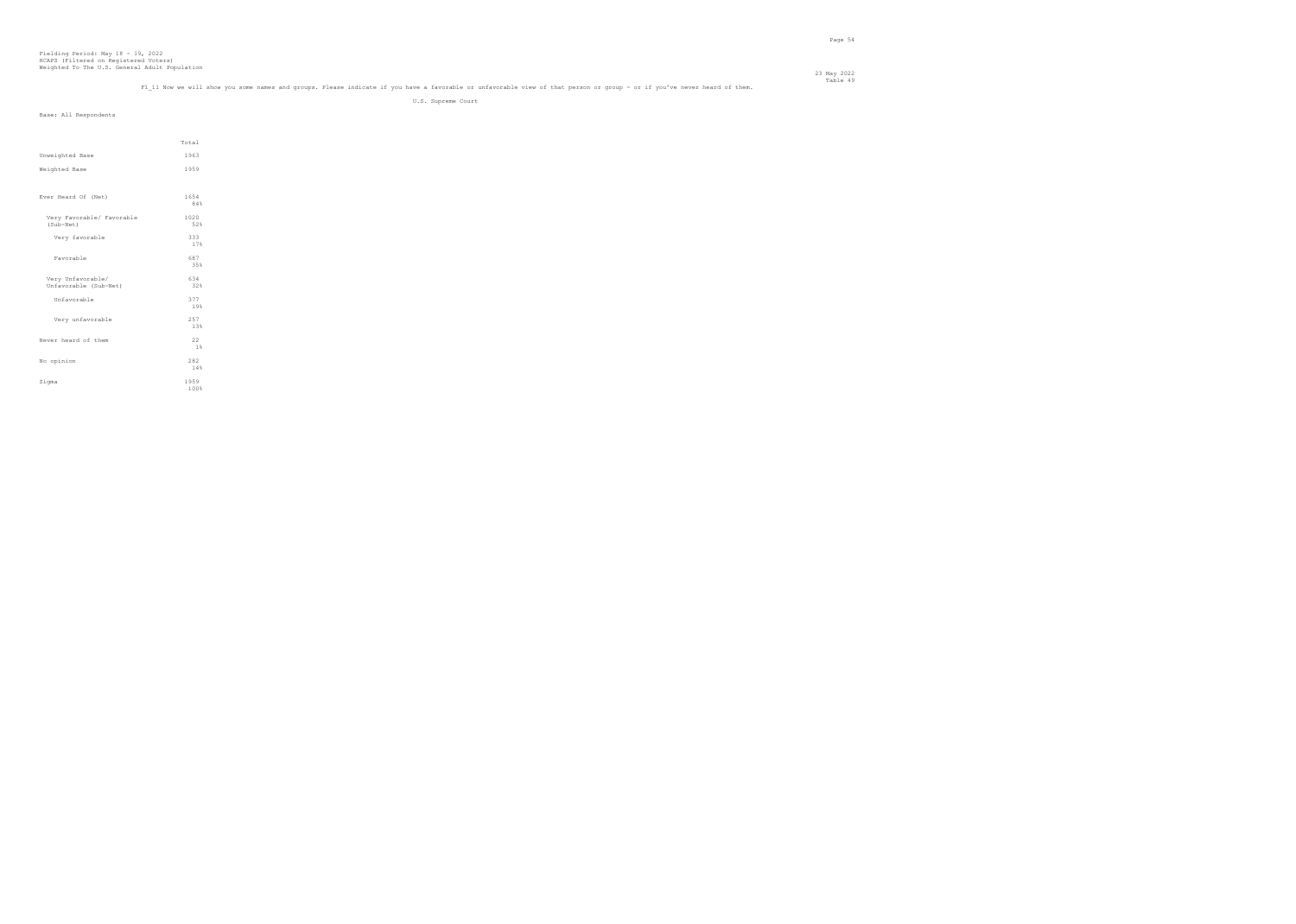## Table 50 m<br>Fl 12 Now we will show you some names and groups. Please indicate if you have a favorable or unfavorable view of that person or group - or if you've never heard of them.

en de la construction de la construction de la construction de la construction de la construction de la construction de la construction de la construction de la construction de la construction de la construction de la cons

| Base: All Respondents     |       |
|---------------------------|-------|
|                           |       |
|                           | Total |
|                           |       |
| Unweighted Base           | 1963  |
| Weighted Base             | 1959  |
|                           |       |
| Ever Heard Of (Net)       | 1765  |
|                           | 90%   |
| Very Favorable/ Favorable | 962   |
| (Sub-Net)                 | 49%   |
| Very favorable            | 347   |
|                           | 18%   |
| Favorable                 | 615   |
|                           | 31%   |
| Very Unfavorable/         | 803   |
| Unfavorable (Sub-Net)     | 41%   |
| Unfavorable               | 400   |
|                           | 20%   |
| Very unfavorable          | 403   |
|                           | 21%   |
| Never heard of them       | 22    |
|                           | 1%    |
| No opinion                | 173   |
|                           | $9\%$ |
| Sigma                     | 1959  |
|                           | 100%  |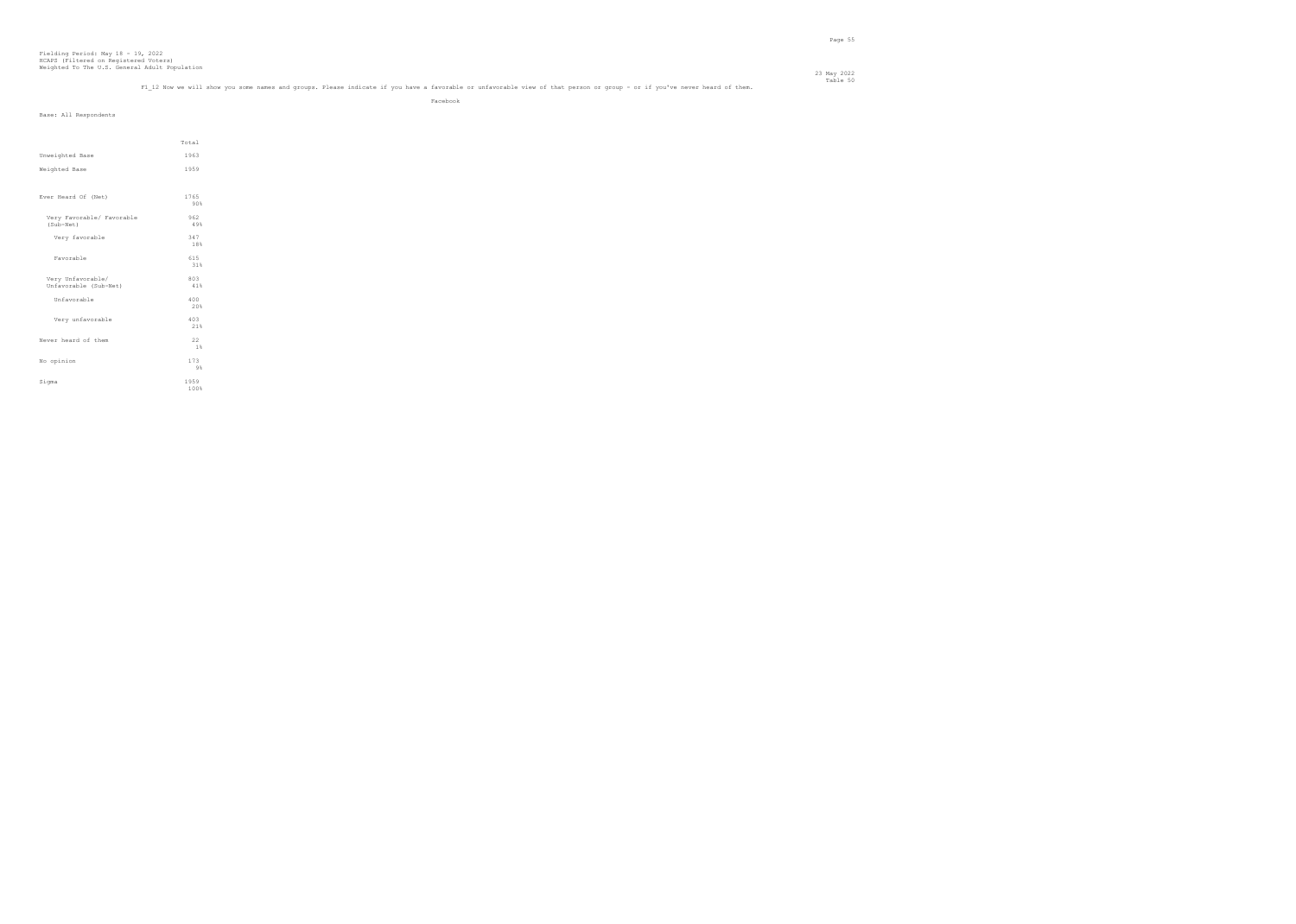## Table 51 تع Fable 51<br>Fl 13 Now we will show you some names and groups. Please indicate if you have a favorable or unfavorable view of that person or group - or if you've never heard of them.

Alexandria Ocasio-Cortez

|                           | Total       |
|---------------------------|-------------|
| Unweighted Base           | 1963        |
| Weighted Base             | 1959        |
|                           |             |
| Ever Heard Of (Net)       | 1369<br>70% |
|                           |             |
| Very Favorable/ Favorable | 529         |
| (Sub-Net)                 | 27%         |
| Very favorable            | 209         |
|                           | 11%         |
| Favorable                 | 320         |
|                           | 16%         |
| Very Unfavorable/         | 839         |
| Unfavorable (Sub-Net)     | 43%         |
| Unfavorable               | 212         |
|                           | 11%         |
| Very unfavorable          | 627         |
|                           | 32%         |
| Never heard of them       | 226         |
|                           | 12%         |
| No opinion                | 364         |
|                           | 19%         |
| Sigma                     | 1959        |
|                           | 100%        |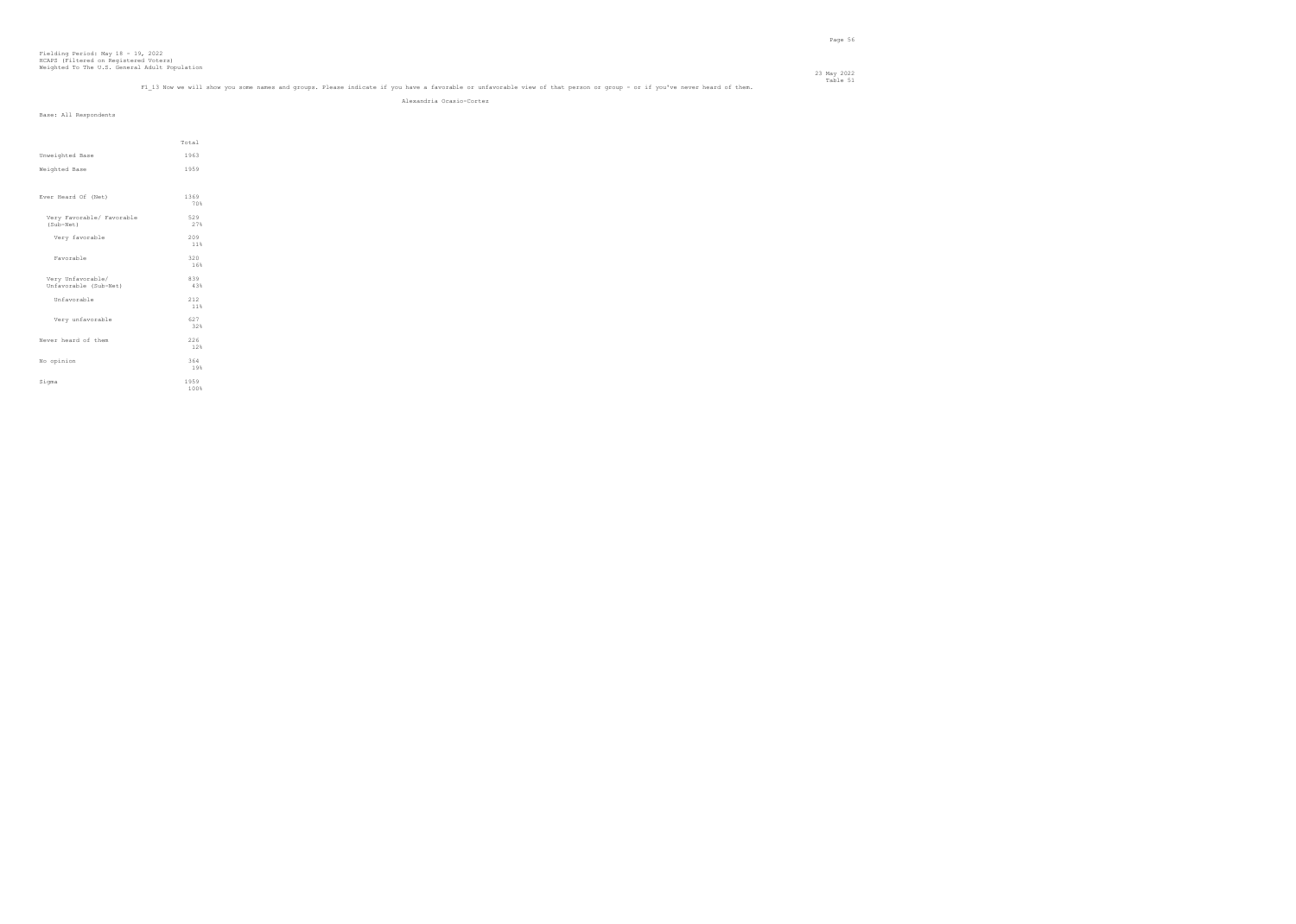### Table 52<br>Fl 14 Now we will show you some names and groups. Please indicate if you have a favorable or unfavorable view of that person or group - or if you've never heard of them.

Department of Justice

|                           | Total |
|---------------------------|-------|
| Unweighted Base           | 1963  |
| Weighted Base             | 1959  |
|                           |       |
| Ever Heard Of (Net)       | 1618  |
|                           | 83%   |
| Very Favorable/ Favorable | 934   |
| (Sub-Net)                 | 48%   |
| Very favorable            | 231   |
|                           | 12%   |
| Favorable                 | 702   |
|                           | 36%   |
| Very Unfavorable/         | 684   |
| Unfavorable (Sub-Net)     | 35%   |
| Unfavorable               | 388   |
|                           | 20%   |
| Very unfavorable          | 296   |
|                           | 15%   |
| Never heard of them       | 34    |
|                           | 2%    |
| No opinion                | 308   |
|                           | 16%   |
| Sigma                     | 1959  |
|                           | 100%  |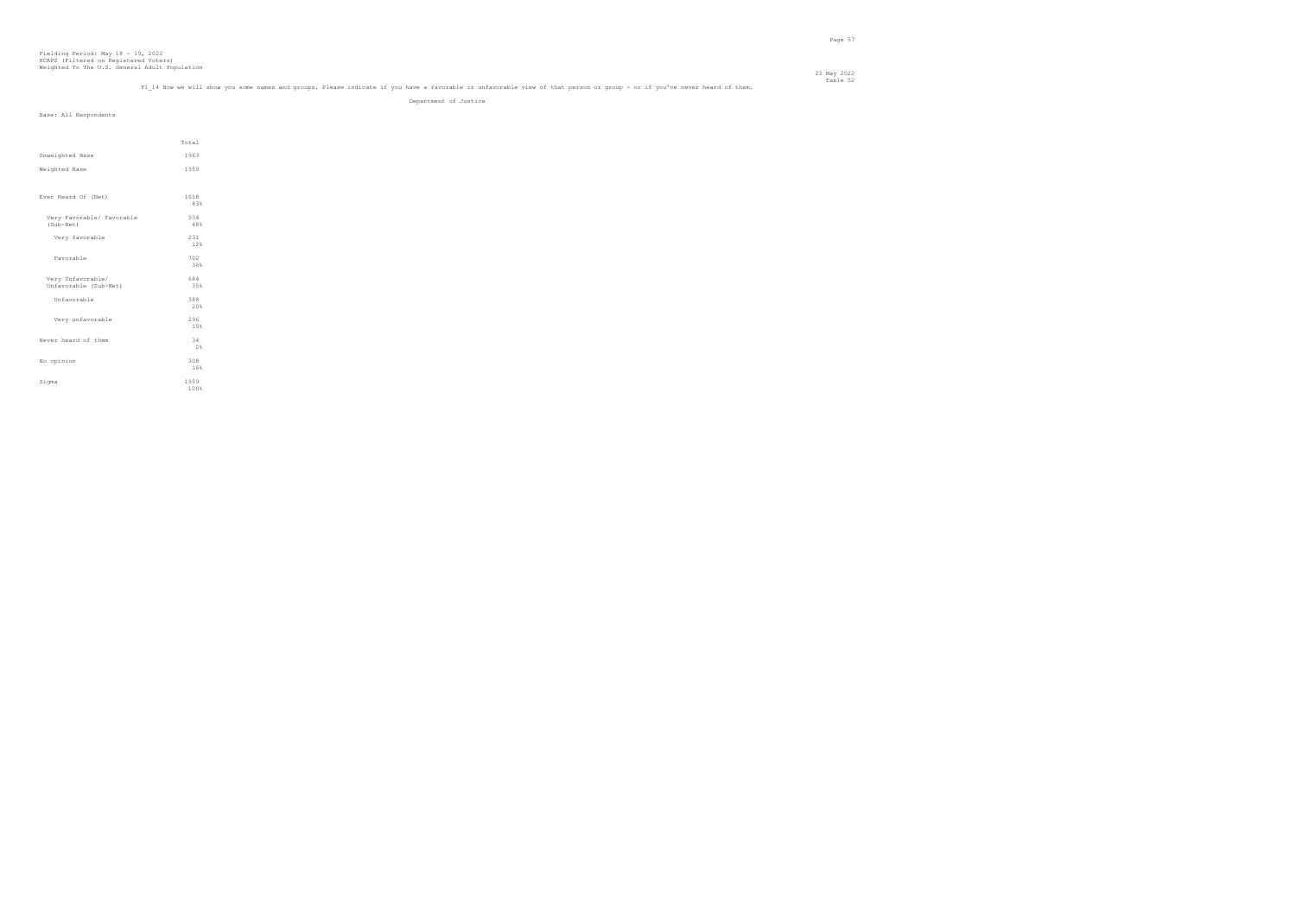### Table 53<br>Fl 15 Now we will show you some names and groups. Please indicate if you have a favorable or unfavorable view of that person or group - or if you've never heard of them.

23 May 2022

Kamala Harris

| Base: All Respondents     |            |
|---------------------------|------------|
|                           |            |
|                           |            |
|                           | Total      |
| Unweighted Base           | 1963       |
| Weighted Base             | 1959       |
|                           |            |
| Ever Heard Of (Net)       | 1752       |
|                           | 89%        |
| Very Favorable/ Favorable | 733        |
| (Sub-Net)                 | 37%        |
| Very favorable            | 328        |
|                           | 17%        |
| Favorable                 | 404        |
|                           | 21%        |
| Very Unfavorable/         | 1019       |
| Unfavorable (Sub-Net)     | 52%        |
| Unfavorable               | 235        |
|                           | 12%        |
| Very unfavorable          | 784        |
|                           | 40%        |
| Never heard of them       | $50$ $3\,$ |
|                           |            |
| No opinion                | 157        |
|                           | $8\,$      |
| Sigma                     | 1959       |
|                           | 100%       |
|                           |            |
|                           |            |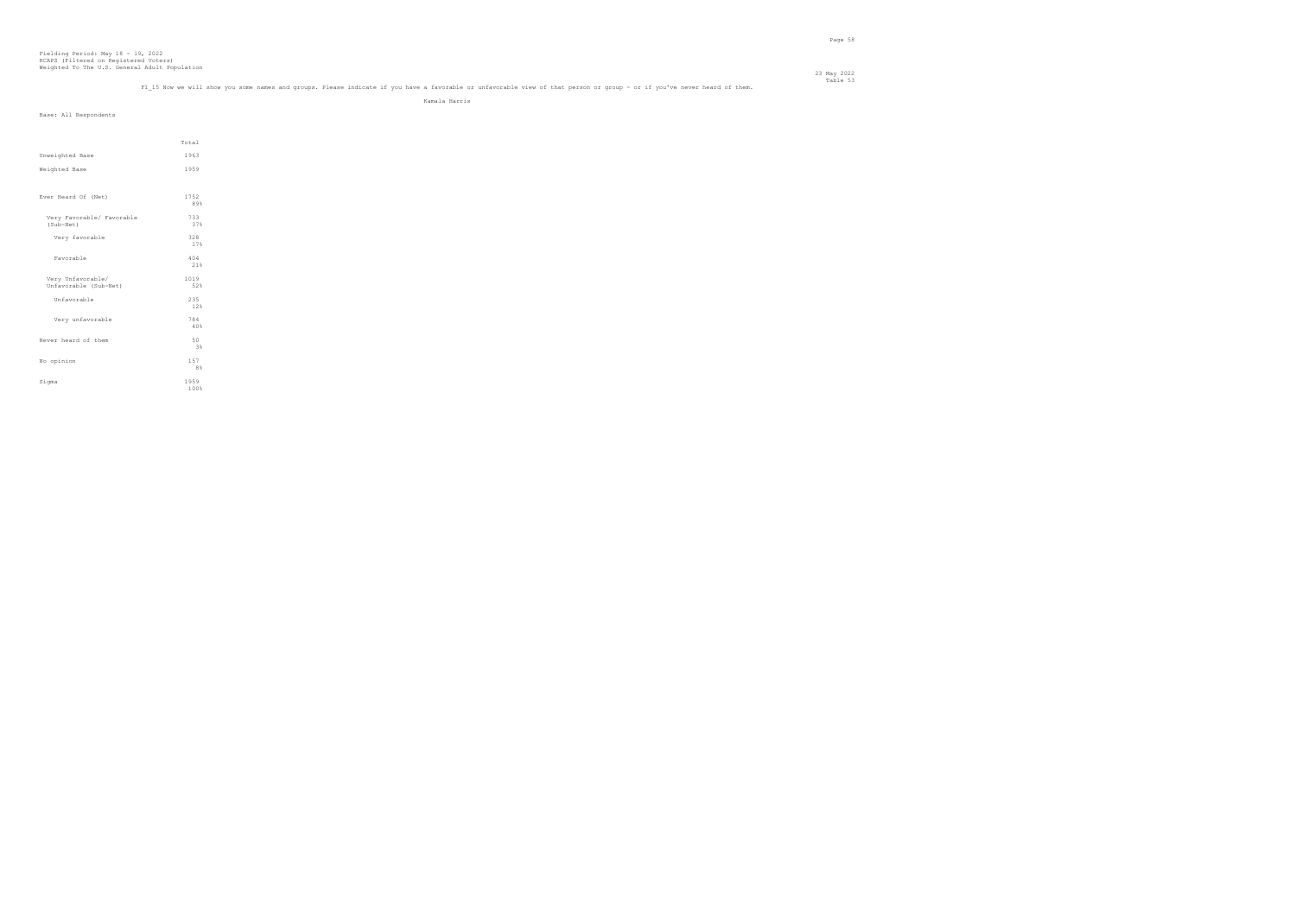## Table 54"<br>Fl 16 Now we will show you some names and groups. Please indicate if you have a favorable or unfavorable view of that person or group - or if you've never heard of them.

Twitter

| Base: All Respondents                      |              |  |
|--------------------------------------------|--------------|--|
|                                            | Total        |  |
| Unweighted Base                            | 1963         |  |
| Weighted Base                              | 1959         |  |
| Ever Heard Of (Net)                        | 1502<br>77%  |  |
| Very Favorable/ Favorable<br>(Sub-Net)     | 634<br>32%   |  |
| Very favorable                             | 203<br>10%   |  |
| Favorable                                  | 431<br>22%   |  |
| Very Unfavorable/<br>Unfavorable (Sub-Net) | 868<br>44%   |  |
| Unfavorable                                | 413<br>21%   |  |
| Very unfavorable                           | 455<br>23%   |  |
| Never heard of them                        | 33<br>2%     |  |
| No opinion                                 | 424<br>22%   |  |
| Sigma                                      | 1959<br>100% |  |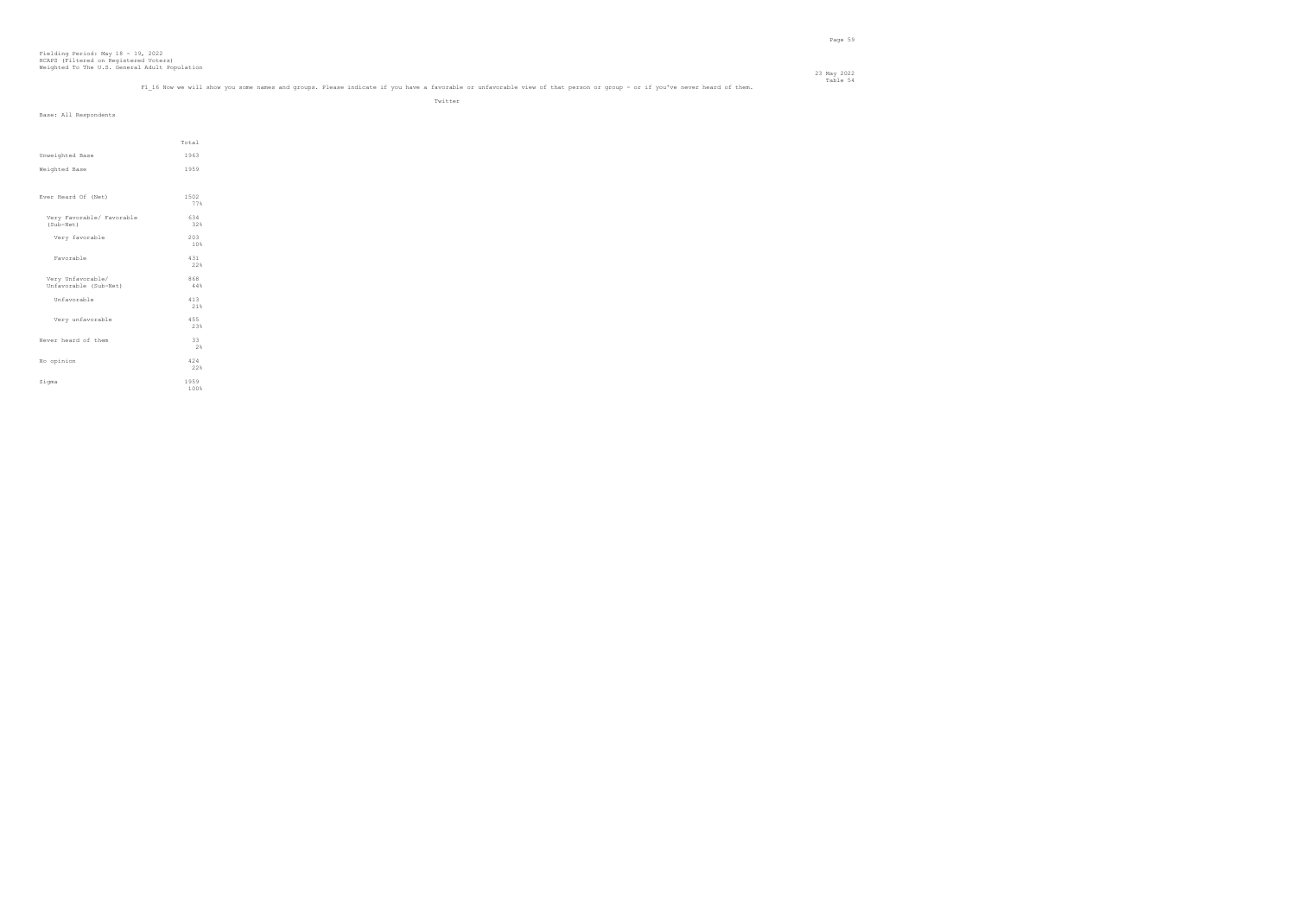### Table 55<br>Fl 17 Now we will show you some names and groups. Please indicate if you have a favorable or unfavorable view of that person or group - or if you've never heard of them.

Centers for Disease Control

| Base: All Respondents                      |              |  |
|--------------------------------------------|--------------|--|
|                                            | Total        |  |
| Unweighted Base                            | 1963         |  |
| Weighted Base                              | 1959         |  |
|                                            |              |  |
| Ever Heard Of (Net)                        | 1683<br>86%  |  |
| Very Favorable/ Favorable<br>(Sub-Net)     | 1071<br>55%  |  |
| Very favorable                             | 399<br>20%   |  |
| Favorable                                  | 672<br>34%   |  |
| Very Unfavorable/<br>Unfavorable (Sub-Net) | 612<br>31%   |  |
| Unfavorable                                | 304<br>16%   |  |
| Very unfavorable                           | 308<br>16%   |  |
| Never heard of them                        | 53<br>3%     |  |
| No opinion                                 | 223<br>11%   |  |
| Sigma                                      | 1959<br>100% |  |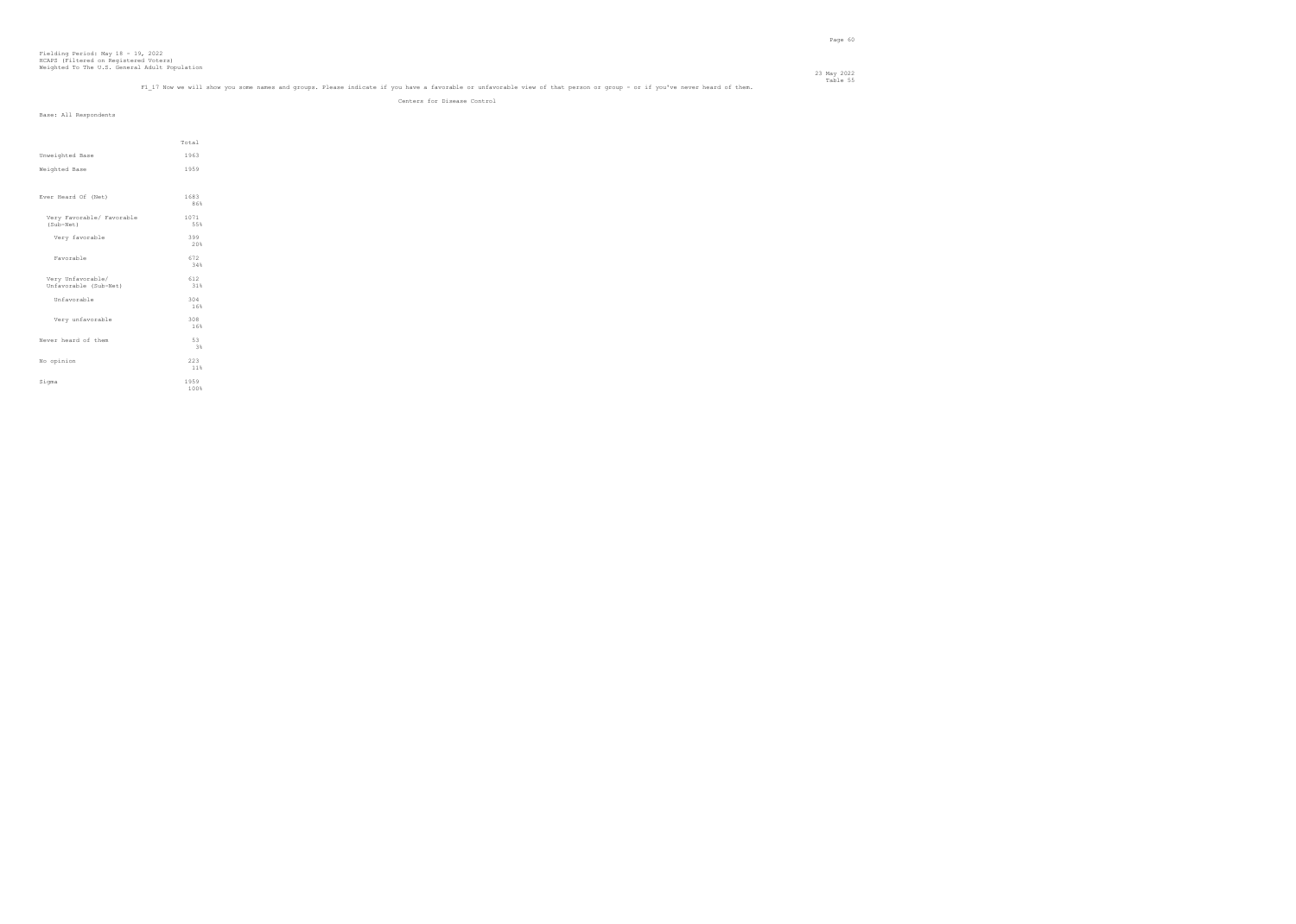#### 23 May 2022 Table 56<br>Fl 18 Now we will show you some names and groups. Please indicate if you have a favorable or unfavorable view of that person or group - or if you've never heard of them.

Police and the state of the state of the state of the state of the state of the state of the state of the state of the state of the state of the state of the state of the state of the state of the state of the state of the

| Base: All Respondents                      |              |
|--------------------------------------------|--------------|
|                                            | Total        |
| Unweighted Base                            | 1963         |
| Weighted Base                              | 1959         |
| Ever Heard Of (Net)                        | 1801<br>92%  |
| Very Favorable/ Favorable<br>(Sub-Net)     | 1361<br>69%  |
| Very favorable                             | 591<br>30%   |
| Favorable                                  | 770<br>39%   |
| Very Unfavorable/<br>Unfavorable (Sub-Net) | 440<br>22%   |
| Unfavorable                                | 246<br>13%   |
| Very unfavorable                           | 195<br>10%   |
| Never heard of them                        | 19<br>$1\%$  |
| No opinion                                 | 139<br>7%    |
| Sigma                                      | 1959<br>100% |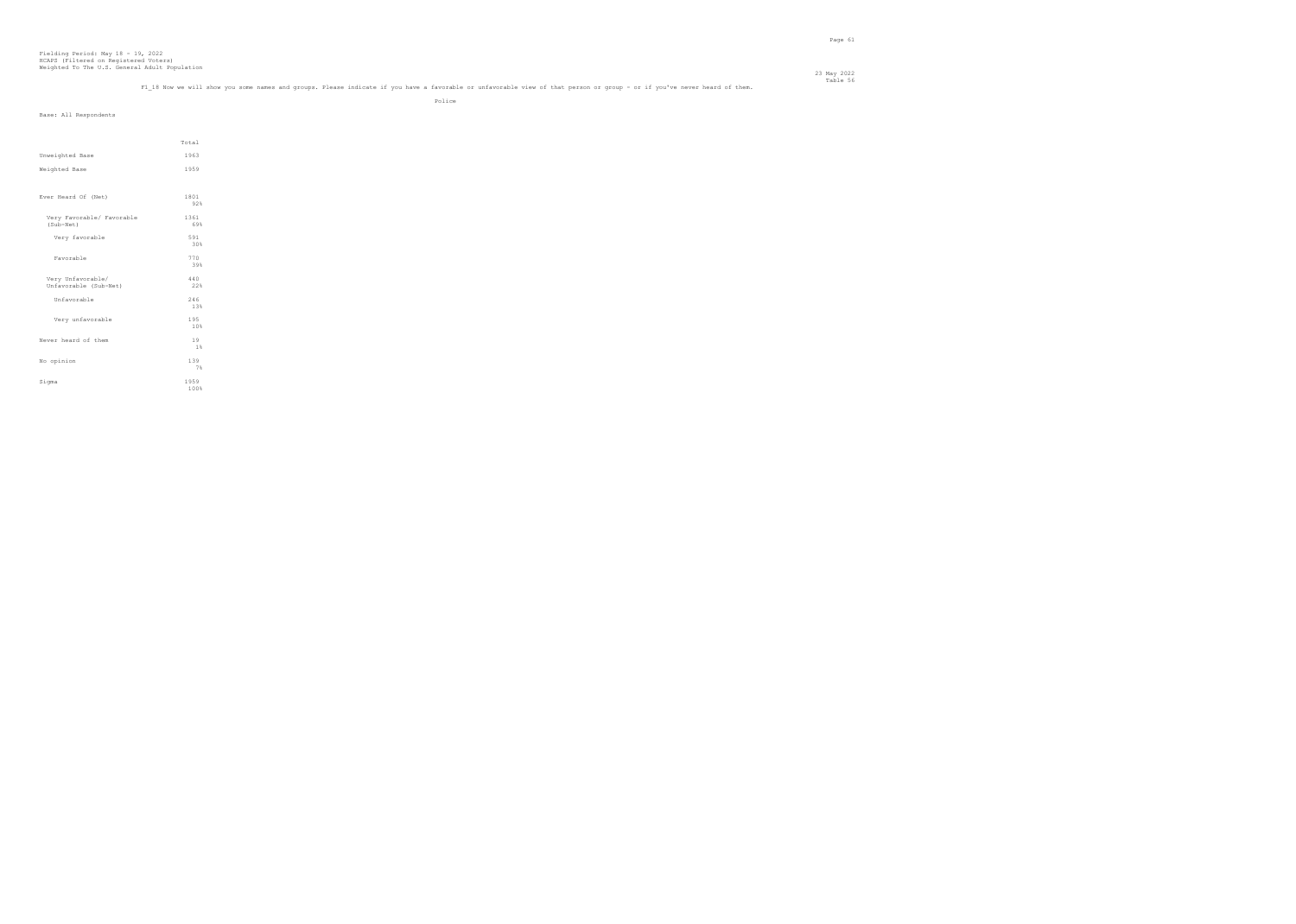## Table 57<br>F1\_20 Now we will show you some names and groups. Please indicate if you have a favorable or unfavorable view of that person or group - or if you've never heard of them.

Black Lives Matter

|                           | Total |
|---------------------------|-------|
| Unweighted Base           | 1963  |
| Weighted Base             | 1959  |
|                           |       |
| Ever Heard Of (Net)       | 1732  |
|                           | 88%   |
| Very Favorable/ Favorable | 848   |
| (Sub-Net)                 | 43%   |
| Very favorable            | 433   |
|                           | 22%   |
| Favorable                 | 415   |
|                           | 21%   |
| Very Unfavorable/         | 885   |
| Unfavorable (Sub-Net)     | 45%   |
| Unfavorable               | 224   |
|                           | 11%   |
| Very unfavorable          | 660   |
|                           | 34%   |
| Never heard of them       | 21    |
|                           | 1%    |
| No opinion                | 206   |
|                           | 11%   |
| Sigma                     | 1959  |
|                           | 100%  |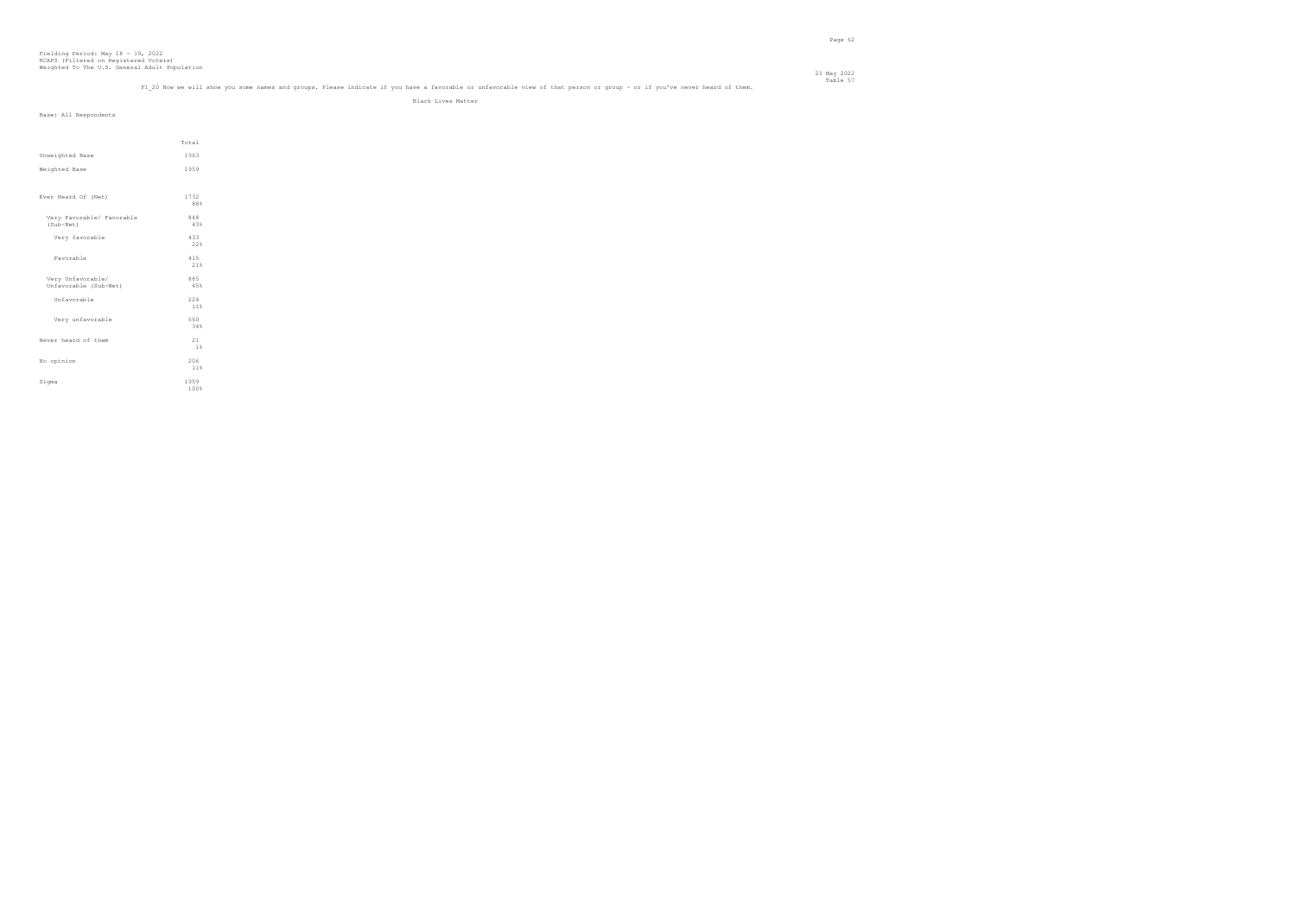#### 23 May 2022 Table 58<br>F1 21 Now we will show you some names and groups. Please indicate if you have a favorable or unfavorable view of that person or group - or if you've never heard of them.

Antifa

| Base: All Respondents                      |              |  |
|--------------------------------------------|--------------|--|
|                                            | Total        |  |
| Unweighted Base                            | 1963         |  |
| Weighted Base                              | 1959         |  |
|                                            |              |  |
| Ever Heard Of (Net)                        | 1264<br>65%  |  |
| Very Favorable/ Favorable<br>(Sub-Net)     | 233<br>12%   |  |
| Very favorable                             | 95<br>5%     |  |
| Favorable                                  | 138<br>7%    |  |
| Very Unfavorable/<br>Unfavorable (Sub-Net) | 1031<br>53%  |  |
| Unfavorable                                | 229<br>12%   |  |
| Very unfavorable                           | 802<br>41%   |  |
| Never heard of them                        | 261<br>13%   |  |
| No opinion                                 | 435<br>22%   |  |
| Sigma                                      | 1959<br>100% |  |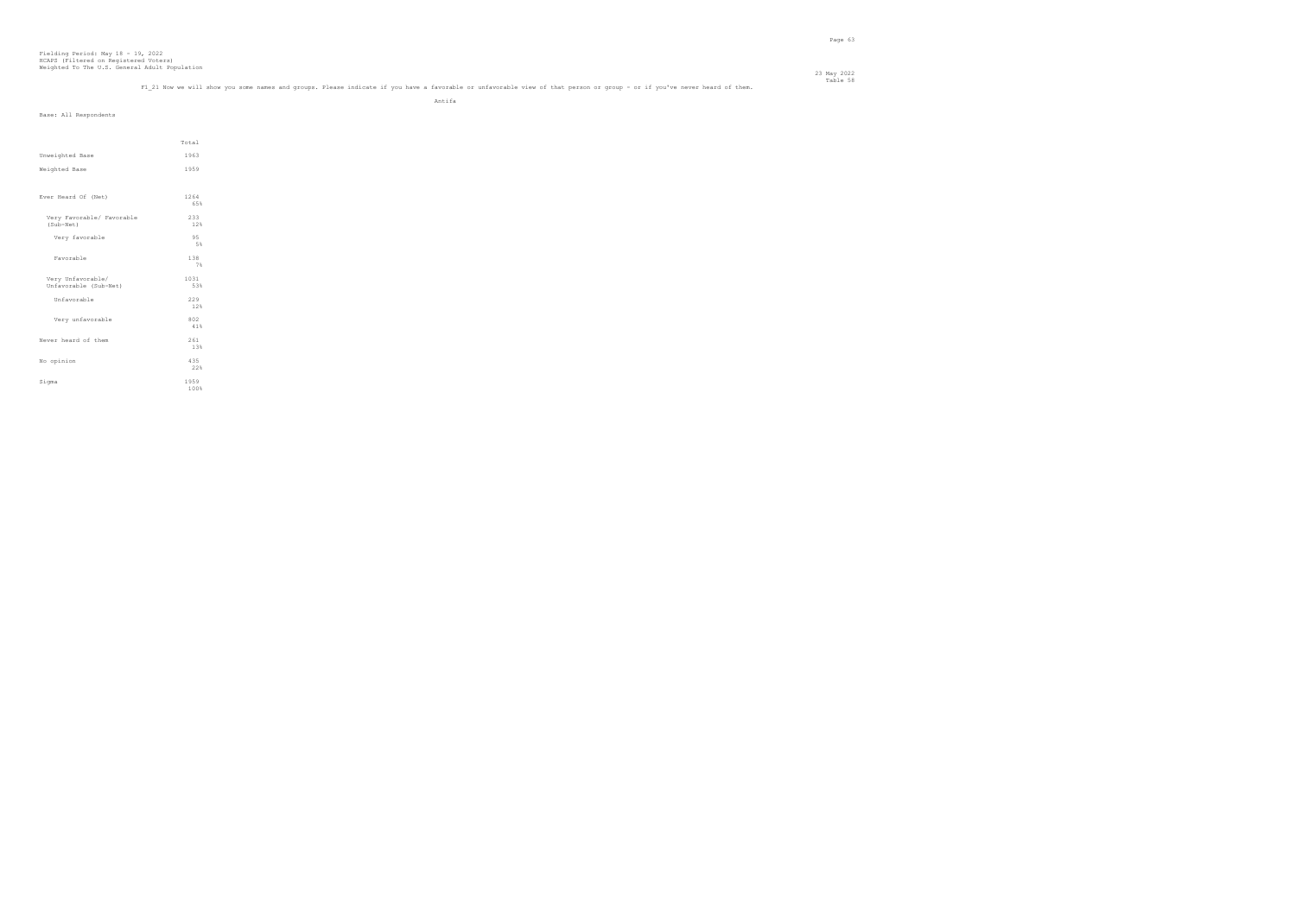#### 23 May 2022 Table 59 m<br>F1 22 Now we will show you some names and groups. Please indicate if you have a favorable or unfavorable view of that person or group - or if you've never heard of them.

| Base: All Respondents                      |                                             |
|--------------------------------------------|---------------------------------------------|
|                                            |                                             |
|                                            | Total                                       |
| Unweighted Base                            | 1963                                        |
| Weighted Base                              | 1959                                        |
|                                            |                                             |
| Ever Heard Of (Net)                        | 1612                                        |
|                                            | 82%                                         |
| Very Favorable/ Favorable<br>(Sub-Net)     | 306<br>16%                                  |
| Very favorable                             |                                             |
|                                            | $\begin{array}{c} 104 \\ 58 \end{array}$    |
| Favorable                                  | $\begin{array}{c} 203 \\ 108 \end{array}$   |
|                                            |                                             |
| Very Unfavorable/<br>Unfavorable (Sub-Net) | $\begin{array}{r} 1306 \\ 67\% \end{array}$ |
| Unfavorable                                | 465<br>24%                                  |
|                                            |                                             |
| Very unfavorable                           | 841<br>43%                                  |
| Never heard of them                        | 33                                          |
|                                            | $2\%$                                       |
| No opinion                                 | 314<br>16%                                  |
| Sigma                                      | 1959                                        |
|                                            | 100%                                        |
|                                            |                                             |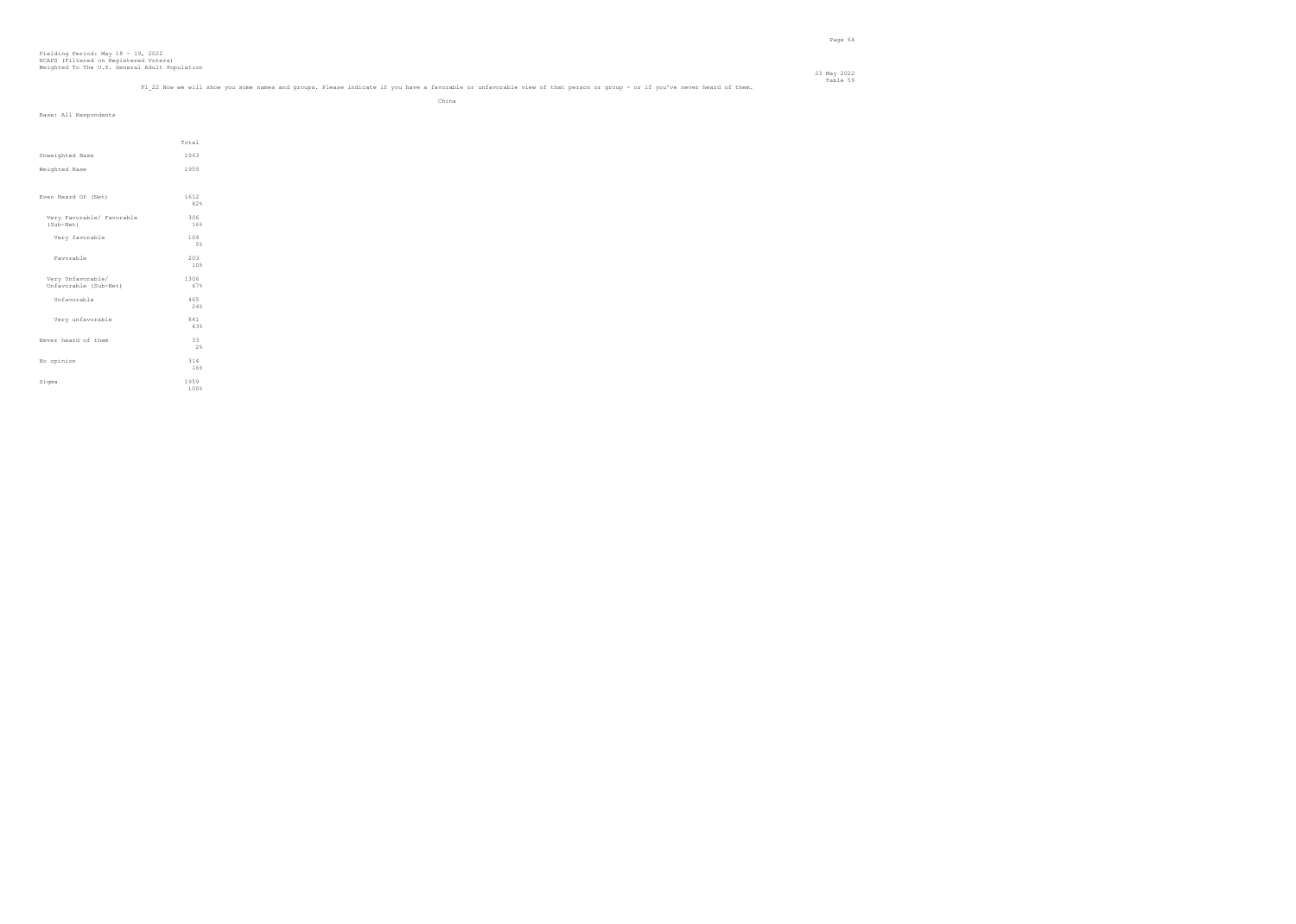#### 23 May 2022 Table 60 m<br>Fl 27 Now we will show you some names and groups. Please indicate if you have a favorable or unfavorable view of that person or group - or if you've never heard of them.

Ted Cruz

| Base: All Respondents     |       |
|---------------------------|-------|
|                           |       |
|                           |       |
|                           | Total |
| Unweighted Base           | 1963  |
| Weighted Base             | 1959  |
|                           |       |
| Ever Heard Of (Net)       | 1501  |
|                           | 77%   |
| Very Favorable/ Favorable | 741   |
| (Sub-Net)                 | 38%   |
| Very favorable            | 278   |
|                           | 14%   |
| Favorable                 | 463   |
|                           | 24%   |
| Very Unfavorable/         | 760   |
| Unfavorable (Sub-Net)     | 39%   |
| Unfavorable               | 230   |
|                           | 12%   |
| Very unfavorable          | 530   |
|                           | 27%   |
| Never heard of them       | 102   |
|                           | 5%    |
| No opinion                | 356   |
|                           | 18%   |
| Sigma                     | 1959  |
|                           | 100%  |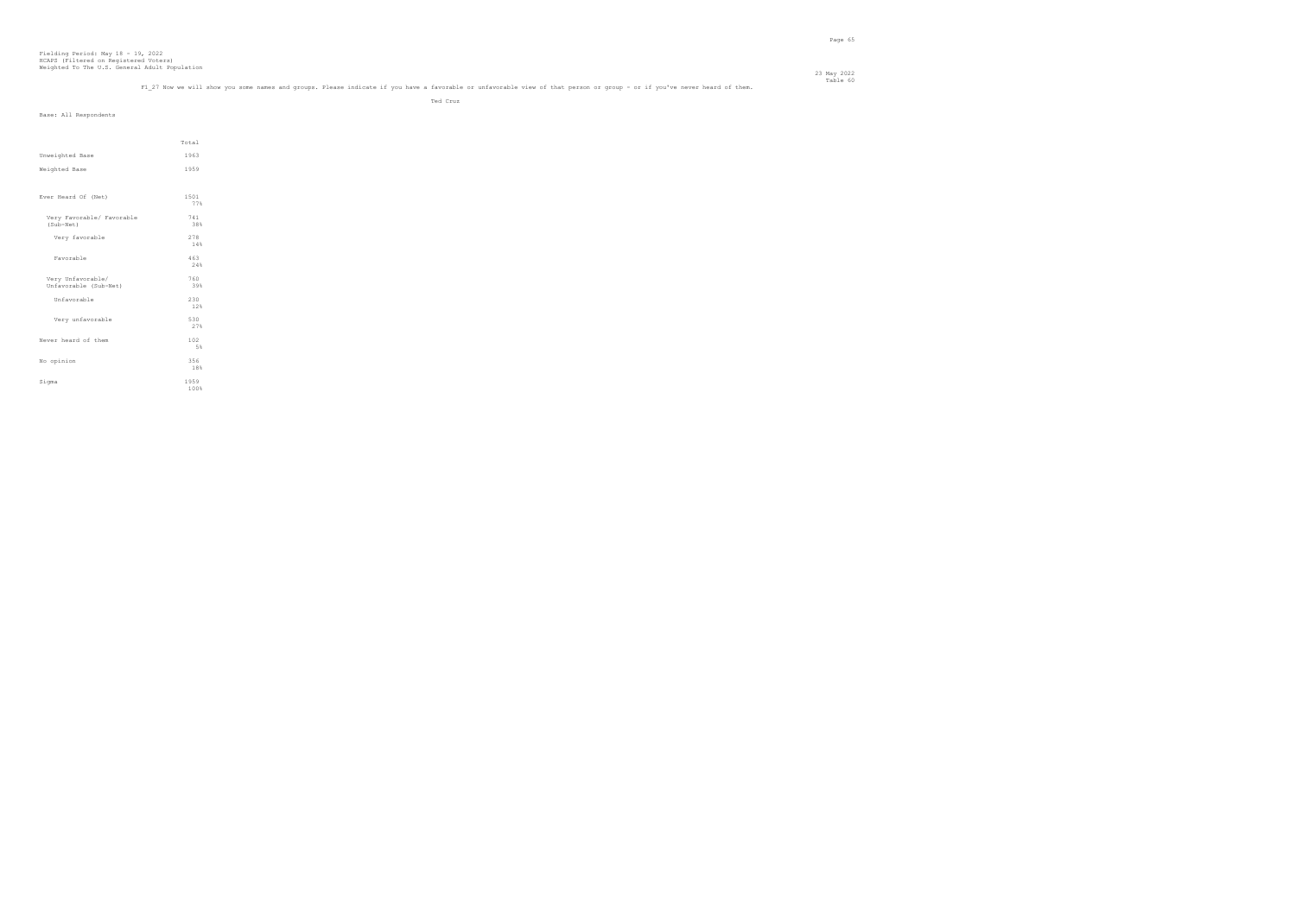$\begin{array}{c} 149 \\ 88 \end{array}$ 

1959<br>100%

#### Table 61 f you've never heard of them.

No opinion

Sigma

#### 23 May 2022

|                           | F1 28 Now we will show you some names and groups. Please indicate if you have a favorable or unfavorable view of that person or group - or if |        |  |
|---------------------------|-----------------------------------------------------------------------------------------------------------------------------------------------|--------|--|
|                           |                                                                                                                                               | Amazon |  |
| Base: All Respondents     |                                                                                                                                               |        |  |
|                           |                                                                                                                                               |        |  |
|                           | Total                                                                                                                                         |        |  |
| Unweighted Base           | 1963                                                                                                                                          |        |  |
| Weighted Base             | 1959                                                                                                                                          |        |  |
|                           |                                                                                                                                               |        |  |
| Ever Heard Of (Net)       | 1787                                                                                                                                          |        |  |
|                           | 91%                                                                                                                                           |        |  |
| Very Favorable/ Favorable | 1501                                                                                                                                          |        |  |
| (Sub-Net)                 | 77%                                                                                                                                           |        |  |
| Very favorable            | 680                                                                                                                                           |        |  |
|                           | 35%                                                                                                                                           |        |  |
| Favorable                 | 822                                                                                                                                           |        |  |
|                           | 42%                                                                                                                                           |        |  |
| Very Unfavorable/         | 285                                                                                                                                           |        |  |
| Unfavorable (Sub-Net)     | 15%                                                                                                                                           |        |  |
| Unfavorable               | 168                                                                                                                                           |        |  |
|                           | 9%                                                                                                                                            |        |  |
| Very unfavorable          | 117                                                                                                                                           |        |  |
|                           | 6%                                                                                                                                            |        |  |
| Never heard of them       | 23                                                                                                                                            |        |  |
|                           | $1\%$                                                                                                                                         |        |  |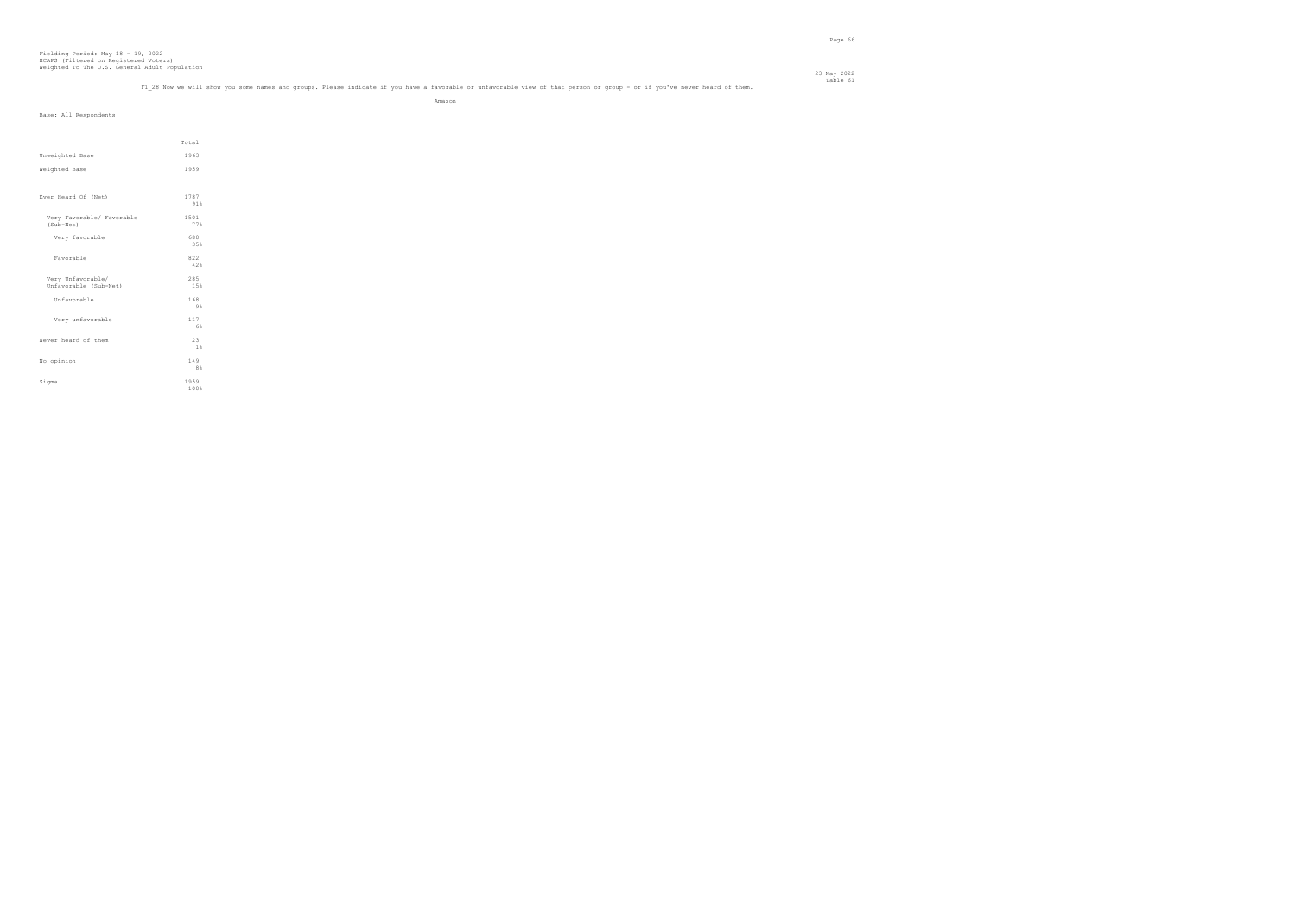## Table 62 Table 62<br>Fl 31 Now we will show you some names and groups. Please indicate if you have a favorable or unfavorable view of that person or group - or if you've never heard of them.

Bernie Sanders

|                                            | Total        |
|--------------------------------------------|--------------|
| Unweighted Base                            | 1963         |
| Weighted Base                              | 1959         |
|                                            |              |
| Ever Heard Of (Net)                        | 1624<br>83%  |
| Very Favorable/ Favorable<br>(Sub-Net)     | 796<br>41%   |
| Very favorable                             | 308<br>16%   |
| Favorable                                  | 487<br>25%   |
| Very Unfavorable/<br>Unfavorable (Sub-Net) | 828<br>42%   |
| Unfavorable                                | 287<br>15%   |
| Very unfavorable                           | 541<br>28%   |
| Never heard of them                        | 47<br>2%     |
| No opinion                                 | 288<br>15%   |
| Sigma                                      | 1959<br>100% |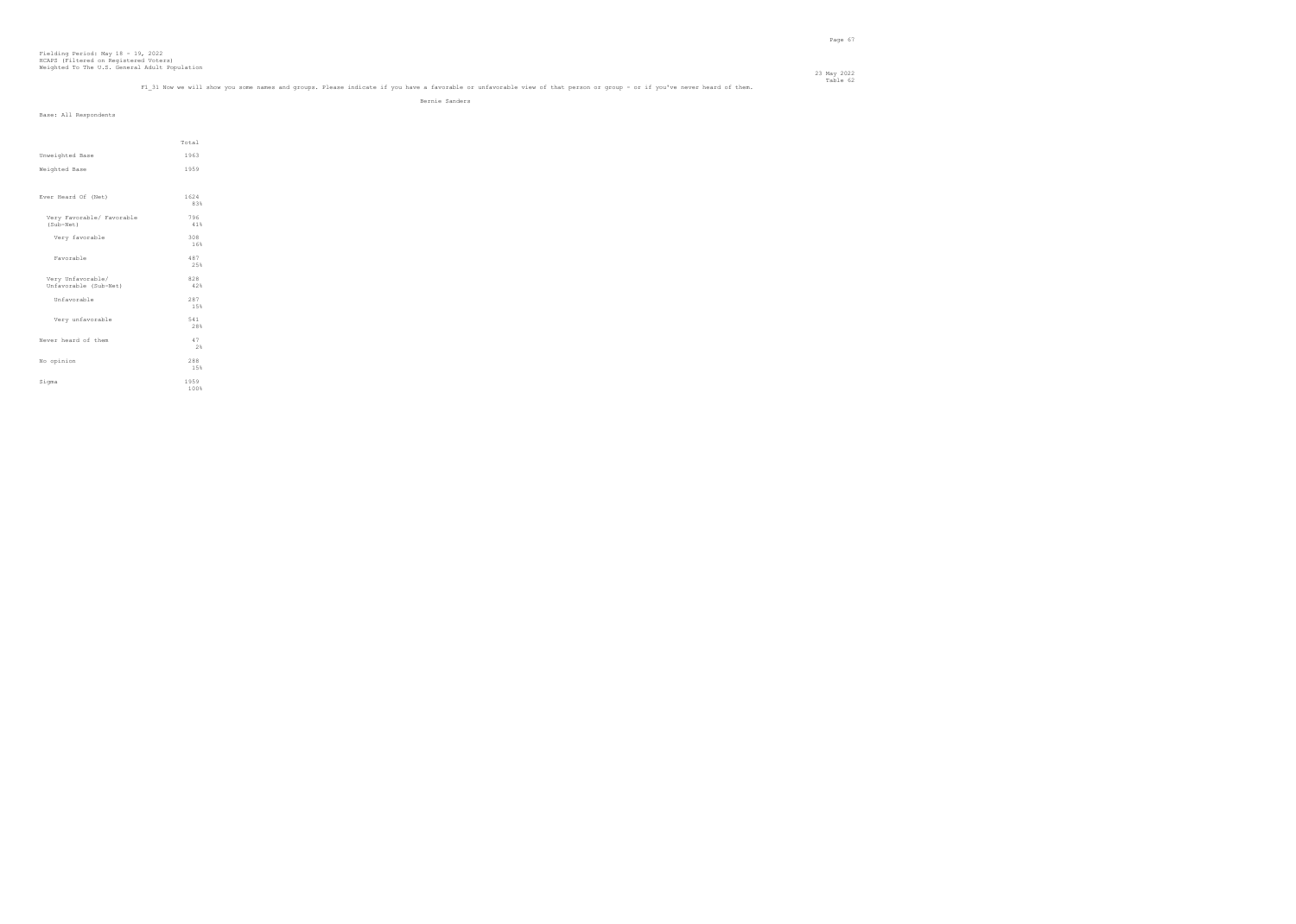## Table 63<br>Fl 35 Now we will show you some names and groups. Please indicate if you have a favorable or unfavorable view of that person or group - or if you've never heard of them.

|                                            |                                             | Russia |  |  |
|--------------------------------------------|---------------------------------------------|--------|--|--|
| Base: All Respondents                      |                                             |        |  |  |
|                                            | Total                                       |        |  |  |
| Unweighted Base                            | 1963                                        |        |  |  |
| Weighted Base                              | 1959                                        |        |  |  |
|                                            |                                             |        |  |  |
| Ever Heard Of (Net)                        | 1689<br>86%                                 |        |  |  |
| Very Favorable/ Favorable<br>(Sub-Net)     | 183<br>$9\%$                                |        |  |  |
| Very favorable                             | $\begin{array}{c} 7\,4 \\ 4\,8 \end{array}$ |        |  |  |
| Favorable                                  | $\begin{array}{c} 108 \\ 68 \end{array}$    |        |  |  |
| Very Unfavorable/<br>Unfavorable (Sub-Net) | 1507<br>77%                                 |        |  |  |
| Unfavorable                                | 309<br>16%                                  |        |  |  |
| Very unfavorable                           | 1198<br>61%                                 |        |  |  |
| Never heard of them                        | 36<br>2%                                    |        |  |  |
| No opinion                                 | 234<br>12%                                  |        |  |  |
| Sigma                                      | 1959<br>100%                                |        |  |  |
|                                            |                                             |        |  |  |
|                                            |                                             |        |  |  |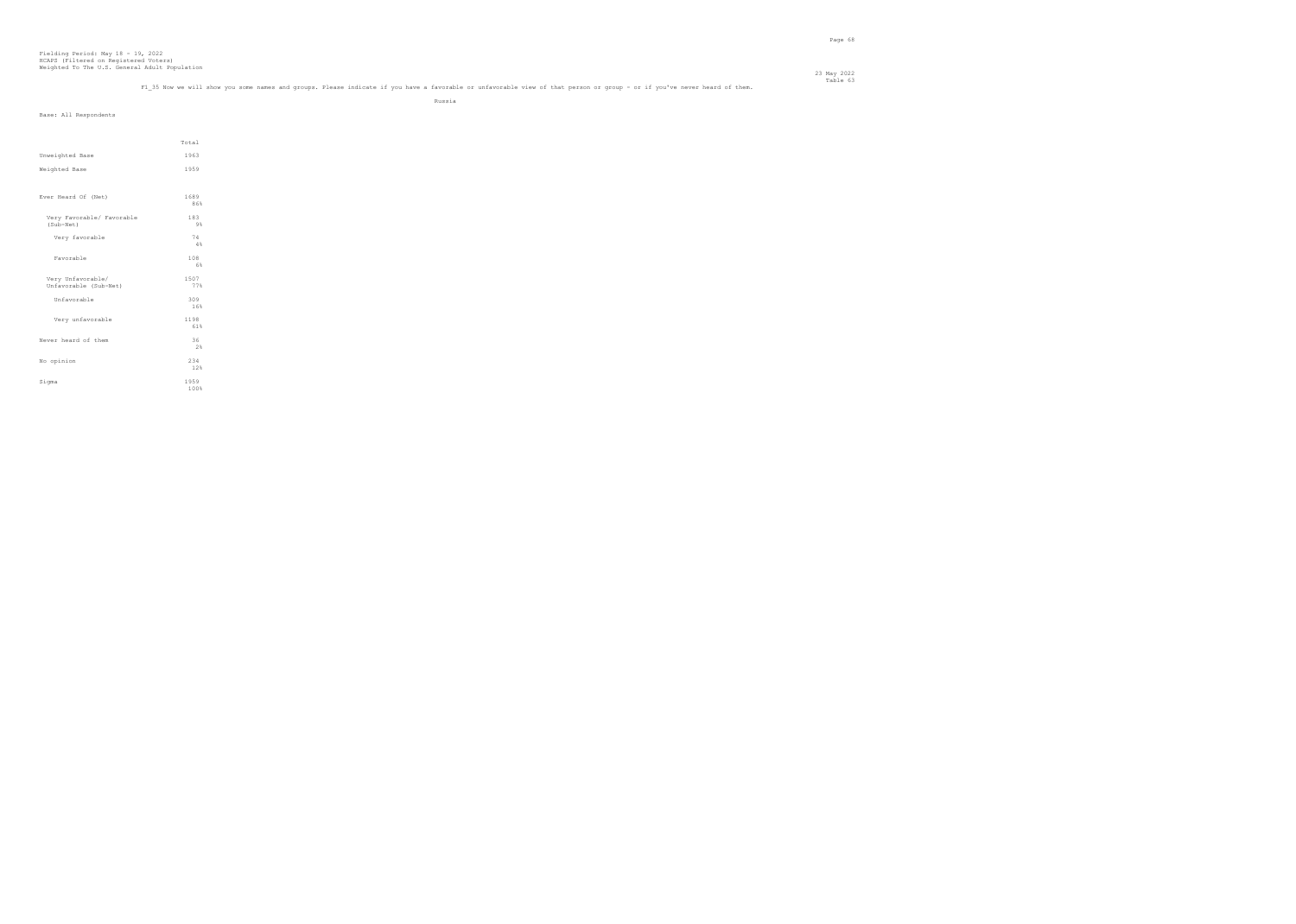## Table 64 Table 64 Table 64 Table 64 Table 64 Table 64 Table or unfavorable or unfavorable view of that person or group - or if you've never heard of them.<br>Fl 36 Now we will show you some names and groups. Please indicate i

Vladimir Putin

|                                            | Total        |
|--------------------------------------------|--------------|
| Unweighted Base                            | 1963         |
| Weighted Base                              | 1959         |
| Ever Heard Of (Net)                        | 1697<br>87%  |
| Very Favorable/ Favorable<br>(Sub-Net)     | 182<br>9%    |
| Very favorable                             | 82<br>4%     |
| Favorable                                  | 100<br>5%    |
| Very Unfavorable/<br>Unfavorable (Sub-Net) | 1514<br>77%  |
| Unfavorable                                | 233<br>12%   |
| Very unfavorable                           | 1281<br>65%  |
| Never heard of them                        | 80<br>4%     |
| No opinion                                 | 182<br>9%    |
| Sigma                                      | 1959<br>100% |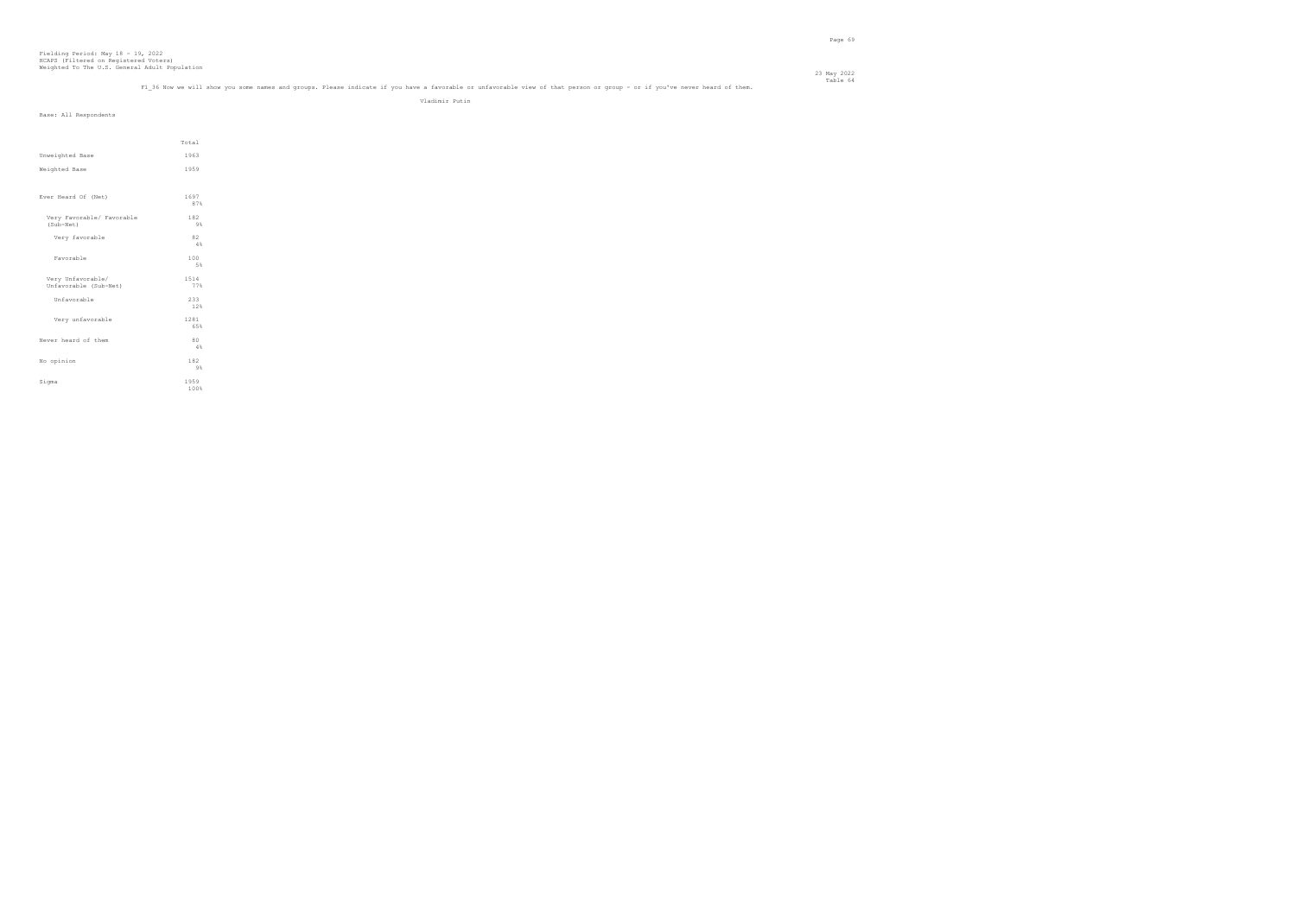#### 23 May 2022 Table 65 radic of the some names and groups. Please indicate if you have a favorable or unfavorable view of that person or group - or if you've never heard of them. Table 65 radic of the meer we will show you some names an

| $\overline{\phantom{a}}$ |  |  |  |  |  |  |  |  |  |  |
|--------------------------|--|--|--|--|--|--|--|--|--|--|
|                          |  |  |  |  |  |  |  |  |  |  |
|                          |  |  |  |  |  |  |  |  |  |  |

| Base: All Respondents                      |                                          |
|--------------------------------------------|------------------------------------------|
|                                            |                                          |
|                                            | Total                                    |
| Unweighted Base                            | 1963                                     |
|                                            |                                          |
| Weighted Base                              | 1959                                     |
|                                            |                                          |
| Ever Heard Of (Net)                        | 1477                                     |
|                                            | 75%                                      |
| Very Favorable/ Favorable                  | 1071                                     |
| (Sub-Net)                                  | 55%                                      |
| Very favorable                             | 369                                      |
|                                            | 19%                                      |
| Favorable                                  | 702                                      |
|                                            | 36%                                      |
| Very Unfavorable/<br>Unfavorable (Sub-Net) | 406<br>21%                               |
|                                            |                                          |
| Unfavorable                                | 237<br>12%                               |
|                                            |                                          |
| Very unfavorable                           | $\begin{array}{c} 169 \\ 98 \end{array}$ |
|                                            |                                          |
| Never heard of them                        | 75<br>4%                                 |
|                                            | 407                                      |
| No opinion                                 | 21%                                      |
| Sigma                                      | 1959                                     |
|                                            | 100%                                     |
|                                            |                                          |
|                                            |                                          |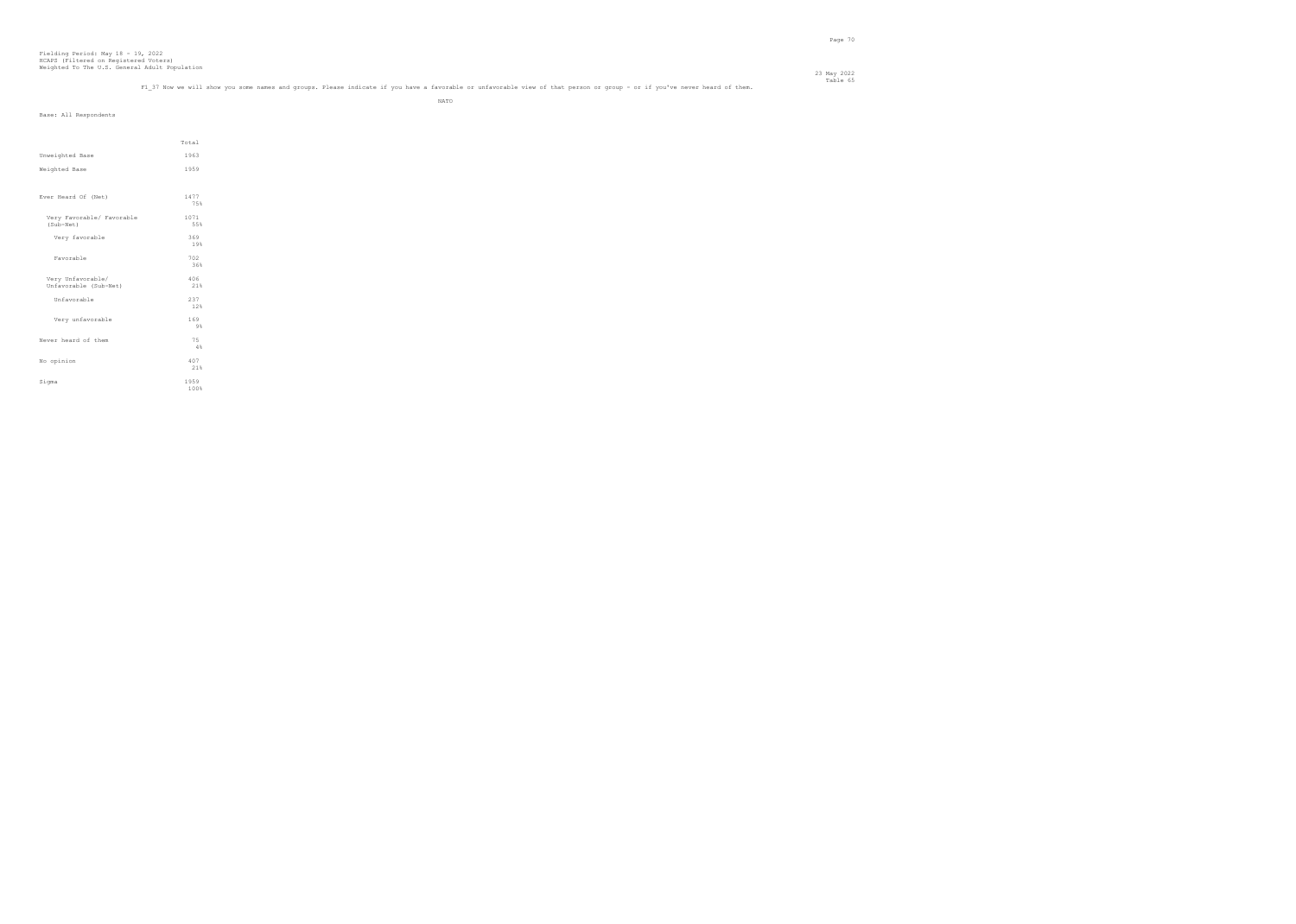#### 23 May 2022 Table 66 Table 66 Table 10 Table 66 Table 66 Table 96 Table or unfavorable view of that person or group - or if you've never heard of them.<br>Fl 39 Now we will show you some names and groups. Please indicate if you have a fa

Tim Scott

| Total        |
|--------------|
| 1963         |
| 1959         |
|              |
| 877          |
| 45%          |
| 462          |
| 24%          |
| 210<br>11%   |
|              |
| 252<br>13%   |
|              |
| 415<br>21%   |
| 216          |
| 11%          |
| 199          |
| 10%          |
| 501          |
| 26%          |
| 581          |
| 30%          |
| 1959<br>100% |
|              |
|              |
|              |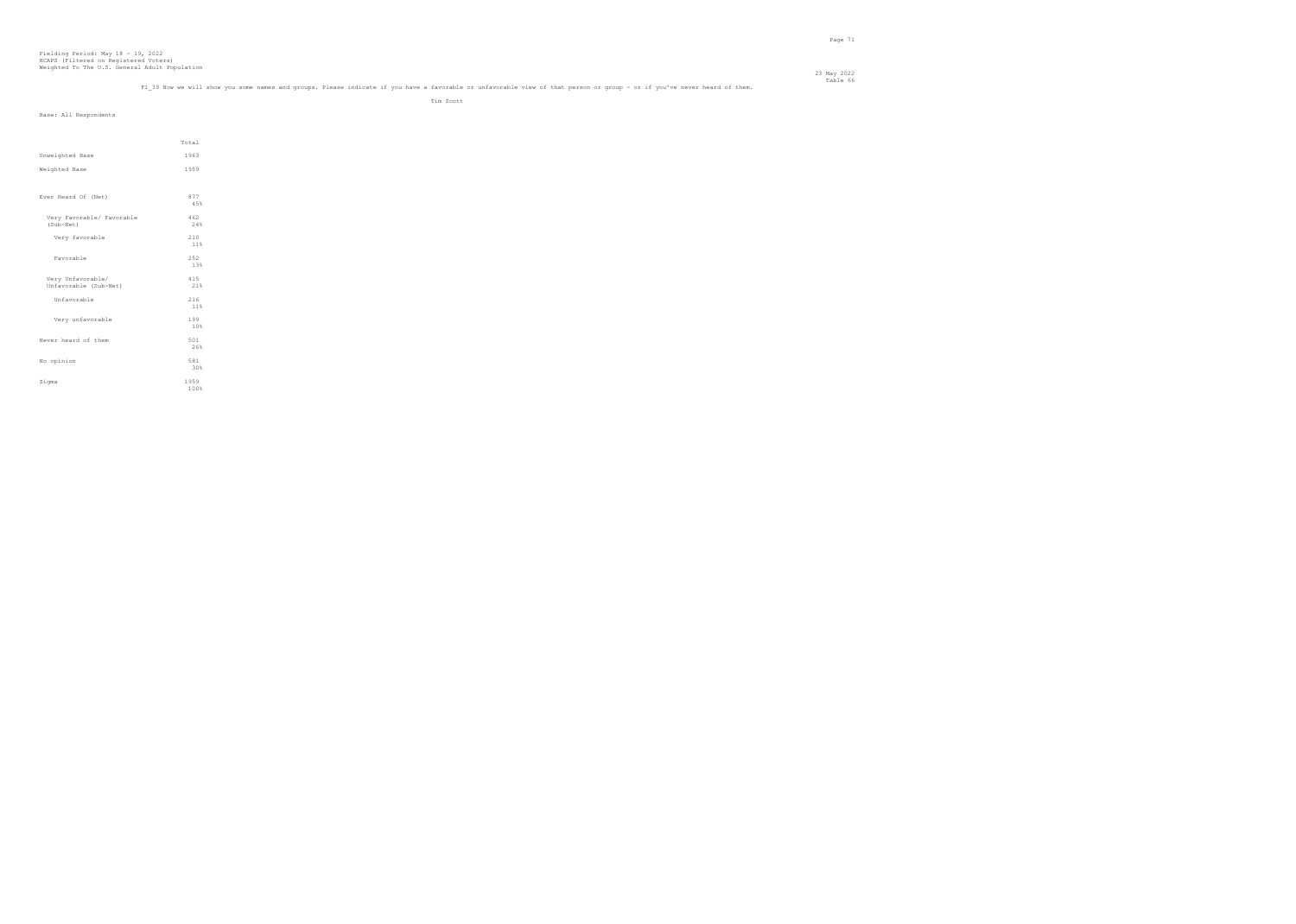## Table 67<br>Fl 40 Now we will show you some names and groups. Please indicate if you have a favorable or unfavorable view of that person or group - or if you've never heard of them.

Ron DeSantis

| Base: All Respondents                      |              |  |
|--------------------------------------------|--------------|--|
|                                            | Total        |  |
| Unweighted Base                            | 1963         |  |
| Weighted Base                              | 1959         |  |
| Ever Heard Of (Net)                        | 1266<br>65%  |  |
| Very Favorable/ Favorable<br>$(Sub-Net)$   | 695<br>35%   |  |
| Very favorable                             | 394<br>20%   |  |
| Favorable                                  | 301<br>15%   |  |
| Very Unfavorable/<br>Unfavorable (Sub-Net) | 571<br>29%   |  |
| Unfavorable                                | 178<br>9%    |  |
| Very unfavorable                           | 393<br>20%   |  |
| Never heard of them                        | 232<br>12%   |  |
| No opinion                                 | 461<br>24%   |  |
| Sigma                                      | 1959<br>100% |  |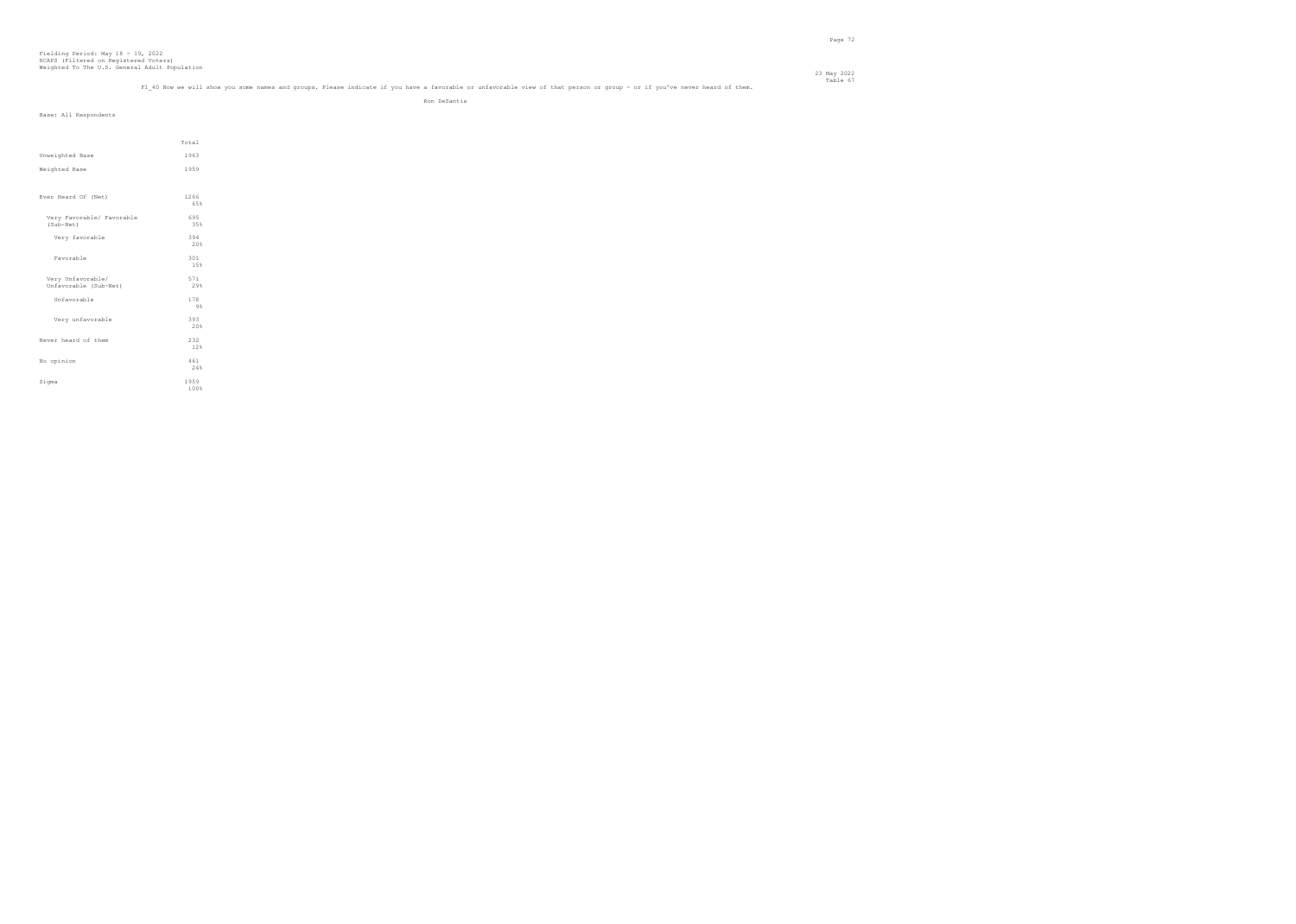### Table 68 Table 68<br>Fl 56 Now we will show you some names and groups. Please indicate if you have a favorable or unfavorable view of that person or group - or if you've never heard of them.

23 May 2022

Joe Manchin

| Base: All Respondents     |                                          |
|---------------------------|------------------------------------------|
|                           |                                          |
|                           |                                          |
|                           | Total                                    |
|                           |                                          |
| Unweighted Base           | 1963                                     |
| Weighted Base             | 1959                                     |
|                           |                                          |
|                           |                                          |
| Ever Heard Of (Net)       | 1117                                     |
|                           | 57%                                      |
| Very Favorable/ Favorable | 514                                      |
| (Sub-Net)                 | 26%                                      |
|                           |                                          |
| Very favorable            | $\begin{array}{c} 129 \\ 78 \end{array}$ |
|                           |                                          |
| Favorable                 | 385                                      |
|                           | 20%                                      |
| Very Unfavorable/         | 604                                      |
| Unfavorable (Sub-Net)     | 31%                                      |
| Unfavorable               | 276                                      |
|                           | $1\,4\,$                                 |
|                           |                                          |
| Very unfavorable          | 327<br>17%                               |
|                           |                                          |
| Never heard of them       | 338                                      |
|                           | 17%                                      |
| No opinion                | 503                                      |
|                           | 26%                                      |
|                           |                                          |
| Sigma                     | 1959<br>100%                             |
|                           |                                          |
|                           |                                          |
|                           |                                          |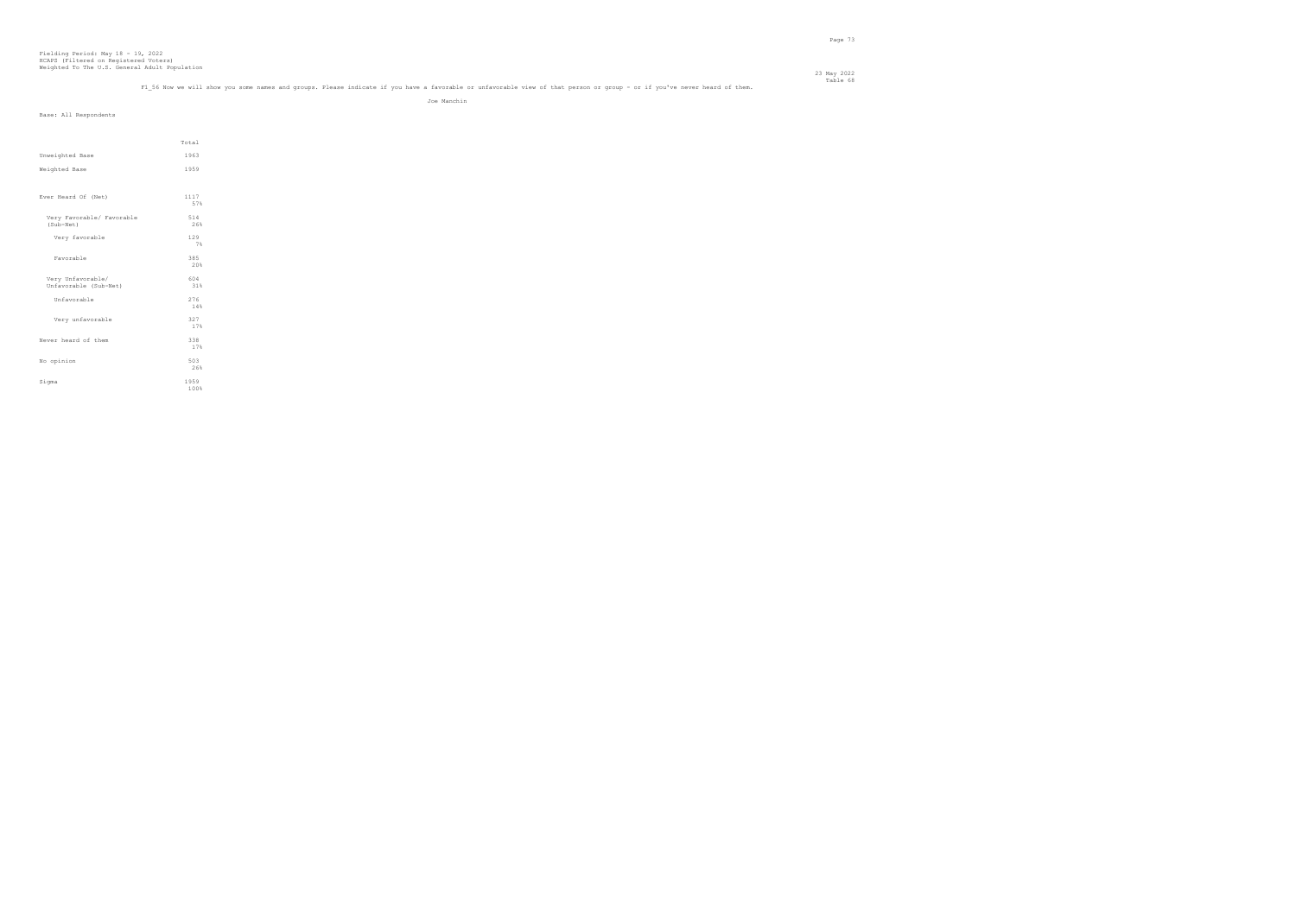## Table 69 m<br>Fl 57 Now we will show you some names and groups. Please indicate if you have a favorable or unfavorable view of that person or group - or if you've never heard of them.

Kristen Sinema

| Base: All Respondents                      |              |  |
|--------------------------------------------|--------------|--|
|                                            | Total        |  |
| Unweighted Base                            | 1963         |  |
| Weighted Base                              | 1959         |  |
|                                            |              |  |
| Ever Heard Of (Net)                        | 839<br>43%   |  |
| Very Favorable/ Favorable<br>(Sub-Net)     | 334<br>17%   |  |
| Very favorable                             | 96<br>5%     |  |
| Favorable                                  | 238<br>12%   |  |
| Very Unfavorable/<br>Unfavorable (Sub-Net) | 505<br>26%   |  |
| Unfavorable                                | 243<br>12%   |  |
| Very unfavorable                           | 262<br>13%   |  |
| Never heard of them                        | 588<br>30%   |  |
| No opinion                                 | 532<br>27%   |  |
| Sigma                                      | 1959<br>100% |  |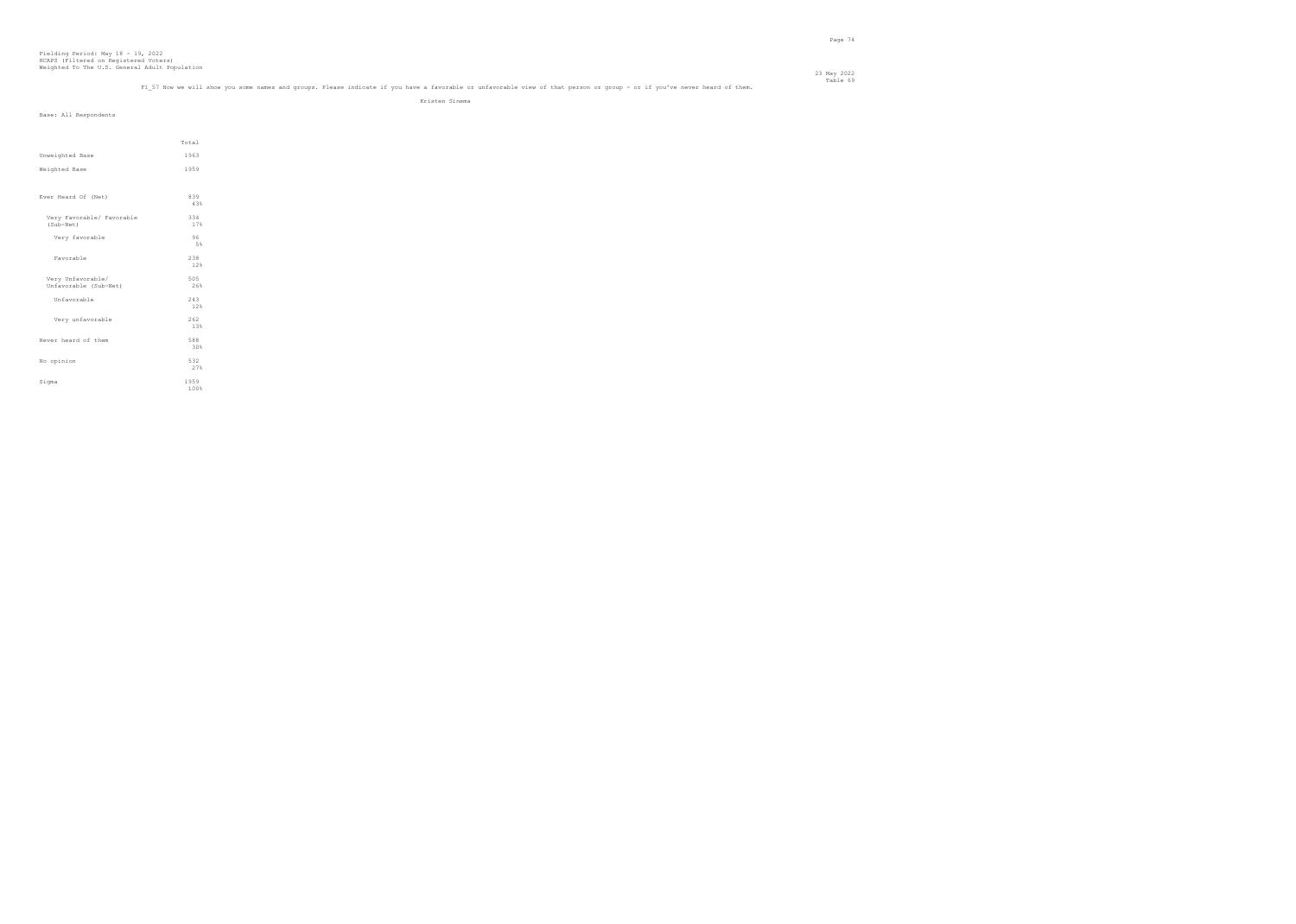## Table 70 m<br>Fl 59 Now we will show you some names and groups. Please indicate if you have a favorable or unfavorable view of that person or group - or if you've never heard of them.

Mike Pompeo

| Base: All Respondents                      |              |
|--------------------------------------------|--------------|
|                                            | Total        |
| Unweighted Base                            | 1963         |
| Weighted Base                              | 1959         |
| Ever Heard Of (Net)                        | 1150         |
| Very Favorable/ Favorable                  | 59%<br>508   |
| (Sub-Net)                                  | 26%          |
| Very favorable                             | 184<br>9%    |
| Favorable                                  | 324<br>17%   |
| Very Unfavorable/<br>Unfavorable (Sub-Net) | 642<br>33%   |
| Unfavorable                                | 267<br>14%   |
| Very unfavorable                           | 375<br>19%   |
| Never heard of them                        | 243<br>12%   |
| No opinion                                 | 566<br>29%   |
| Sigma                                      | 1959<br>100% |
|                                            |              |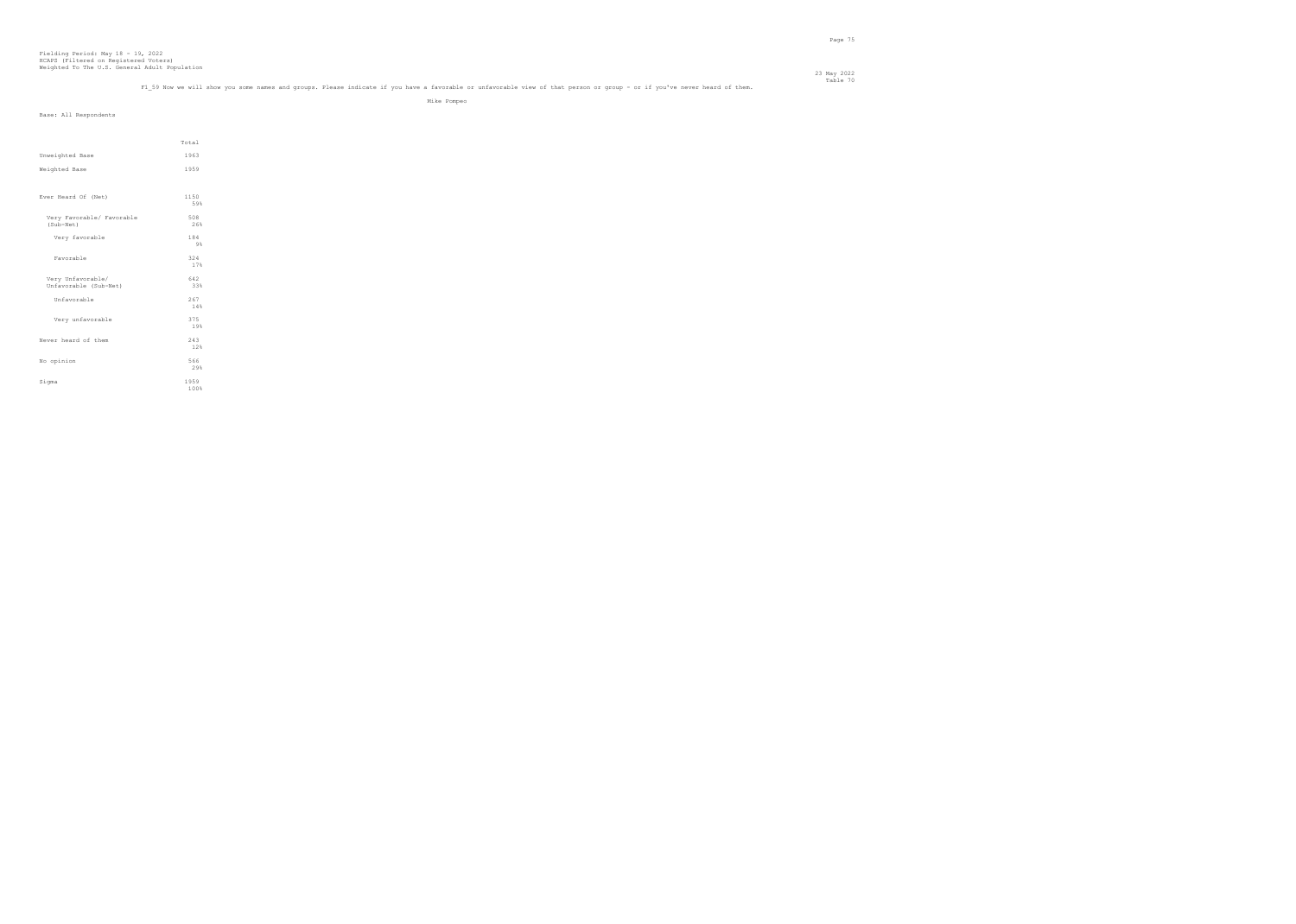## Table 71 Table 71 Table 71 Table 71<br>Fi 60 Now we will show you some names and groups. Please indicate if you have a favorable or unfavorable view of that person or group - or if you've never heard of them.

Anthony Blinken

|                           | Total |
|---------------------------|-------|
| Unweighted Base           | 1963  |
| Weighted Base             | 1959  |
|                           |       |
|                           |       |
| Ever Heard Of (Net)       | 882   |
|                           | 45%   |
| Very Favorable/ Favorable | 357   |
| (Sub-Net)                 | 18%   |
| Very favorable            | 128   |
|                           | 7%    |
| Favorable                 | 229   |
|                           | 12%   |
| Very Unfavorable/         | 525   |
| Unfavorable (Sub-Net)     | 27%   |
| Unfavorable               | 219   |
|                           | 11%   |
| Very unfavorable          | 305   |
|                           | 16%   |
| Never heard of them       | 534   |
|                           | 27%   |
| No opinion                | 544   |
|                           | 28%   |
| Sigma                     | 1959  |
|                           | 100%  |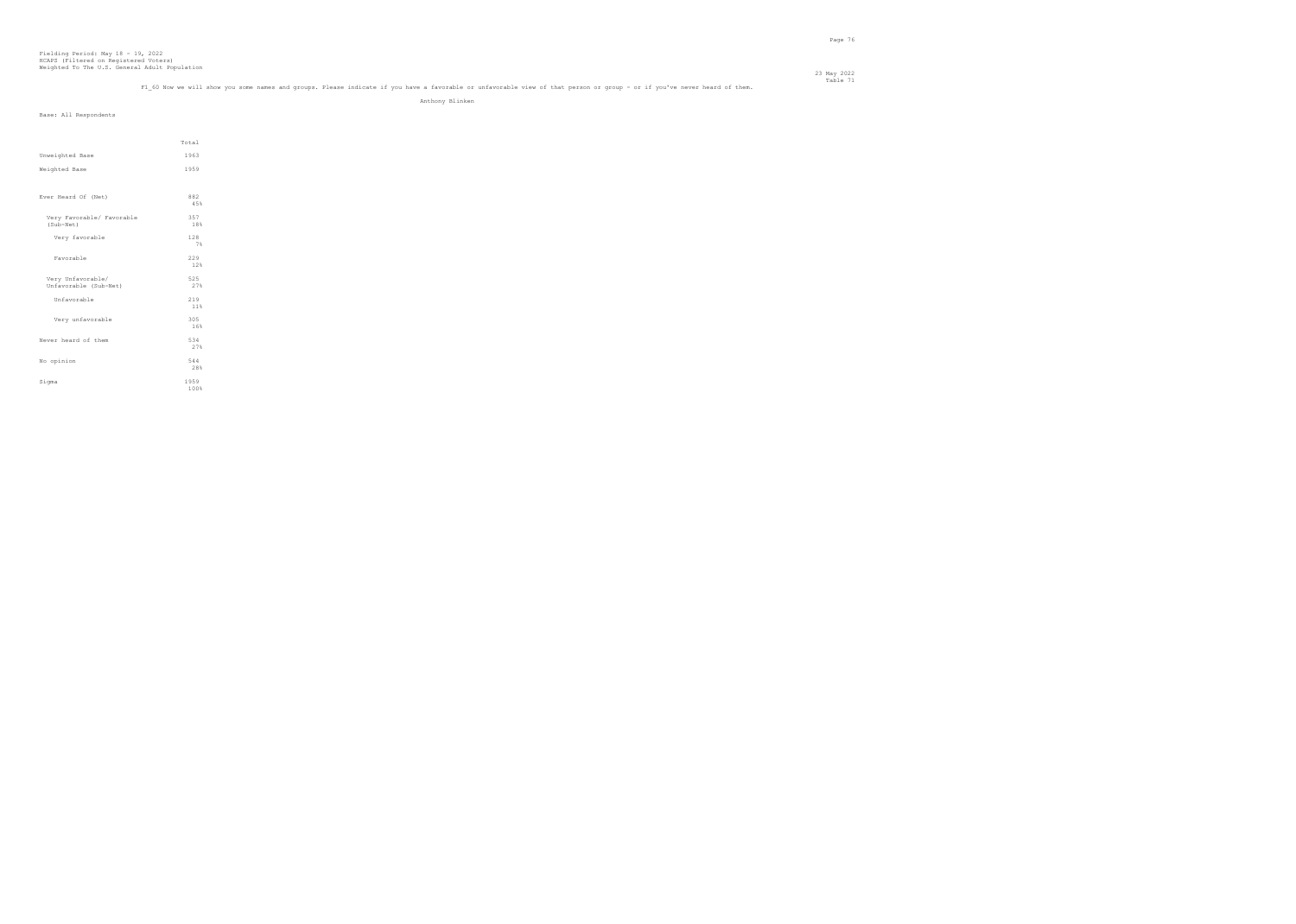### Table 72<br>F1 61 Now we will show you some names and groups. Please indicate if you have a favorable or unfavorable view of that person or group - or if you've never heard of them.

Chris Cuomo

| Base: All Respondents                      |              |
|--------------------------------------------|--------------|
|                                            |              |
|                                            | Total        |
| Unweighted Base                            | 1963         |
| Weighted Base                              | 1959         |
|                                            |              |
| Ever Heard Of (Net)                        | 1267<br>65%  |
| Very Favorable/ Favorable<br>(Sub-Net)     | 353<br>18%   |
| Very favorable                             | 114<br>$6\%$ |
| Favorable                                  | 239<br>12%   |
| Very Unfavorable/<br>Unfavorable (Sub-Net) | 914<br>47%   |
| Unfavorable                                | 324<br>17%   |
| Very unfavorable                           | 591<br>30%   |
| Never heard of them                        | 215<br>11%   |
| No opinion                                 | 477<br>24%   |
| Sigma                                      | 1959<br>100% |
|                                            |              |
|                                            |              |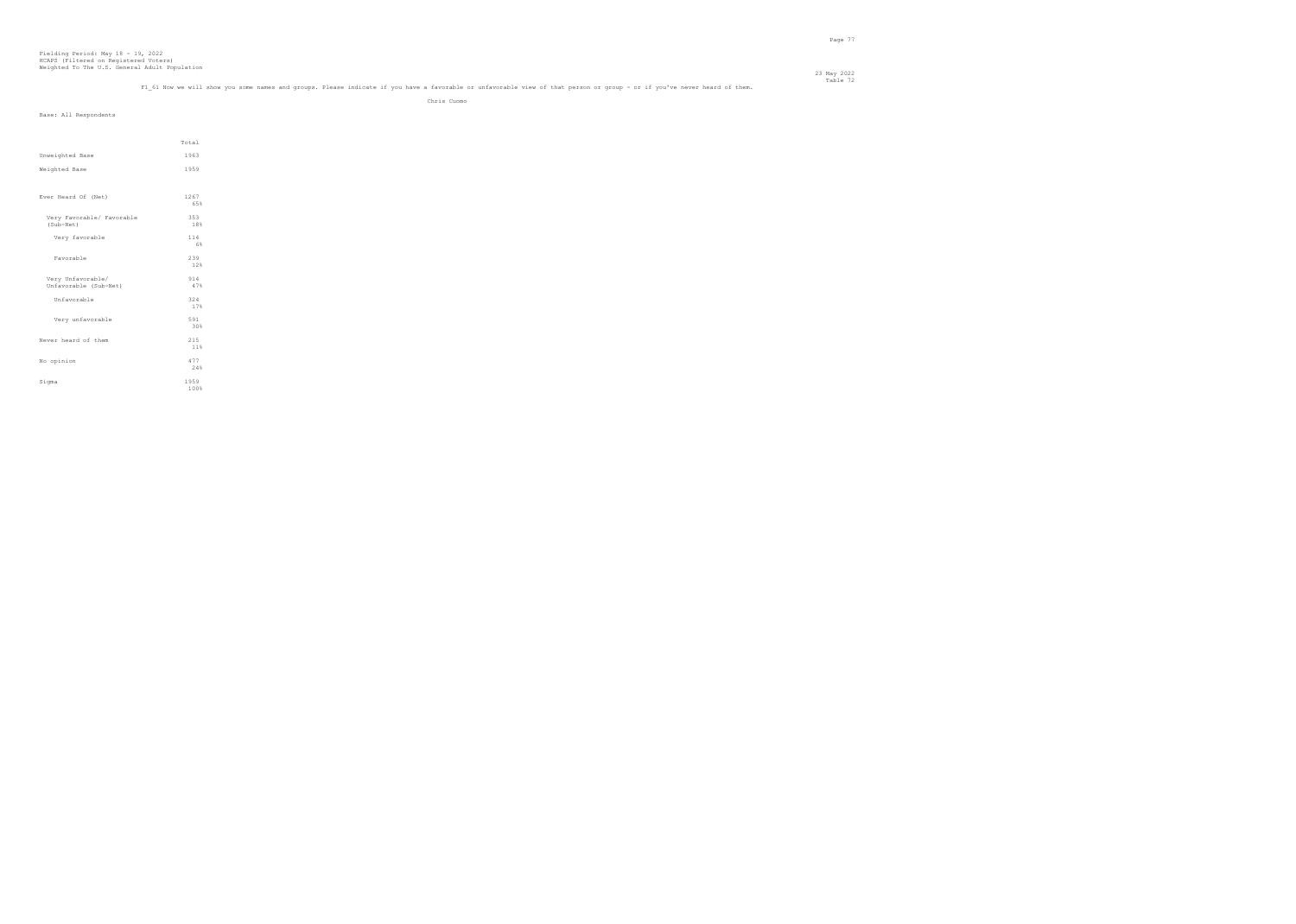# Fielding Period: May 18 - 19, 2022 HCAPS (Filtered on Registered Voters) Weighted To The U.S. General Adult Population

23 May 2022

Base: All Respondents

 Total Unweighted Base 1963 Weighted Base 1959 Price increases / inflation  $\begin{array}{c} 781 \\ 40\% \end{array}$ Economy and jobs 595 30% Immigration  $^{420}_{21\%}$ Coronavirus  $\begin{array}{c} 331 \\ 17\% \end{array}$ Crime and drugs  $322$ <br> $16%$ Health care  $\begin{array}{c} 288 \\ 15\% \end{array}$ Environment / climate change  $\begin{array}{c} 286 \\ 15\% \end{array}$ National debt / federal 268 budget deficits 14%  $Guns$  $\begin{array}{c} 256 \\ 13\% \end{array}$ Terrorism / national 253 security 13% Women's rights  $\begin{array}{c} 212 \\ 11\% \end{array}$ Corruption  $\frac{204}{10\%}$ Taxes  $\begin{array}{c} 201 \\ 10\% \end{array}$ Race relations  $\begin{array}{c} 165 \\ 8\% \end{array}$ Voting rights  $\begin{array}{c} 149 \\ 88 \end{array}$ Income inequality  $\begin{array}{r} 141 \\ 78 \end{array}$ Education  $\begin{array}{r} 134 \\ \hline 78 \end{array}$ Criminal justice (policing, 133 courts, prisons) 7%

Table 73<br>Il What would you say are the most important issues facing the country today? Please select three.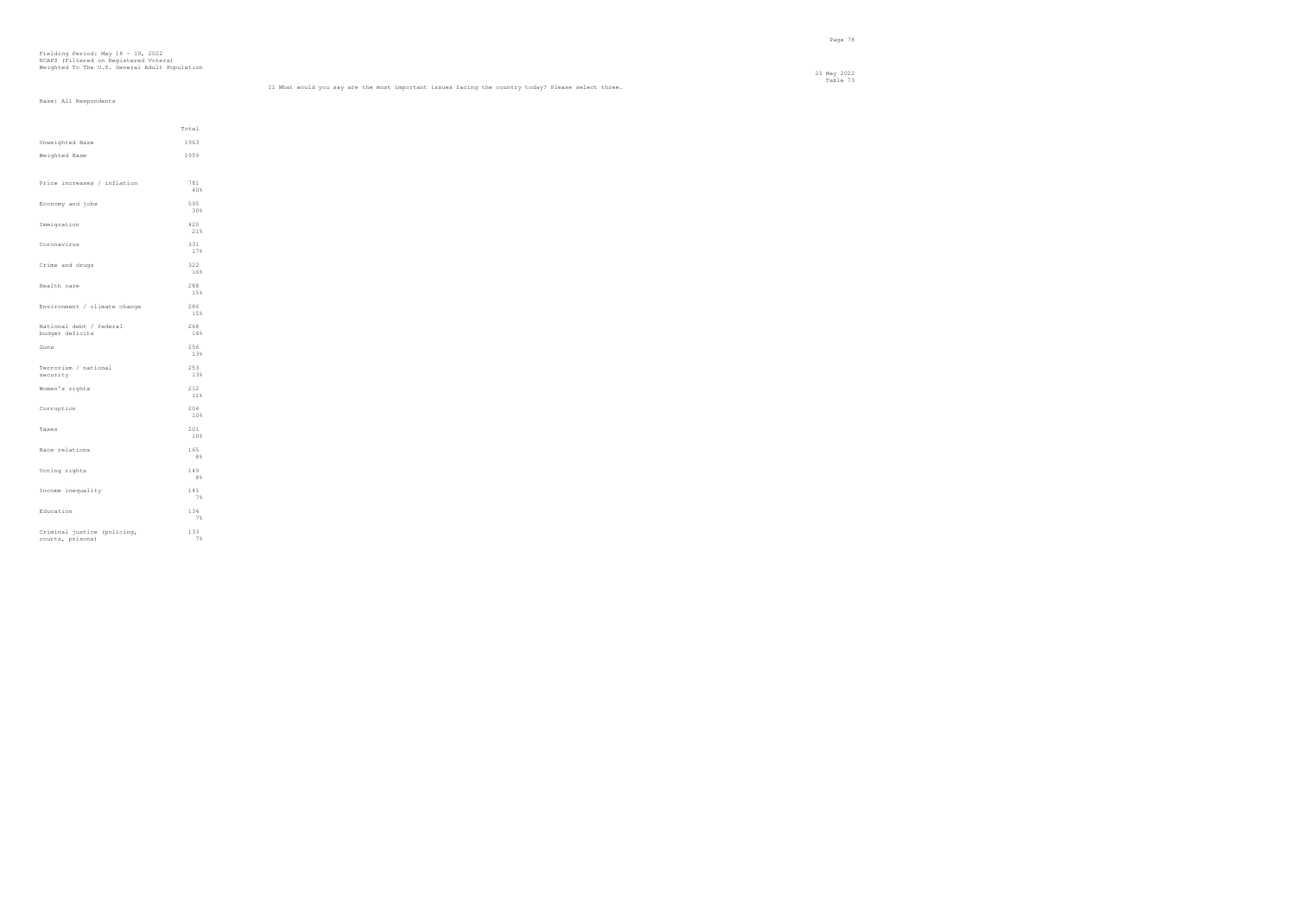23 May 2022 Table 73<br>Il What would you say are the most important issues facing the country today? Please select three.

# Fielding Period: May 18 - 19, 2022 HCAPS (Filtered on Registered Voters) Weighted To The U.S. General Adult Population

|                                           | Total        |
|-------------------------------------------|--------------|
| Weighted Base                             | 1959         |
| Foreign policy                            | 110<br>6%    |
| Political correctness /<br>cancel culture | 105<br>5%    |
| January 6th                               | 104<br>5%    |
| School safety                             | 89<br>5%     |
| Civil disorder                            | 75<br>4%     |
| Cybersecurity                             | 75<br>4%     |
| Defense                                   | 73<br>4%     |
| Policing                                  | 73<br>4%     |
| Other                                     | 37<br>2%     |
| Sigma                                     | 5877<br>300% |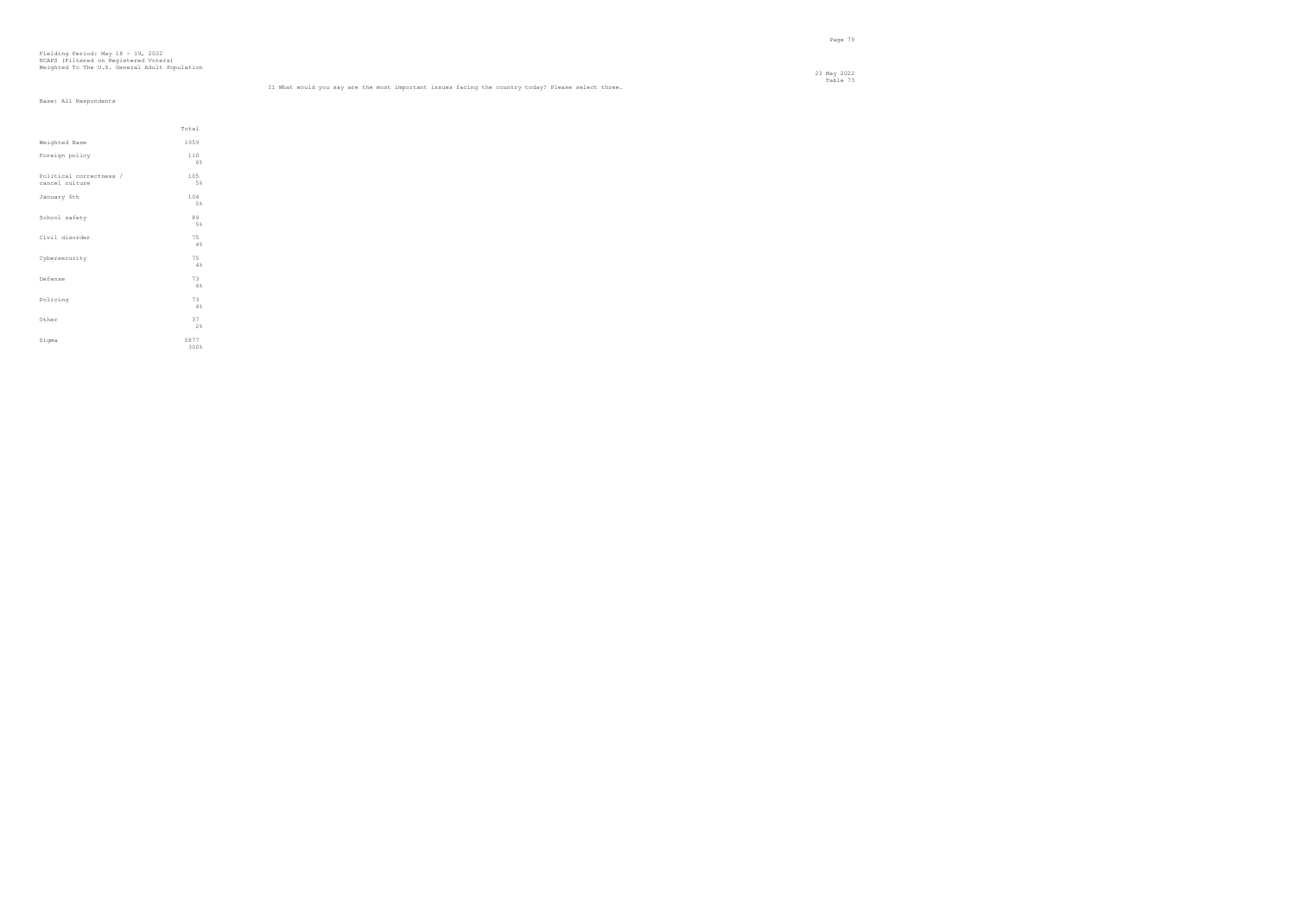Table 74 ISS1 Right now, which is your greatest concern?

|                            | Total      |  |
|----------------------------|------------|--|
| Unweighted Base            | 1963       |  |
| Weighted Base              | 1959       |  |
|                            |            |  |
| Inflation                  | 911        |  |
|                            | 46%        |  |
| Energy prices              | 221<br>11% |  |
|                            |            |  |
| Stopping climate change    | 196<br>10% |  |
|                            |            |  |
| Crime                      | 194<br>10% |  |
|                            | 164        |  |
| Immigration                | 8%         |  |
| Foreign policy issues like | 134        |  |
| Ukraine                    | 7%         |  |
| Promoting racial equity    | 89         |  |
|                            | 5%         |  |
| Curbing political          | 49         |  |
| correctness                | 3%         |  |
| Sigma                      | 1959       |  |
|                            | 100%       |  |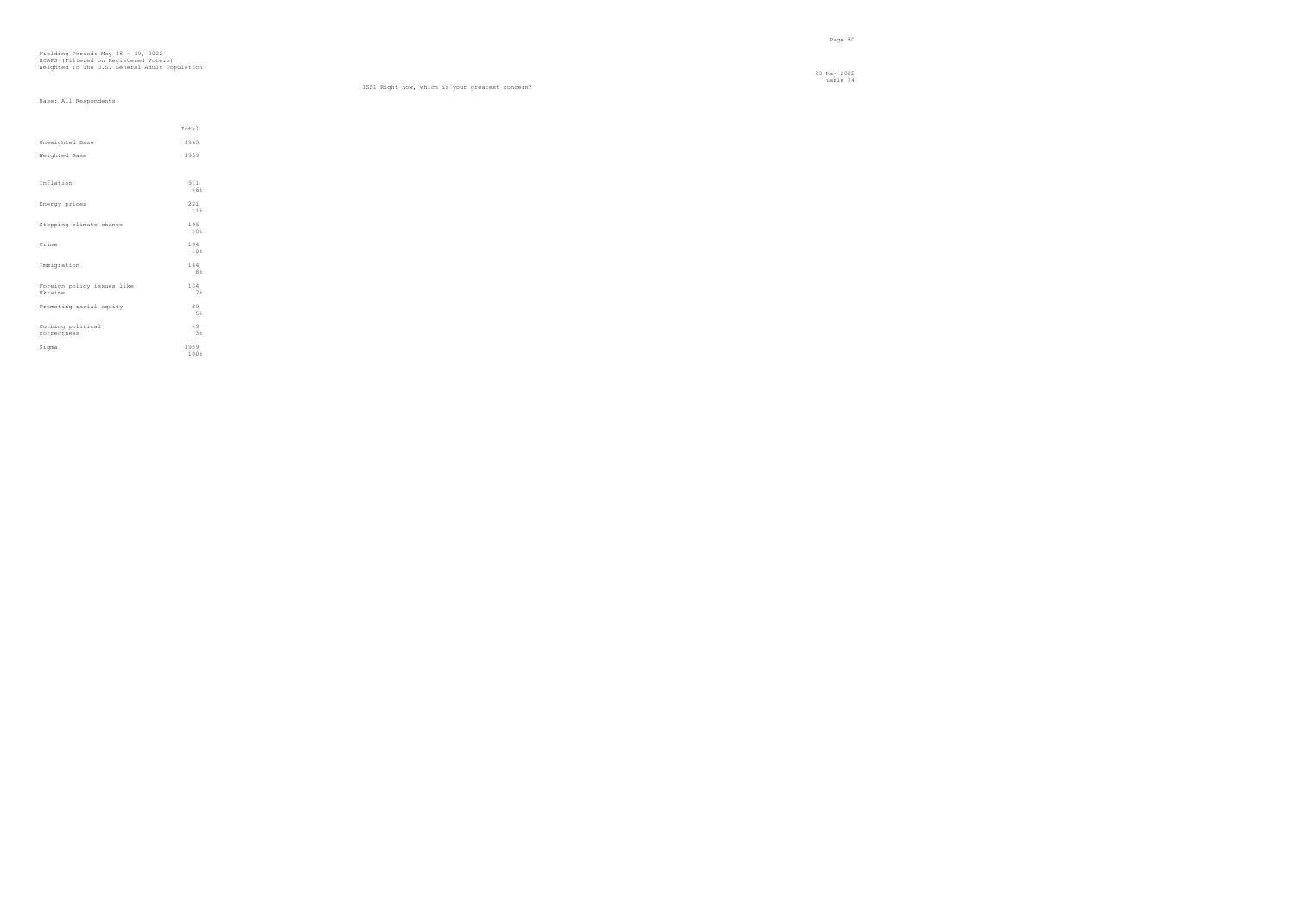### Table 75 ISS2 Which is your second greatest concern?

|                                       | Total        |  |
|---------------------------------------|--------------|--|
| Unweighted Base                       | 1963         |  |
| Weighted Base                         | 1959         |  |
|                                       |              |  |
| Energy prices                         | 390<br>20%   |  |
| Inflation                             | 340<br>17%   |  |
| Crime                                 | 303<br>15%   |  |
| Immigration                           | 277<br>14%   |  |
| Foreign policy issues like<br>Ukraine | 207<br>11%   |  |
| Stopping climate change               | 177<br>9%    |  |
| Promoting racial equity               | 169<br>9%    |  |
| Curbing political<br>correctness      | 96<br>5%     |  |
| Sigma                                 | 1959<br>100% |  |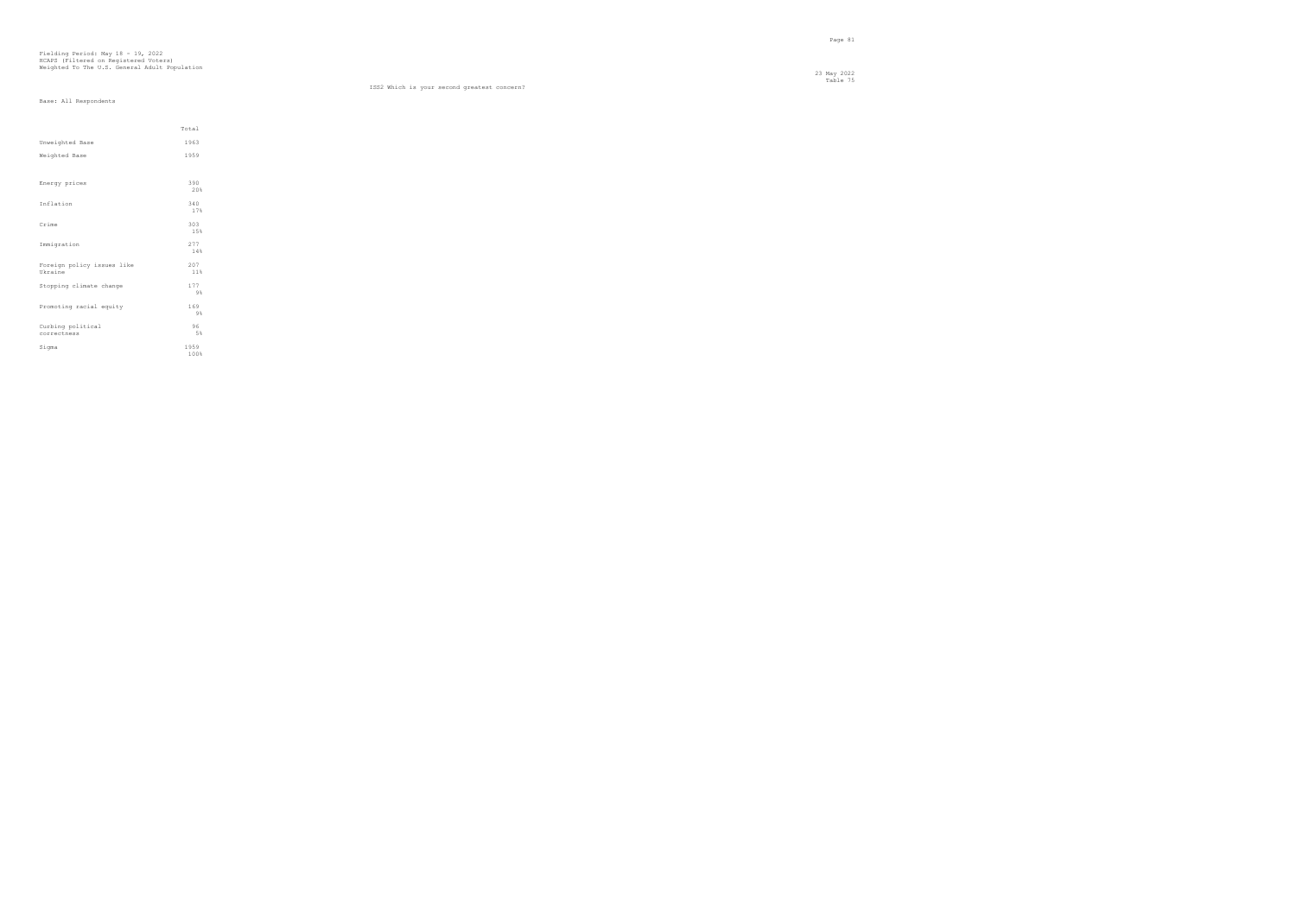## Table 76 CON2022A If the congressional election were held today would you be more likely to vote for a Democrat or a Republican for Congress?

|                 | Total        |  |
|-----------------|--------------|--|
| Unweighted Base | 1963         |  |
| Weighted Base   | 1959         |  |
|                 |              |  |
| Democrat        | 967<br>49%   |  |
| Republican      | 992<br>51%   |  |
| Sigma           | 1959<br>100% |  |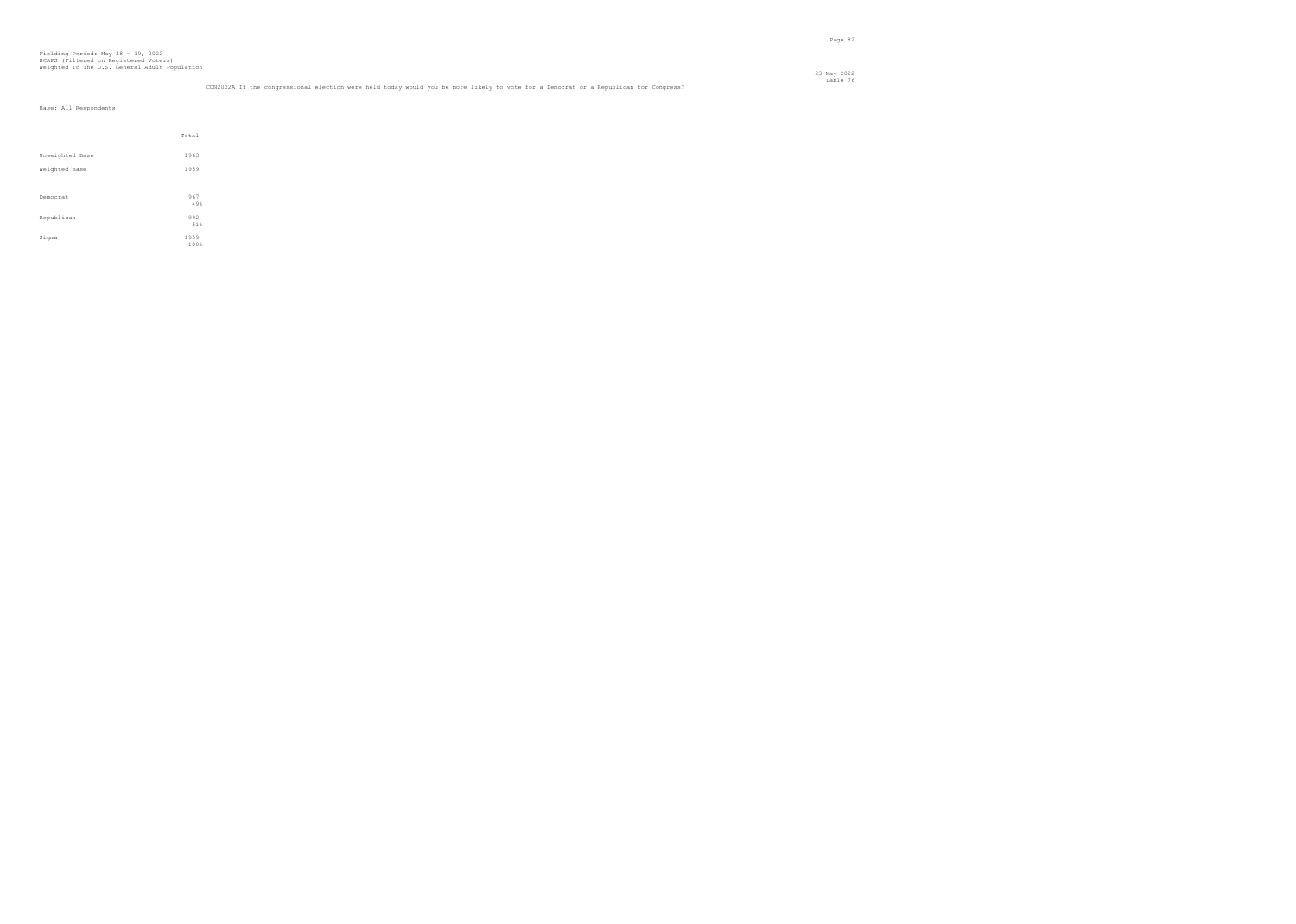|                     | Total      |  |
|---------------------|------------|--|
| Unweighted Base     | 1963       |  |
| Weighted Base       | 1959       |  |
|                     |            |  |
| Donald Trump        | 878<br>45% |  |
|                     |            |  |
| Joe Biden           | 827<br>42% |  |
|                     |            |  |
| Don't Know / Unsure | 254        |  |
|                     | 13%        |  |
| Sigma               | 1959       |  |
|                     | 100%       |  |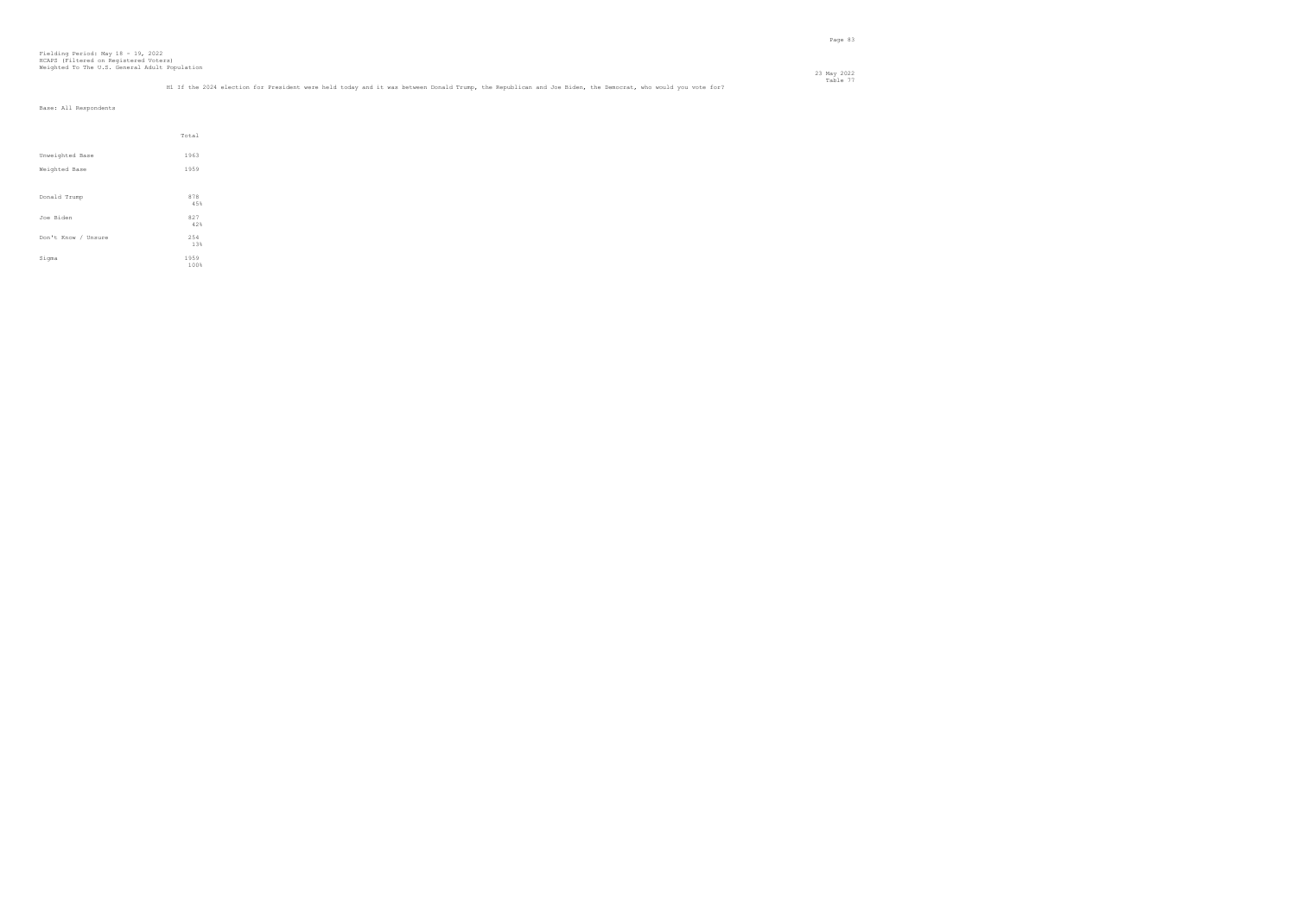|                     | Total      |  |
|---------------------|------------|--|
| Unweighted Base     | 1963       |  |
| Weighted Base       | 1959       |  |
|                     |            |  |
| Donald Trump        | 920<br>47% |  |
| Kamala Harris       | 775        |  |
|                     | 40%        |  |
| Don't Know / Unsure | 265<br>14% |  |
| Sigma               | 1959       |  |
|                     | 100%       |  |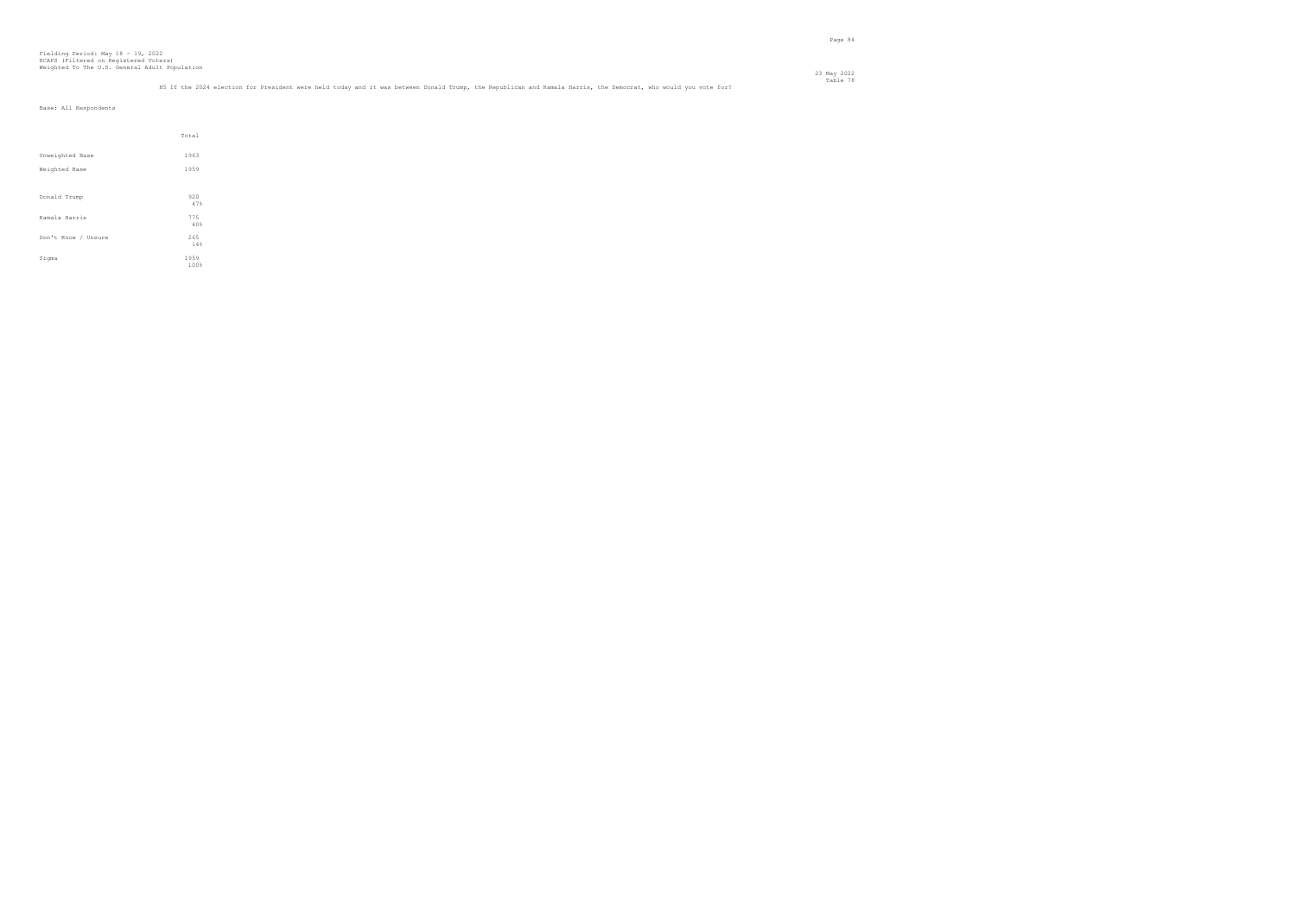## Table 79 H7 If the 2024 election for President were held today and it was between Ron DeSantis, the Republican and Kamala Harris,the Democrat, who would you vote for?

|                     | Total        |
|---------------------|--------------|
| Unweighted Base     | 1963         |
| Weighted Base       | 1959         |
|                     |              |
| Ron DeSantis        | 752<br>38%   |
| Kamala Harris       | 806<br>41%   |
| Don't Know / Unsure | 401<br>20%   |
| Sigma               | 1959<br>100% |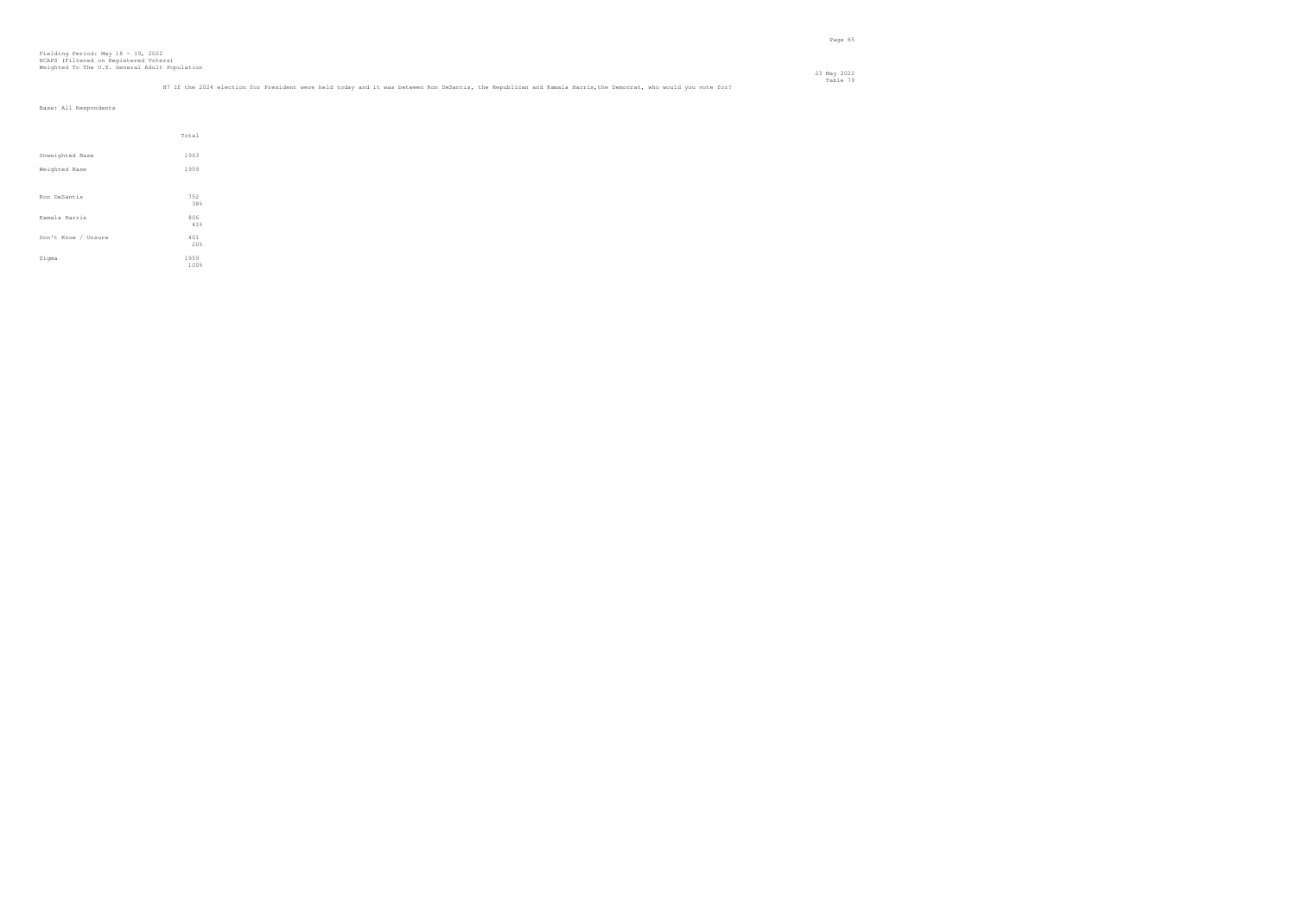|                                           | Total        |
|-------------------------------------------|--------------|
| Unweighted Base                           | 1963         |
| Weighted Base                             | 1959         |
|                                           |              |
| Only in cases of rape or<br>incest        | 851<br>43%   |
| Any reason up to 15 weeks of<br>pregnancy | 521<br>27%   |
| Any reason up to 24 weeks of<br>pregnancy | 290<br>15%   |
| Any reason up to 38 weeks of<br>pregnancy | 297<br>15%   |
| Sigma                                     | 1959<br>100% |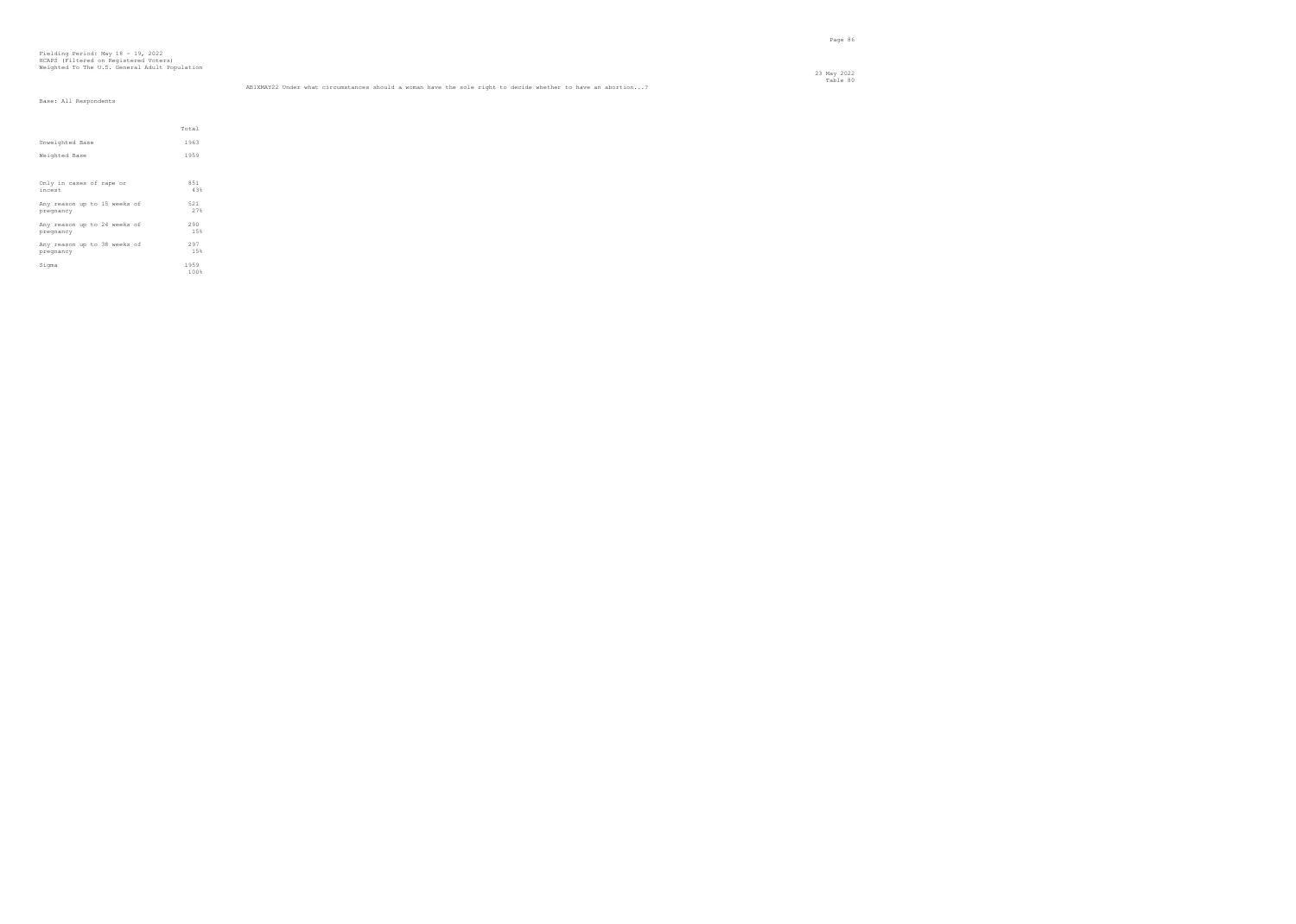23 May 2022 Table 81 AB2XMAY22 Do you think that a fetus is viable at...?

|                 | Total        |
|-----------------|--------------|
| Unweighted Base | 1963         |
| Weighted Base   | 1959         |
|                 |              |
| 6 weeks         | 755<br>39%   |
| 12 weeks        | 262<br>13%   |
| 16 weeks        | 331<br>17%   |
| 20 weeks        | 187<br>10%   |
| 24 weeks        | 200<br>10%   |
| 30 weeks        | 225<br>11%   |
| Sigma           | 1959<br>100% |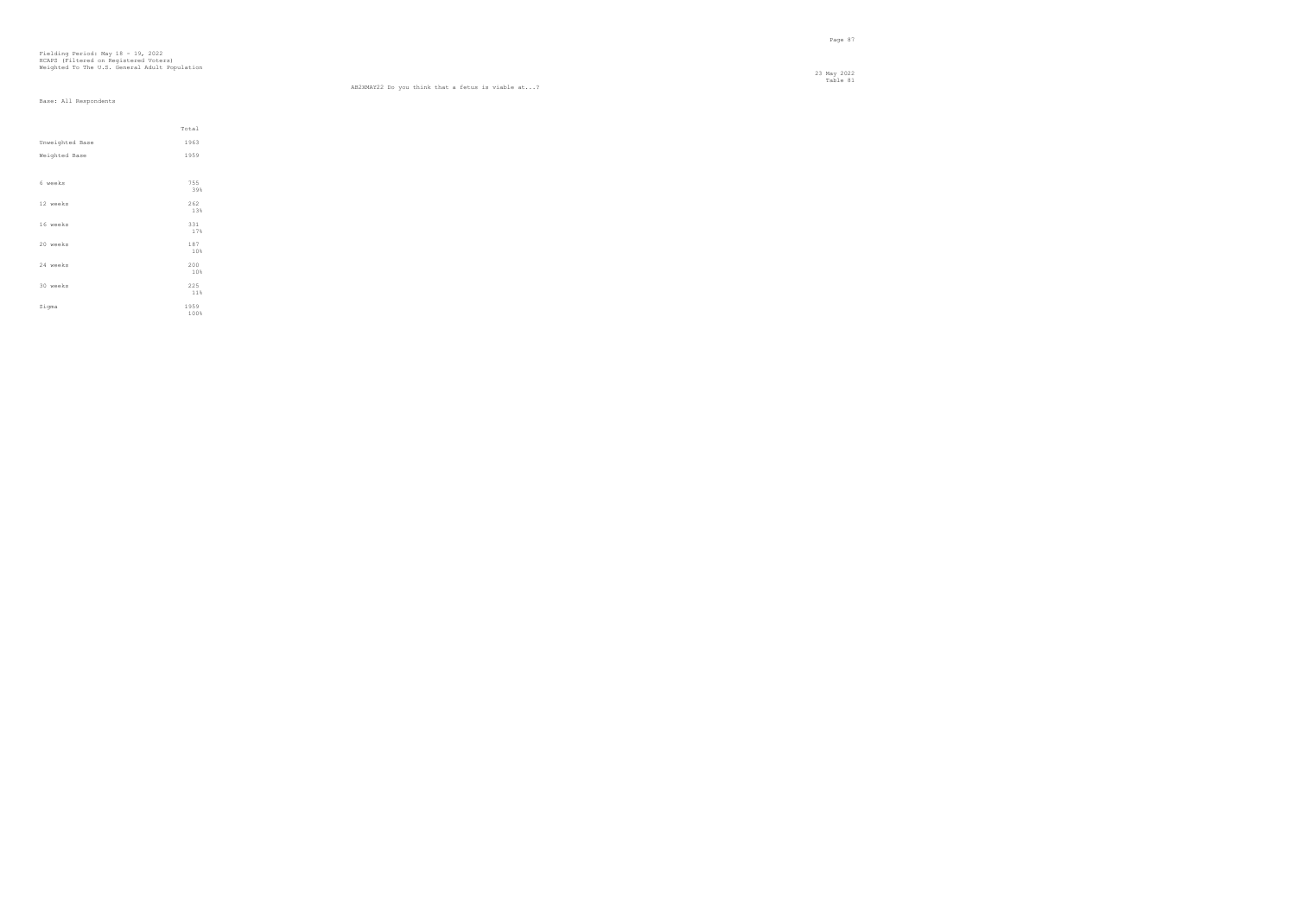| AB3XMAY22 In Roe v Wade the Supreme Court held that women had the right to have an abortion until the first 24 weeks of pregnancy. Do you think the Supreme Court should? |  |
|---------------------------------------------------------------------------------------------------------------------------------------------------------------------------|--|
|                                                                                                                                                                           |  |
|                                                                                                                                                                           |  |

en de la provincia de la provincia de la provincia de la provincia de la provincia de la provincia de la provi<br>Page 88

|                                                                       | Total        |  |
|-----------------------------------------------------------------------|--------------|--|
| Unweighted Base                                                       | 1963         |  |
| Weighted Base                                                         | 1959         |  |
|                                                                       |              |  |
| Repeal Roe v Wade, entirely<br>leaving abortion laws to the<br>states | 692<br>35%   |  |
| Affirm Roe v Wade as is                                               | 745<br>38%   |  |
| Make the date to have<br>abortion 15 weeks instead of<br>24           | 374<br>19%   |  |
| Extend the period for an<br>abortion to 36 weeks                      | 148<br>8%    |  |
| Sigma                                                                 | 1959<br>100% |  |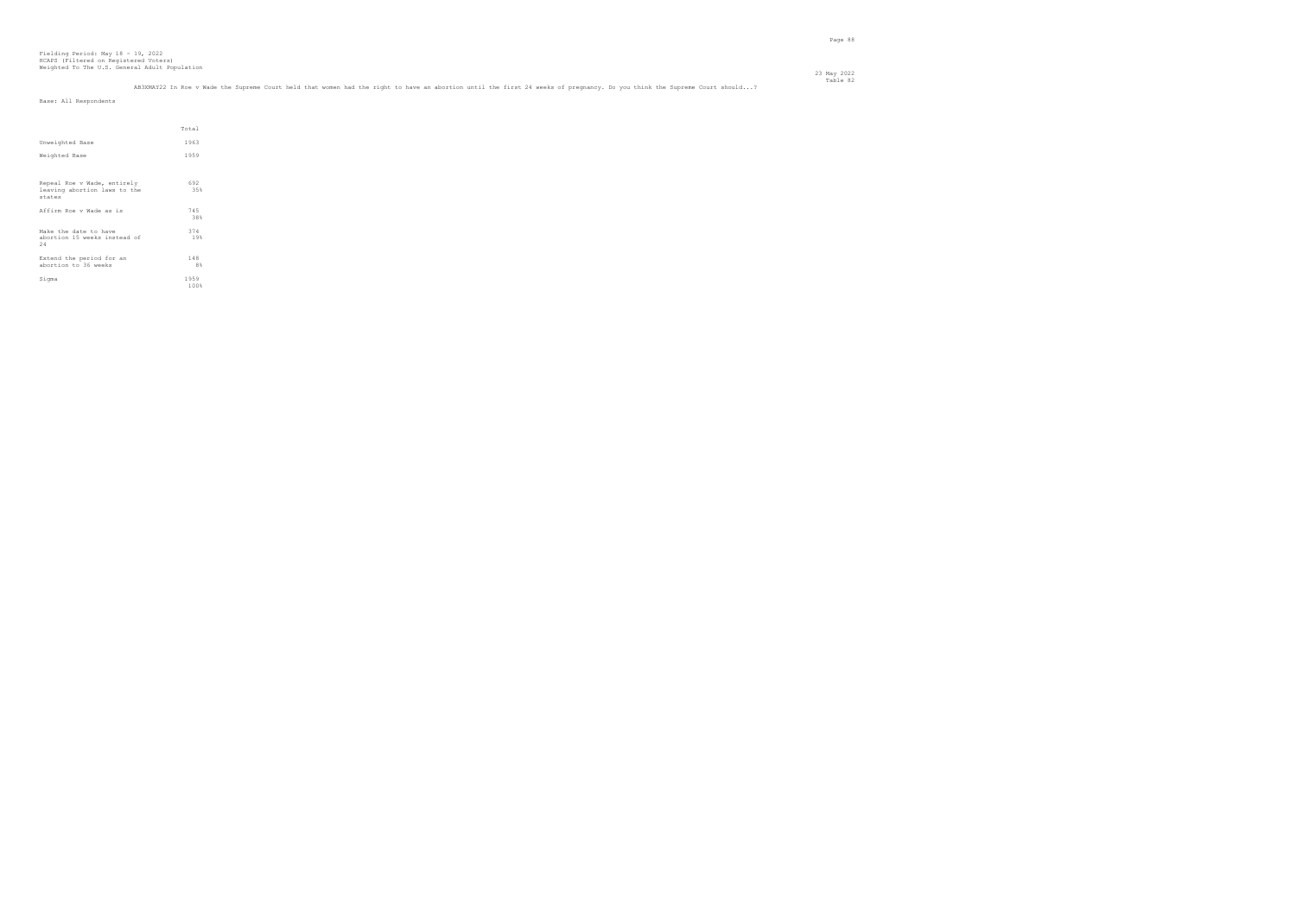## Table 83<br>AB4XMAY22 If the supreme court cuts back Roe v Wade from 24 weeks to 20 weeks when people get an abortion without requiring state law approval, would you favor or oppose that change?

en de la provincia de la provincia de la provincia de la provincia de la provincia de la provincia de la provi<br>Page 89

|                 | Total        |
|-----------------|--------------|
| Unweighted Base | 1963         |
| Weighted Base   | 1959         |
|                 |              |
| Favor           | 1022<br>52%  |
| Oppose          | 937<br>48%   |
| Sigma           | 1959<br>100% |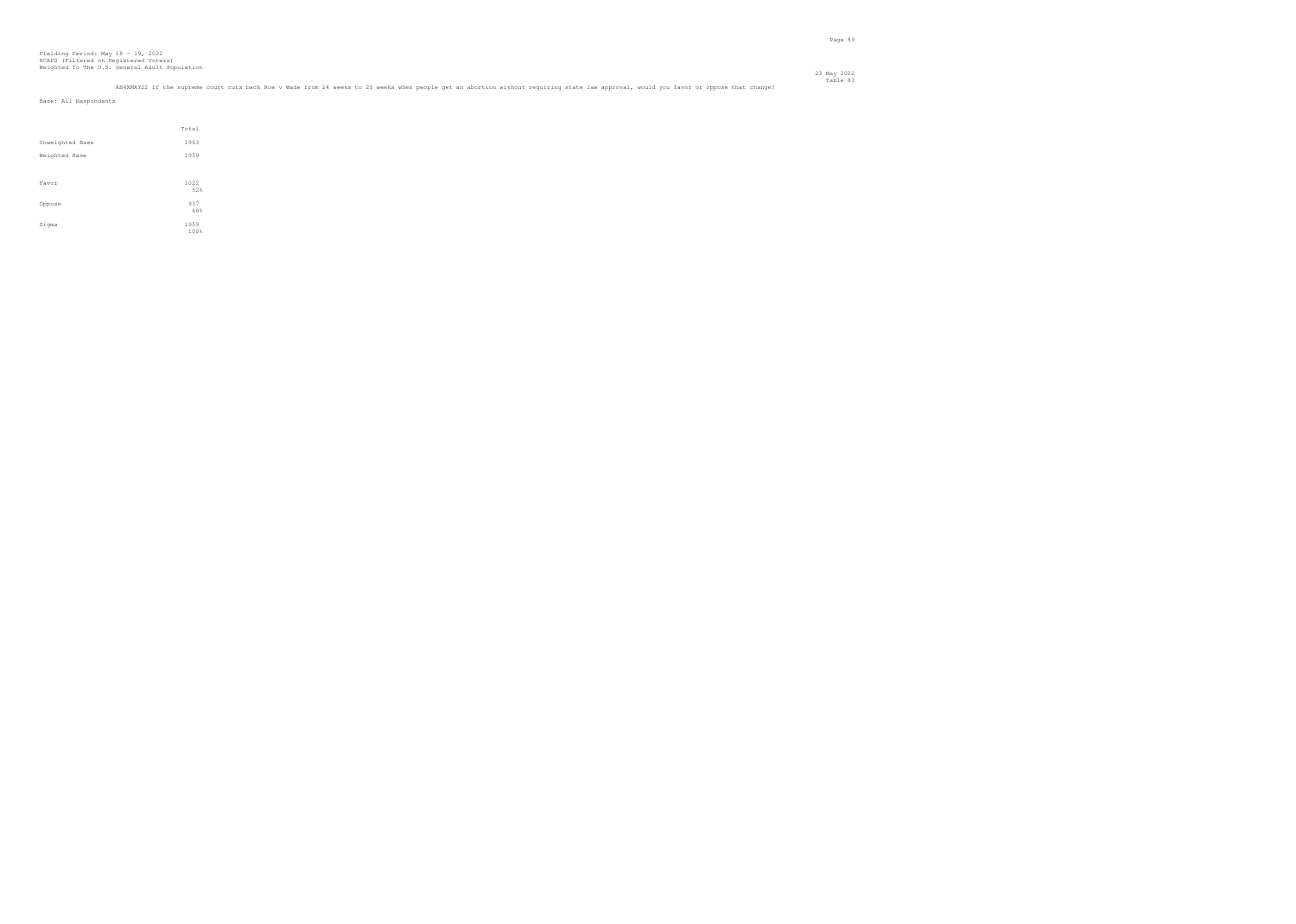en de la provincia de la provincia de la provincia de la provincia de la provincia de la provincia de la provi<br>Page 90

|                 | Total        |
|-----------------|--------------|
| Unweighted Base | 1963         |
| Weighted Base   | 1959         |
|                 |              |
| Favor           | 966<br>49%   |
| Oppose          | 993<br>51%   |
| Sigma           | 1959<br>100% |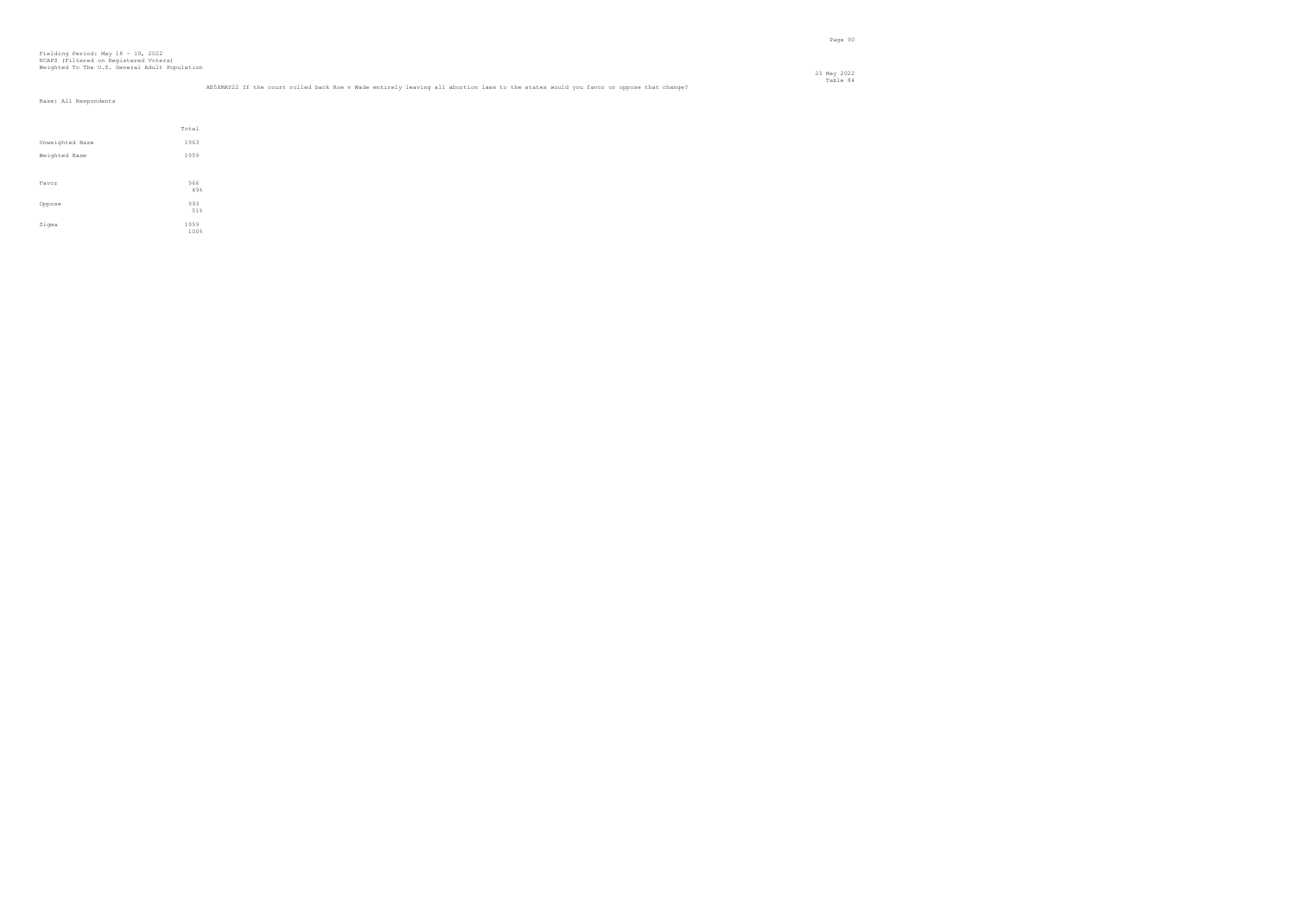# AB6XMAY22 Have your heard or not heard about a recent Supreme Court draft opinion that was publicly leaked which showed the court<br>overturning federal abortion rights granted by Roe vs. Wade and allowing states to decide ab

en de la provincia de la provincia de la provincia de la provincia de la provincia de la provincia de la provi<br>Page 91

|                 | Total |
|-----------------|-------|
| Unweighted Base | 1963  |
| Weighted Base   | 1959  |
|                 |       |
| Heard           | 1446  |
|                 | 74%   |
| Not Heard       | 513   |
|                 | 26%   |
| Sigma           | 1959  |
|                 | 100%  |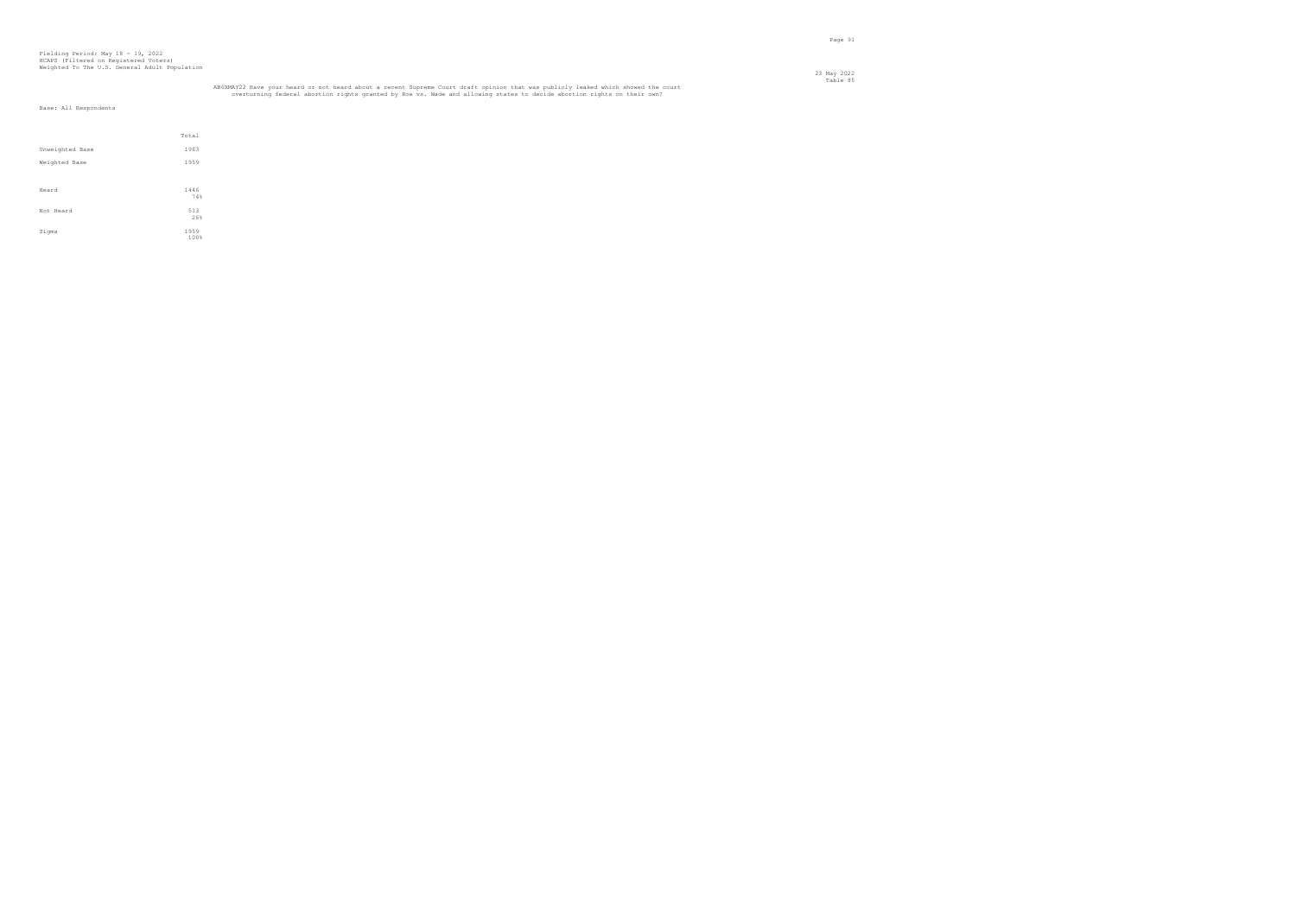en de la provincia de la provincia de la provincia de la provincia de la provincia de la provincia de la provi<br>Page 92

|                          | Total        |
|--------------------------|--------------|
| Unweighted Base          | 1963         |
| Weighted Base            | 1959         |
|                          |              |
| Politically motivated    | 1511<br>77%  |
| Not politically motivate | 449<br>23%   |
| Sigma                    | 1959<br>100% |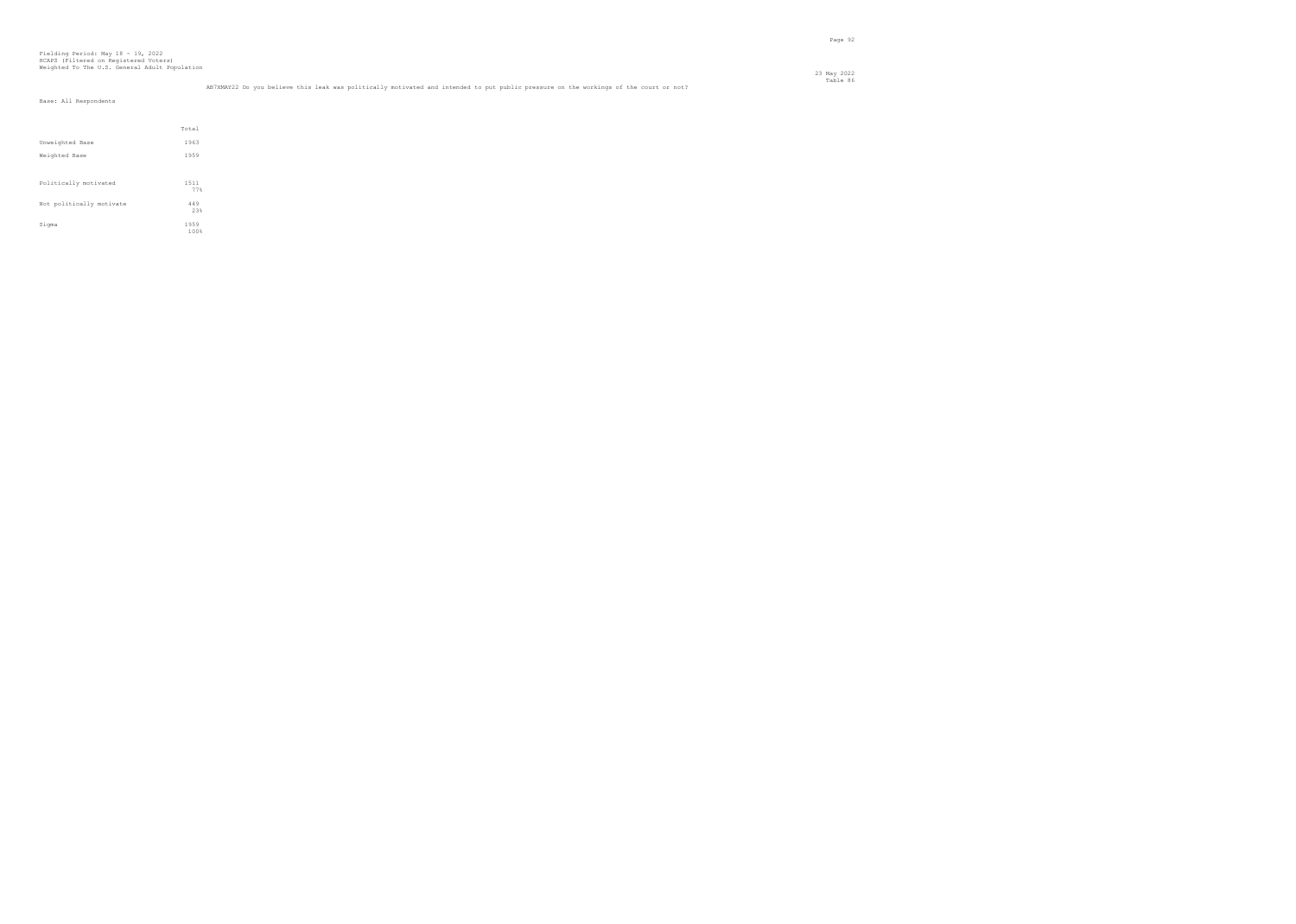en de la provincia de la provincia de la provincia de la provincia de la provincia de la provincia de la provi<br>Page 93

Table 87 AB78XMAY22 Do you think the leak will sway the final decision made by the Supreme Court or will it not impact that decision?

| Base: All Respondents                      |              |  |  |
|--------------------------------------------|--------------|--|--|
|                                            |              |  |  |
|                                            | Total        |  |  |
| Unweighted Base                            | 1963         |  |  |
| Weighted Base                              | 1959         |  |  |
|                                            |              |  |  |
| Leak will sway the final<br>decision       | 919<br>47%   |  |  |
| Leak will not impact the<br>final decision | 1040<br>53%  |  |  |
| Sigma                                      | 1959<br>100% |  |  |
|                                            |              |  |  |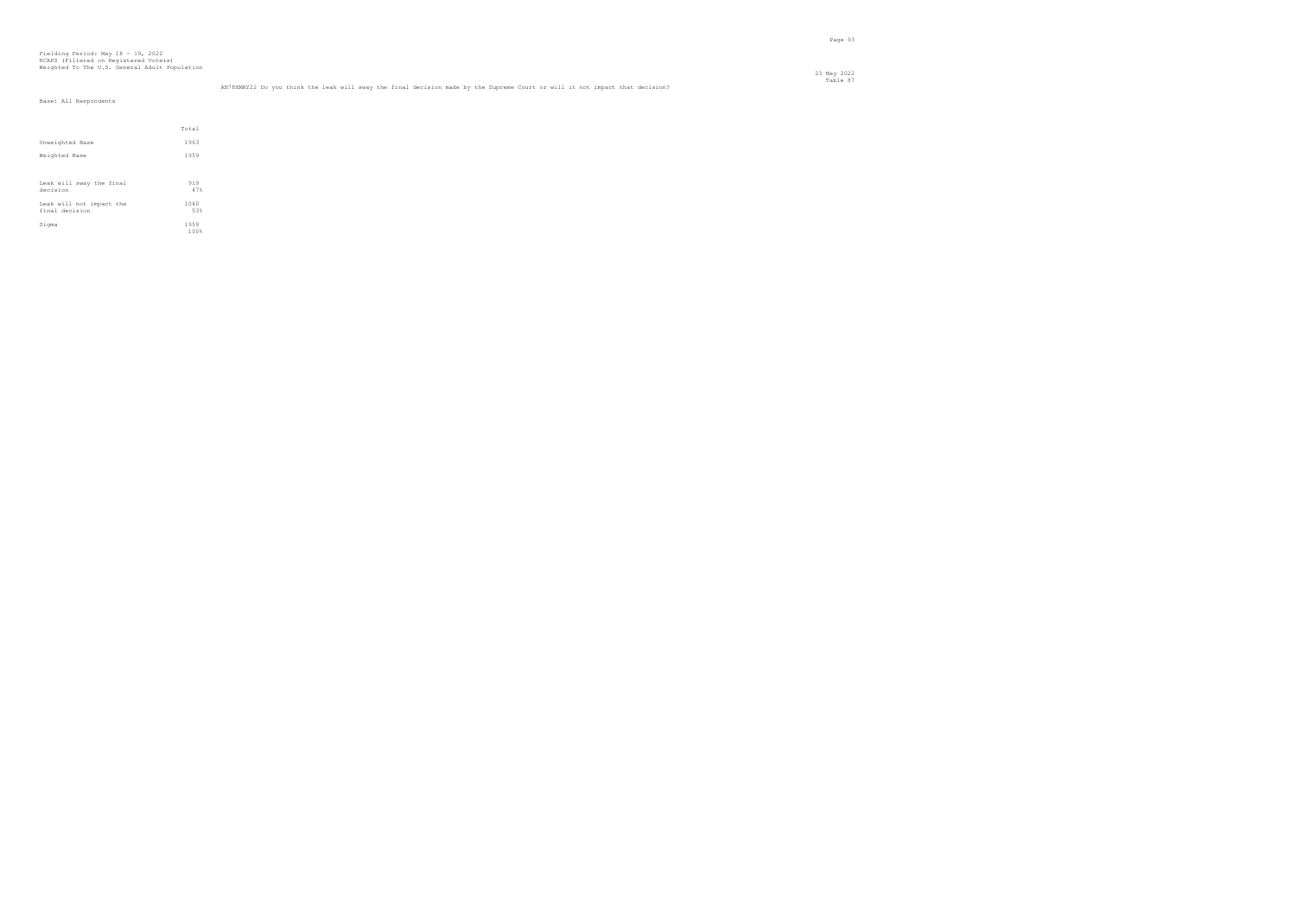Table 88 AB9XMAY22 Are you more likely to vote Democrat or Republican because of this leak, or will it not make a difference?

|                            | Total        |
|----------------------------|--------------|
| Unweighted Base            | 1963         |
| Weighted Base              | 1959         |
|                            |              |
| Democrat                   | 635          |
|                            | 32%          |
| Republican                 | 661<br>34%   |
| Does not make a difference | 663          |
|                            | 34%          |
| Sigma                      | 1959<br>100% |
|                            |              |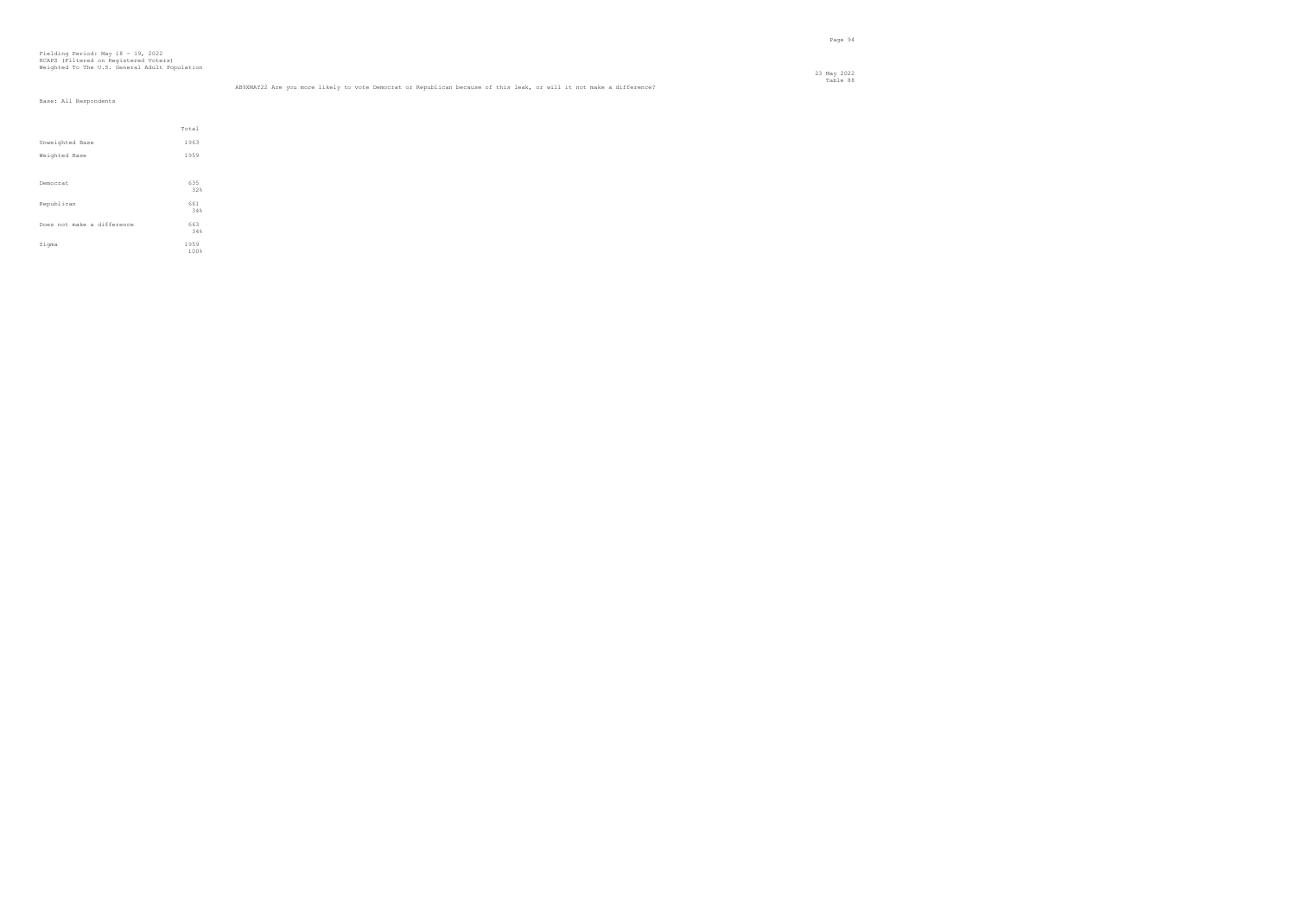# AB10XMAY22 As a result of the draft opinion leak several major corporations announced that they will cover cross-state travel and Table 89<br>medical expenses for employees who wish to have an abortion. Do you support or oppo

en de la provincia de la provincia de la provincia de la provincia de la provincia de la provincia de la provi<br>Page 95

|                 | Total      |
|-----------------|------------|
| Unweighted Base | 1963       |
| Weighted Base   | 1959       |
|                 |            |
| Support         | 1118       |
|                 | 57%        |
| Oppose          | 841<br>43% |
|                 |            |
| Sigma           | 1959       |
|                 | 100%       |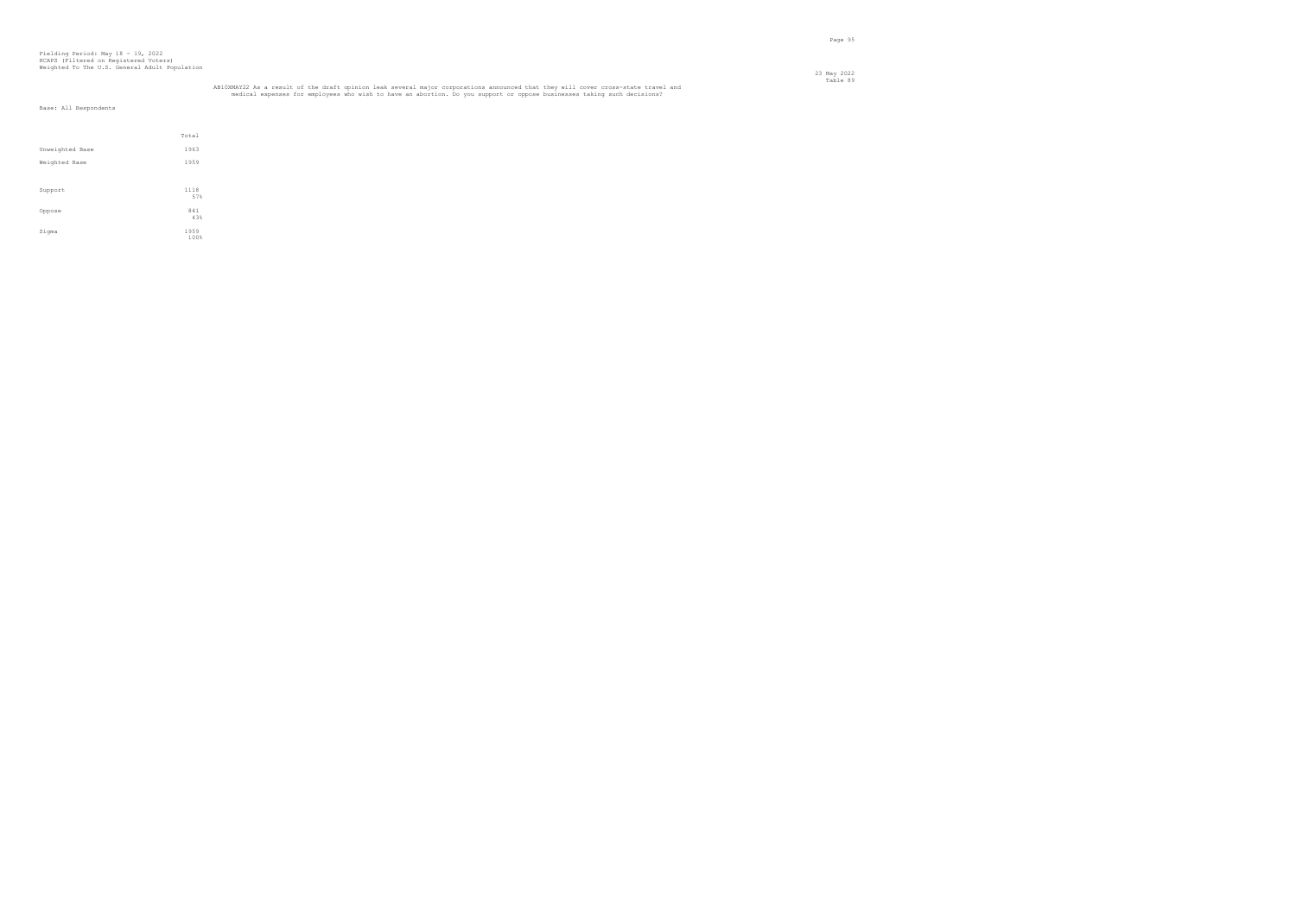# Fielding Period: May 18 - 19, 2022 HCAPS (Filtered on Registered Voters) Weighted To The U.S. General Adult Population

 23 May 2022 Table 90 AB11XMAY22 Do you think this type of support from corporations should be legal or not legal?

|                 | Total        |  |
|-----------------|--------------|--|
| Unweighted Base | 1963         |  |
| Weighted Base   | 1959         |  |
|                 |              |  |
| Legal           | 1174<br>60%  |  |
| Not legal       | 785<br>40%   |  |
| Sigma           | 1959<br>100% |  |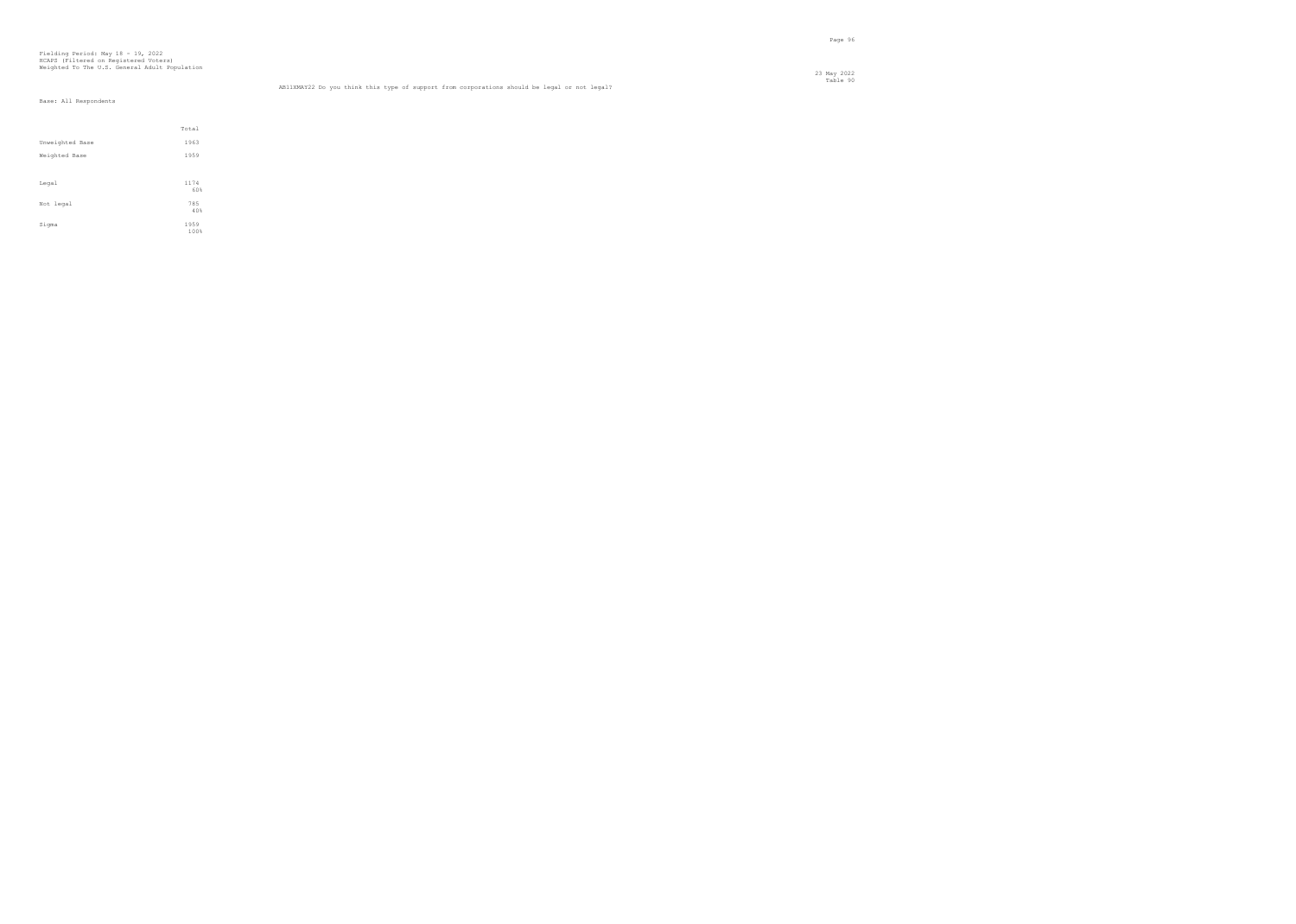en de la provincia de la provincia de la provincia de la provincia de la provincia de la provincia de la provi<br>Page 97

| Total        |
|--------------|
| 1963         |
| 1959         |
|              |
| 236<br>12%   |
|              |
| 1199<br>61%  |
| 525          |
| 27%          |
| 1959<br>100% |
|              |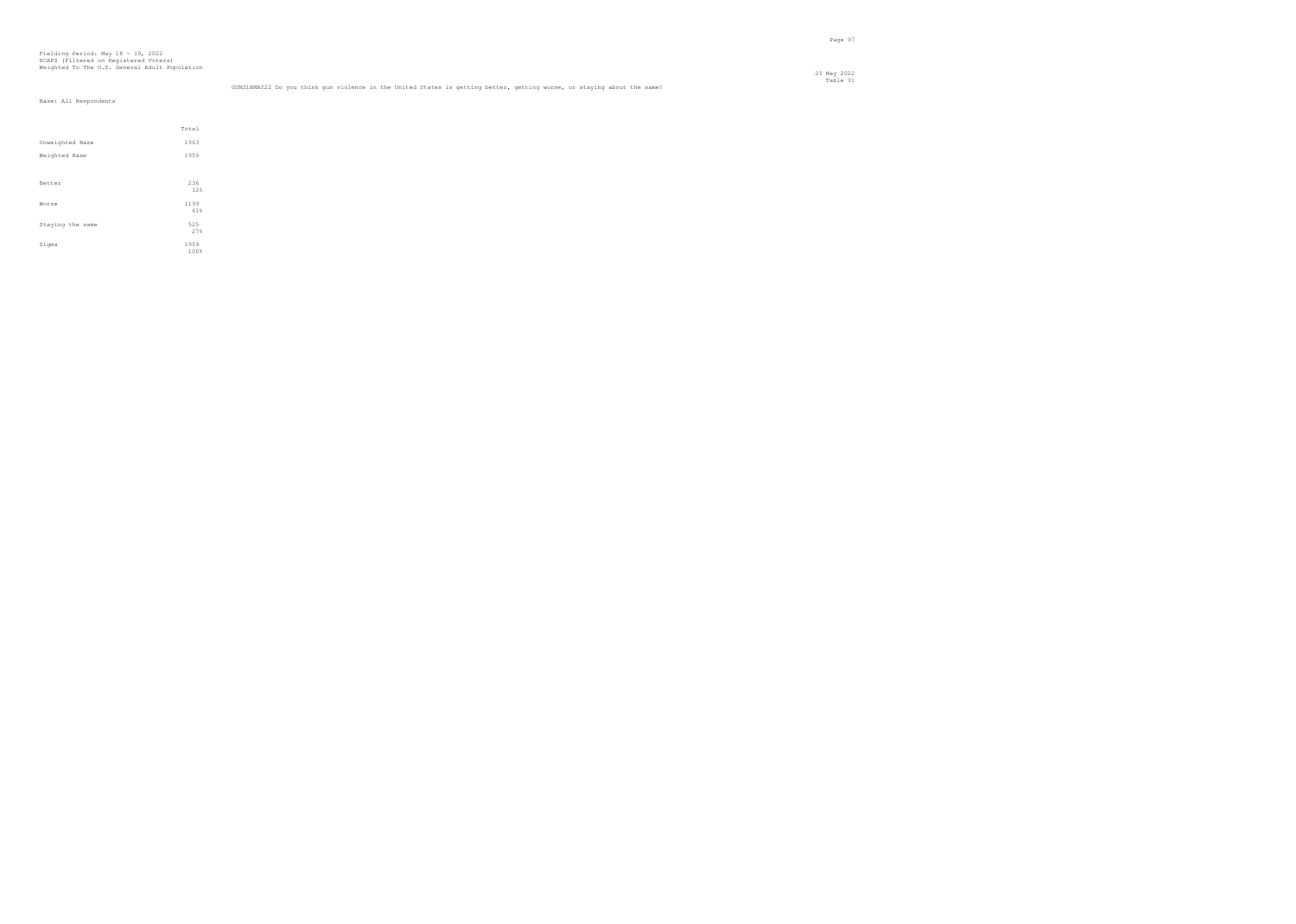|                     | Total        |  |
|---------------------|--------------|--|
| Unweighted Base     | 1963         |  |
| Weighted Base       | 1959         |  |
|                     |              |  |
| Mental illness      | 577<br>29%   |  |
| Urban gangs         | 575<br>29%   |  |
| Easy access to guns | 807<br>41%   |  |
| Sigma               | 1959<br>100% |  |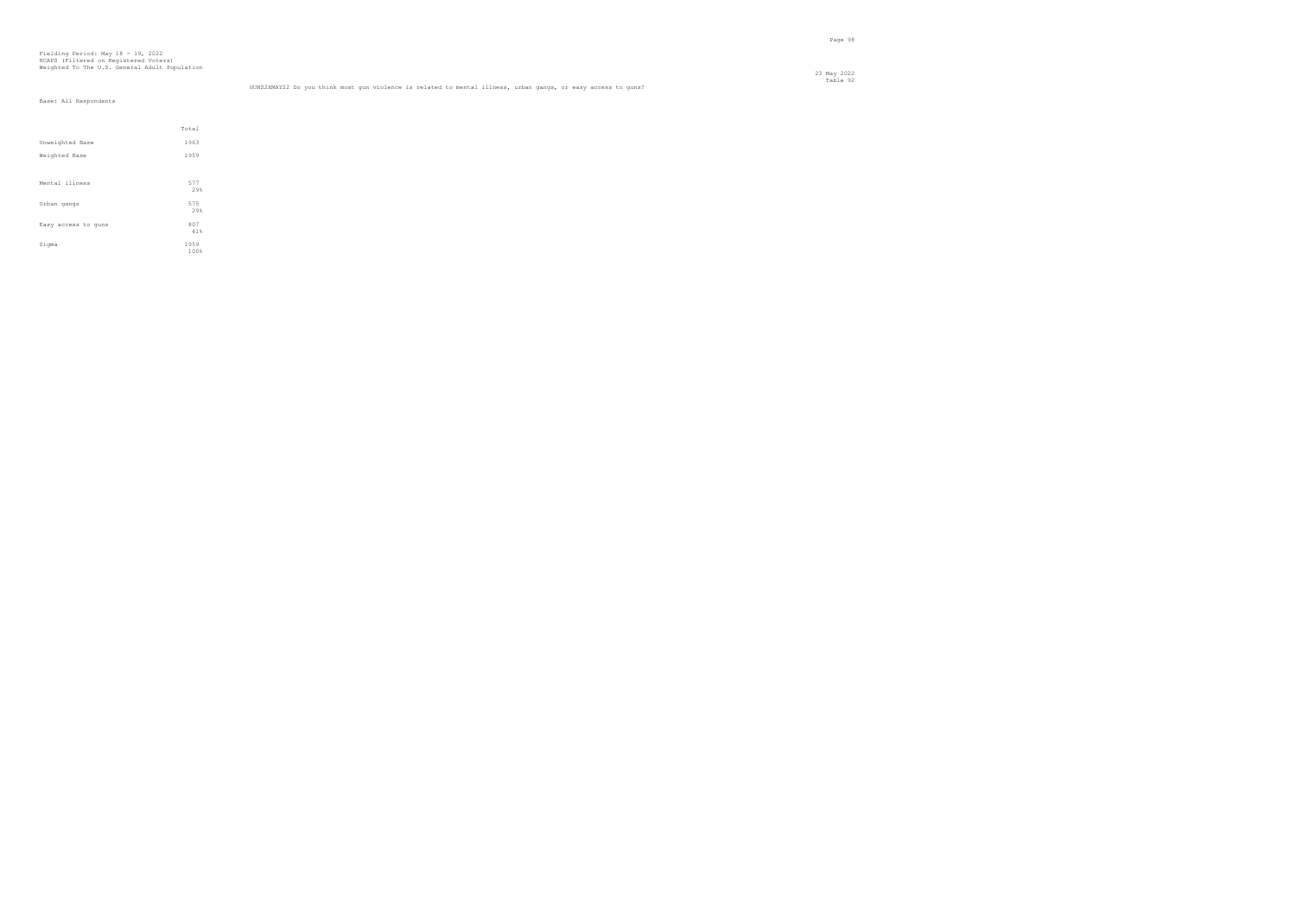# Fielding Period: May 18 - 19, 2022 HCAPS (Filtered on Registered Voters) Weighted To The U.S. General Adult Population

Table 93 GUNS3XMAY22 Are the recent mass shootings a result of racism, mental illness, or lack of tough gun laws?

|                        | Total        |  |
|------------------------|--------------|--|
| Unweighted Base        | 1963         |  |
| Weighted Base          | 1959         |  |
|                        |              |  |
| Racism                 | 590<br>30%   |  |
| Mental illness         | 811<br>41%   |  |
| Lack of tough gun laws | 558<br>28%   |  |
| Sigma                  | 1959<br>100% |  |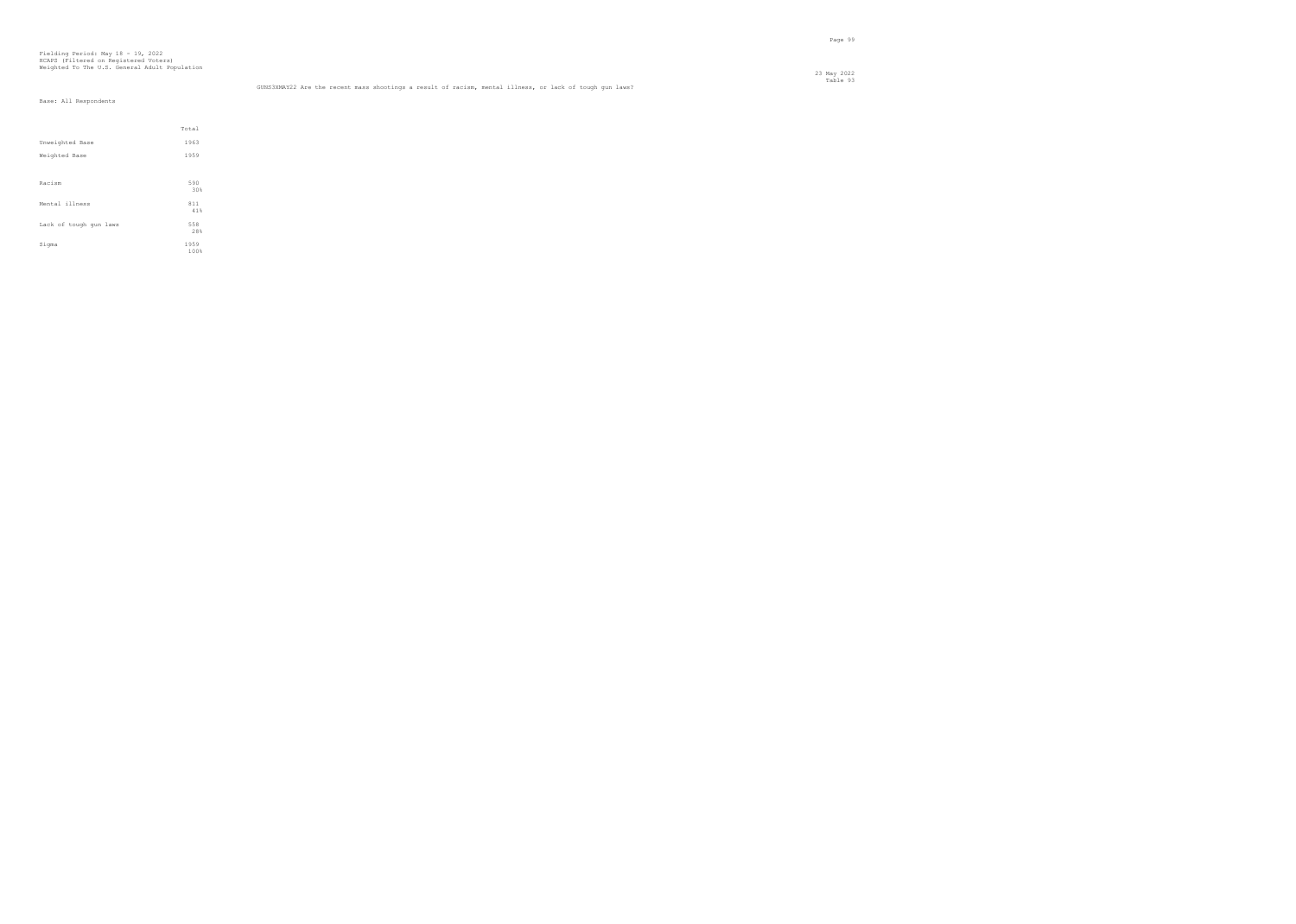Total Unweighted Base 1963 Weighted Base 1959 Yes, raise the minimum age 1494 to 21 76% No, keep the minimum age at 465 18 24% Sigma  $\frac{1959}{100\%}$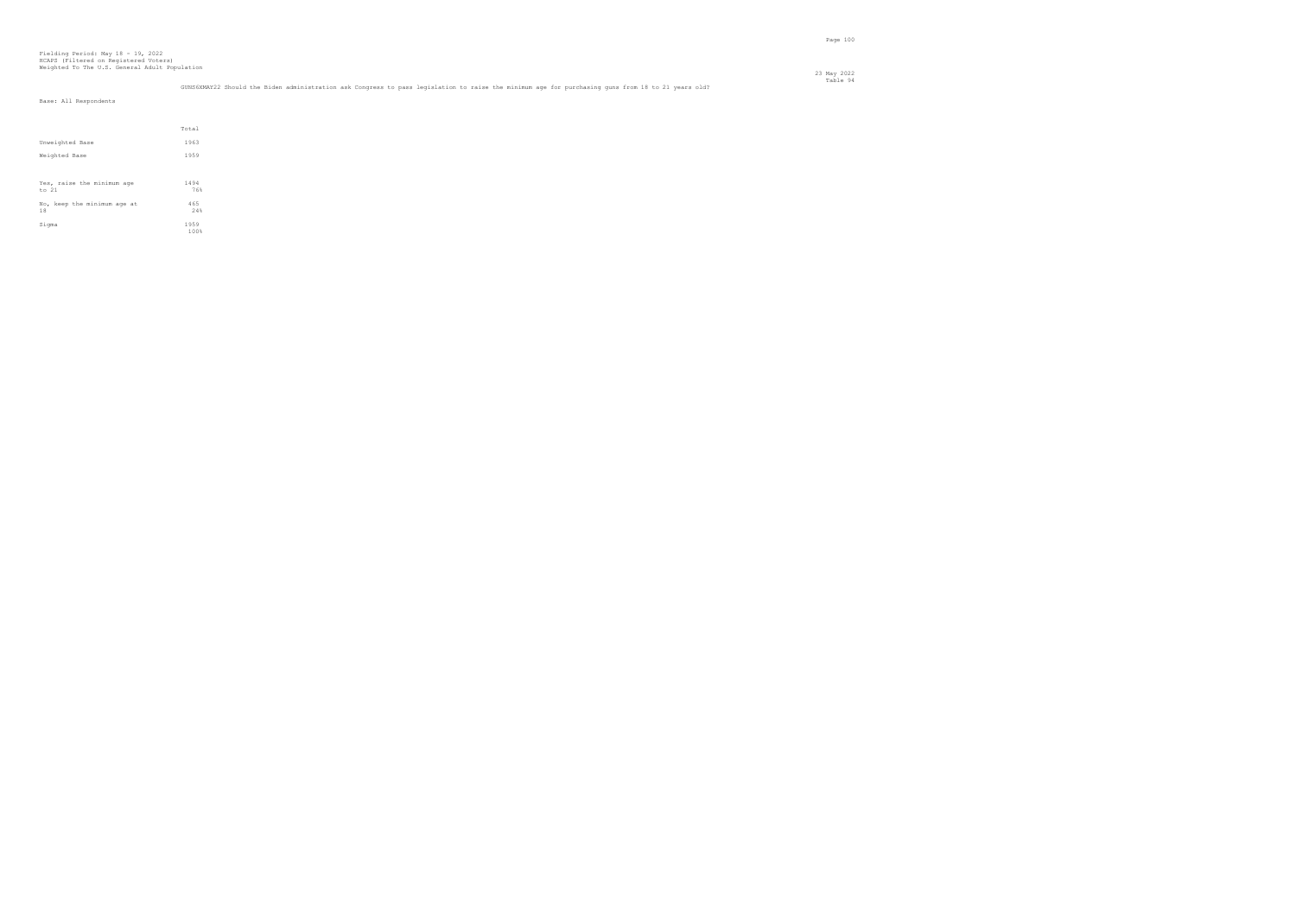23 May 2022 Table 95 GUNS7XMAY22 Do you favor or oppose re-imposing the assault rifle ban?

|                 | Total        |
|-----------------|--------------|
| Unweighted Base | 1963         |
| Weighted Base   | 1959         |
|                 |              |
| Favor           | 1136<br>58%  |
| Oppose          | 823<br>42%   |
| Sigma           | 1959<br>100% |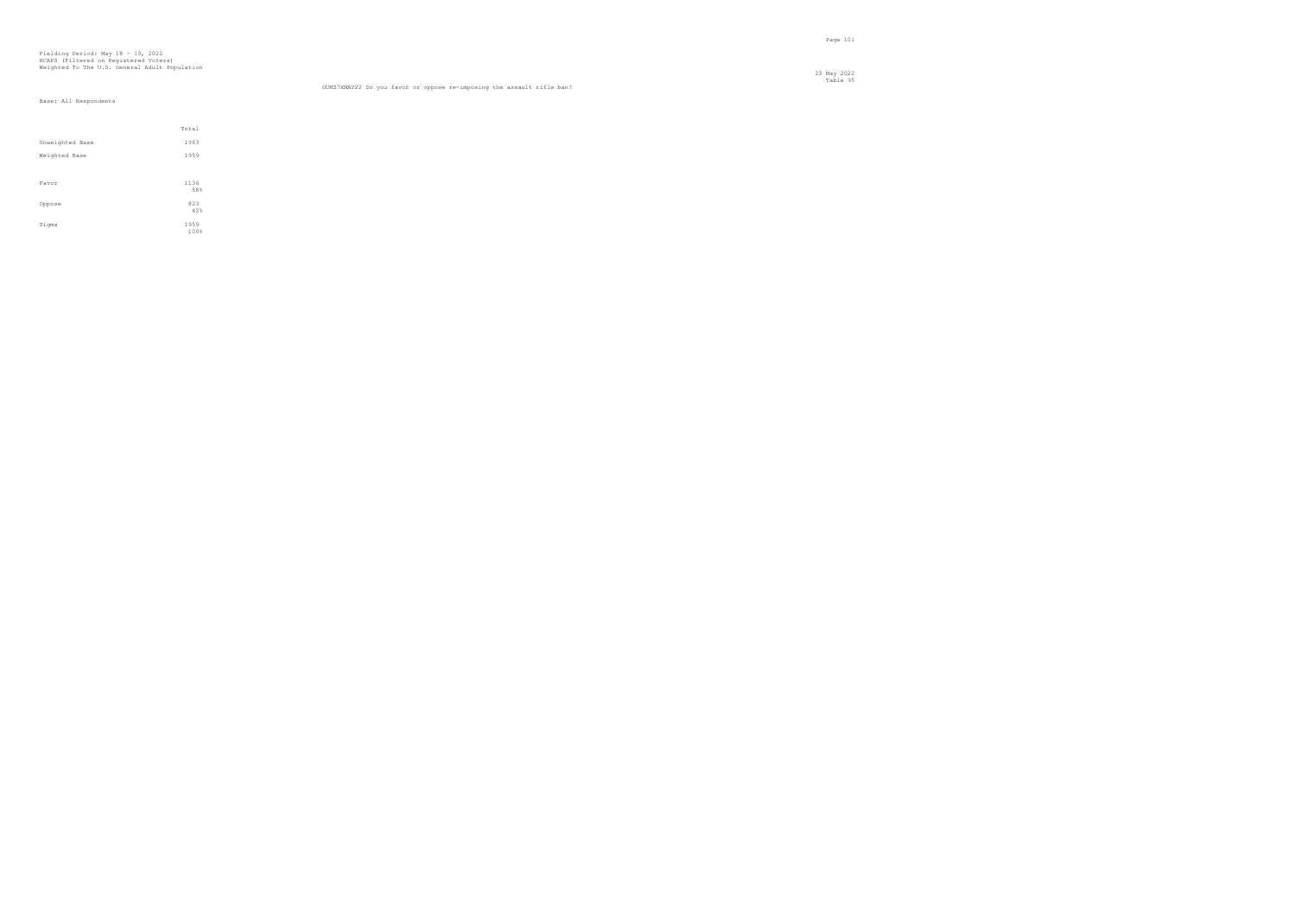Page 102

Table 96 GUNS8XMAY22 Which is a higher priority -- putting restrictions on assault rifles or Improving funding for mental health?

|                                           | Total        |  |
|-------------------------------------------|--------------|--|
| Unweighted Base                           | 1963         |  |
| Weighted Base                             | 1959         |  |
|                                           |              |  |
| Putting restrictions on<br>assault rifles | 950<br>48%   |  |
| Improving funding for mental<br>health    | 1010<br>52%  |  |
| Sigma                                     | 1959<br>100% |  |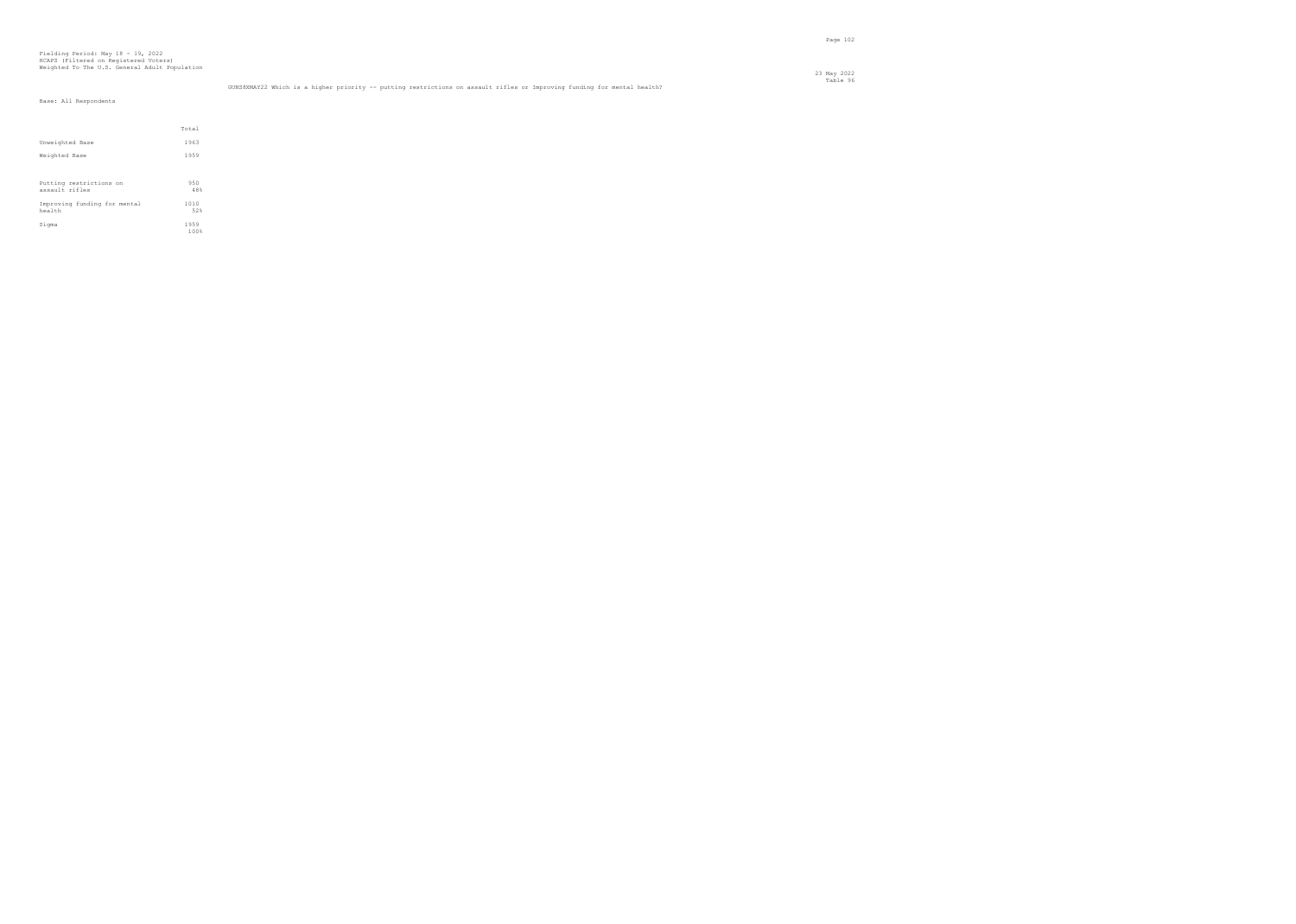Page 103

Table 97 GUNS9XMAY22 Do you think that the laws related to better controlling guns are needed more in the cities, the suburbs or the rural areas?

|                 | Total        |
|-----------------|--------------|
| Unweighted Base | 1963         |
| Weighted Base   | 1959         |
|                 |              |
| Cities          | 1426<br>73%  |
| Suburbs         | 376<br>19%   |
| Rural areas     | 157<br>8%    |
| Sigma           | 1959<br>100% |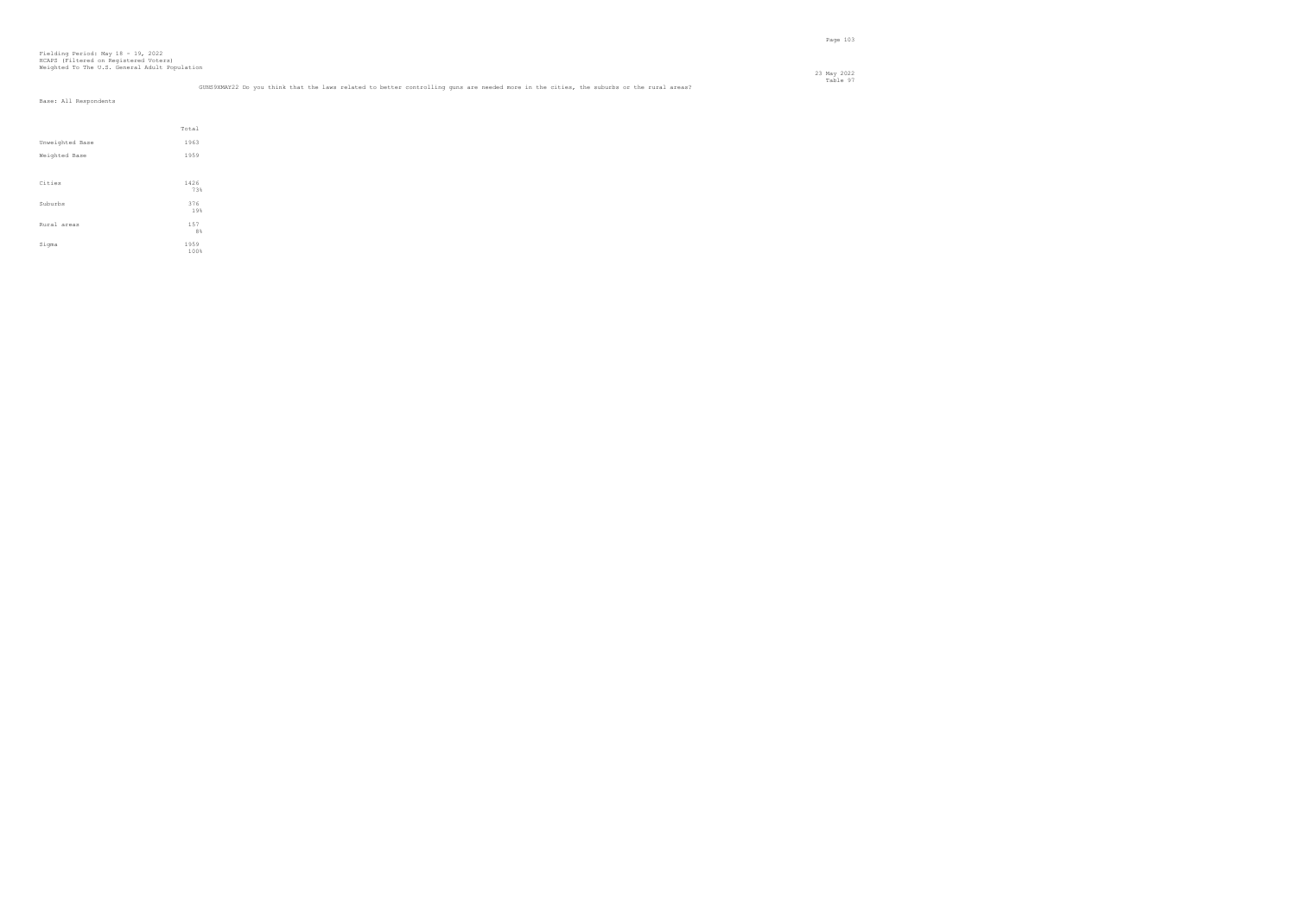# Fielding Period: May 18 - 19, 2022 HCAPS (Filtered on Registered Voters) Weighted To The U.S. General Adult Population

23 May 2022

|                                            | Total        |
|--------------------------------------------|--------------|
| Unweighted Base                            | 1963         |
| Weighted Base                              | 1959         |
|                                            |              |
| New qun laws                               | 692<br>35%   |
| Tougher enforcement of the<br>ones we have | 1267<br>65%  |
| Sigma                                      | 1959<br>100% |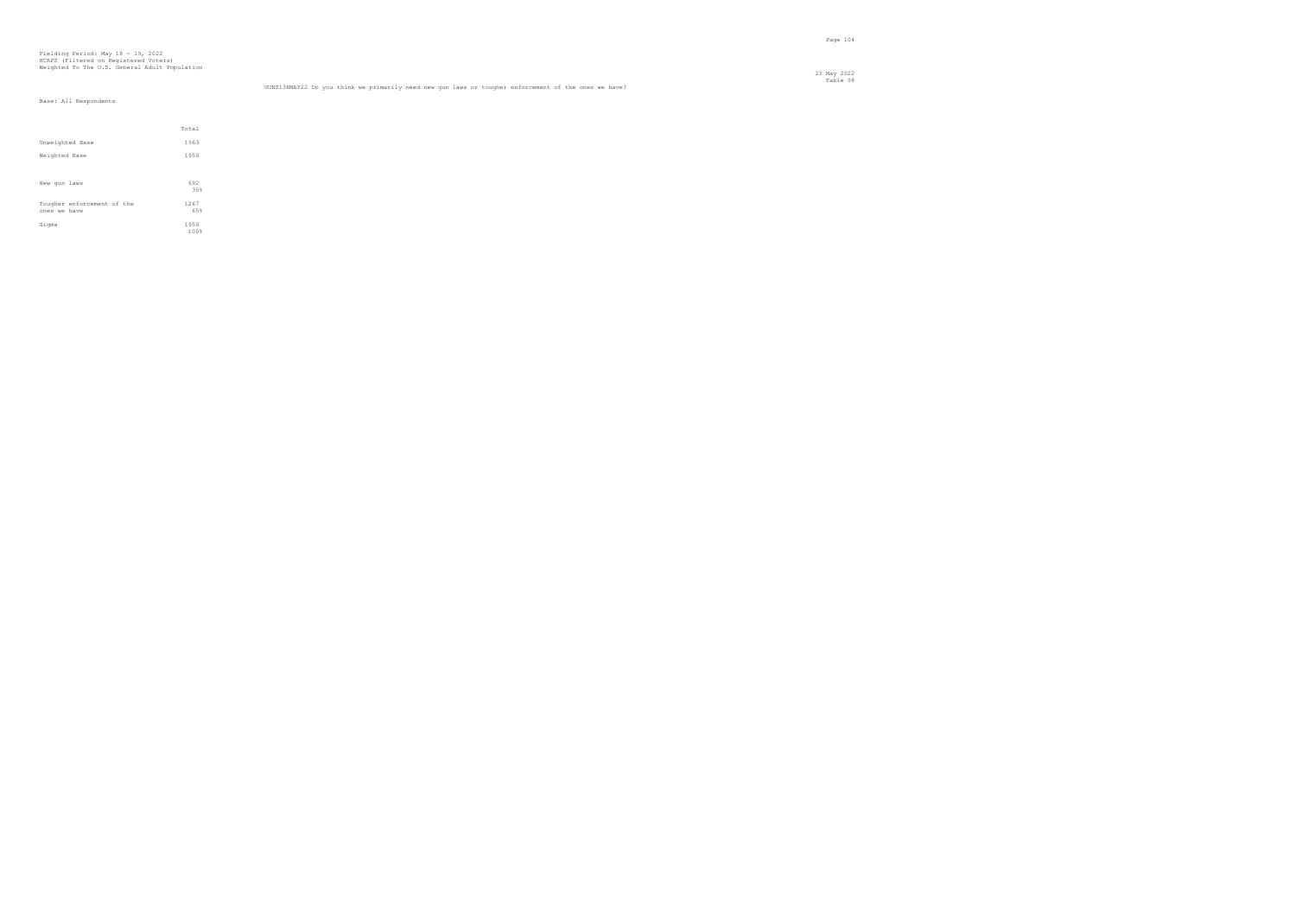| GUNS12XMAY22 Do you favor stop and frisk of people in urban areas to deter qun crime or do you oppose them as discriminatory? |  |
|-------------------------------------------------------------------------------------------------------------------------------|--|

|                 | Total        |
|-----------------|--------------|
| Unweighted Base | 1963         |
| Weighted Base   | 1959         |
|                 |              |
| Favor           | 973<br>50%   |
| Oppose          | 986<br>50%   |
| Sigma           | 1959<br>100% |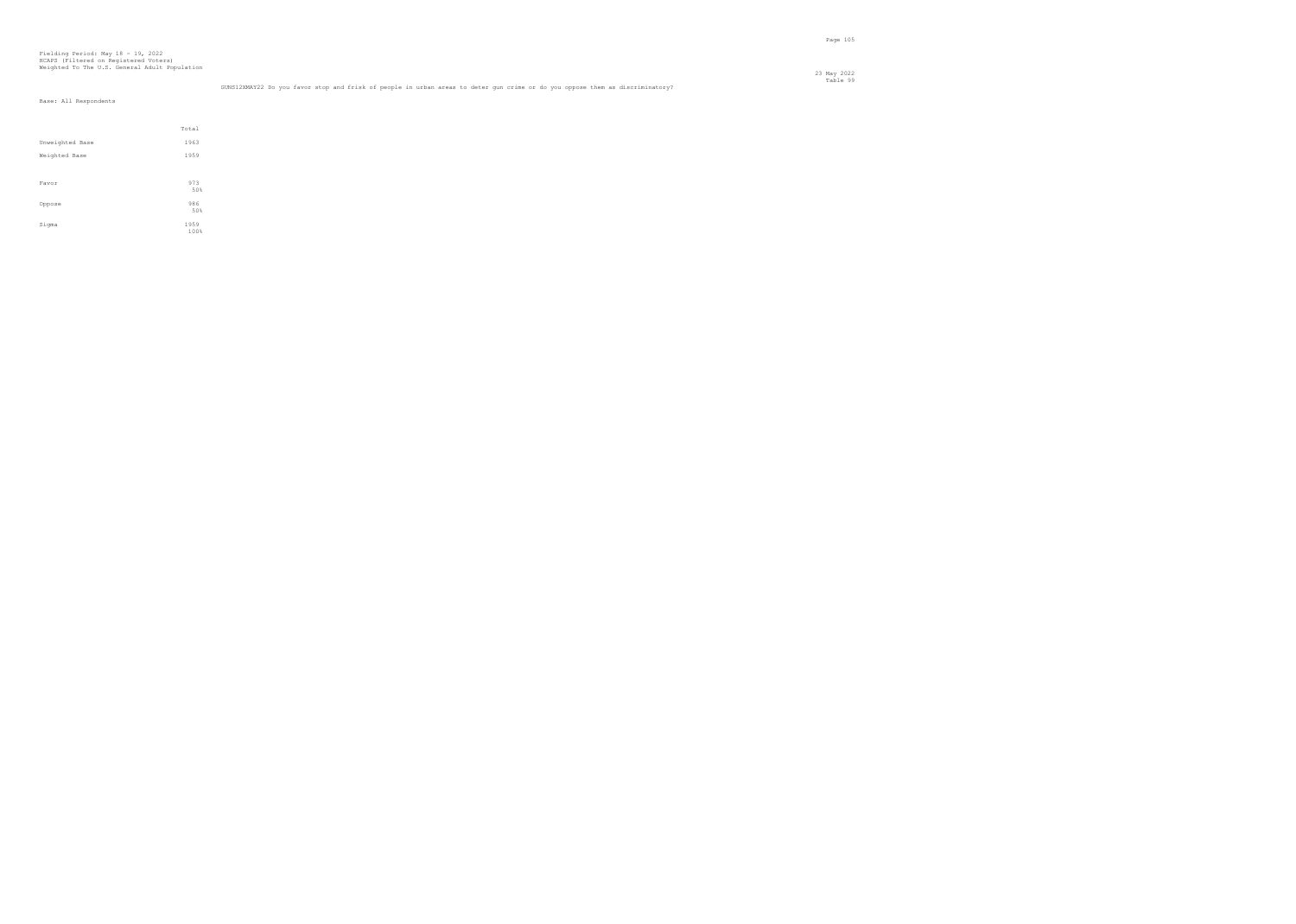# Fielding Period: May 18 - 19, 2022 HCAPS (Filtered on Registered Voters) Weighted To The U.S. General Adult Population

 23 May 2022 Table 100 GUNS18XMAY22 What is more to blame for the recent attack in Buffalo which left 10 people dead?

|                                                                | Total        |  |
|----------------------------------------------------------------|--------------|--|
| Unweighted Base                                                | 1963         |  |
| Weighted Base                                                  | 1959         |  |
|                                                                |              |  |
| New York governor and<br>state's inaction on crime<br>and guns | 725<br>37%   |  |
| Racism                                                         | 1234<br>63%  |  |
| Sigma                                                          | 1959<br>100% |  |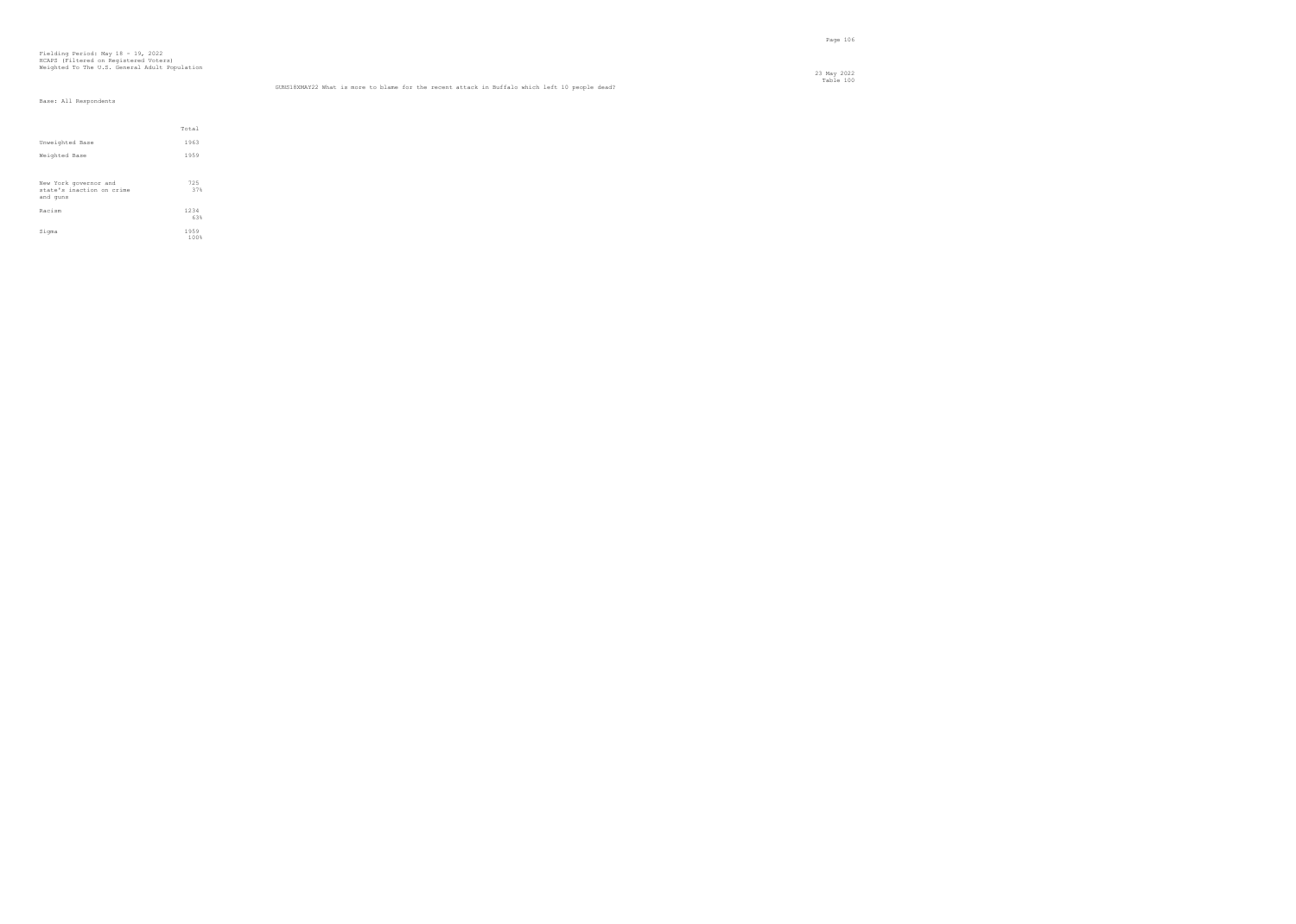23 May 2022 Table 101 GUNS13XMAY22 Which would do the most to curb crime and violence?

|                                                                                   | Total        |  |
|-----------------------------------------------------------------------------------|--------------|--|
| Unweighted Base                                                                   | 1963         |  |
| Weighted Base                                                                     | 1959         |  |
|                                                                                   |              |  |
| Tougher prosecution and<br>sentencing of armed<br>criminals.                      | 936<br>48%   |  |
| Revamping our mental health<br>system to get more mentally<br>ill off the streets | 609<br>31%   |  |
| Added gun laws                                                                    | 413<br>21%   |  |
| Sigma                                                                             | 1959<br>100% |  |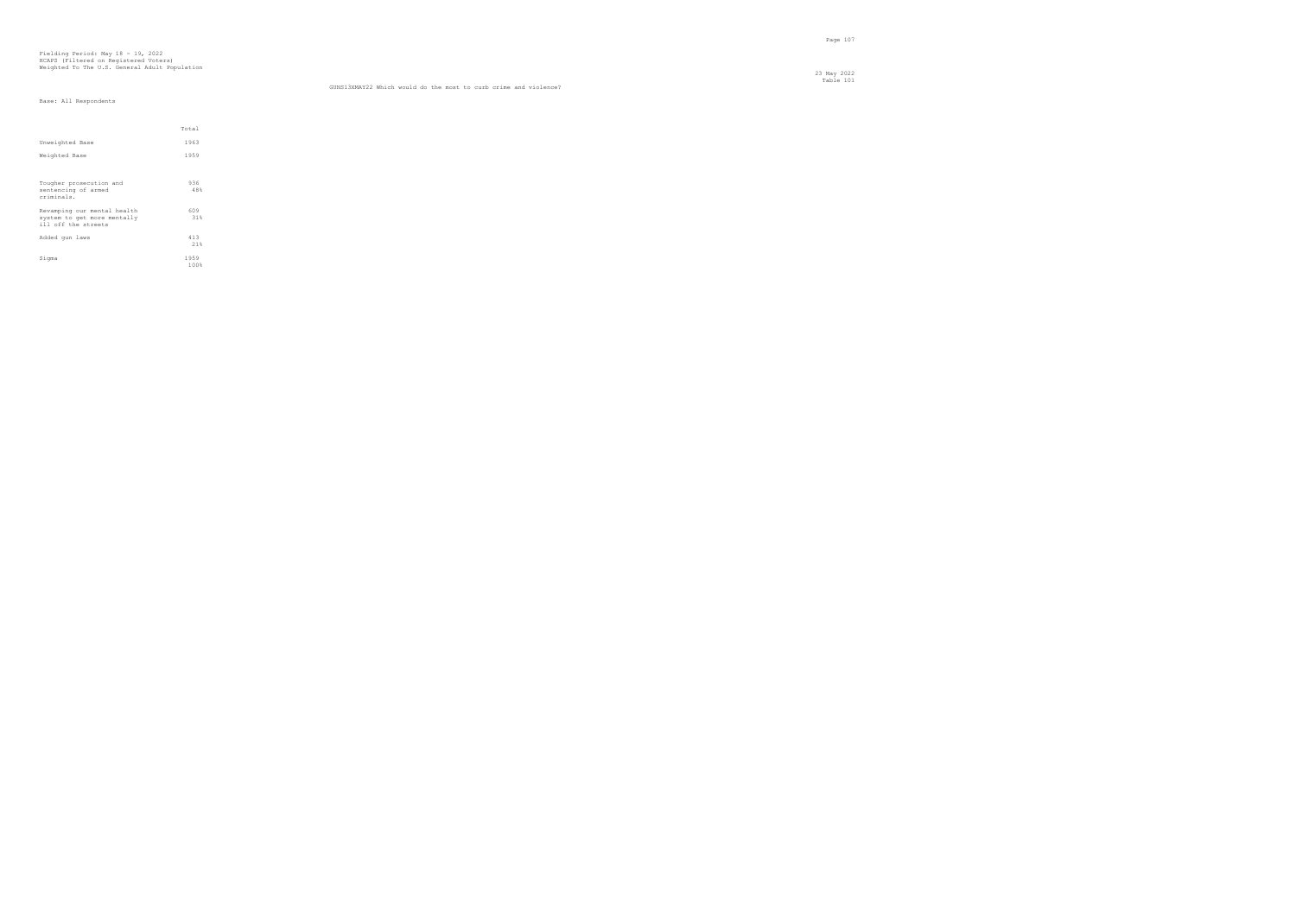#### Table 102 GUNS14XMAY22 What is your second choice?

|                                                                                   | Total        |  |
|-----------------------------------------------------------------------------------|--------------|--|
| Unweighted Base                                                                   | 1963         |  |
| Weighted Base                                                                     | 1959         |  |
|                                                                                   |              |  |
| Revamping our mental health<br>system to get more mentally<br>ill off the streets | 829<br>42%   |  |
| Tougher prosecution and<br>sentencing of armed<br>criminals.                      | 676<br>35%   |  |
| Added gun laws                                                                    | 454<br>23%   |  |
| Sigma                                                                             | 1959<br>100% |  |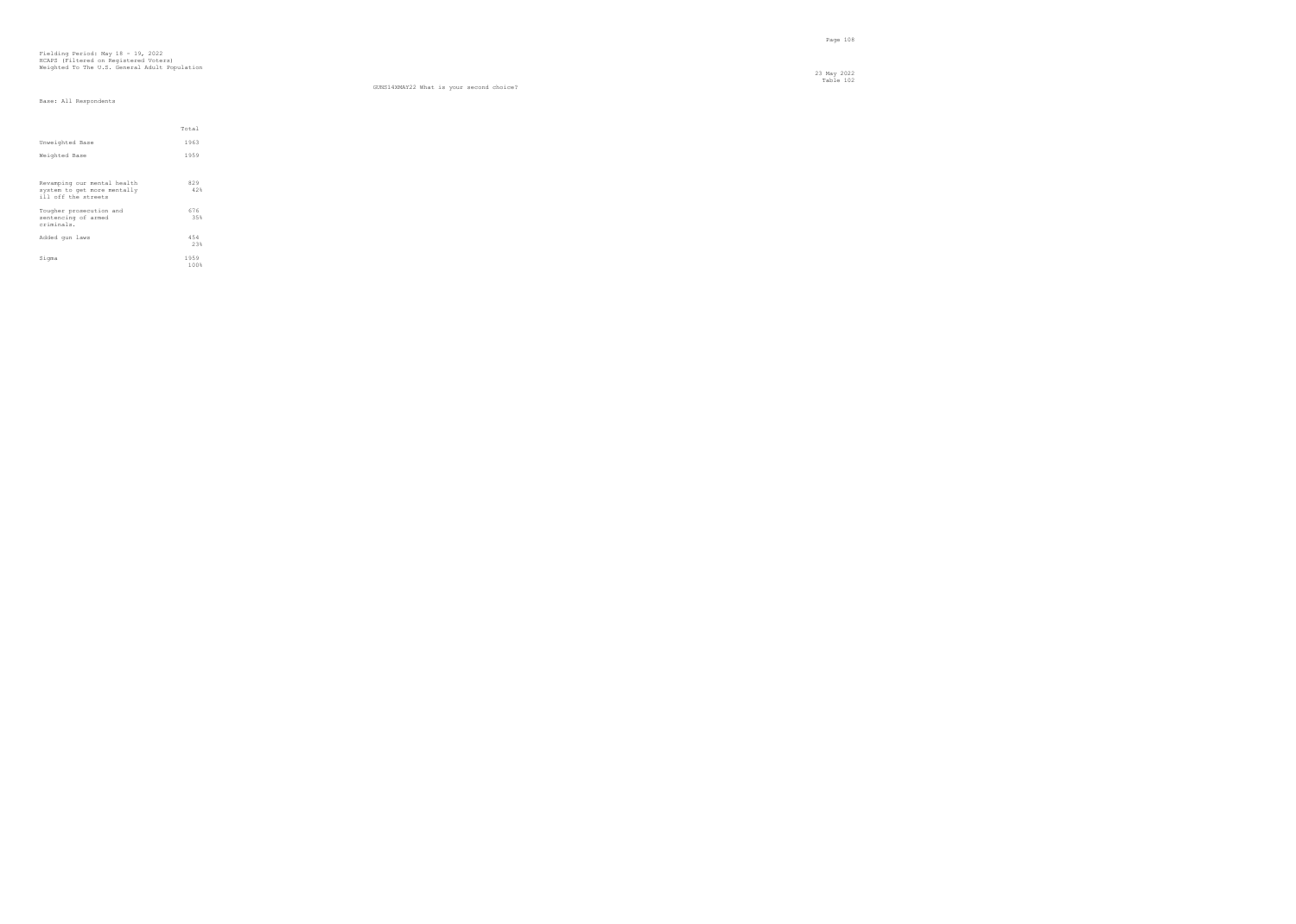#### Table 103 GUNS15XMAY22 Do you think gang violence or white supremacy is a bigger problem?

|                 | Total        |
|-----------------|--------------|
| Unweighted Base | 1963         |
| Weighted Base   | 1959         |
|                 |              |
| Gun violence    | 1224<br>62%  |
| White supremacy | 735<br>38%   |
| Sigma           | 1959<br>100% |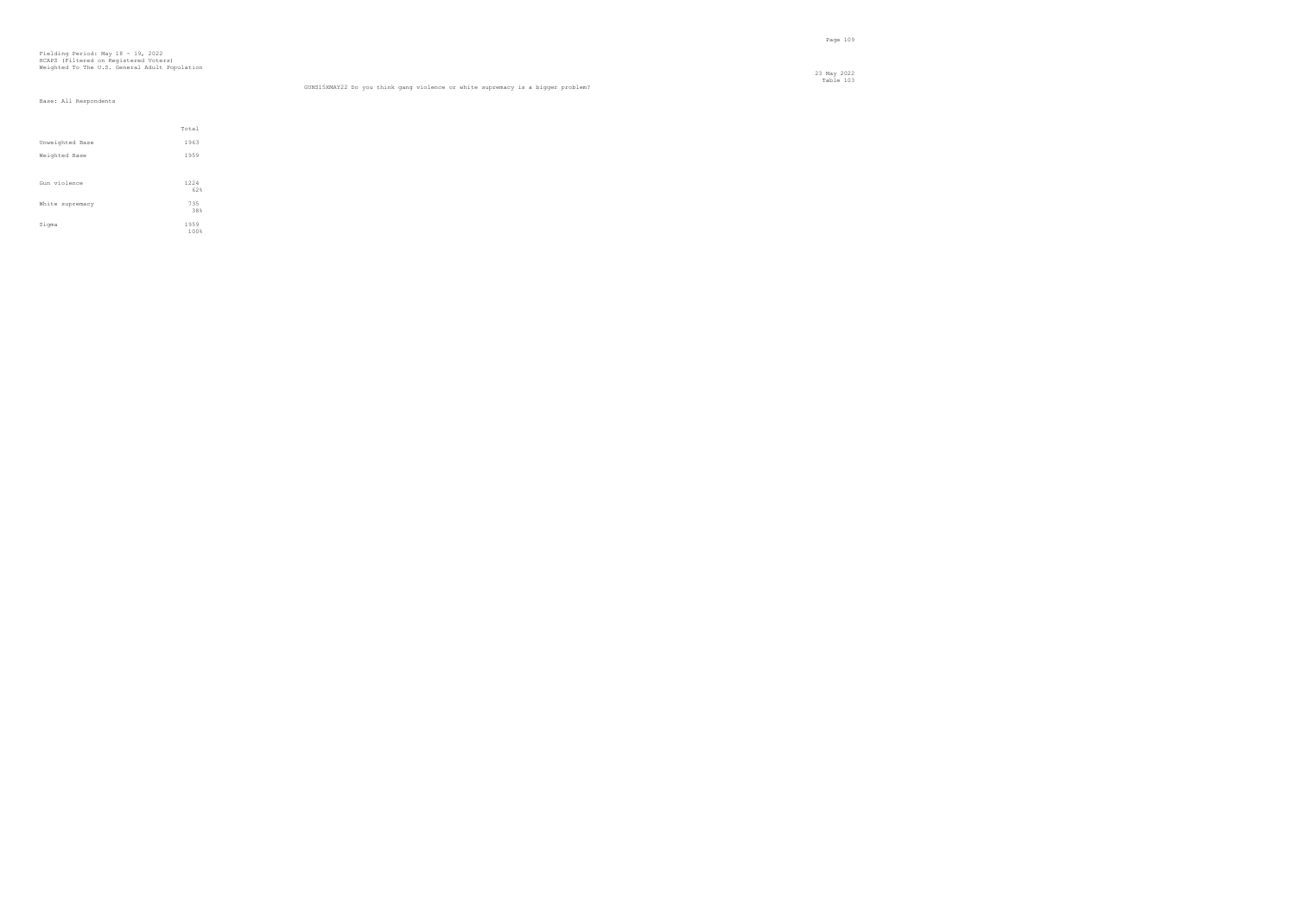|                   | Total        |
|-------------------|--------------|
| Unweighted Base   | 1963         |
| Weighted Base     | 1959         |
|                   |              |
| Mass shootings    | 866<br>44%   |
| Everyday killings | 1093<br>56%  |
| Sigma             | 1959<br>100% |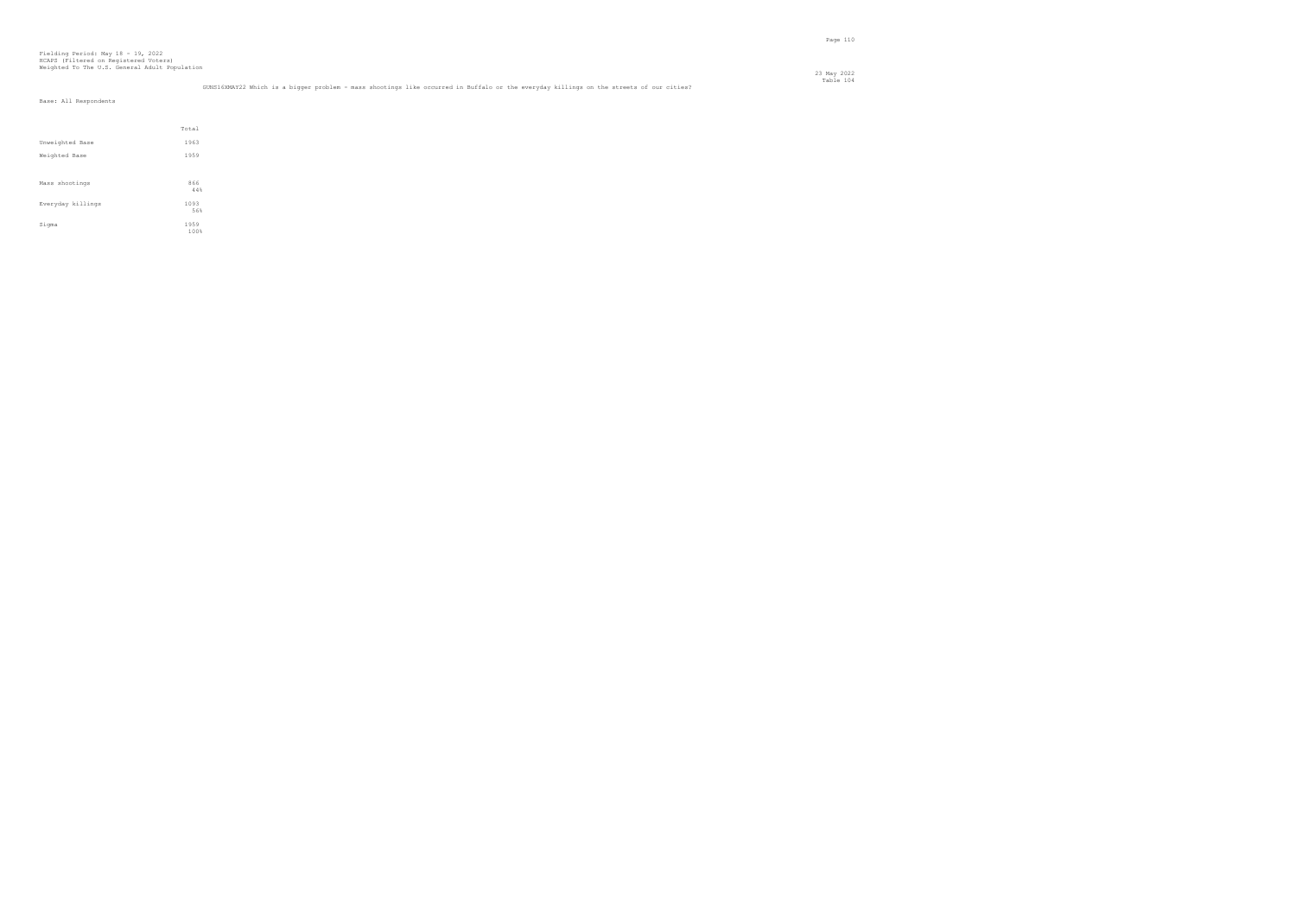|                                                                                                                                                                  | Table 105 |
|------------------------------------------------------------------------------------------------------------------------------------------------------------------|-----------|
| GUNS17XMAY22 Do you think President Biden, when violence occurs, tries to bring the country together or tries to use the incidents more for political advantage? |           |

| Base: All Respondents |       |
|-----------------------|-------|
|                       |       |
|                       | Total |
| Unweighted Base       | 1963  |
| Weighted Base         | 1959  |
|                       |       |
|                       |       |

| Tries to bring the country | 918          |
|----------------------------|--------------|
| together                   | 47%          |
| Uses the incidents for     | 1041         |
| political advantage        | 53%          |
| Sigma                      | 1959<br>100% |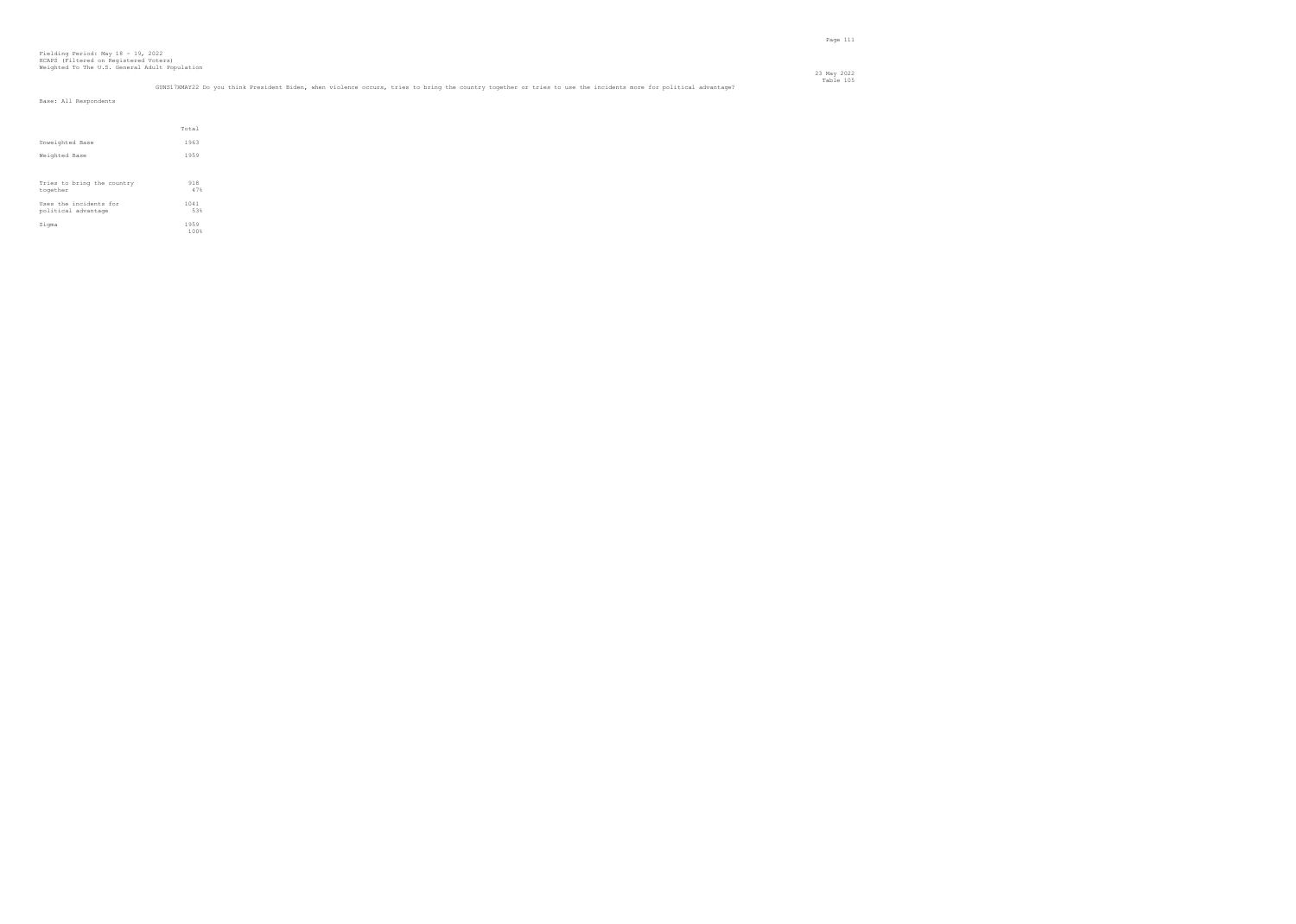#### Table 106 INF3 Do you think inflation will taper off, stay high or get even higher?

|                 | Total        |
|-----------------|--------------|
|                 |              |
| Unweighted Base | 1963         |
| Weighted Base   | 1959         |
|                 |              |
| Taper off       | 317<br>16%   |
| Stay high       | 779<br>40%   |
| Get even higher | 863<br>44%   |
| Sigma           | 1959<br>100% |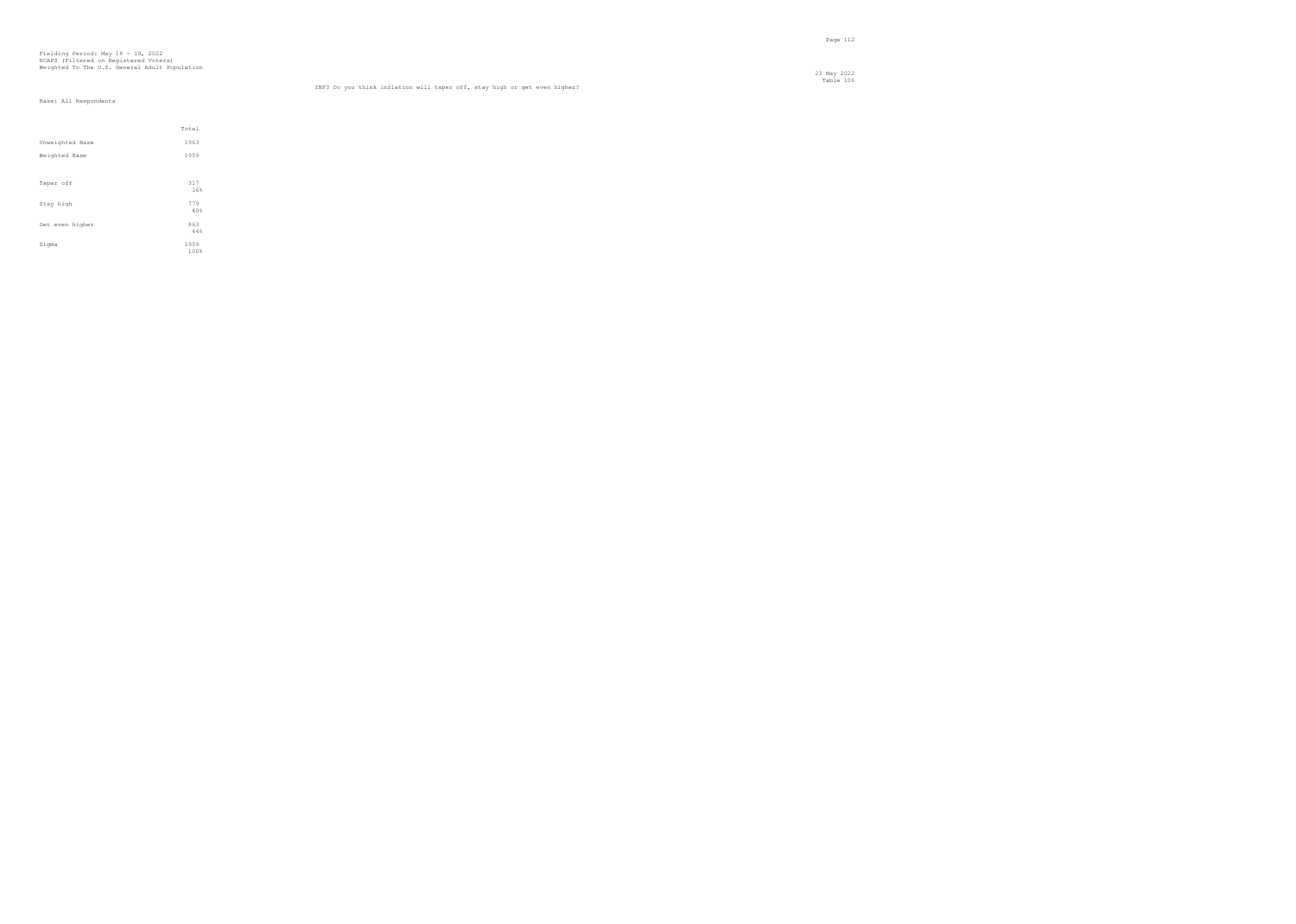# Fielding Period: May 18 - 19, 2022 HCAPS (Filtered on Registered Voters) Weighted To The U.S. General Adult Population

23 May 2022

INF1 APR Overall, how serious of an issue do you think inflation is for the country right now? Base: All Respondents

|                                     | Total        |
|-------------------------------------|--------------|
| Unweighted Base                     | 1963         |
| Weighted Base                       | 1959         |
|                                     |              |
| Very/Somewhat Serious (Net)         | 1853<br>95%  |
| Very serious                        | 1330<br>68%  |
| Somewhat serious                    | 523<br>27%   |
| Not At All/Not Too Serious<br>(Net) | 106<br>5%    |
| Not too serious                     | 80<br>4%     |
| Not at all serious                  | 26<br>1%     |
| Sigma                               | 1959<br>100% |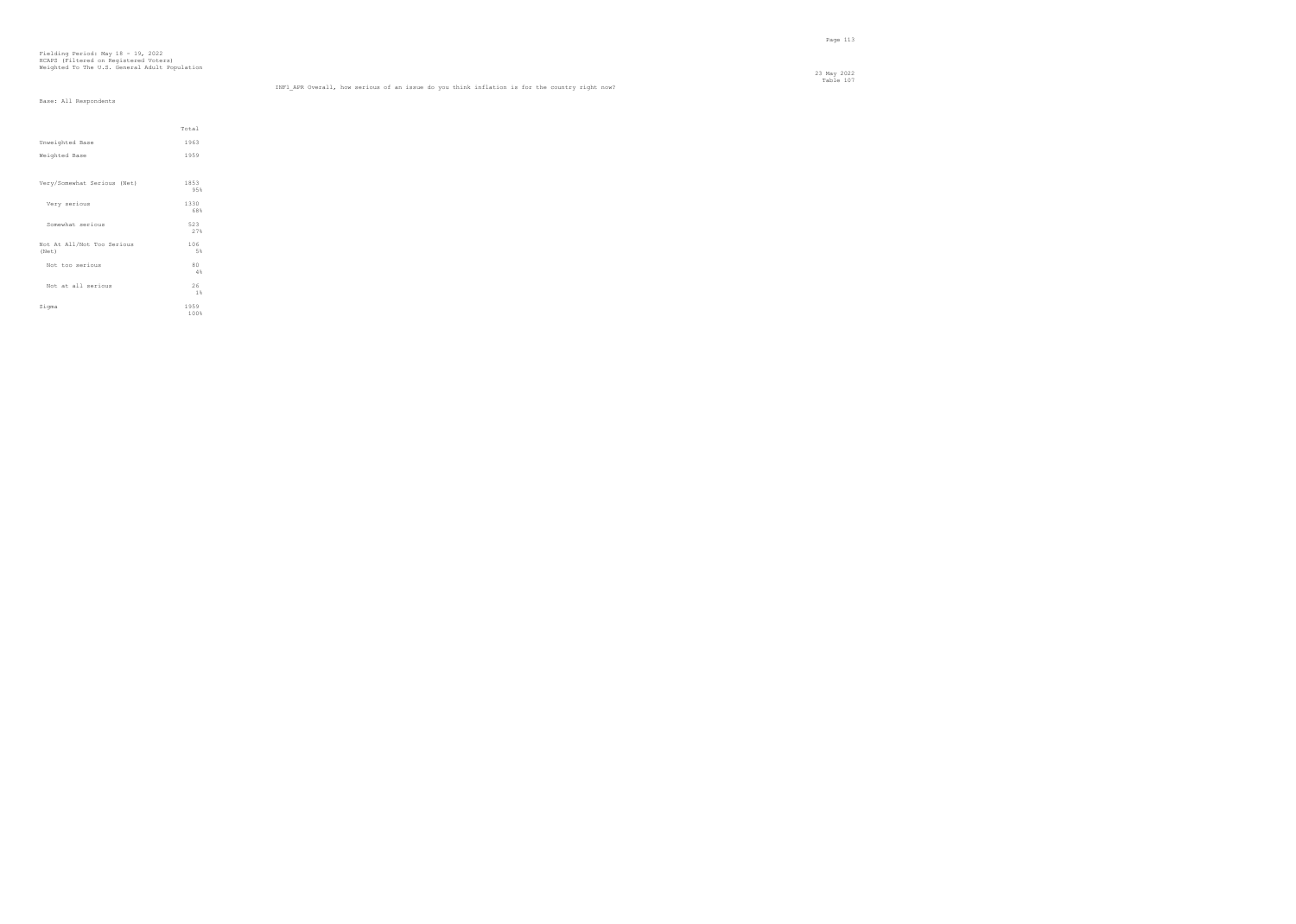23 May 2022 Table 108 INF2\_APR What is primarily to blame for the surge in inflation?

|                      | Total        |  |
|----------------------|--------------|--|
| Unweighted Base      | 1963         |  |
| Weighted Base        | 1959         |  |
|                      |              |  |
| Biden administration | 912<br>47%   |  |
| Federal Reserve      | 340<br>17%   |  |
| Vladimir Putin       | 485<br>25%   |  |
| Saudi Arabia         | 45<br>2%     |  |
| Other                | 177<br>$9\%$ |  |
| Sigma                | 1959<br>100% |  |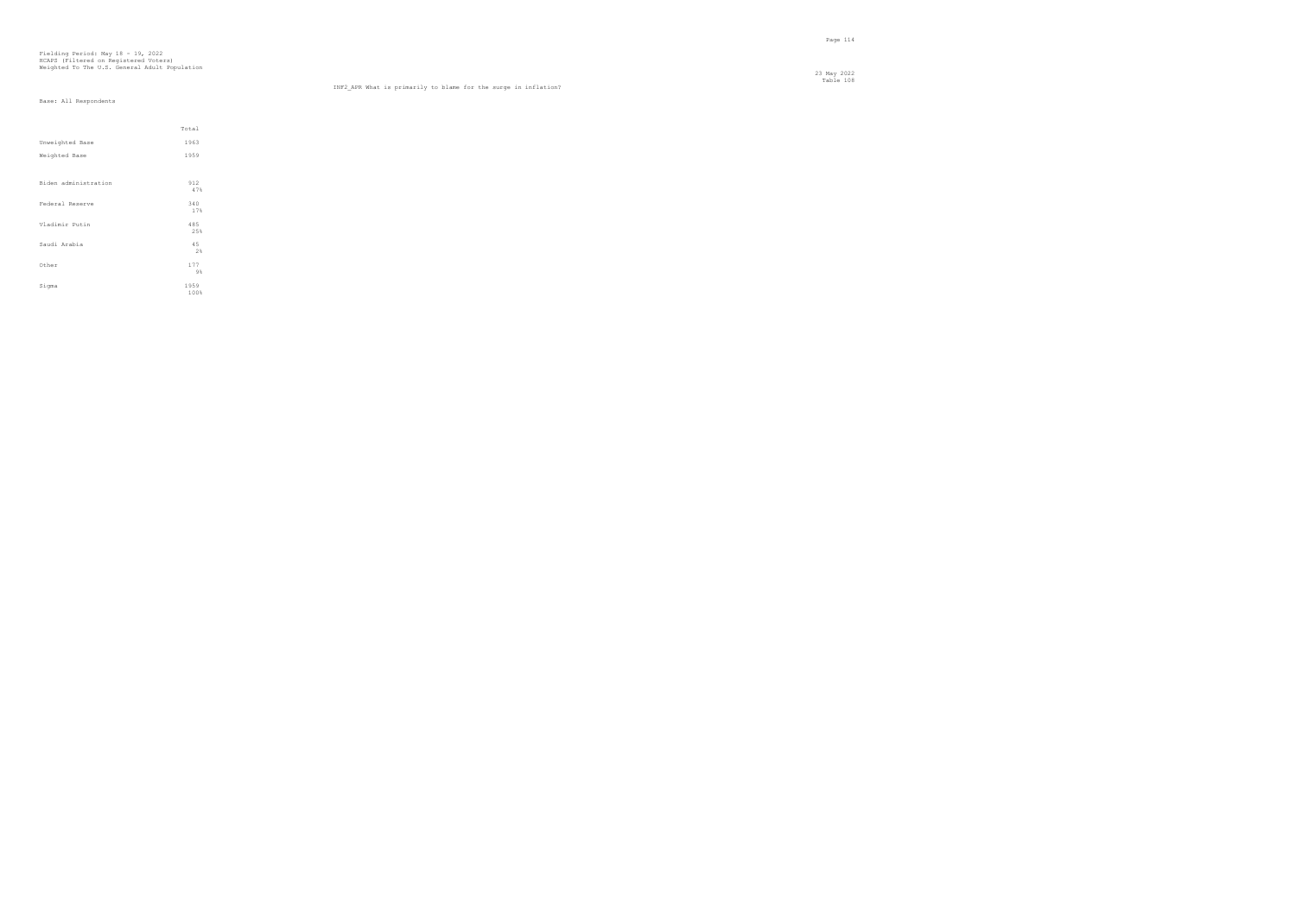# Fielding Period: May 18 - 19, 2022 HCAPS (Filtered on Registered Voters) Weighted To The U.S. General Adult Population

Table 109 INF3\_APR Are you confident or not confident in the Biden Administrations ability to fight rising inflation?

|                 | Base: All Respondents |  |
|-----------------|-----------------------|--|
|                 |                       |  |
|                 |                       |  |
|                 |                       |  |
|                 |                       |  |
| Unweighted Base |                       |  |

Total

| Unweighted Base                            | 1963         |  |
|--------------------------------------------|--------------|--|
| Weighted Base                              | 1959         |  |
|                                            |              |  |
| Very/Somewhat Confident<br>(Net)           | 870<br>44%   |  |
| Very confident                             | 329<br>17%   |  |
| Somewhat confident                         | 541<br>28%   |  |
| Not At All/Somewhat Not<br>Confident (Net) | 1089<br>56%  |  |
| Somewhat not confident                     | 324<br>17%   |  |
| Not at all confident                       | 765<br>39%   |  |
| Sigma                                      | 1959<br>100% |  |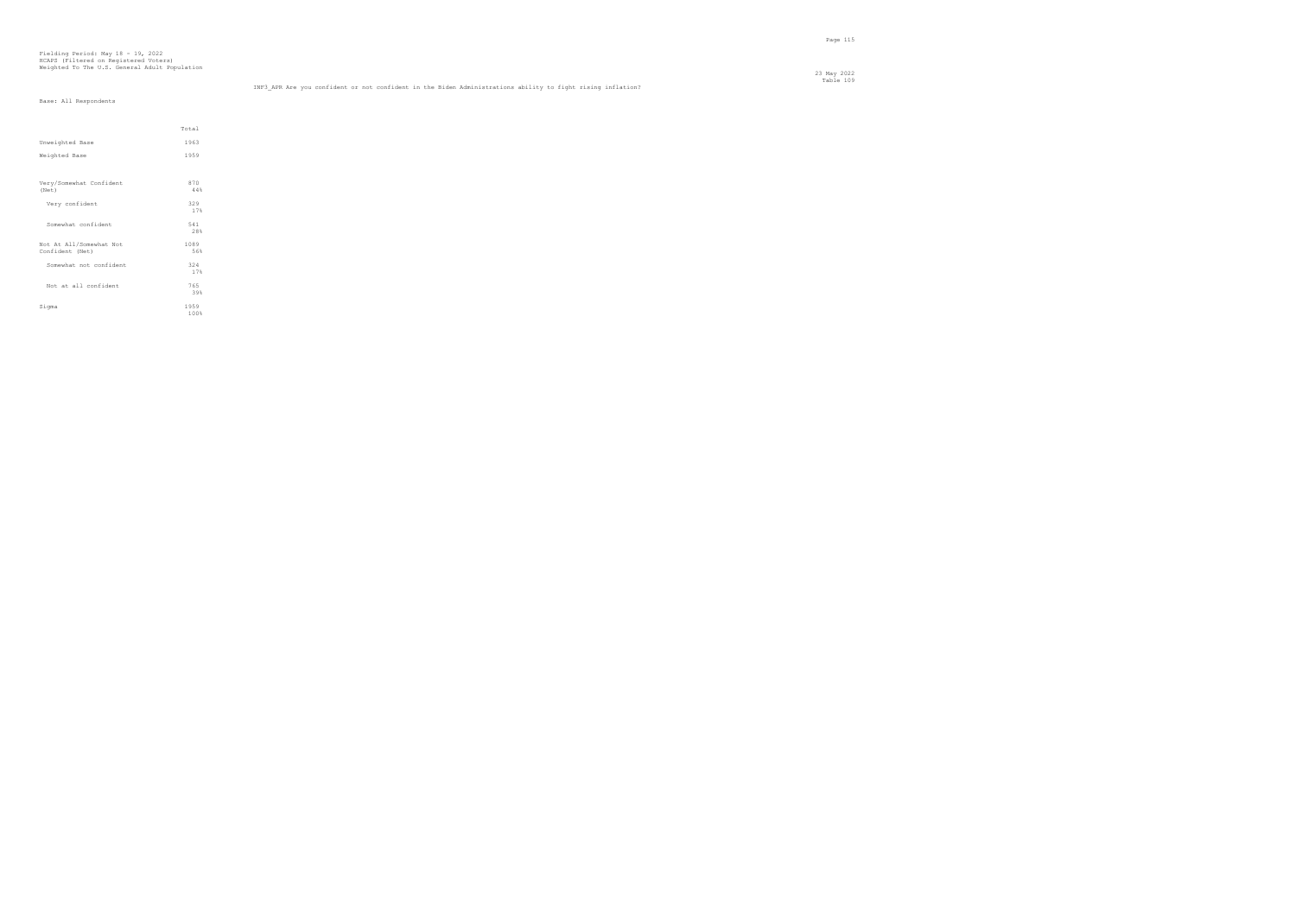# Fielding Period: May 18 - 19, 2022 HCAPS (Filtered on Registered Voters) Weighted To The U.S. General Adult Population

Table 110 INF4\_APR Are you confident or not confident in the Federal Reserve's ability to fight rising inflation?

|                                            | Total        |  |
|--------------------------------------------|--------------|--|
| Unweighted Base                            | 1963         |  |
| Weighted Base                              | 1959         |  |
|                                            |              |  |
| Very/Somewhat Confident<br>(Net)           | 903<br>46%   |  |
| Very confident                             | 257<br>13%   |  |
| Somewhat confident                         | 646<br>33%   |  |
| Not At All/Somewhat Not<br>Confident (Net) | 1056<br>54%  |  |
| Somewhat not confident                     | 547<br>28%   |  |
| Not at all confident                       | 509<br>26%   |  |
| Sigma                                      | 1959<br>100% |  |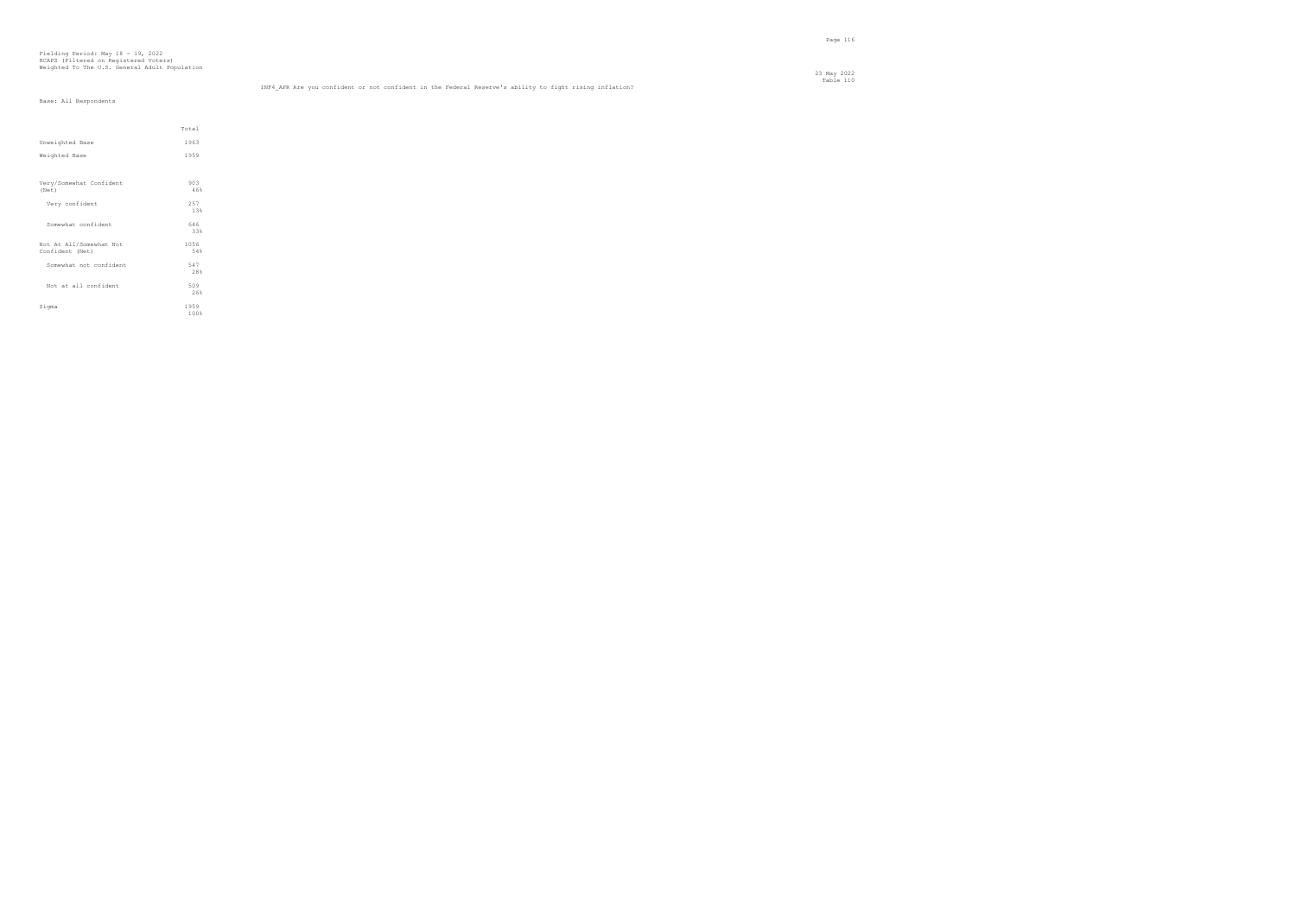|                 | Total        |
|-----------------|--------------|
| Unweighted Base | 1963         |
| Weighted Base   | 1959         |
| Favor           | 916<br>47%   |
| Oppose          | 1043<br>53%  |
| Sigma           | 1959<br>100% |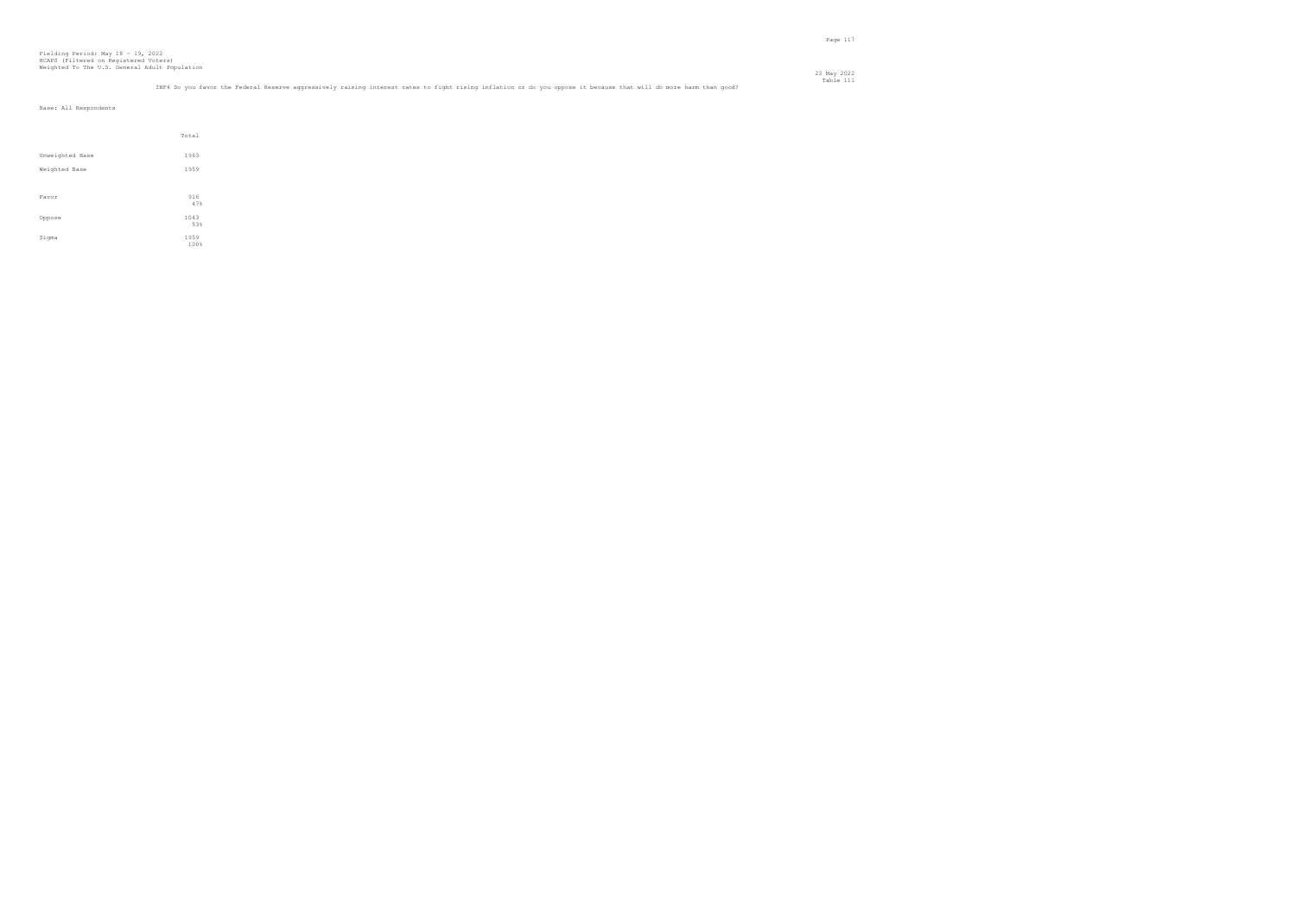|                                                                          | Total        |
|--------------------------------------------------------------------------|--------------|
| Unweighted Base                                                          | 1963         |
| Weighted Base                                                            | 1959         |
|                                                                          |              |
| Help bring down inflation<br>and provide relief for<br>American families | 1422<br>73%  |
| Not have an effect on<br>inflation and will harm the<br>environment      | 537<br>27%   |
| Sigma                                                                    | 1959<br>100% |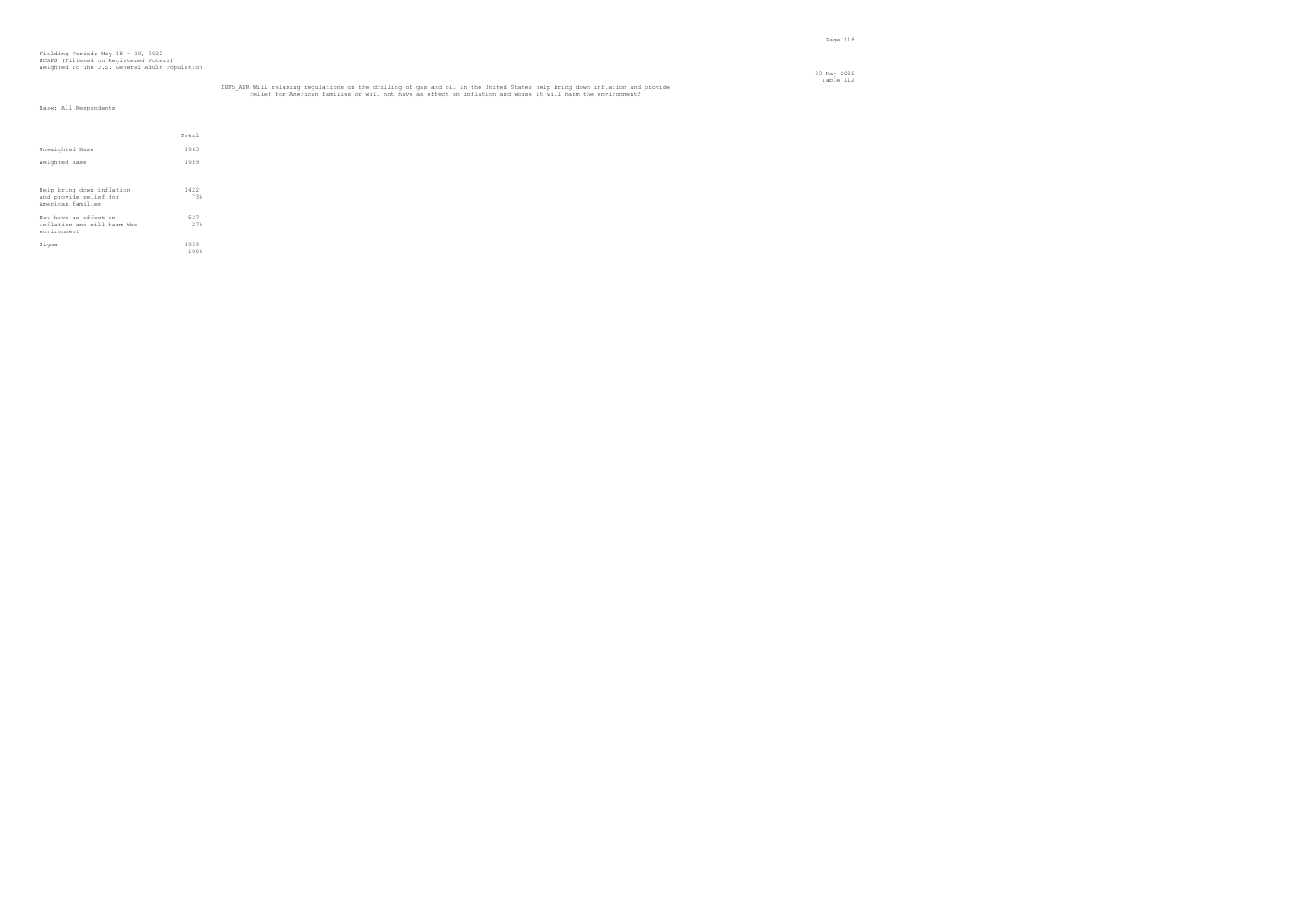### Table 113 INF1\_MAY Do you think a new bill with trillions in added spending on social programs and new taxes would reduce inflation or increase inflation?

|                    | Total        |  |
|--------------------|--------------|--|
| Unweighted Base    | 1963         |  |
| Weighted Base      | 1959         |  |
|                    |              |  |
| Reduce inflation   | 774<br>39%   |  |
| Increase inflation | 1186<br>61%  |  |
| Sigma              | 1959<br>100% |  |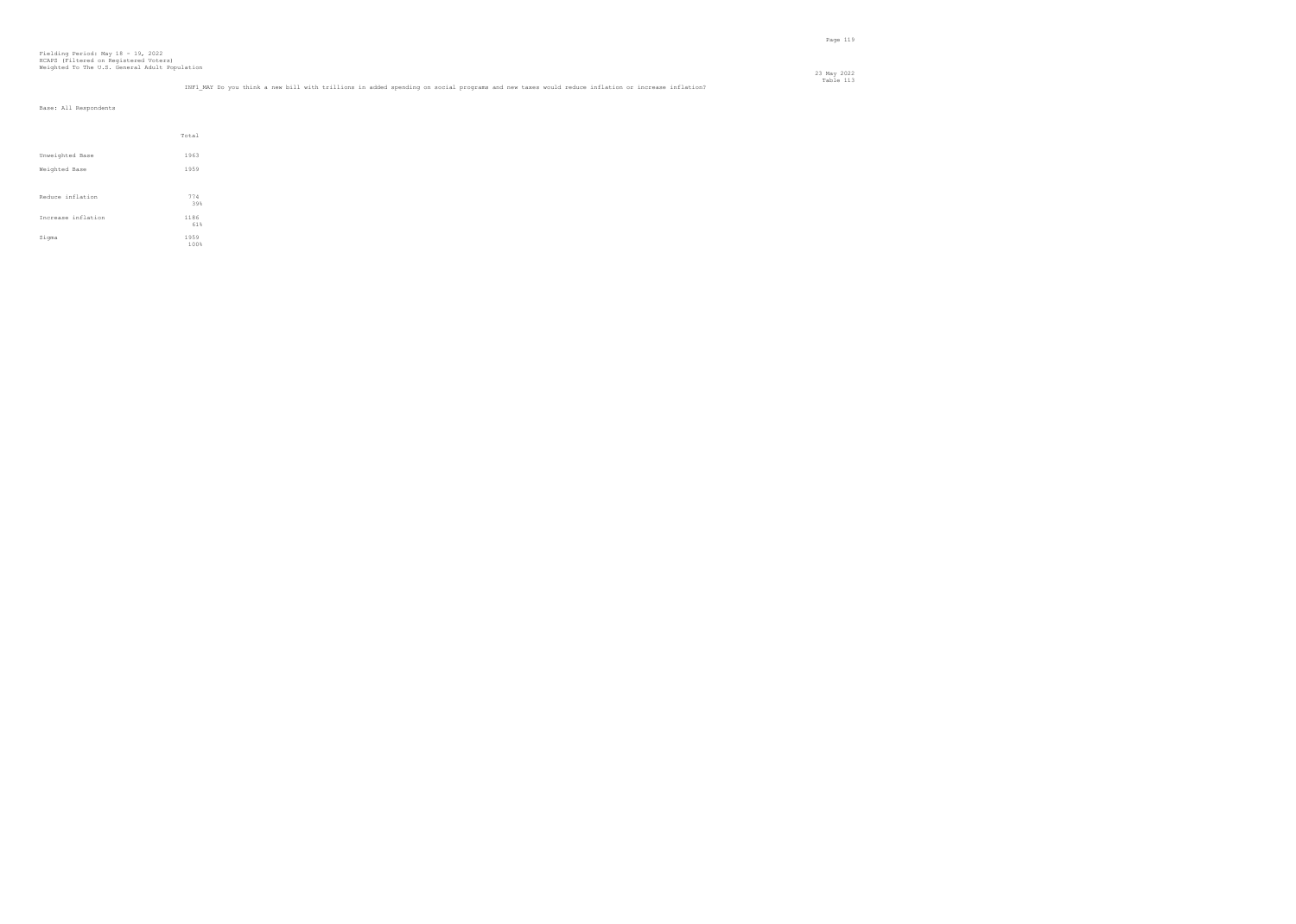|                                                 | Total        |  |
|-------------------------------------------------|--------------|--|
| Unweighted Base                                 | 1963         |  |
| Weighted Base                                   | 1959         |  |
| Continue to press for<br>entitlement expansions | 732<br>37%   |  |
| Look to become more fiscally<br>responsible     | 1227<br>63%  |  |
| Sigma                                           | 1959<br>100% |  |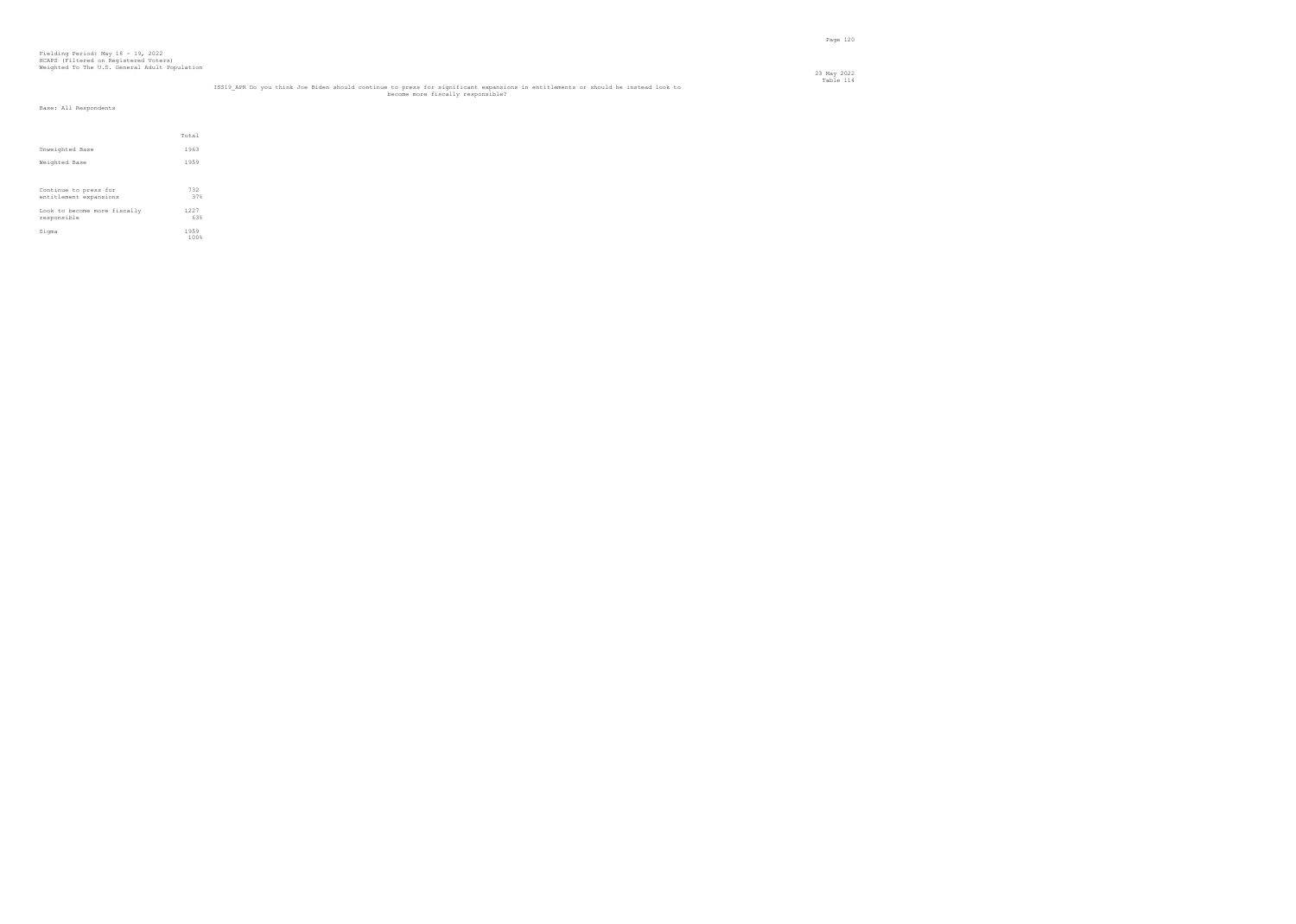## Fielding Period: May 18 - 19, 2022 HCAPS (Filtered on Registered Voters) Weighted To The U.S. General Adult Population

|                 | Total        |  |
|-----------------|--------------|--|
| Unweighted Base | 1963         |  |
| Weighted Base   | 1959         |  |
|                 |              |  |
| Favor           | 1454<br>74%  |  |
| Oppose          | 505<br>26%   |  |
| Sigma           | 1959<br>100% |  |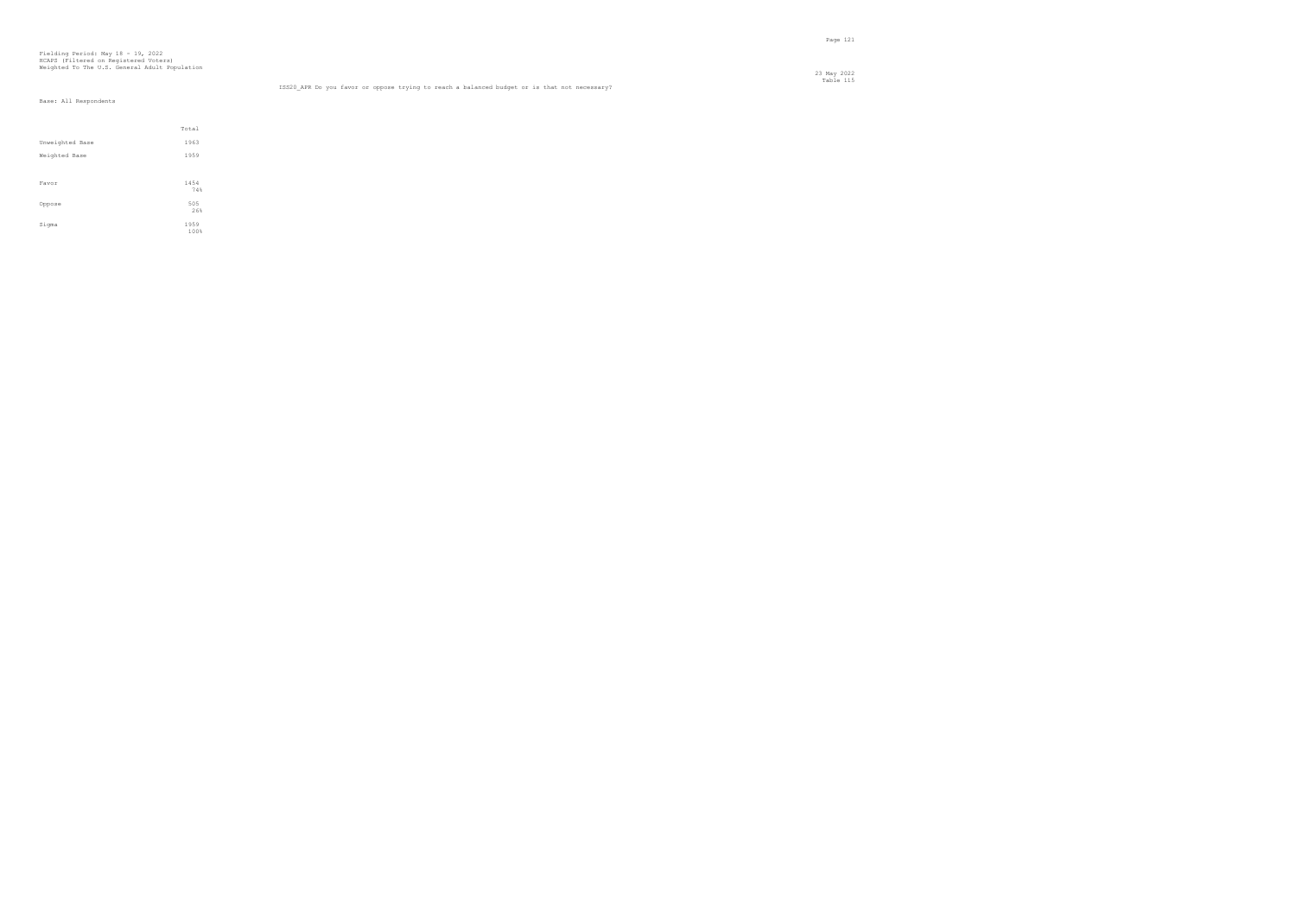## Fielding Period: May 18 - 19, 2022 HCAPS (Filtered on Registered Voters) Weighted To The U.S. General Adult Population

|                 | Total        |
|-----------------|--------------|
| Unweighted Base | 1963         |
| Weighted Base   | 1959         |
|                 |              |
| Block           | 628<br>32%   |
| Allow           | 1331<br>68%  |
| Sigma           | 1959<br>100% |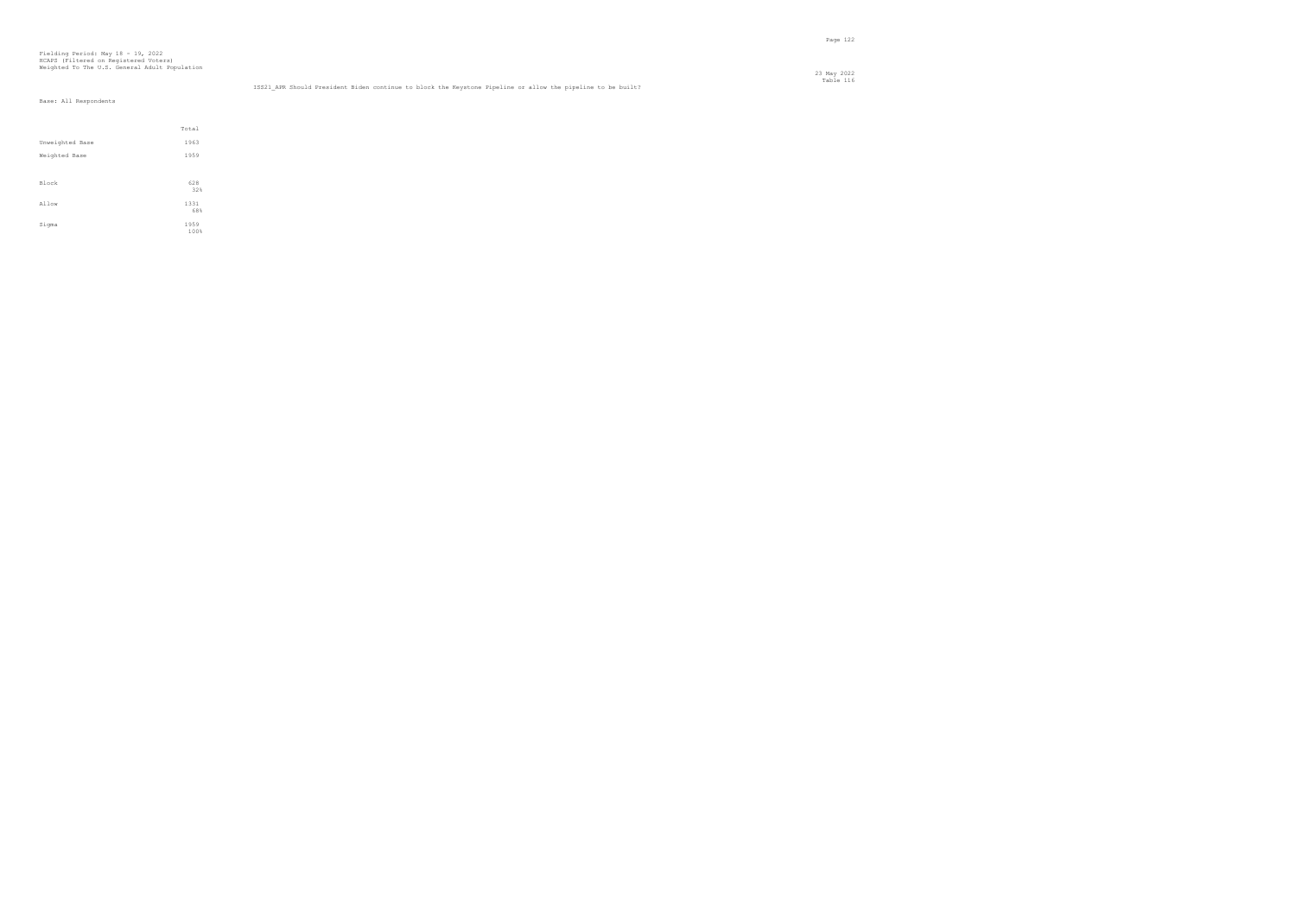|                       | Total        |
|-----------------------|--------------|
| Unweighted Base       | 1963         |
| Weighted Base         | 1959         |
|                       |              |
| Keep current policies | 687<br>35%   |
| Modify policies       | 1272<br>65%  |
| Sigma                 | 1959<br>100% |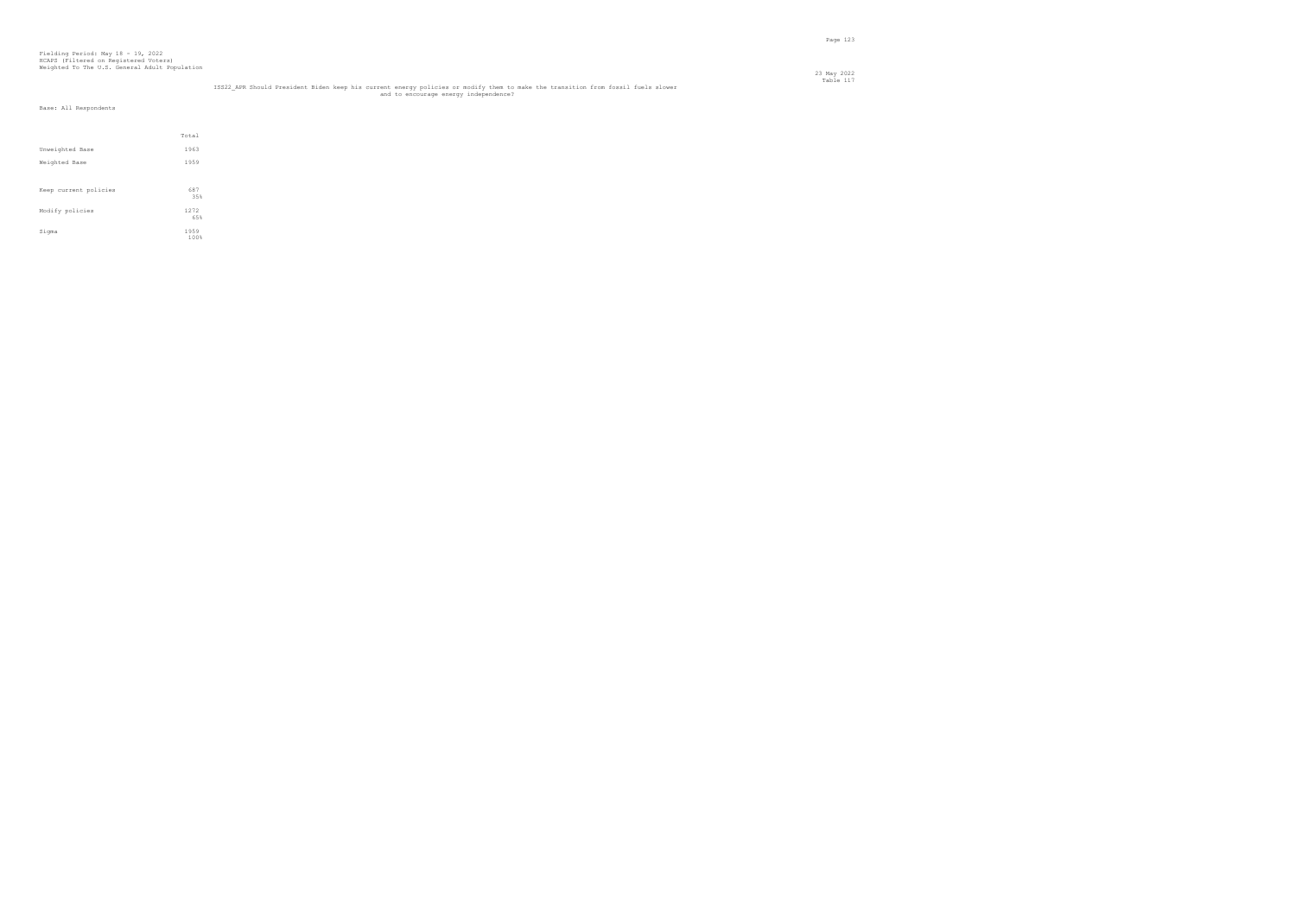|                    | Total        |
|--------------------|--------------|
| Unweighted Base    | 1963         |
| Weighted Base      | 1959         |
| Double down        | 640<br>33%   |
| Move to the center | 1319<br>67%  |
| Sigma              | 1959<br>100% |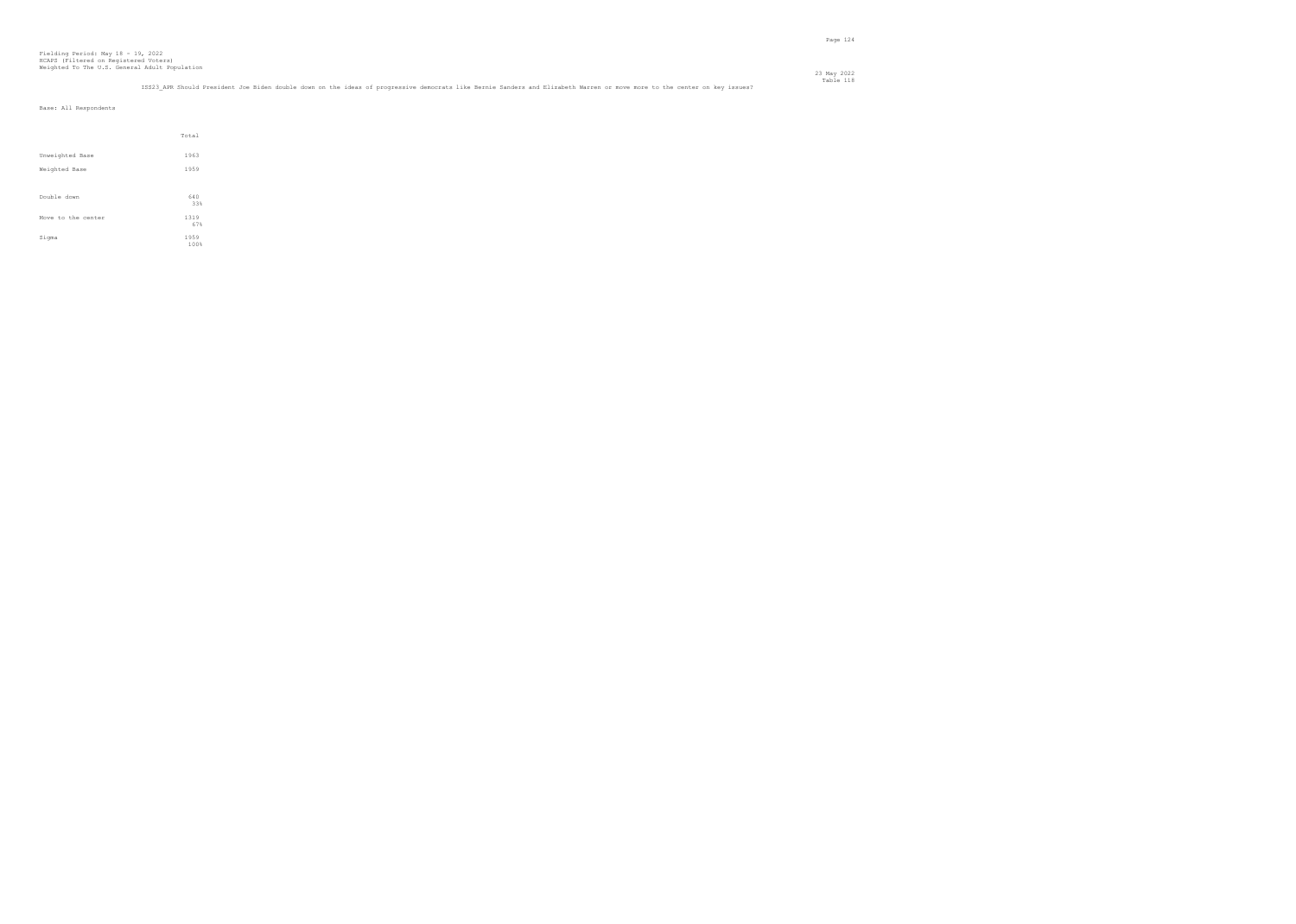23 May 2022

|                 | Total       |
|-----------------|-------------|
| Unweighted Base | 1963        |
| Weighted Base   | 1959        |
|                 |             |
| Better          | 1034<br>53% |
| Worse           | 925<br>47%  |
| Sigma           | 1959        |
|                 | 100%        |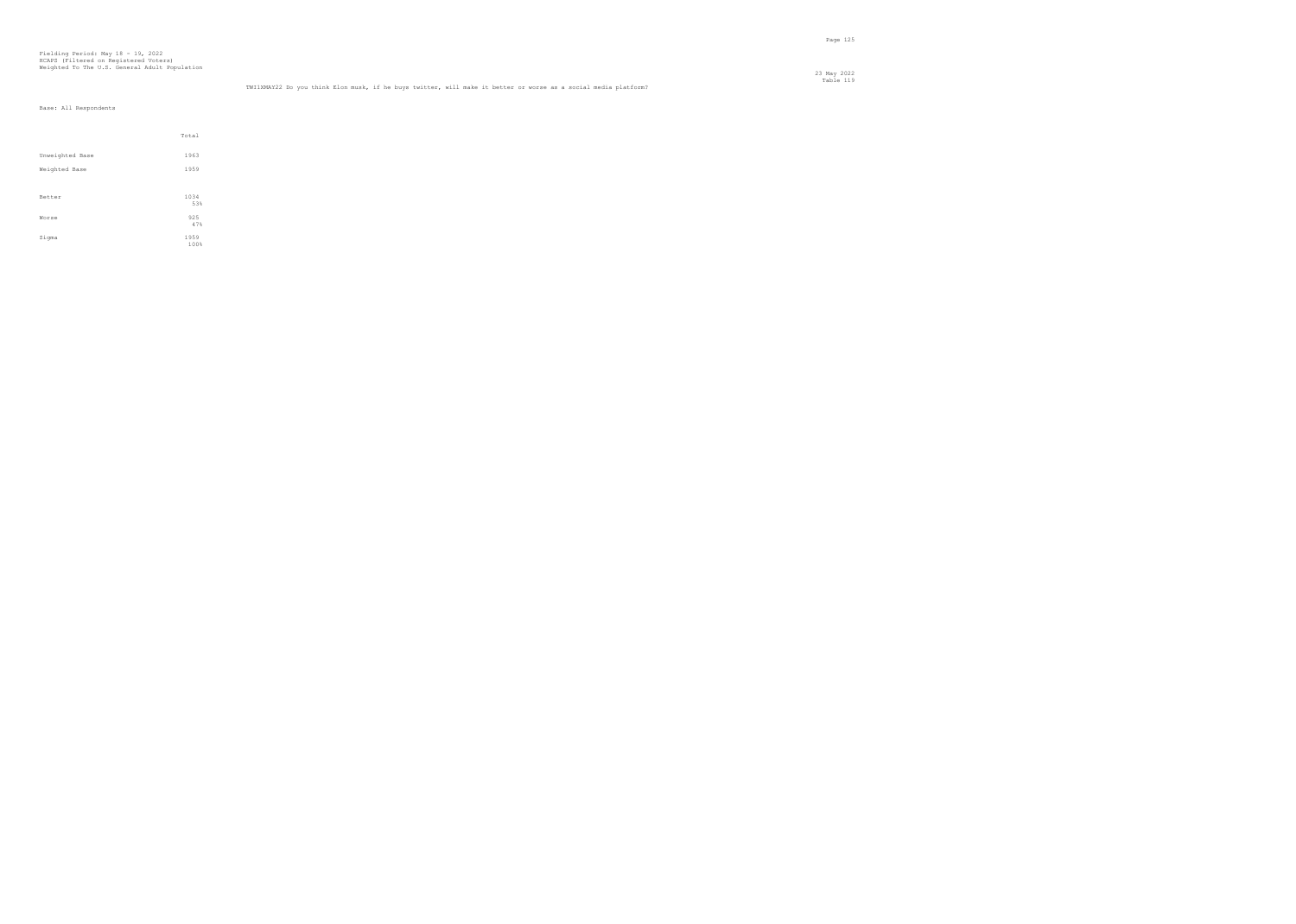### TWIZXMAY22 Do you think Twitter should favor speech from the left, favor speech from the right, or be politically neutral in its approach?<br>Table 120

23 May 2022

|                             | Total        |
|-----------------------------|--------------|
| Unweighted Base             | 1963         |
| Weighted Base               | 1959         |
|                             |              |
| Favor speech from the left  | 248<br>13%   |
| Favor speech from the right | 269<br>14%   |
| Be politically neutral      | 1443<br>74%  |
| Sigma                       | 1959<br>100% |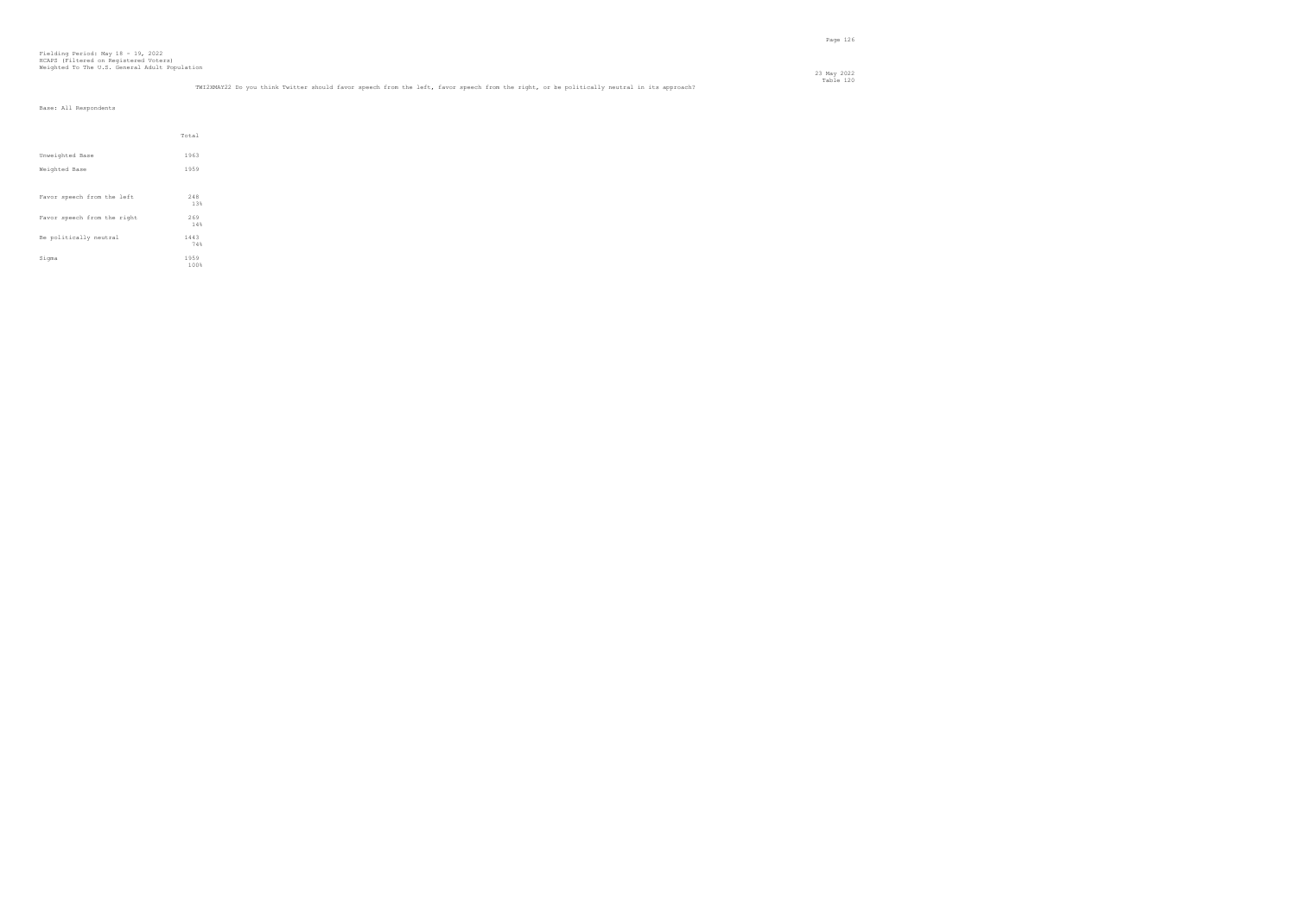|                                          | Total        |
|------------------------------------------|--------------|
| Unweighted Base                          | 1963         |
| Weighted Base                            | 1959         |
|                                          |              |
| Currently favors speech from<br>the left | 722<br>37%   |
| Currently favors speech from             | 461          |
| the right                                | 24%          |
| Politically neutral                      | 777<br>40%   |
| Sigma                                    | 1959<br>100% |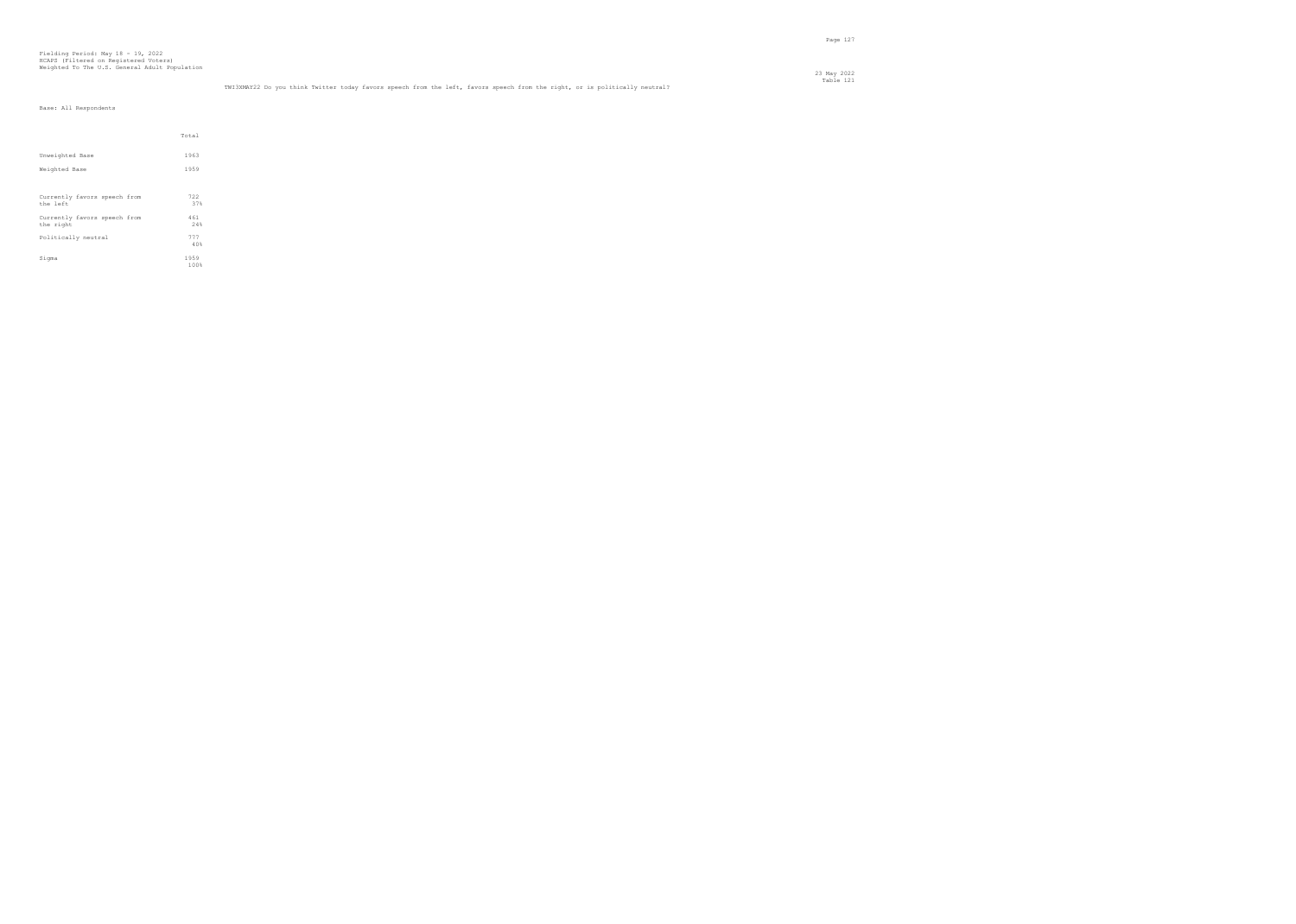## HARXMAY22 Now we want to know some of your thoughts about regular Americans. Please indicate whether you agree strongly, agree<br>somewhat, neither agree nor disagree, disagree somewhat, or disagree strongly with the followin

Summary Of Agree Strongly/Somewhat

|                                                                                            | Total       |
|--------------------------------------------------------------------------------------------|-------------|
| Unweighted Base                                                                            | 1963        |
| Weighted Base                                                                              | 1959        |
|                                                                                            |             |
| Most Americans don't<br>advocate for violence to<br>achieve their political<br>goals.      | 1333<br>68% |
| The political opinions of<br>most Americans aren't based<br>on facts.                      | 1123<br>57% |
| Regular people often try to<br>manipulate their fellow<br>Americans for political<br>gain. | 906<br>46%  |
| In general, Americans can be<br>trusted to be informed about<br>politics.                  | 777<br>40%  |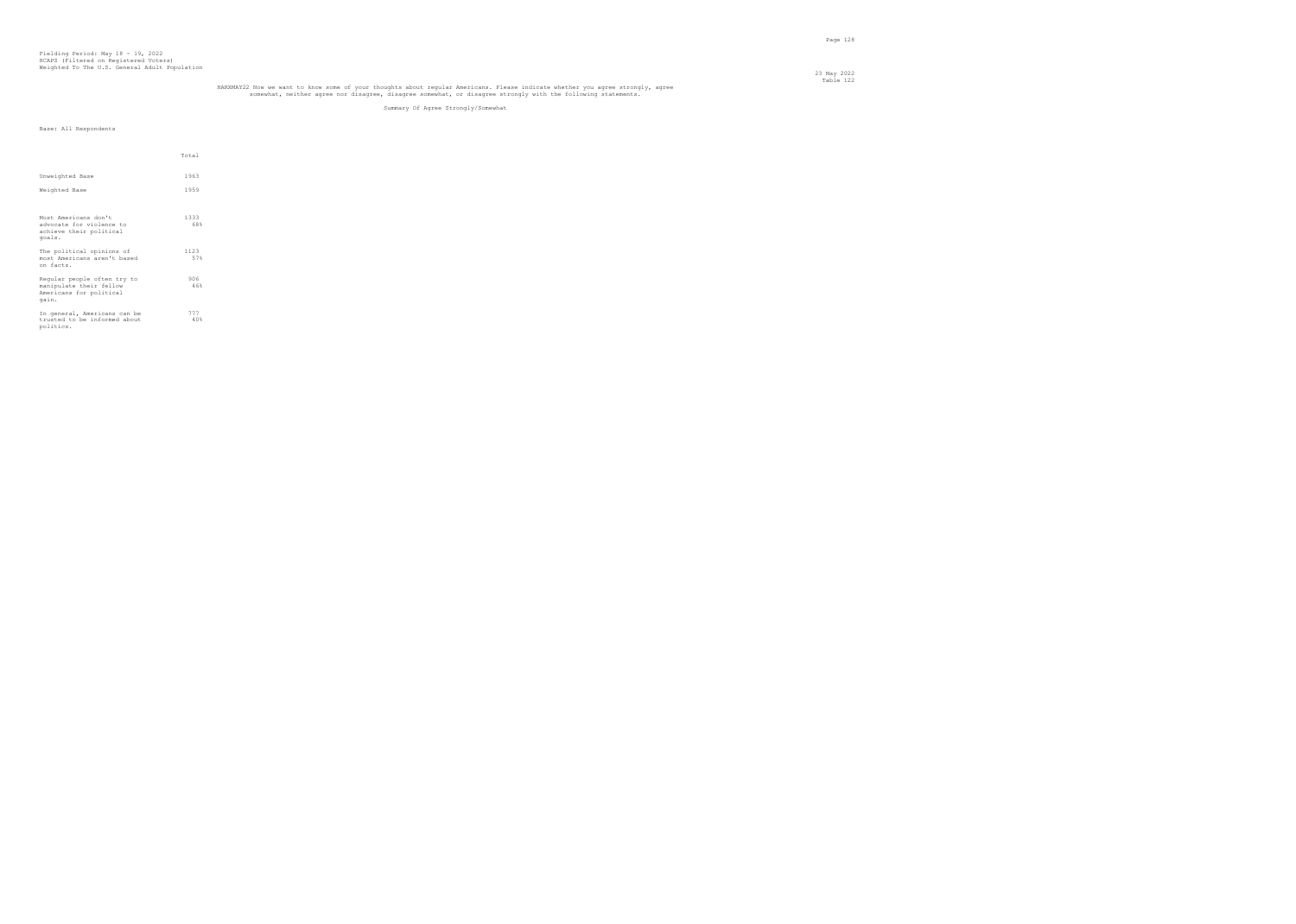## HARXMAY22 Now we want to know some of your thoughts about regular Americans. Please indicate whether you agree strongly, agree<br>somewhat, neither agree nor disagree, disagree somewhat, or disagree strongly with the followin

Summary Of Disagree Strongly/Somewhat

|                                                    | Total     |
|----------------------------------------------------|-----------|
|                                                    |           |
| Unweighted Base                                    | 1963      |
| Weighted Base                                      | 1959      |
|                                                    |           |
| In general, Americans can be                       | 643       |
| trusted to be informed about                       | 33%       |
| politics.                                          |           |
| Regular people often try to                        | 428       |
| manipulate their fellow<br>Americans for political | 22%       |
| gain.                                              |           |
| The political opinions of                          | 277       |
| most Americans aren't based<br>on facts.           | 14%       |
|                                                    |           |
| Most Americans don't<br>advocate for violence to   | 153<br>8% |
| achieve their political                            |           |
| goals.                                             |           |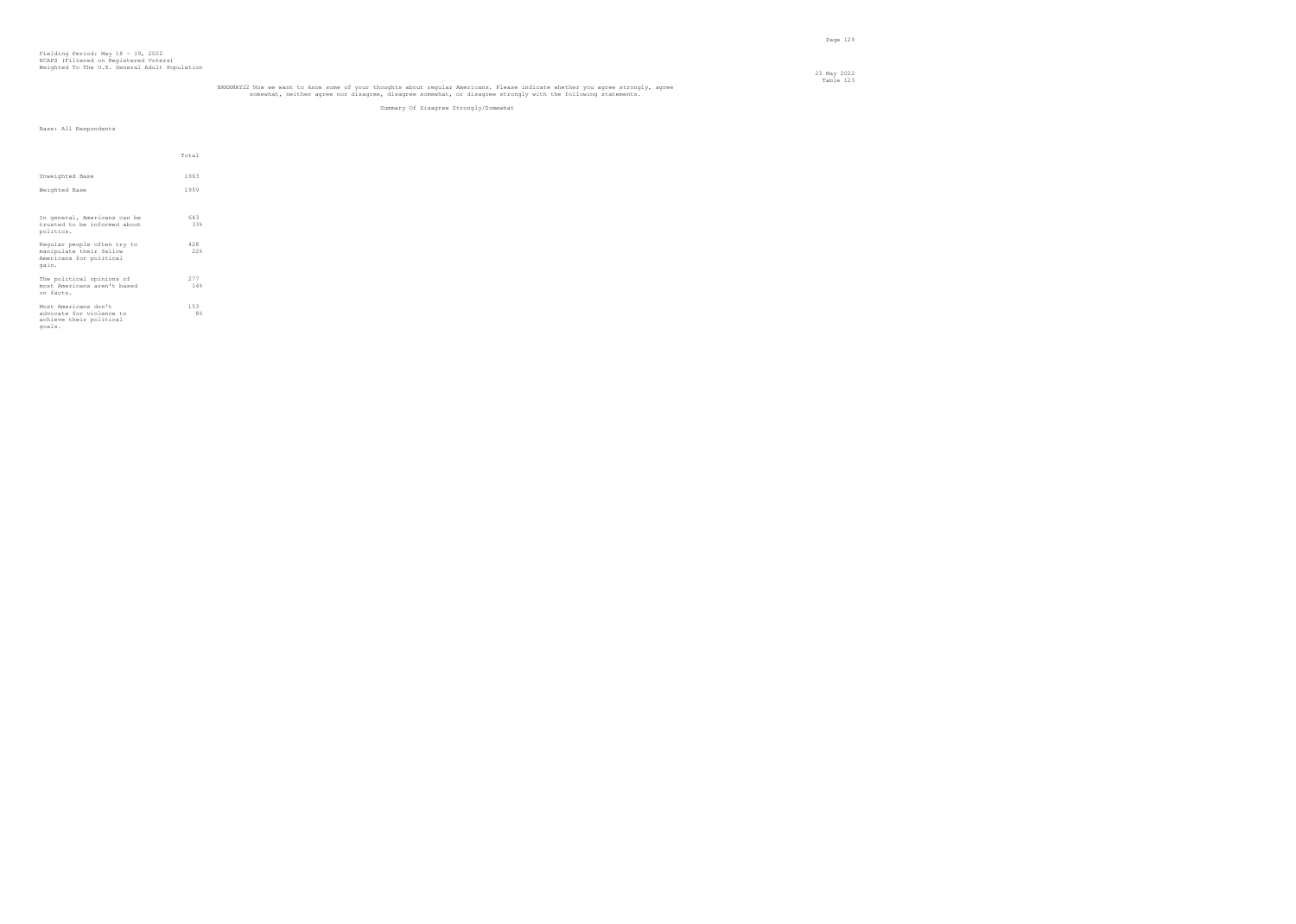## HARXMAY22\_1 Now we want to know some of your thoughts about regular Americans. Please indicate whether you agree strongly, agree<br>somewhat, neither agree nor disagree, disagree somewhat, or disagree strongly with the follow

#### In general, Americans can be trusted to be informed about politics.

|                                     | Total        |
|-------------------------------------|--------------|
| Unweighted Base                     | 1963         |
| Weighted Base                       | 1959         |
|                                     |              |
| Agree Strongly/Somewhat<br>(Net)    | 777<br>40%   |
| Agree strongly                      | 308<br>16%   |
| Agree somewhat                      | 469<br>2.4%  |
| Neither agree nor disagree          | 539<br>28%   |
| Disagree Strongly/Somewhat<br>(Net) | 643<br>33%   |
| Disagree somewhat                   | 427<br>22%   |
| Disagree strongly                   | 216<br>11%   |
| Sigma                               | 1959<br>100% |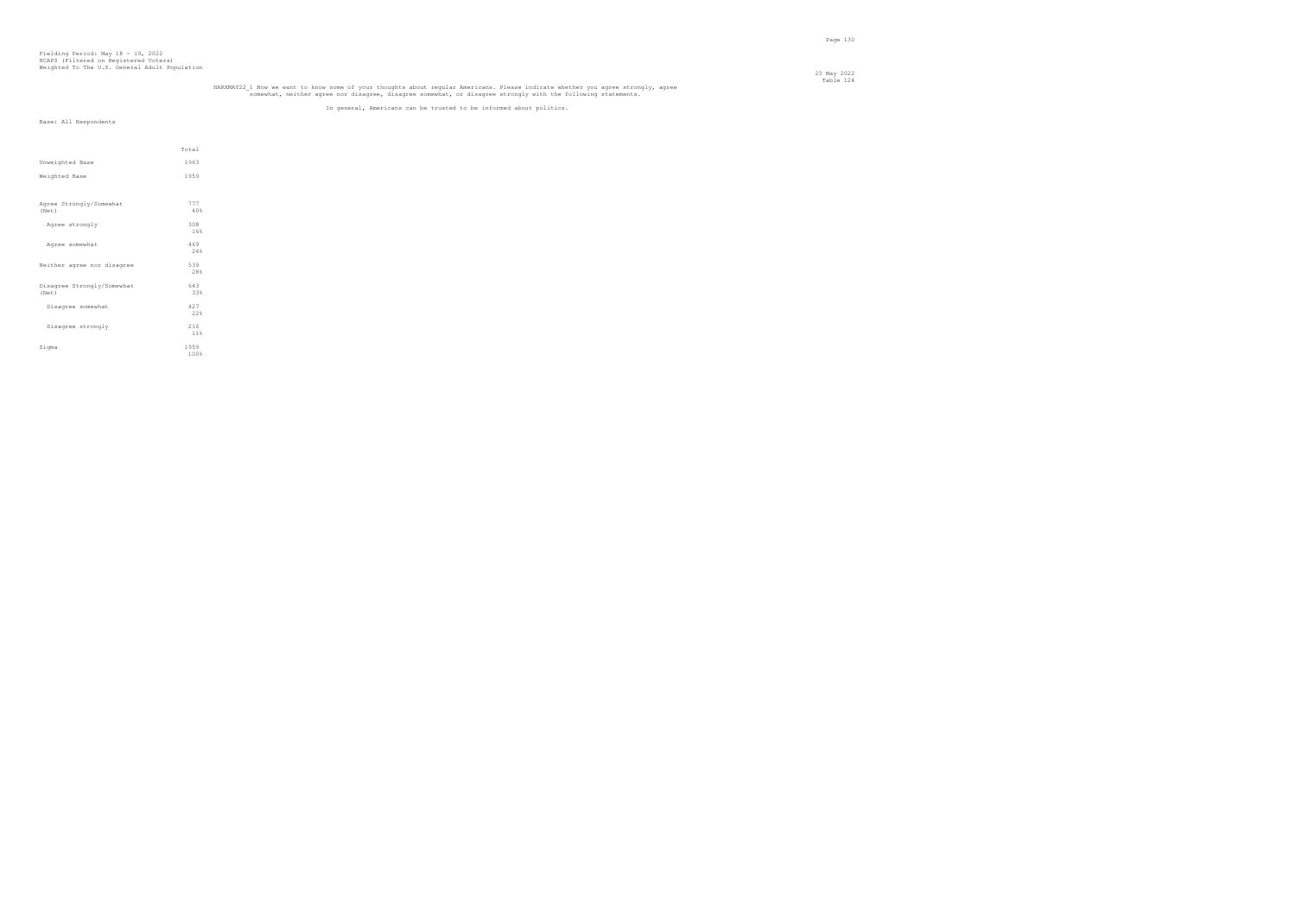## HARXMAY22\_2 Now we want to know some of your thoughts about regular Americans. Please indicate whether you agree strongly, agree<br>somewhat, neither agree nor disagree, disagree somewhat, or disagree strongly with the follow

#### The political opinions of most Americans aren't based on facts.

|                                     | Total        |  |
|-------------------------------------|--------------|--|
| Unweighted Base                     | 1963         |  |
| Weighted Base                       | 1959         |  |
|                                     |              |  |
| Agree Strongly/Somewhat<br>(Net)    | 1123<br>57%  |  |
| Agree strongly                      | 417<br>21%   |  |
| Agree somewhat                      | 706<br>36%   |  |
| Neither agree nor disagree          | 559<br>29%   |  |
| Disagree Strongly/Somewhat<br>(Net) | 277<br>14%   |  |
| Disagree somewhat                   | 188<br>10%   |  |
| Disagree strongly                   | 89<br>5%     |  |
| Sigma                               | 1959<br>100% |  |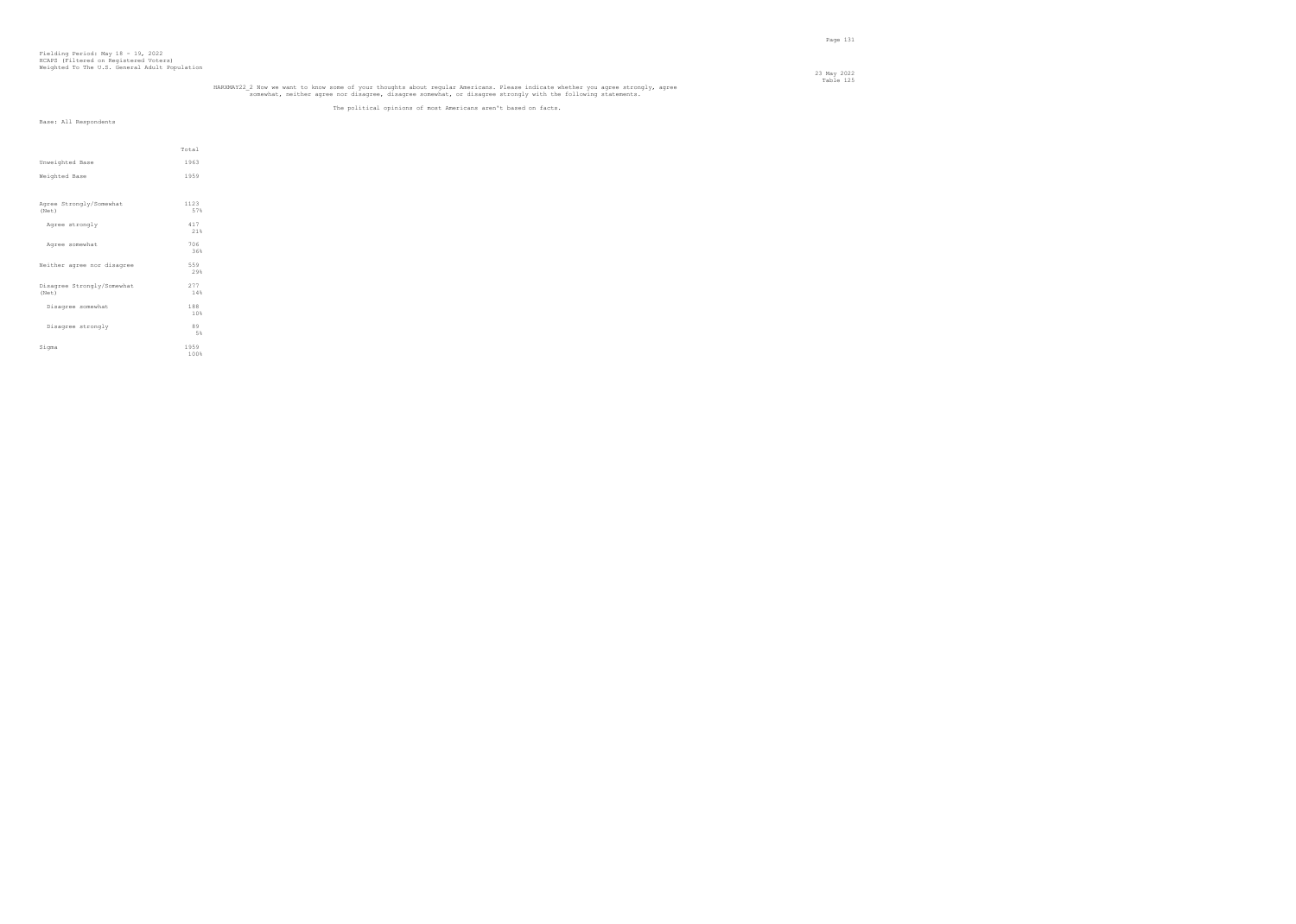## HARXMAY22\_3 Now we want to know some of your thoughts about regular Americans. Please indicate whether you agree strongly, agree<br>somewhat, neither agree nor disagree, disagree somewhat, or disagree strongly with the follow

#### Most Americans don't advocate for violence to achieve their political goals.

|                                     | Total        |  |
|-------------------------------------|--------------|--|
| Unweighted Base                     | 1963         |  |
| Weighted Base                       | 1959         |  |
|                                     |              |  |
| Agree Strongly/Somewhat<br>(Net)    | 1333<br>68%  |  |
| Agree strongly                      | 629<br>32%   |  |
| Agree somewhat                      | 704<br>36%   |  |
| Neither agree nor disagree          | 473<br>2.4%  |  |
| Disagree Strongly/Somewhat<br>(Net) | 153<br>8%    |  |
| Disagree somewhat                   | 99<br>5%     |  |
| Disagree strongly                   | 54<br>3%     |  |
| Sigma                               | 1959<br>100% |  |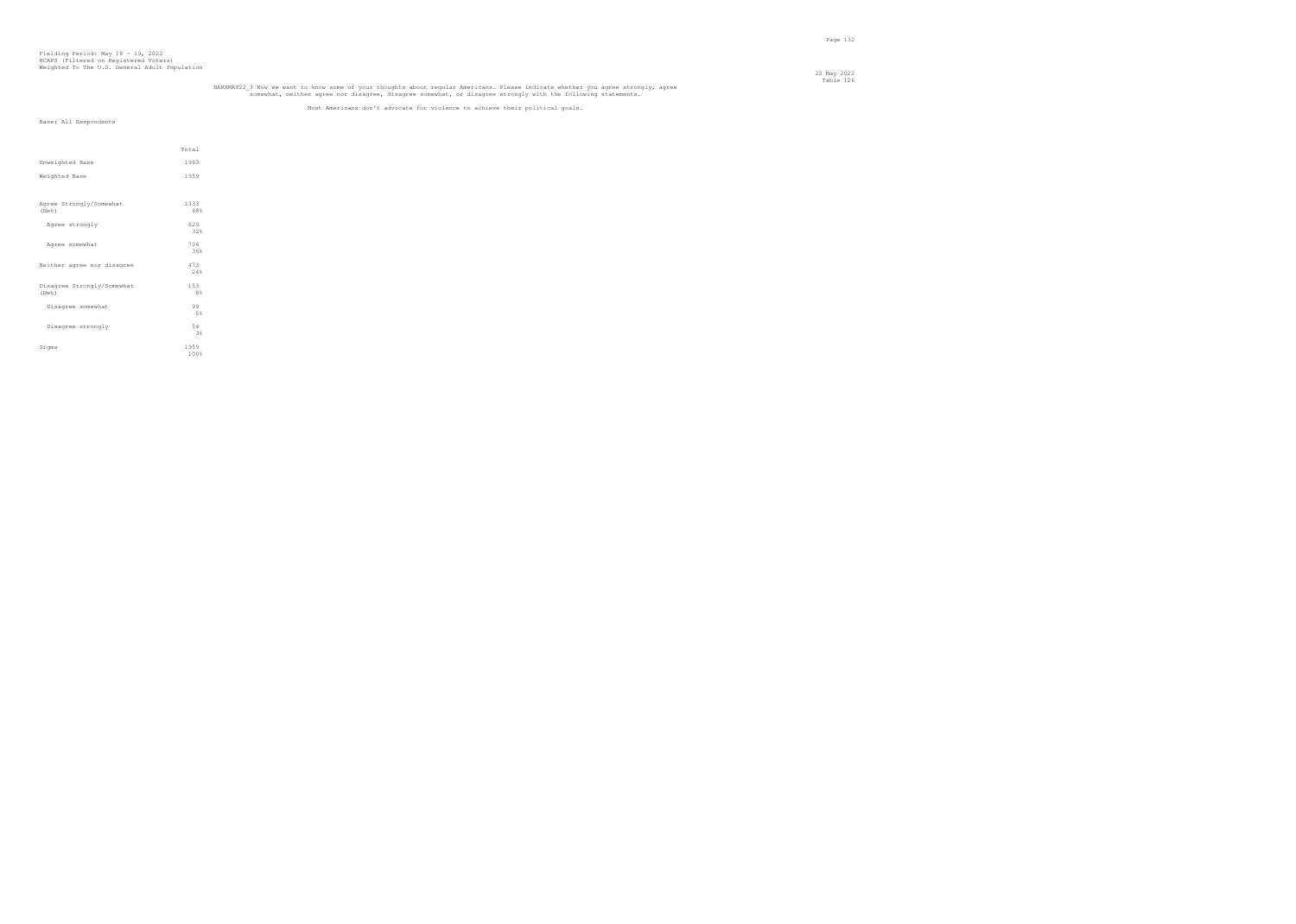## HARXMAY22\_4 Now we want to know some of your thoughts about regular Americans. Please indicate whether you agree strongly, agree<br>somewhat, neither agree nor disagree, disagree somewhat, or disagree strongly with the follow

#### Regular people often try to manipulate their fellow Americans for political gain.

|                                     | Total        |
|-------------------------------------|--------------|
| Unweighted Base                     | 1963         |
| Weighted Base                       | 1959         |
|                                     |              |
| Agree Strongly/Somewhat<br>(Net)    | 906<br>46%   |
| Agree strongly                      | 354<br>18%   |
| Agree somewhat                      | 552<br>28%   |
| Neither agree nor disagree          | 625<br>32%   |
| Disagree Strongly/Somewhat<br>(Net) | 428<br>22%   |
| Disagree somewhat                   | 304<br>16%   |
| Disagree strongly                   | 124<br>6%    |
| Sigma                               | 1959<br>100% |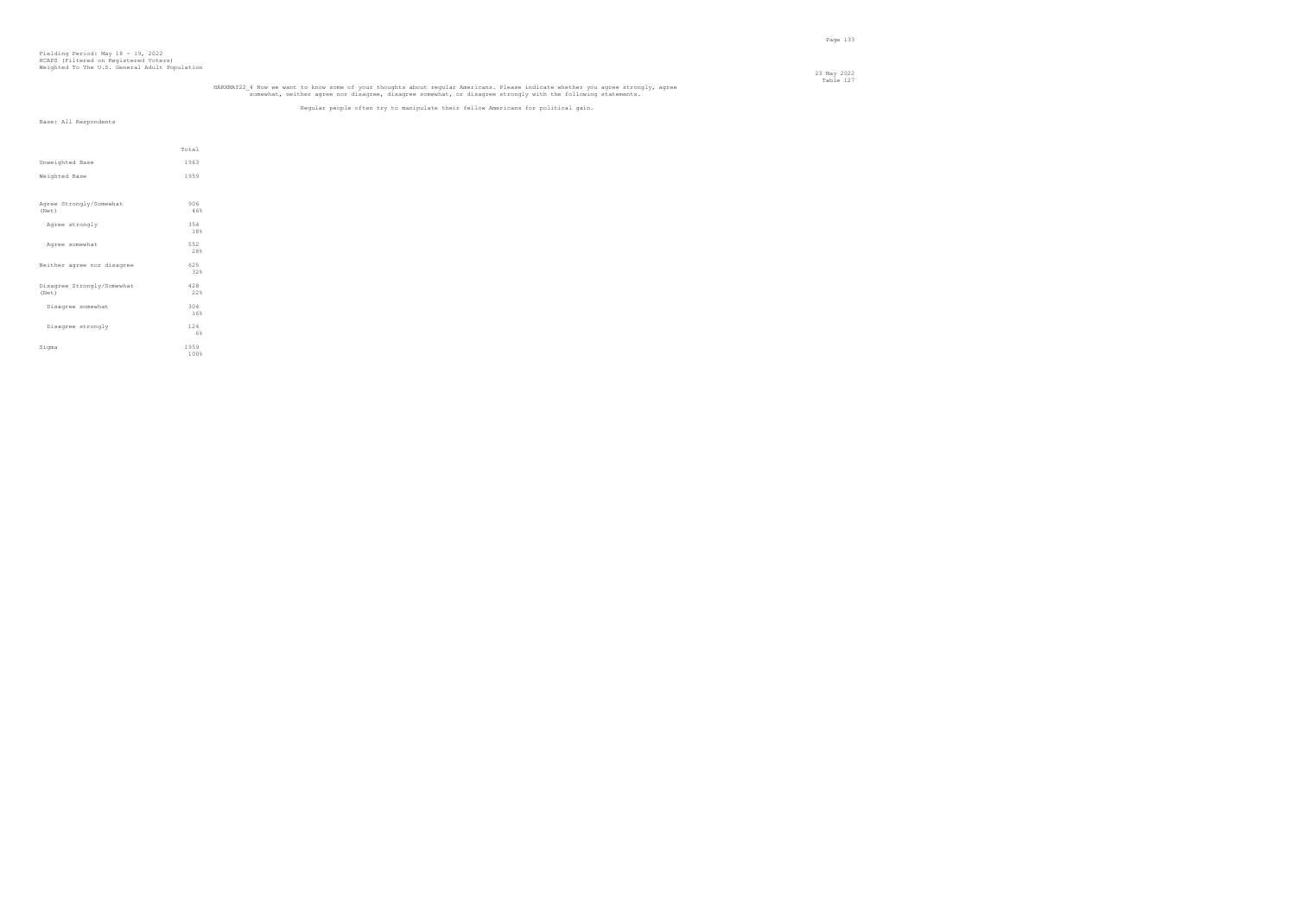### TMI4XMAY22 Do you think that kids should be able to pick their pronouns - he, she or they - or do you think they should be called by their sex?<br>Table 128

23 May 2022

|                                               | Total        |
|-----------------------------------------------|--------------|
| Unweighted Base                               | 1963         |
| Weighted Base                                 | 1959         |
| Kids should be able to pick<br>their pronouns | 797<br>41%   |
| Called by their sex                           | 1162<br>59%  |
| Sigma                                         | 1959<br>100% |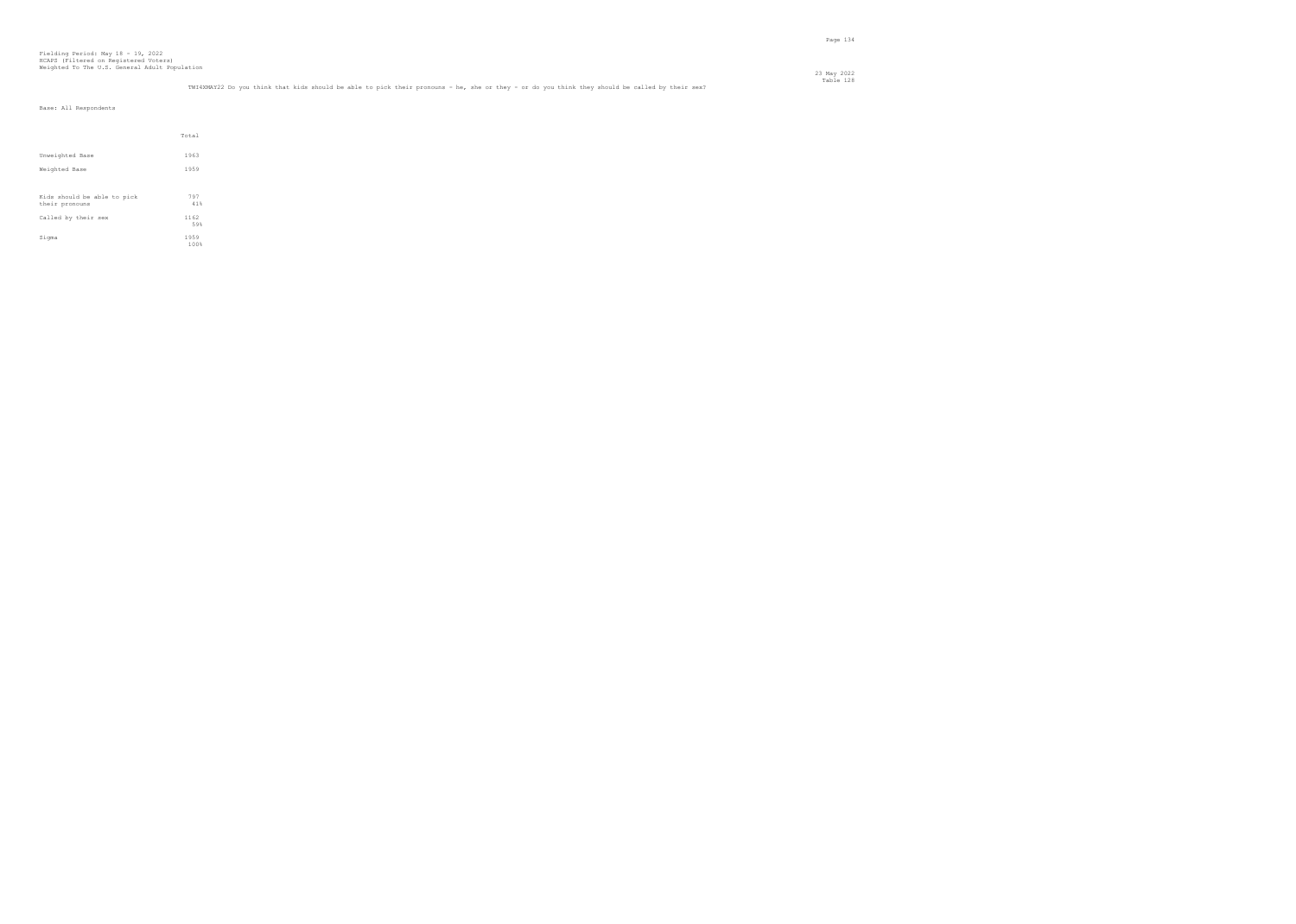|                         | Total        |
|-------------------------|--------------|
| Unweighted Base         | 1963         |
| Weighted Base           | 1959         |
|                         |              |
| Prevents discrimination | 778<br>40%   |
| Confuses kids           | 1181<br>60%  |
| Sigma                   | 1959<br>100% |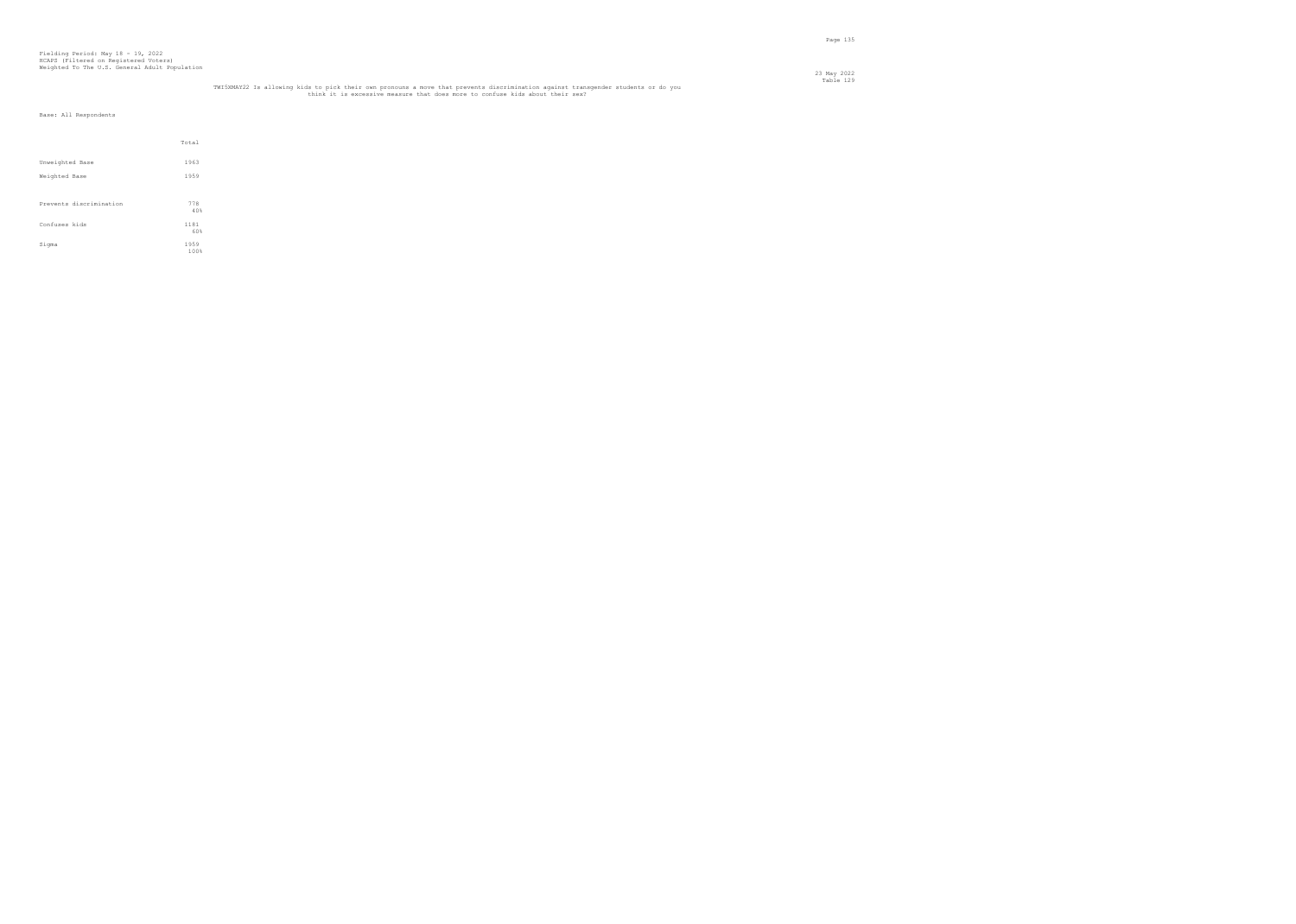|                                                                  | Total        |  |
|------------------------------------------------------------------|--------------|--|
| Unweighted Base                                                  | 1963         |  |
| Weighted Base                                                    | 1959         |  |
|                                                                  |              |  |
| Teacher should be required<br>to use kids' preferred<br>pronouns | 726<br>37%   |  |
| Teachers should have<br>discretion                               | 1233<br>63%  |  |
| Sigma                                                            | 1959<br>100% |  |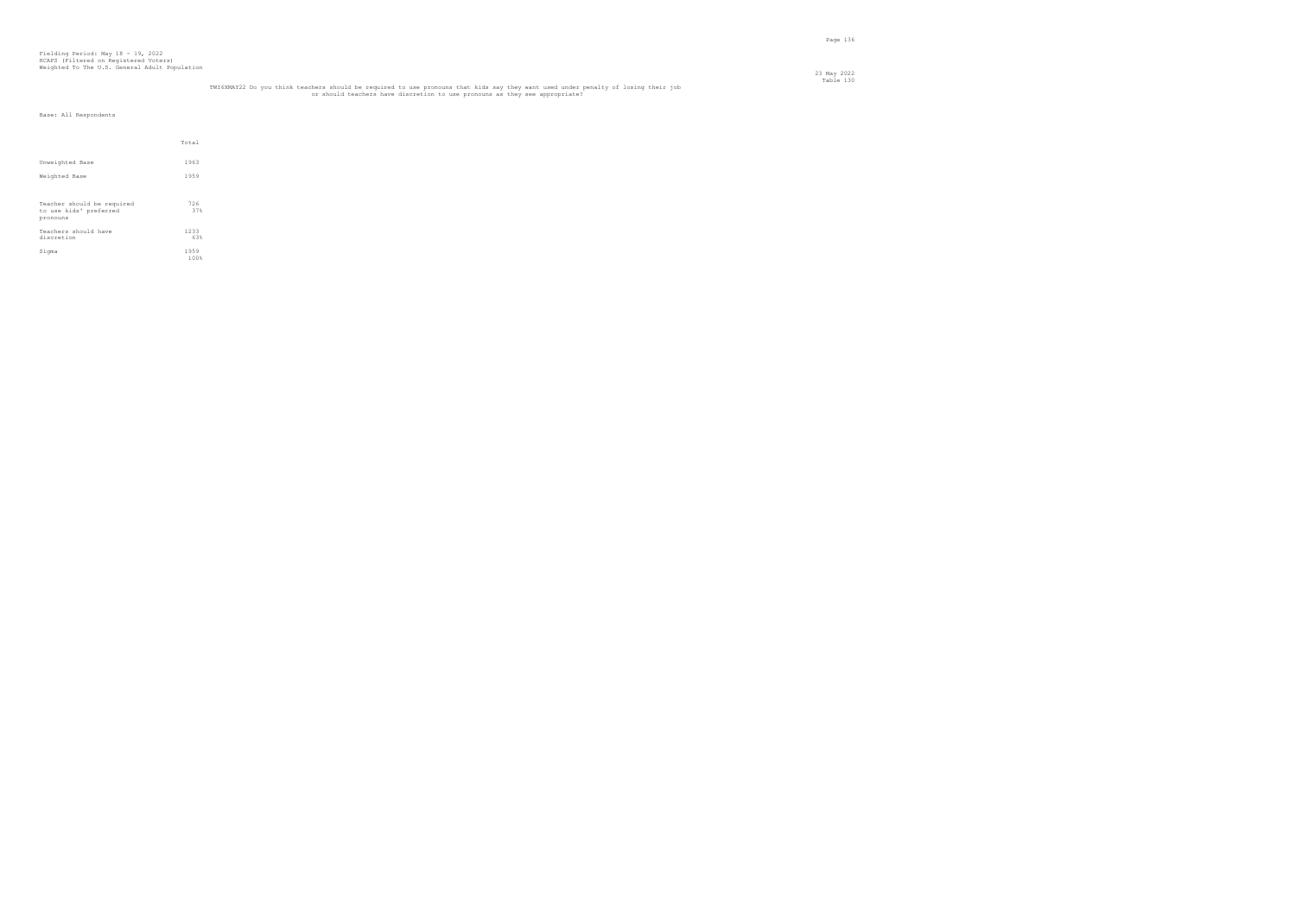### TWI7XMAY22 Do you think it should be classified as illegal discrimination if you fail to use someone's selected pronouns or should that not be illegal?<br>Table 131

23 May 2022

|                        | Total        |
|------------------------|--------------|
| Unweighted Base        | 1963         |
| Weighted Base          | 1959         |
|                        |              |
| Illegal discrimination | 532<br>27%   |
| Not illegal            | 1427<br>73%  |
| Sigma                  | 1959<br>100% |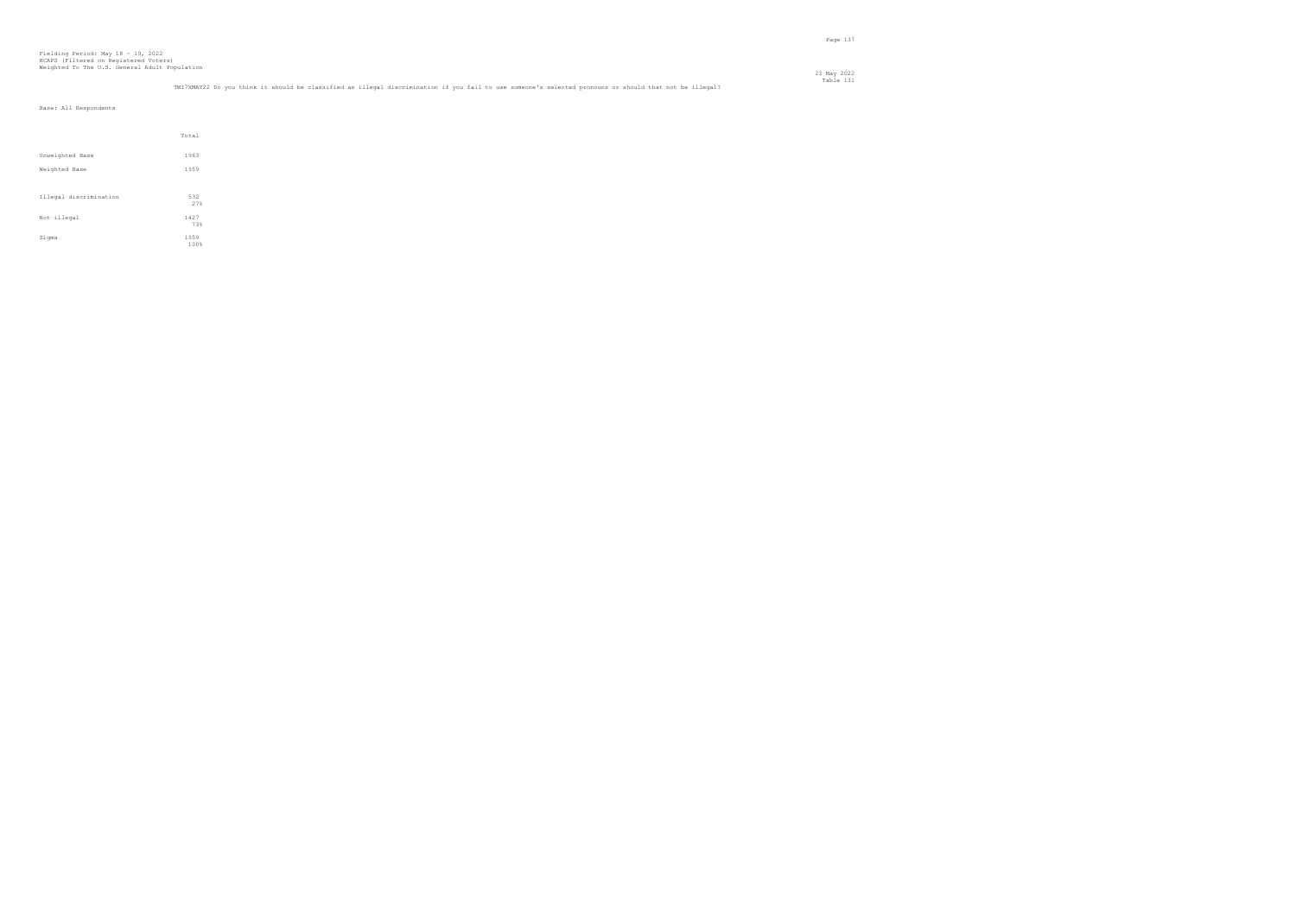## UKR1XMAY22 Have President Biden and NATO allies gone far enough in sanctioning Russia for its invasion of Ukraine, or do they need<br>to roll out more punishing measures on Russia?

|                                             | Total        |
|---------------------------------------------|--------------|
| Unweighted Base                             | 1963         |
| Weighted Base                               | 1959         |
|                                             |              |
| Gone far enough in<br>sanctioning Russia    | 739<br>38%   |
| Need to roll out more<br>punishing measures | 1220<br>62%  |
| Sigma                                       | 1959<br>100% |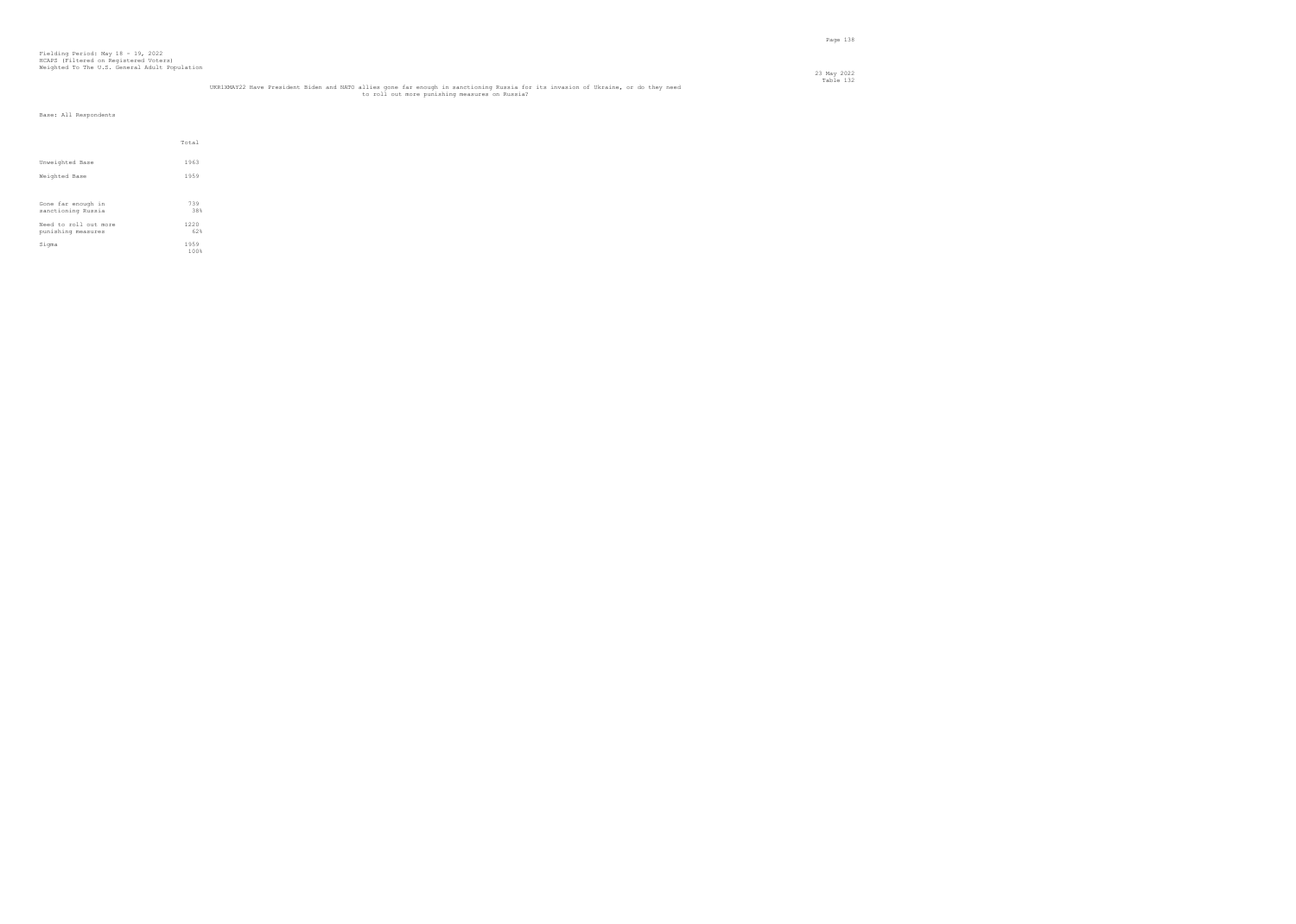## UKR2XMAY22 Do you support or oppose the United States sending another \$30 billion in military equipment for Ukrainians to protect<br>themselves from continued Russian assaults?

|                 | Total        |
|-----------------|--------------|
| Unweighted Base | 1963         |
| Weighted Base   | 1959         |
| Support         | 1136<br>58%  |
| Oppose          | 824<br>42%   |
| Sigma           | 1959<br>100% |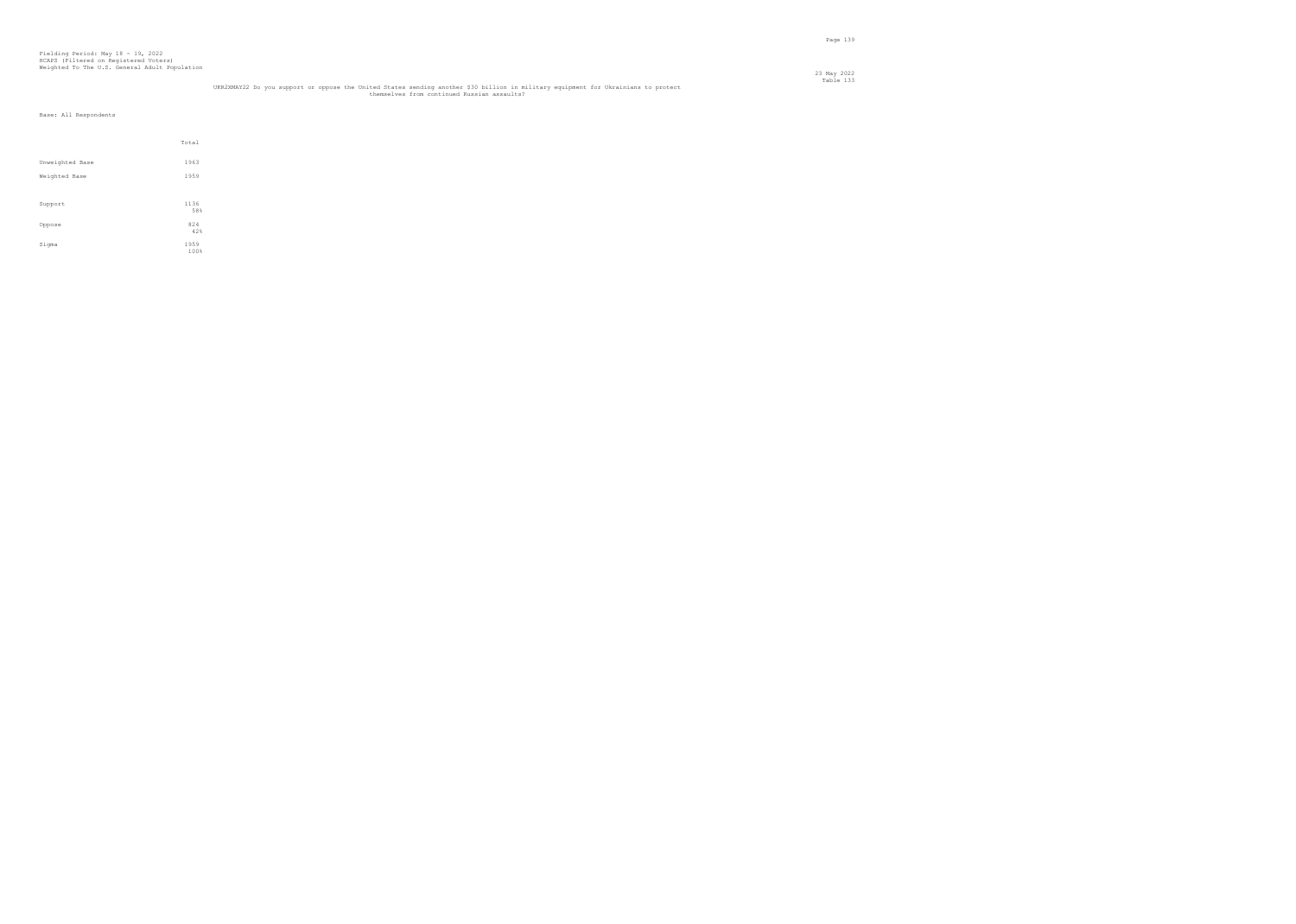# Table 134<br>UKR3XMAY22 Do you support or oppose the United States reviving Lend-Lease legislation from the 1940s to be able to provide Ukraine<br>food, oil, warships, aircraft and other weapons in exchange for future payments o

|                 | Total        |
|-----------------|--------------|
| Unweighted Base | 1963         |
| Weighted Base   | 1959         |
|                 |              |
| Support         | 1350<br>69%  |
| Oppose          | 609<br>31%   |
| Sigma           | 1959<br>100% |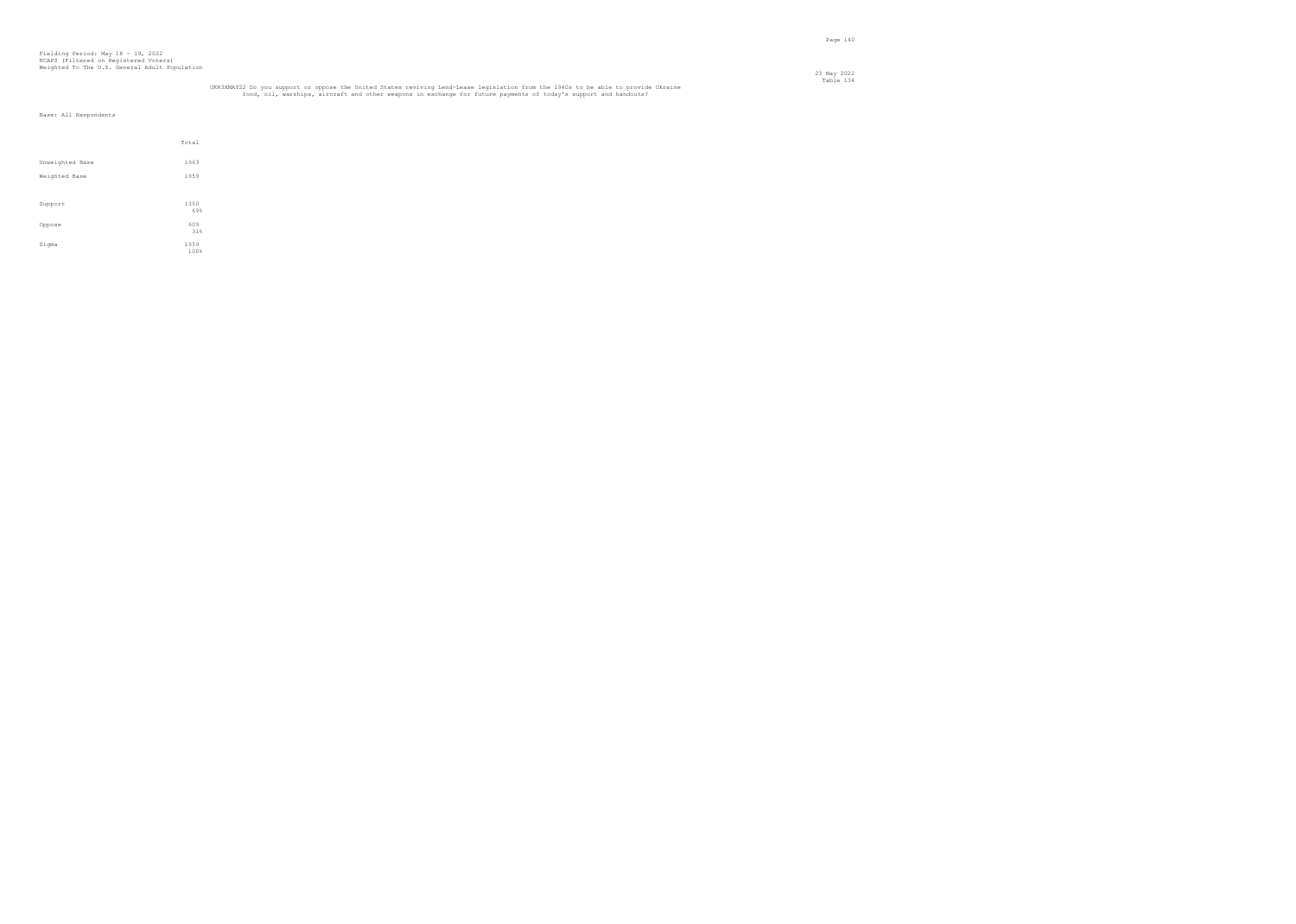## UKR4XMAY22 Do you support Finland and Sweden joining NATO as a response to Russia's invasion of Ukraine or do you oppose it because<br>despite the fears of these two countries their NATO entry is not needed and a possible pro

|                 | Total        |
|-----------------|--------------|
| Unweighted Base | 1963         |
| Weighted Base   | 1959         |
|                 |              |
| Support         | 1416<br>72%  |
| Oppose          | 543<br>28%   |
| Sigma           | 1959<br>100% |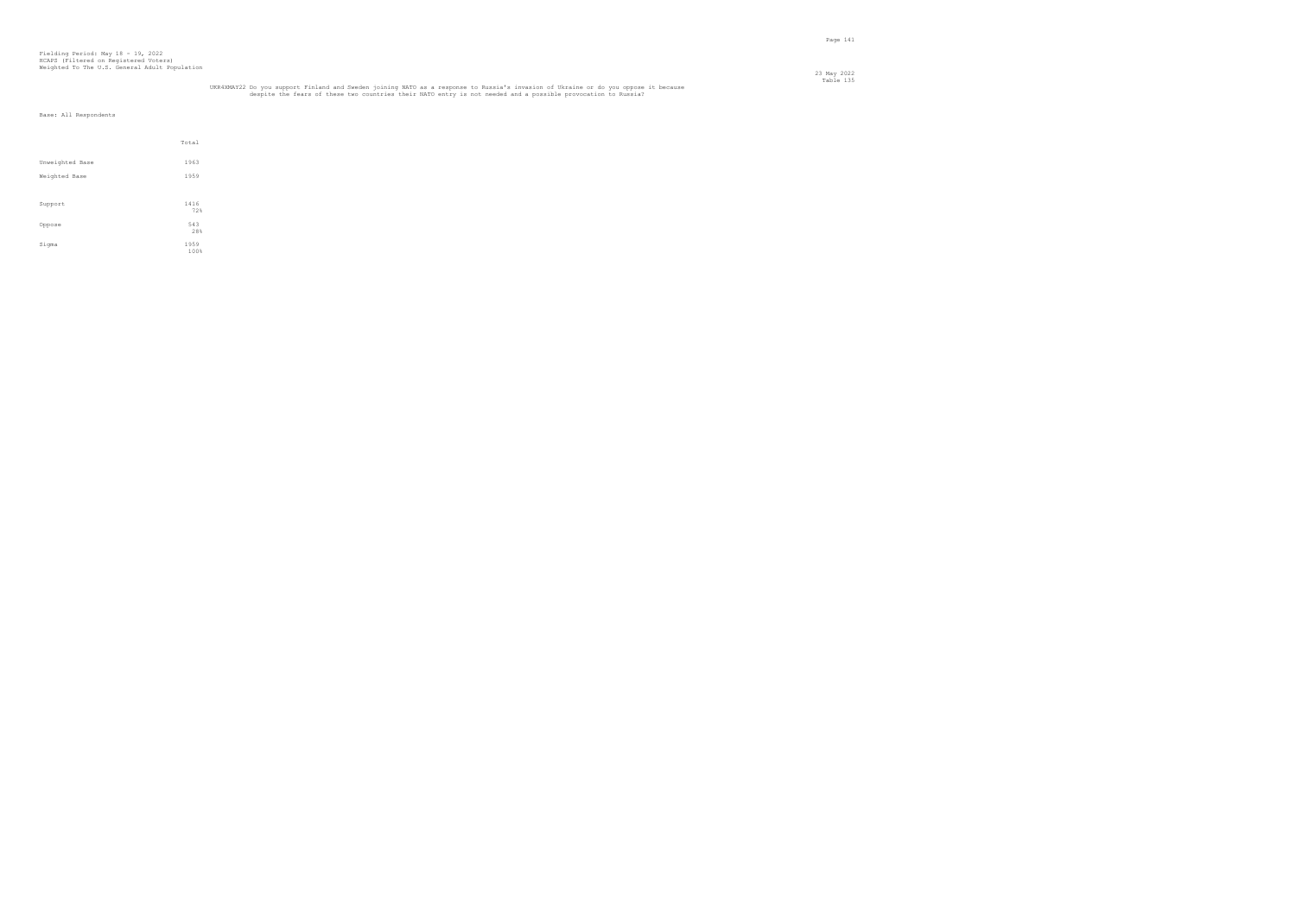|                 | Total |
|-----------------|-------|
| Unweighted Base | 1963  |
| Weighted Base   | 1959  |
|                 |       |
| Favor           | 979   |
|                 | 50%   |
| Oppose          | 980   |
|                 | 50%   |
| Sigma           | 1959  |
|                 | 100%  |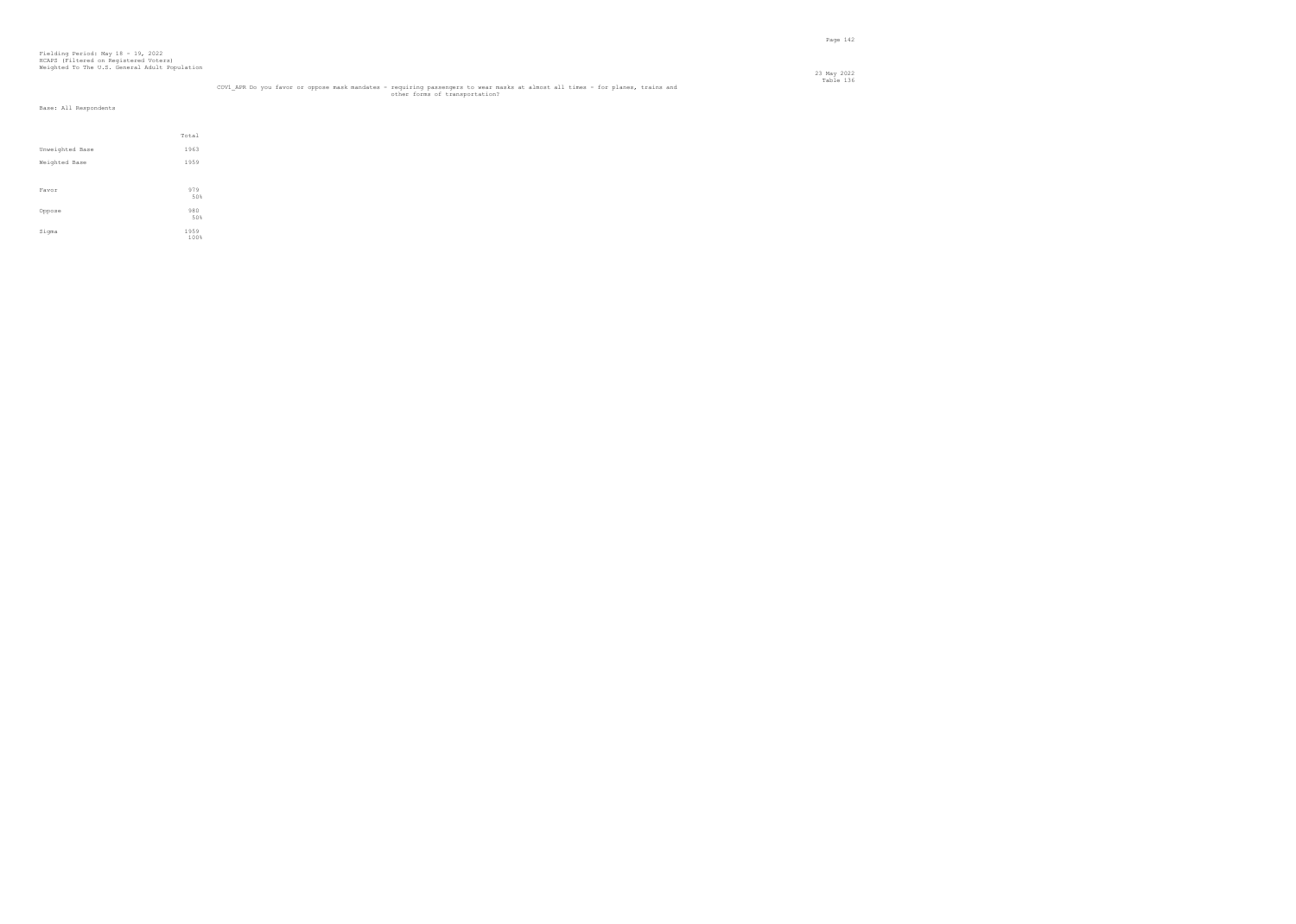| Base: All Respondents               |              |  |  |  |
|-------------------------------------|--------------|--|--|--|
|                                     |              |  |  |  |
|                                     | Total        |  |  |  |
| Unweighted Base                     | 1963         |  |  |  |
| Weighted Base                       | 1959         |  |  |  |
|                                     |              |  |  |  |
| Continue to wear masks in<br>school | 861<br>44%   |  |  |  |
| Lift the mandates                   | 1098<br>56%  |  |  |  |
| Sigma                               | 1959<br>100% |  |  |  |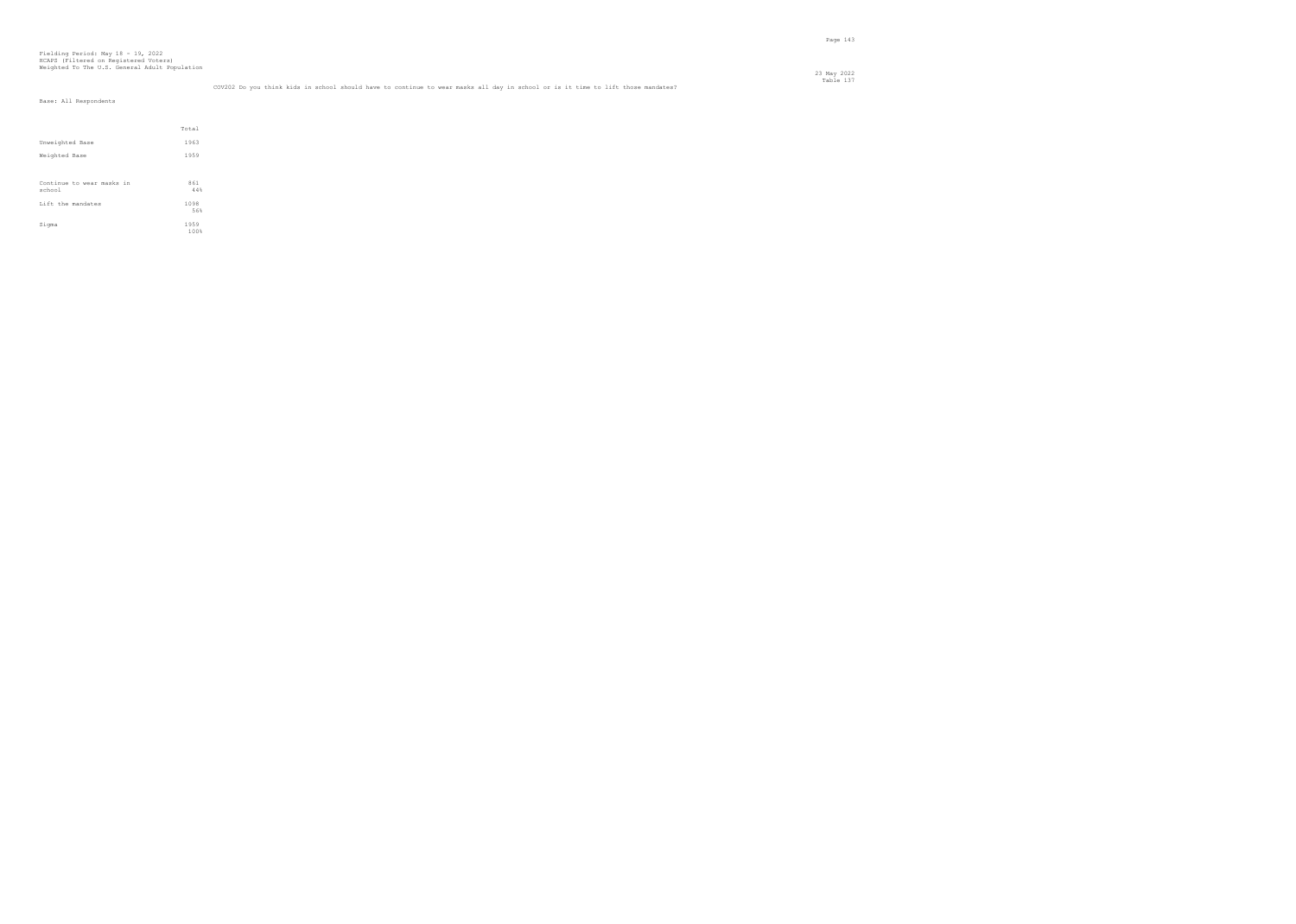#### Table 138 COV203 Do you presently work in an office?

|                  | Total        |
|------------------|--------------|
| Unweighted Base  | 1963         |
| Weighted Base    | 1959         |
|                  |              |
| Yes              | 614<br>31%   |
| $_{\mathrm{No}}$ | 1345<br>69%  |
| Sigma            | 1959<br>100% |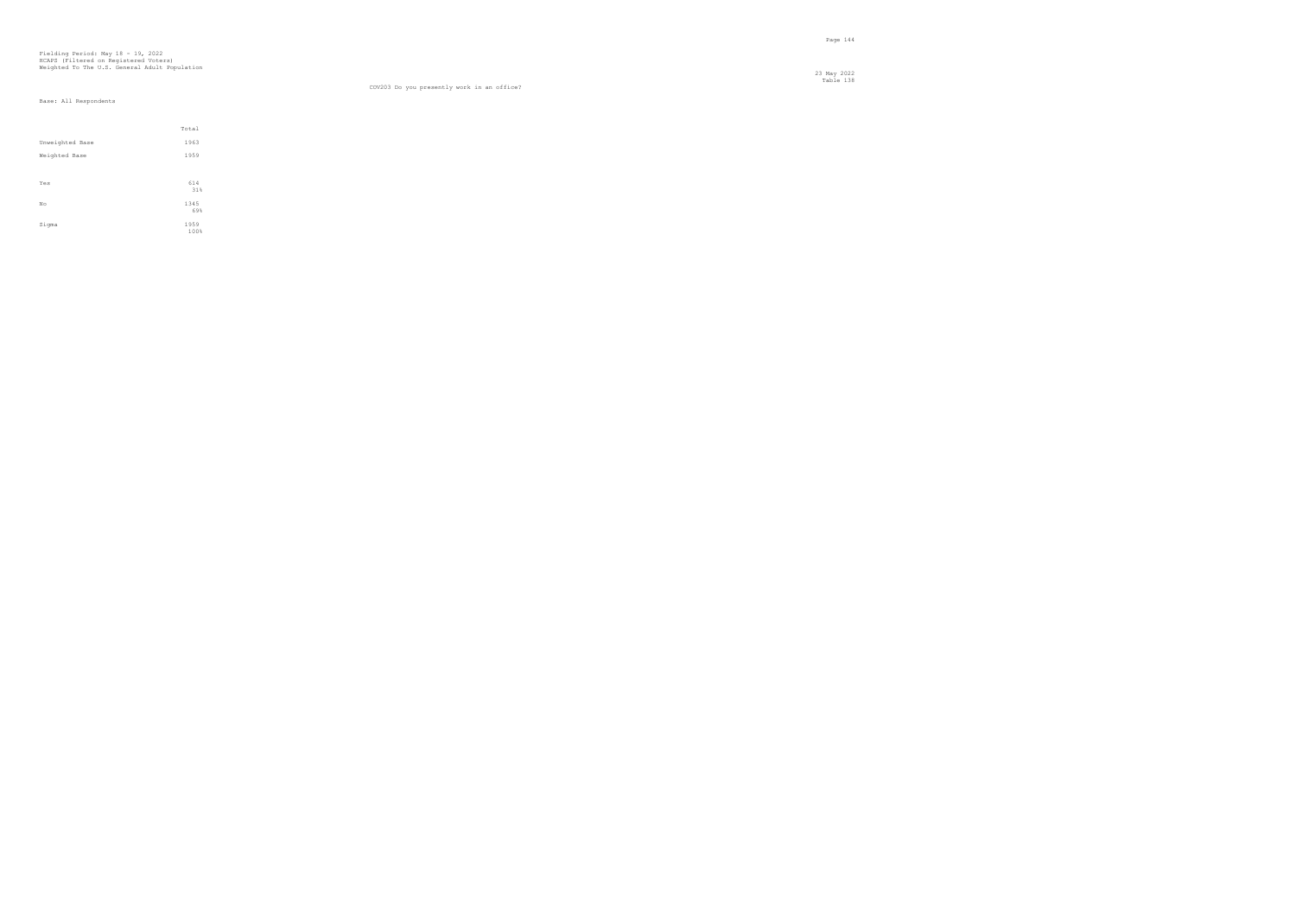23 May 2022 Table 139 COV204 Are you going back to work in the office or not going back?

|                 | Total        |
|-----------------|--------------|
| Unweighted Base | 1963         |
| Weighted Base   | 1959         |
|                 |              |
| Going back      | 799<br>41%   |
| Not going back  | 1160<br>59%  |
| Sigma           | 1959<br>100% |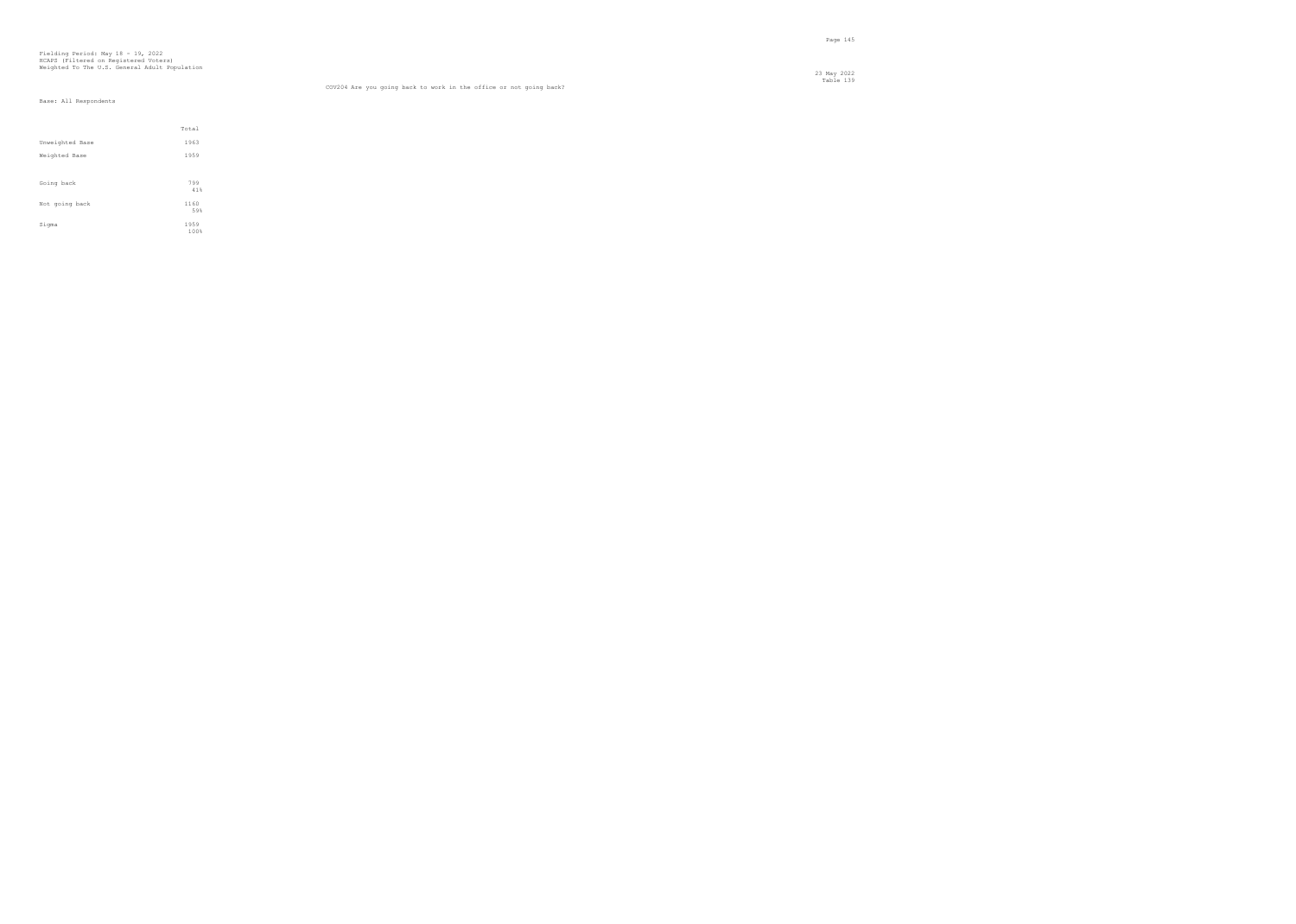#### Table 140 COV205 Is that because of Covid or because you prefer working from home?

# Base: Not Going Back

|                                       | Total        |  |
|---------------------------------------|--------------|--|
| Unweighted Base                       | 1232         |  |
| Weighted Base                         | 1160         |  |
|                                       |              |  |
| Because of concerns about<br>Covid    | 265<br>23%   |  |
| Because I prefer to work<br>from home | 895<br>77%   |  |
| Sigma                                 | 1160<br>100% |  |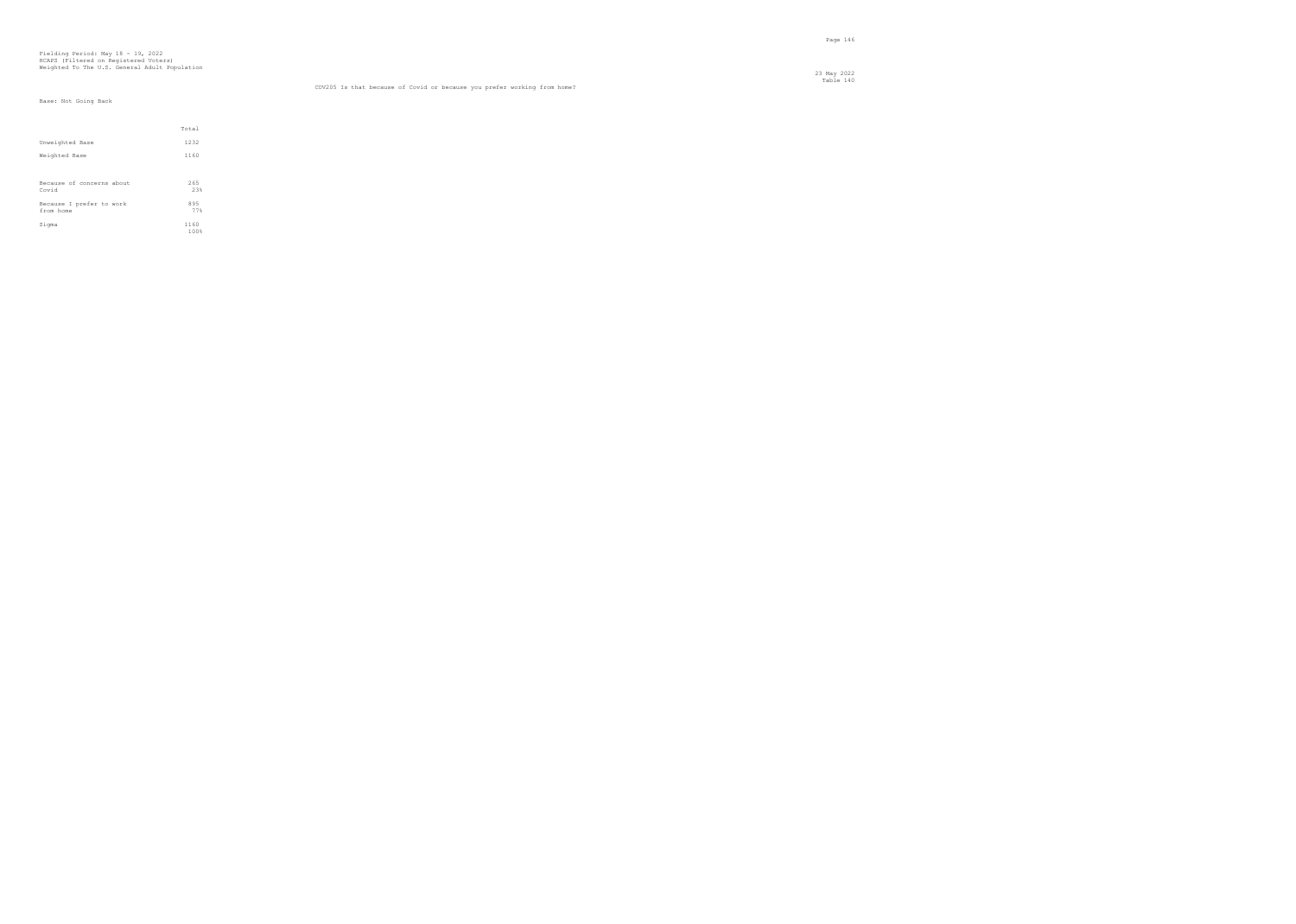|                                             | Total        |  |
|---------------------------------------------|--------------|--|
| Unweighted Base                             | 1963         |  |
| Weighted Base                               | 1959         |  |
| Democratic states have done<br>a better job | 1032<br>53%  |  |
| Republican states have done<br>a better     | 927<br>47%   |  |
| Sigma                                       | 1959<br>100% |  |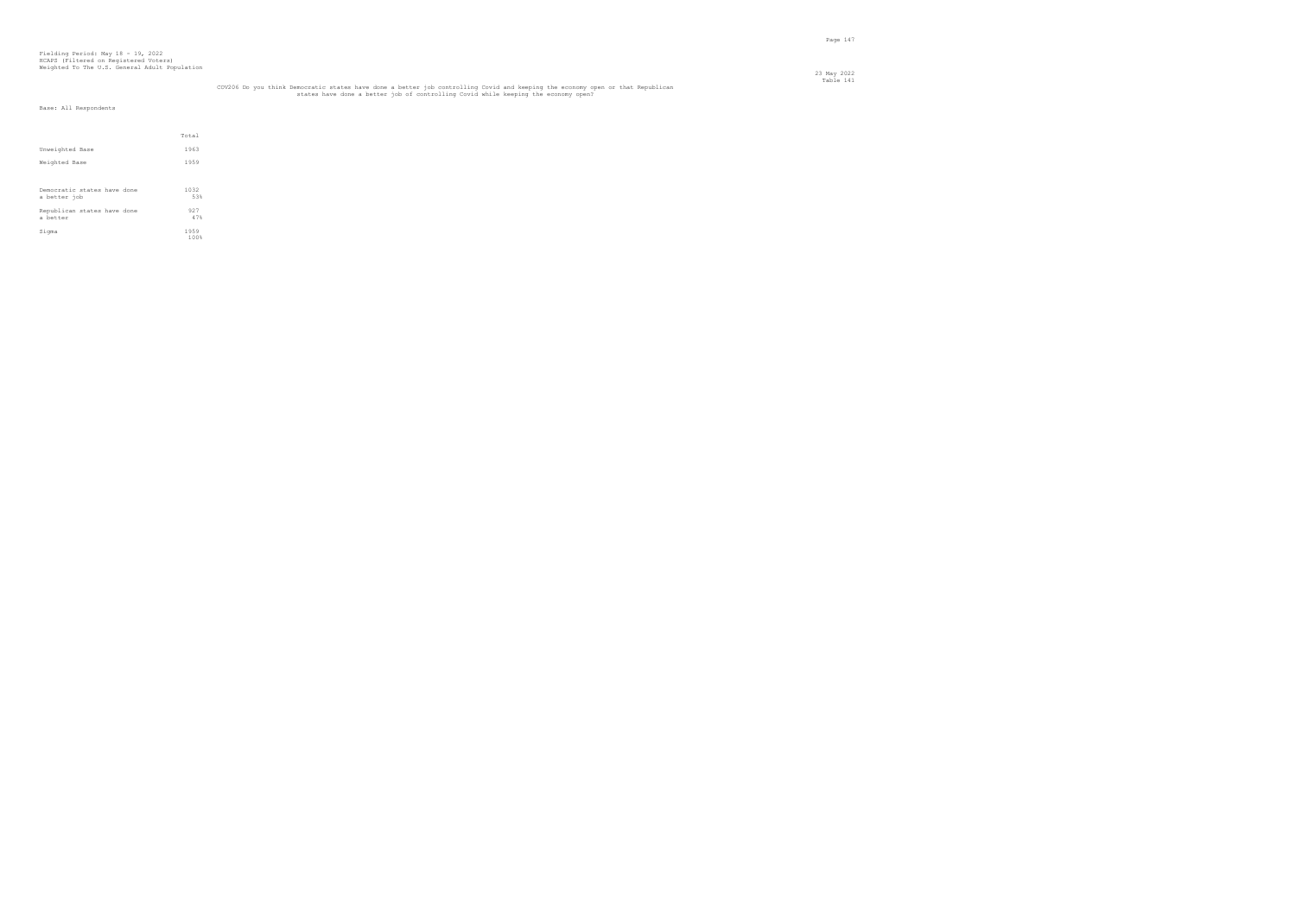23 May 2022 Table 142

QRACE What is your race?

|                                                                                                         | Total        |
|---------------------------------------------------------------------------------------------------------|--------------|
| Unweighted Base                                                                                         | 1963         |
| Weighted Base                                                                                           | 1959         |
| White                                                                                                   | 1321<br>67%  |
| Black or African American                                                                               | 249<br>13%   |
| Hispanic, Latino, or Spanish<br>origin                                                                  | 250<br>13%   |
| Asian origin (includes<br>people of Asian Indian,<br>Chinese, Korean, Filipino,<br>and Japanese origin) | 105<br>5%    |
| Other                                                                                                   | 35<br>2      |
| Sigma                                                                                                   | 1959<br>100% |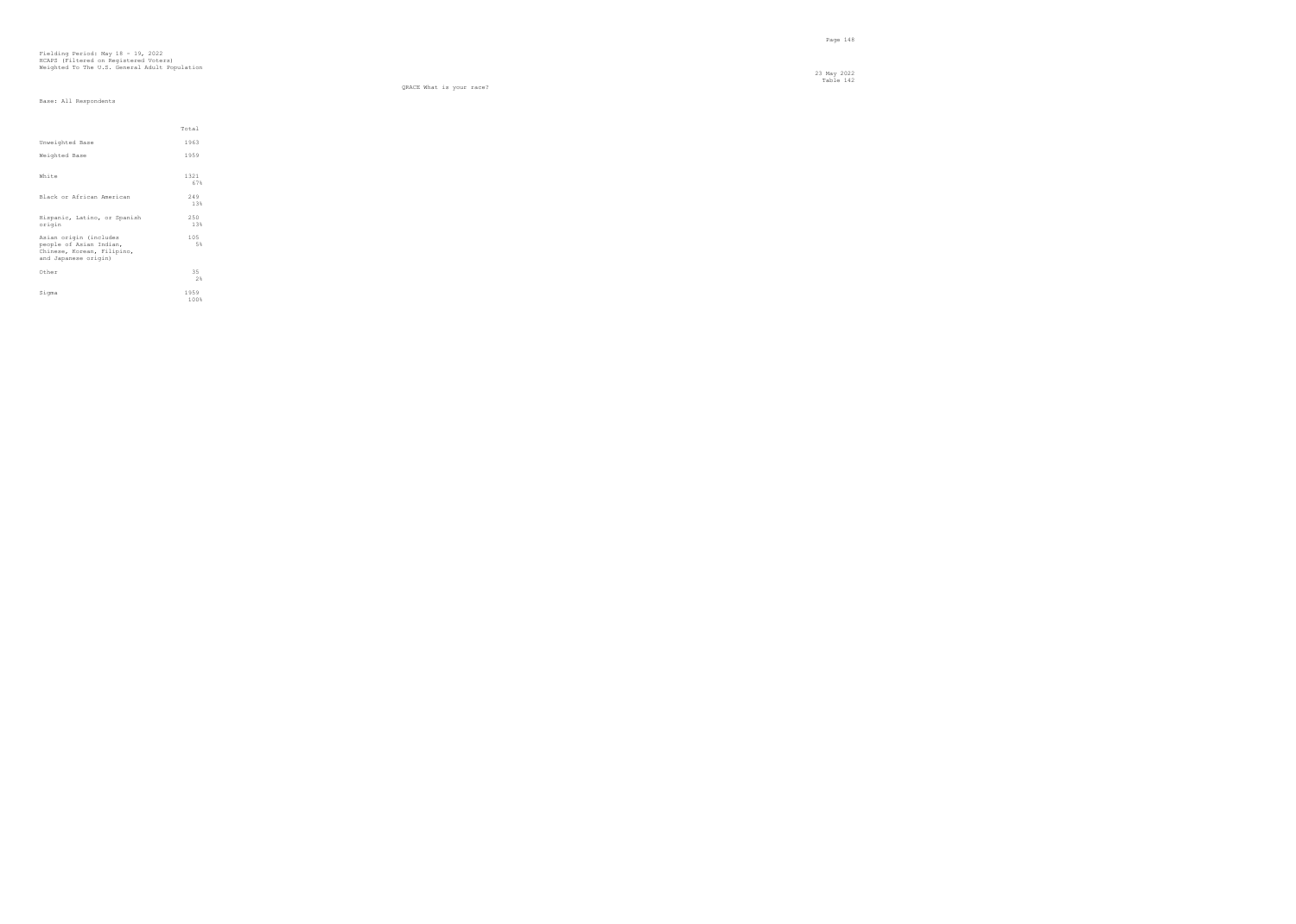#### Table 143 Q410 Which one of the following best describes your employment status?

|                                                                   | Total        |  |
|-------------------------------------------------------------------|--------------|--|
| Unweighted Base                                                   | 1963         |  |
| Weighted Base                                                     | 1959         |  |
| Employed full time                                                | 824<br>42%   |  |
| Employed part time                                                | 169<br>9%    |  |
| Self-employed full time                                           | 85<br>4%     |  |
| Not employed, but looking<br>for work                             | 97<br>5%     |  |
| Not employed and not looking<br>for work                          | 27<br>1%     |  |
| Not employed, unable to work<br>due to a disability or<br>illness | 78<br>4%     |  |
| Retired                                                           | 472<br>24%   |  |
| Student                                                           | 47<br>2%     |  |
| Stay-at-home spouse or<br>partner                                 | 78<br>4%     |  |
| Self-employed part time                                           | 81<br>4%     |  |
| Sigma                                                             | 1959<br>100% |  |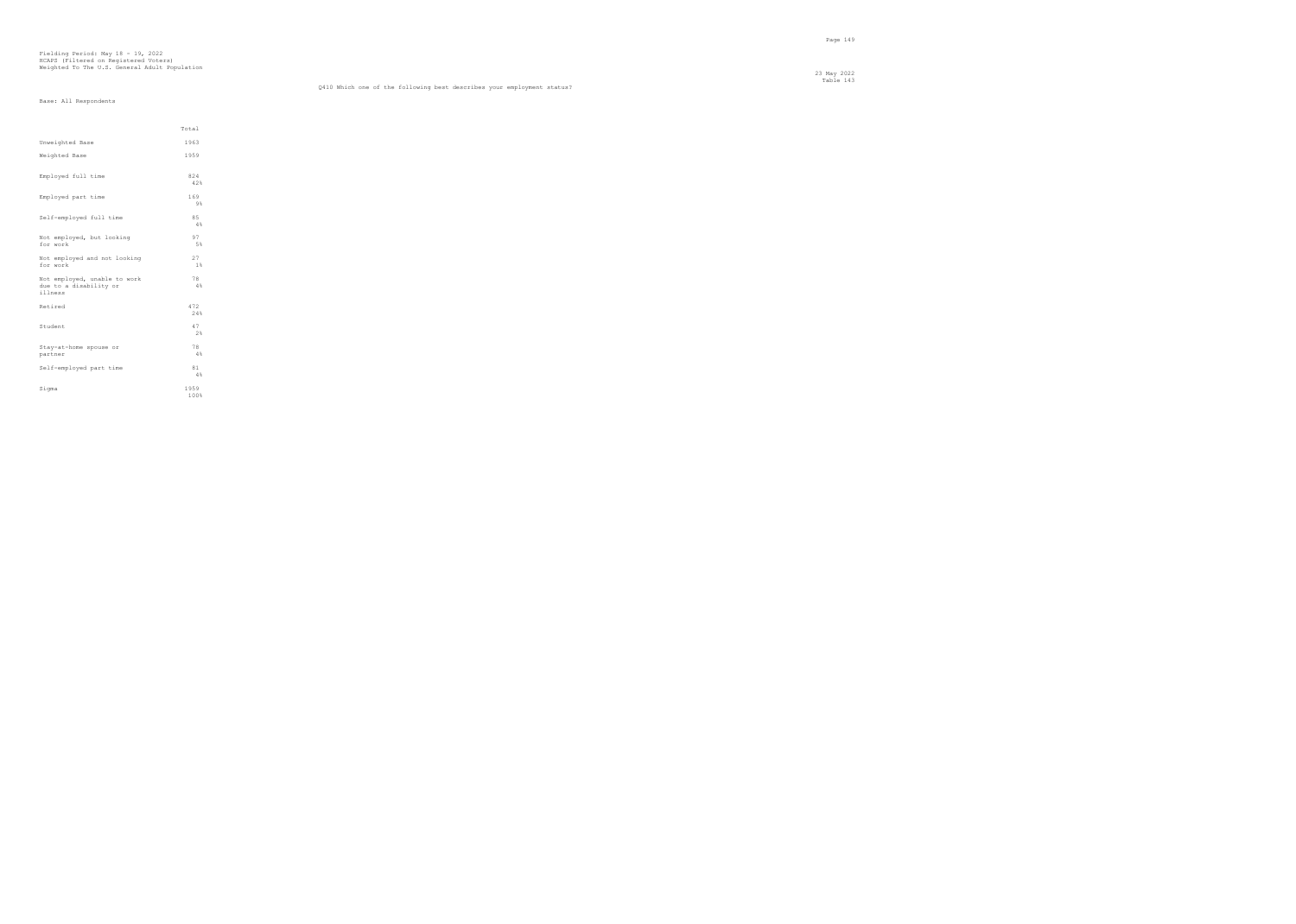23 May 2022 Table 144 D5 The organization you work for is in which of the following?

#### Base: Employed FT/PT

|                 | Total       |
|-----------------|-------------|
| Unweighted Base | 900         |
| Weighted Base   | 994         |
| Public sector   | 365<br>37%  |
| Private sector  | 481<br>48%  |
| Not-for-profit  | 73<br>7%    |
| Other           | 33<br>3%    |
| Don't know      | 41<br>4%    |
| Sigma           | 994<br>100% |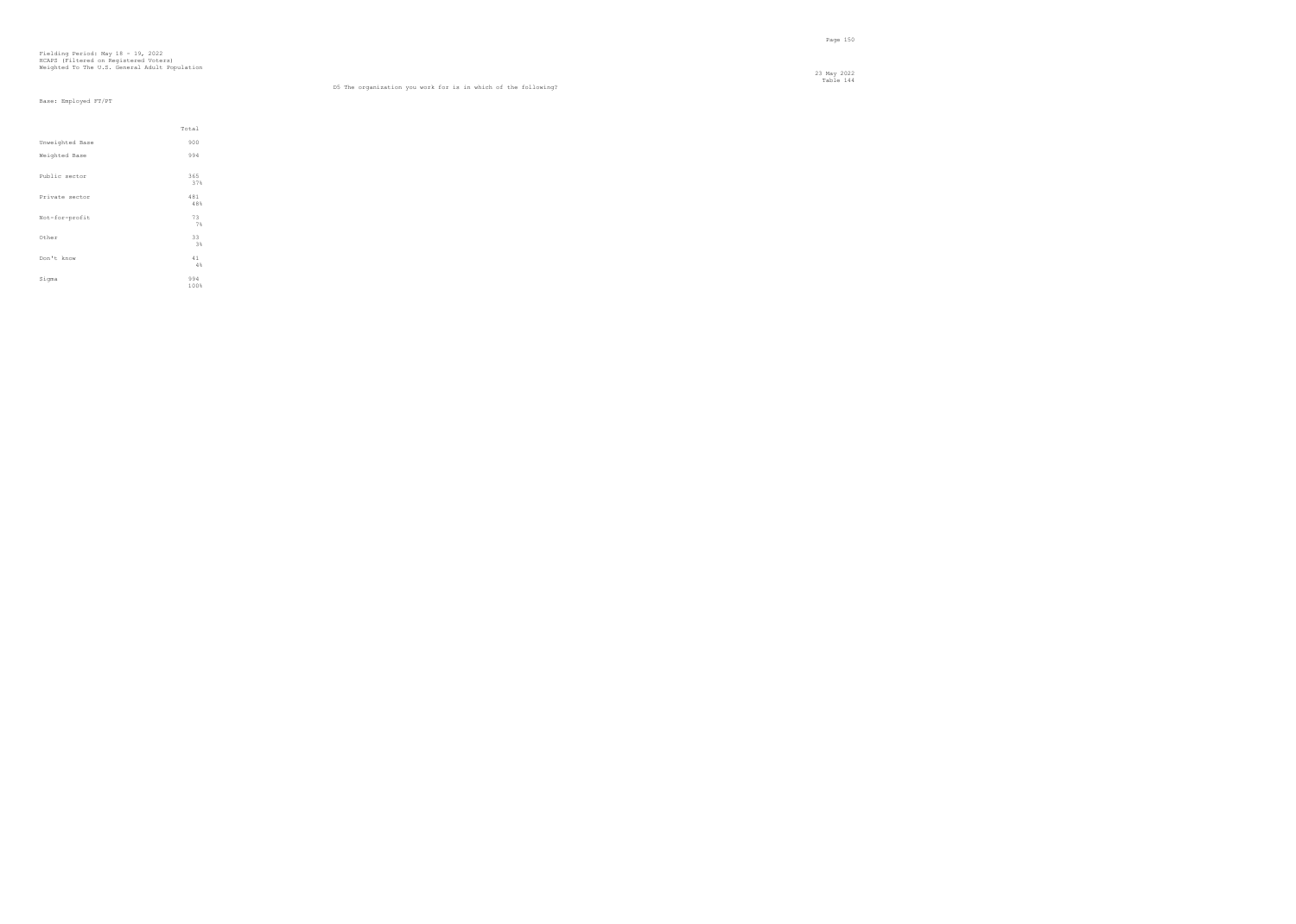# D6 Is anyone in your household a member of a labor union?

|                                                                               | Total        |
|-------------------------------------------------------------------------------|--------------|
| Unweighted Base                                                               | 1963         |
| Weighted Base                                                                 | 1959         |
| I am a member of a labor<br>union                                             | 185<br>9%    |
| Someone else in my household<br>is a member of a labor union                  | 125<br>6%    |
| Both me and another member<br>of my household are members<br>of a labor union | 66<br>3%     |
| No one in my household is a<br>member of a labor union                        | 1502<br>77%  |
| Decline to state                                                              | 81<br>4%     |
| Sigma                                                                         | 1959<br>100% |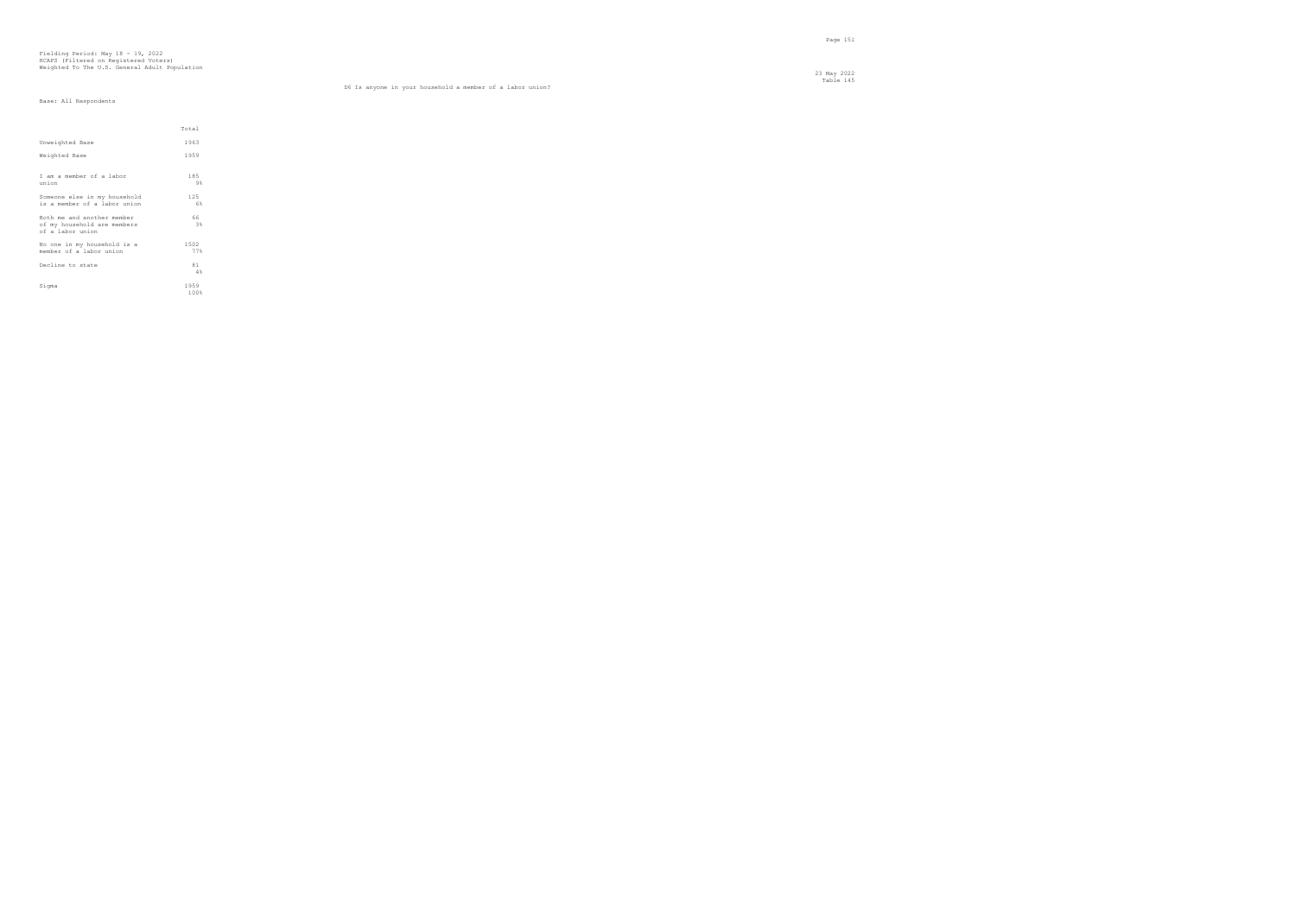# Fielding Period: May 18 - 19, 2022 HCAPS (Filtered on Registered Voters) Weighted To The U.S. General Adult Population

|                                                        | Total        |  |
|--------------------------------------------------------|--------------|--|
| Unweighted Base                                        | 1963         |  |
| Weighted Base                                          | 1959         |  |
| Less than high school                                  | 25<br>1%     |  |
| Completed some high school                             | 135<br>7%    |  |
| High school graduate or<br>equivalent (e.g., GED)      | 348<br>18%   |  |
| Job-specific training<br>programs after high school    | 85<br>4%     |  |
| Completed some college, but<br>no degree               | 485<br>25%   |  |
| Associate's degree                                     | 239<br>12%   |  |
| College graduate (e.g.,<br>B.A., A.B., B.S.)           | 361<br>18%   |  |
| Completed some graduate<br>school, but no degree       | 4.5<br>2%    |  |
| Completed graduate school<br>(e.g., M.S., M.D., Ph.D.) | 236<br>12%   |  |
| Sigma                                                  | 1959<br>100% |  |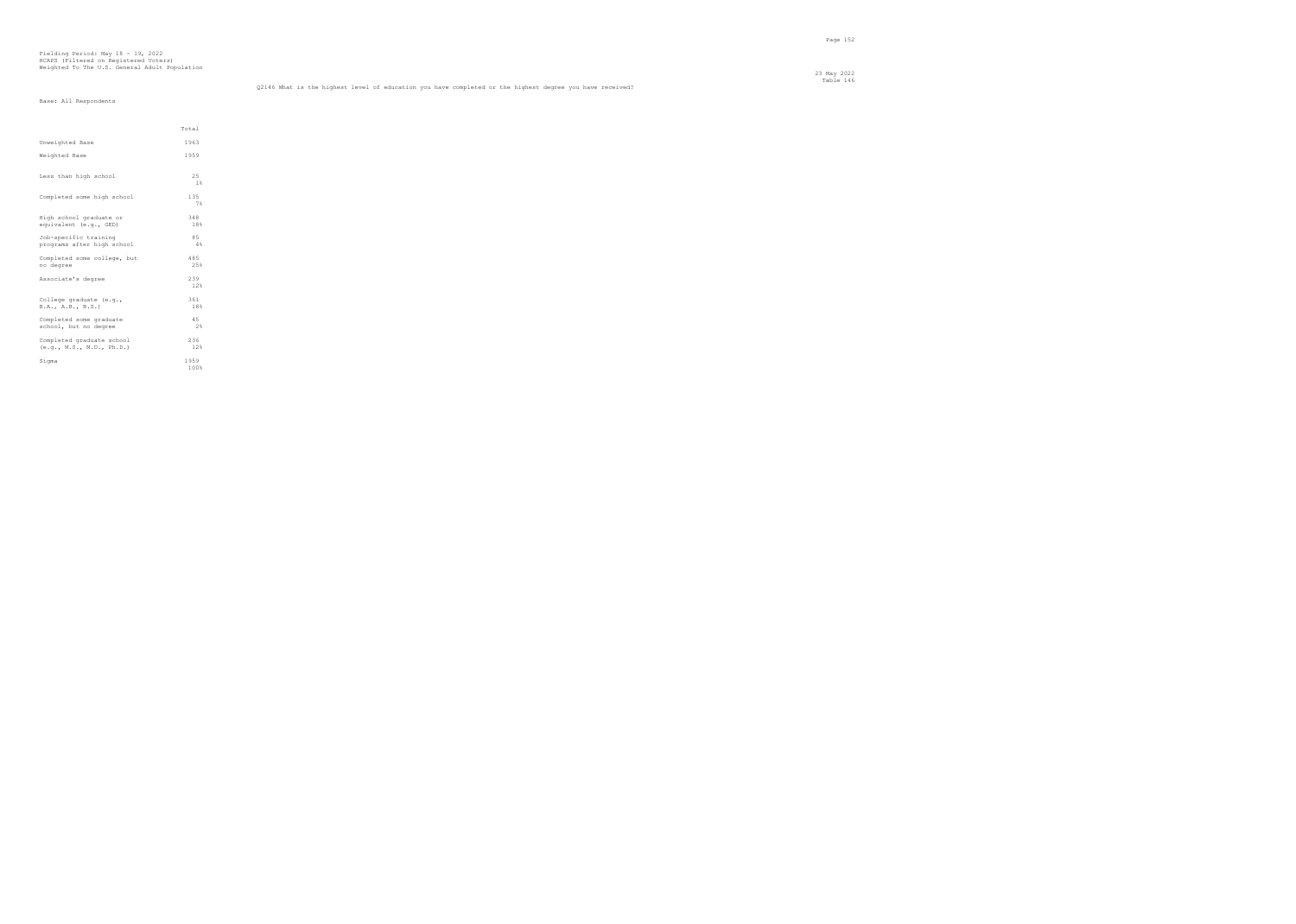23 May 2022 Table 14 23 May 2022<br>Table 147

Q2135 What is your marital status?

|                        | Total        |
|------------------------|--------------|
| Unweighted Base        | 1963         |
| Weighted Base          | 1959         |
| Married or civil union | 919<br>47%   |
| Single, never married  | 530<br>27%   |
| Divorced               | 200<br>10%   |
| Separated              | 45<br>2%     |
| Widowed/Widower        | 126<br>6%    |
| Living with partner    | 140<br>7%    |
| Sigma                  | 1959<br>100% |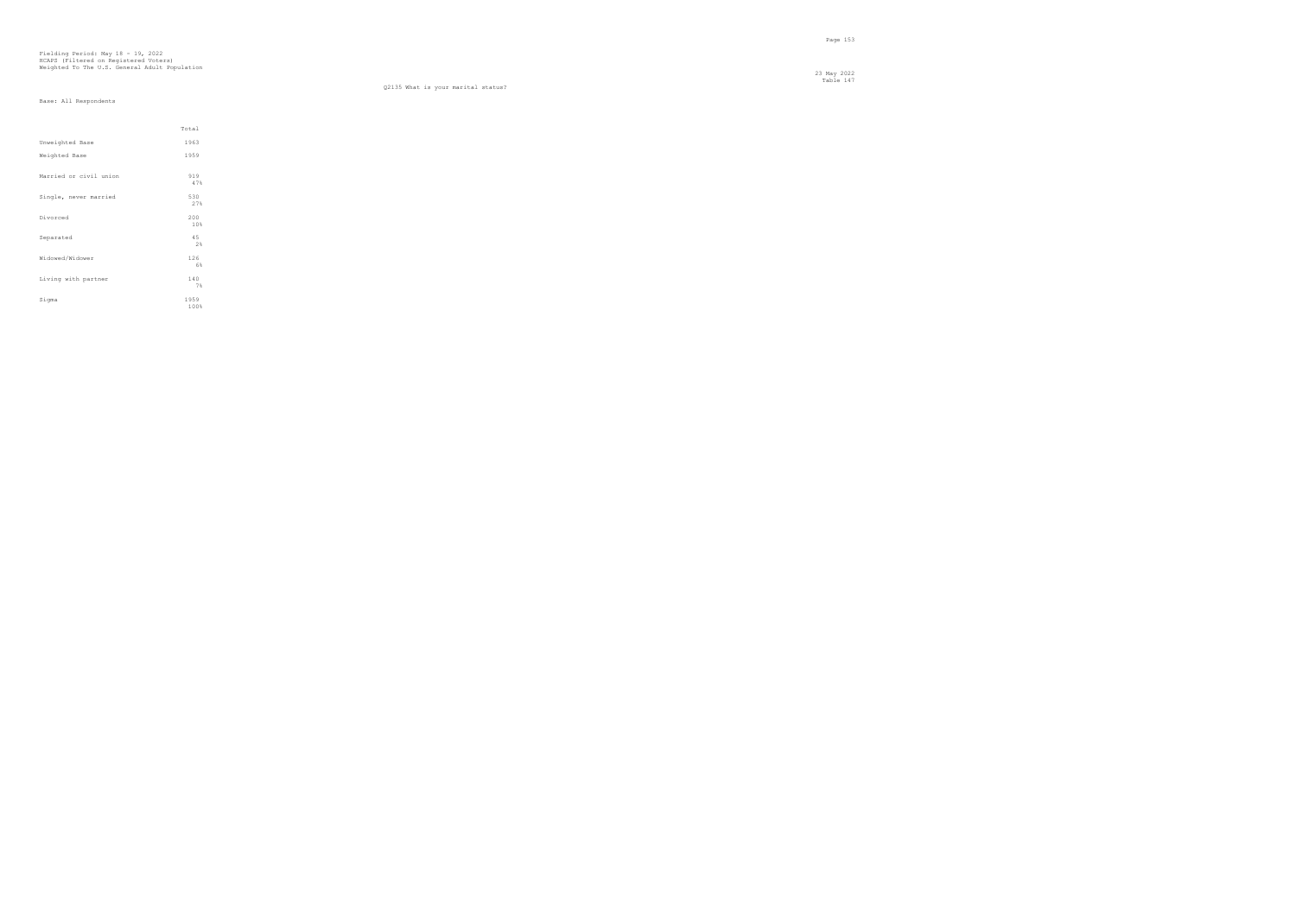#### Table 148 D9 How many children live in your household?

23 May 2022

|                 | Total        |
|-----------------|--------------|
| Unweighted Base | 1963         |
| Weighted Base   | 1959         |
|                 |              |
| None            | 1108<br>57%  |
| One             | 402<br>21%   |
| Two             | 282<br>14%   |
| Three           | 117<br>6%    |
| Four or more    | 51<br>3%     |
| Sigma           | 1959<br>100% |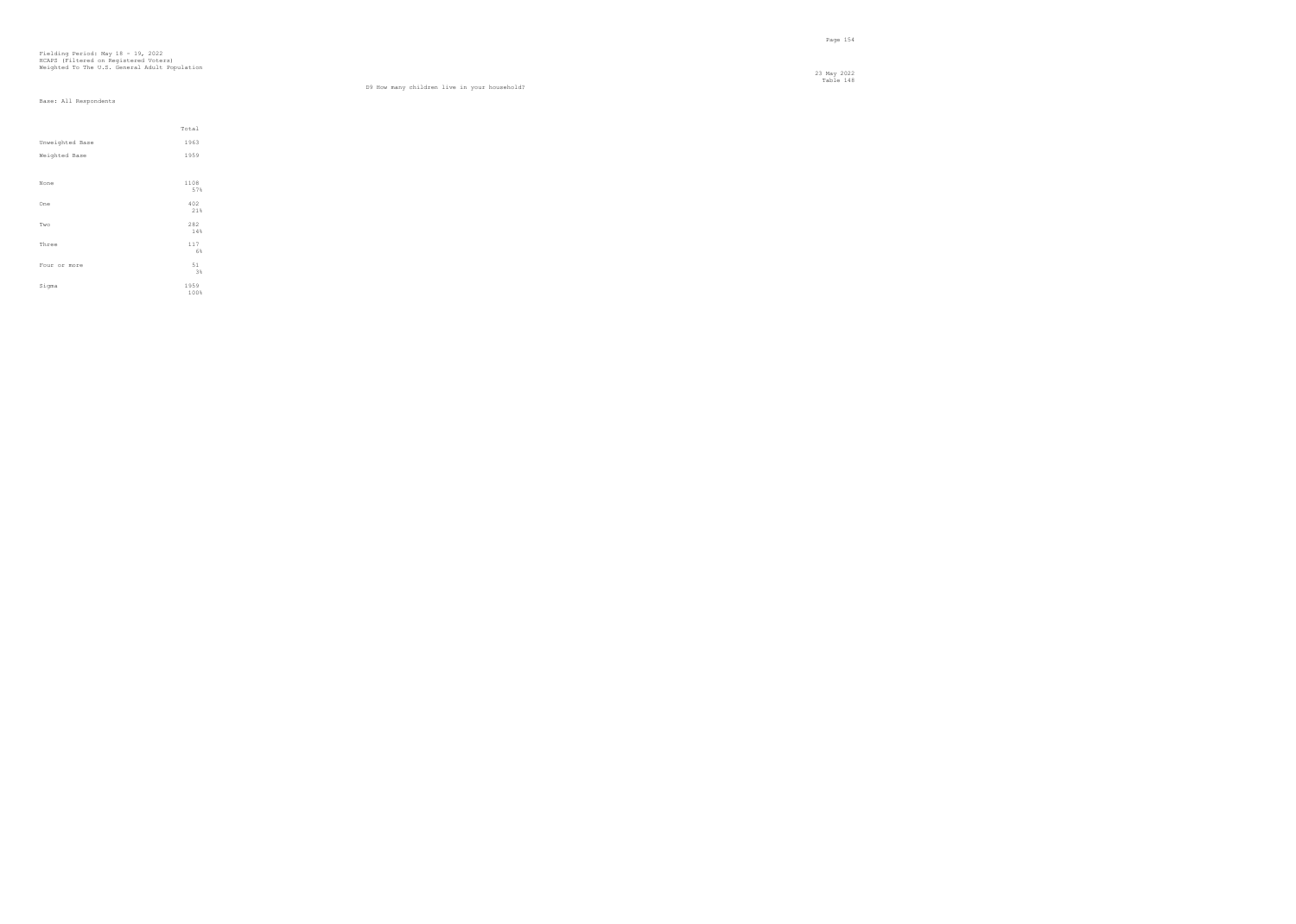#### Table 149 M12 Which best describes your political ideology?

|                     | Total        |  |
|---------------------|--------------|--|
| Unweighted Base     | 1963         |  |
| Weighted Base       | 1959         |  |
| Liberal (Net)       | 472<br>2.4%  |  |
| Strong liberal      | 248<br>13%   |  |
| Lean liberal        | 224<br>11%   |  |
| Moderate            | 746<br>38%   |  |
| Conservative (Net)  | 741<br>38%   |  |
| Lean conservative   | 360<br>18%   |  |
| Strong conservative | 381<br>19%   |  |
| Sigma               | 1959<br>100% |  |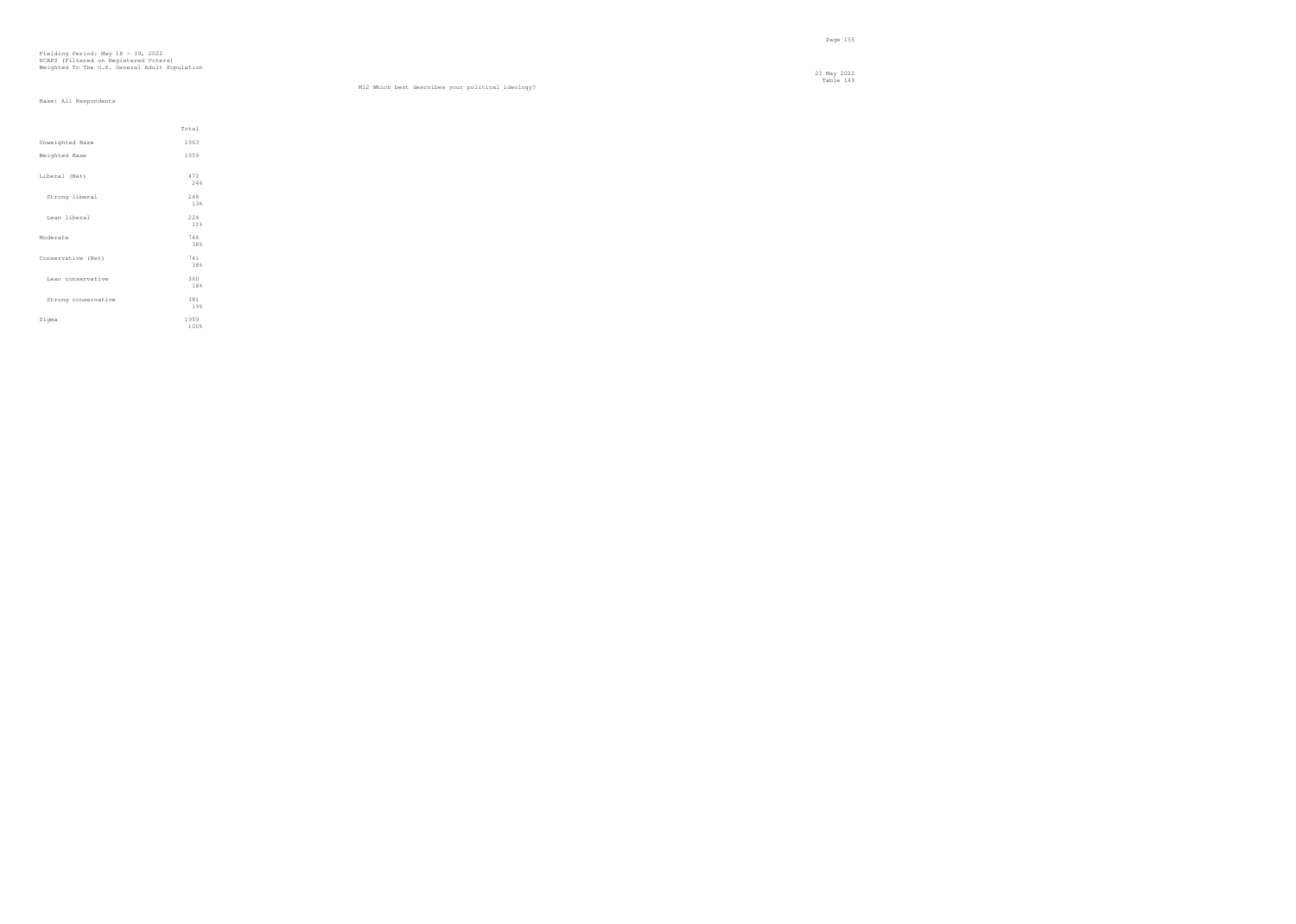23 May 2022 Table 150 M13 Do you think of yourself as fiscally liberal or conservative?

|                                     | Total        |
|-------------------------------------|--------------|
| Unweighted Base                     | 1963         |
| Weighted Base                       | 1959         |
| Fiscally liberal                    | 427<br>22%   |
| Fiscally conservative               | 956<br>49%   |
| Do not lean one way or the<br>other | 576<br>29%   |
| Sigma                               | 1959<br>100% |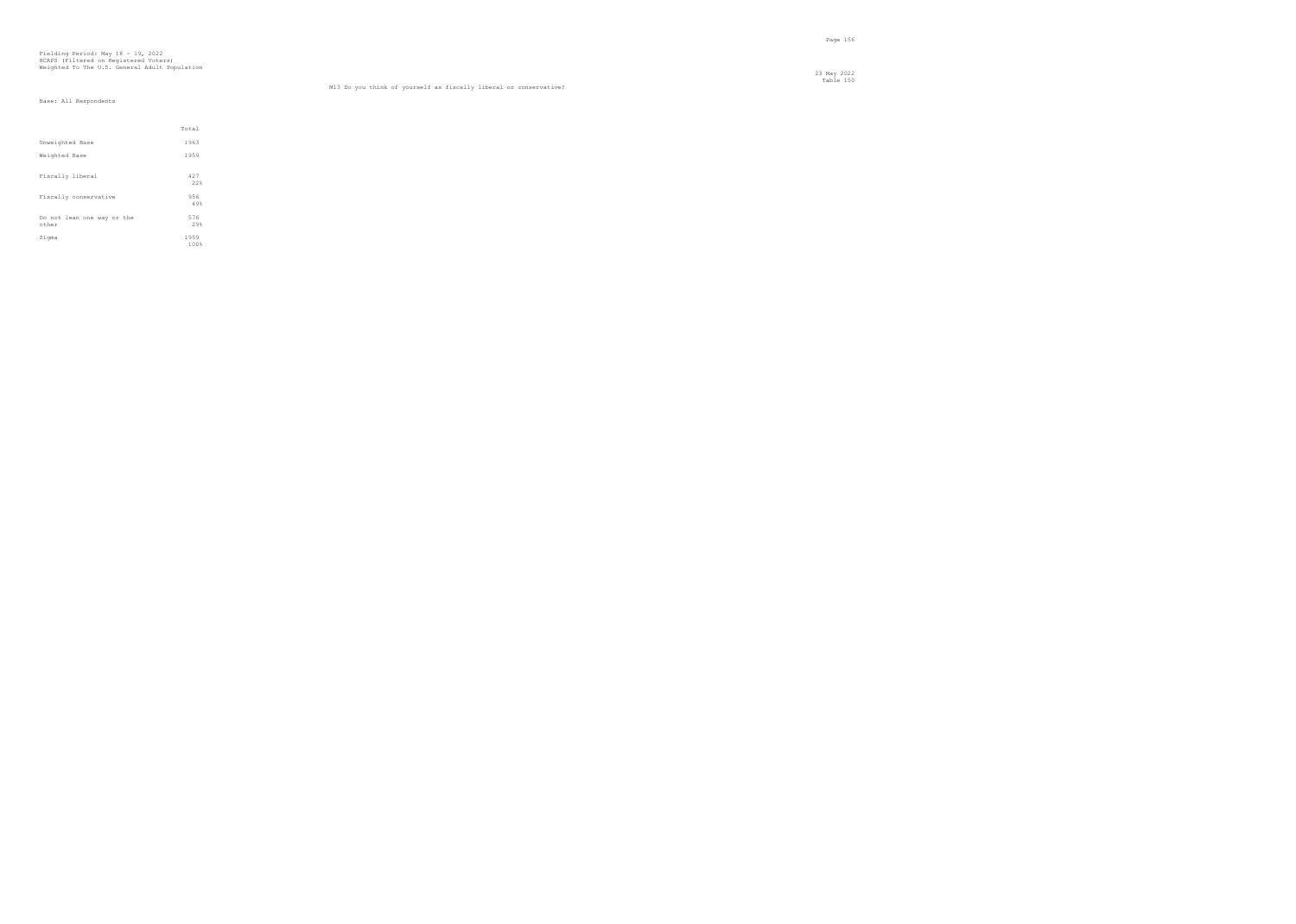23 May 2022 Table 151 M14 Do you think of yourself as socially liberal or conservative?

|                                     | Total        |
|-------------------------------------|--------------|
| Unweighted Base                     | 1963         |
| Weighted Base                       | 1959         |
| Socially liberal                    | 567<br>29%   |
| Socially conservative               | 843<br>43%   |
| Do not lean one way or the<br>other | 549<br>28%   |
| Sigma                               | 1959<br>100% |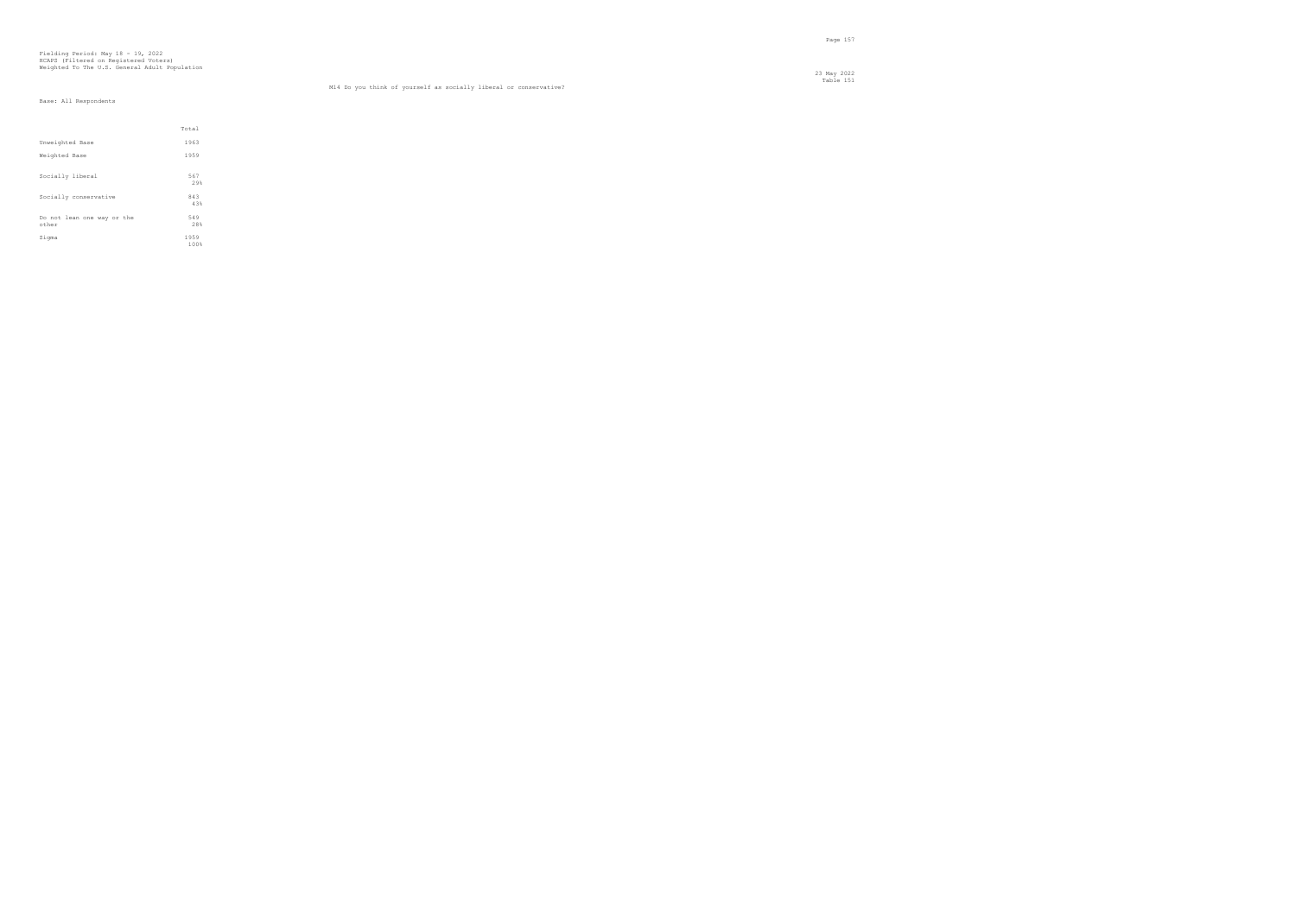#### Table 152 S3 Did you vote in the 2020 presidential election?

|                    | Total        |
|--------------------|--------------|
| Unweighted Base    | 1963         |
| Weighted Base      | 1959         |
|                    |              |
| Yes                | 1628<br>83%  |
| No                 | 262          |
|                    | 13%          |
| I was not eligible | 69<br>4%     |
|                    |              |
| Sigma              | 1959<br>100% |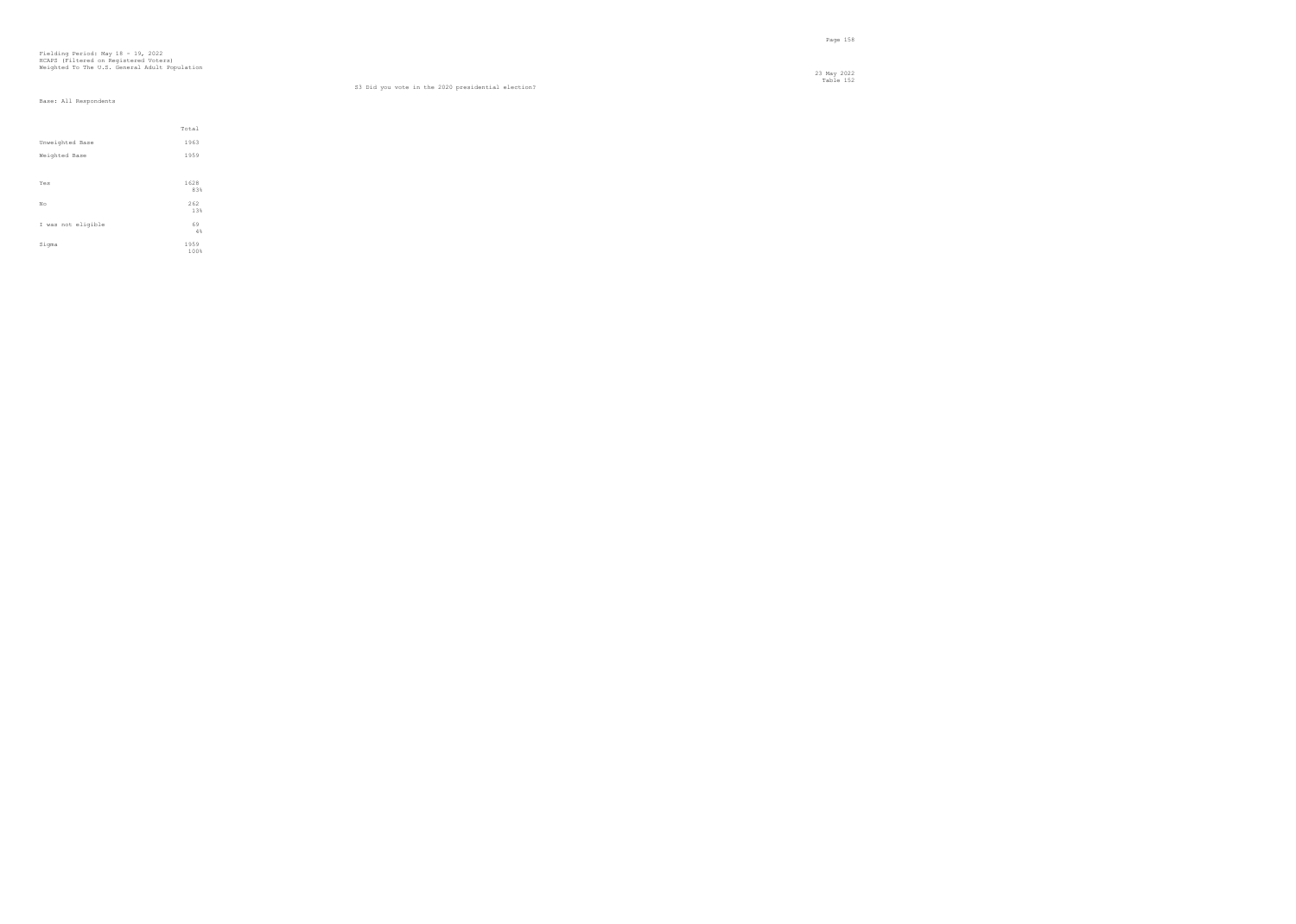Page 159

23 May 2022

|                   | Total        |
|-------------------|--------------|
| Unweighted Base   | 1963         |
| Weighted Base     | 1959         |
|                   |              |
| Joe Biden         | 830<br>42%   |
| Donald Trump      | 839<br>43%   |
| Third party       | 72<br>$4\%$  |
| Decline to answer | 219<br>11%   |
| Sigma             | 1959<br>100% |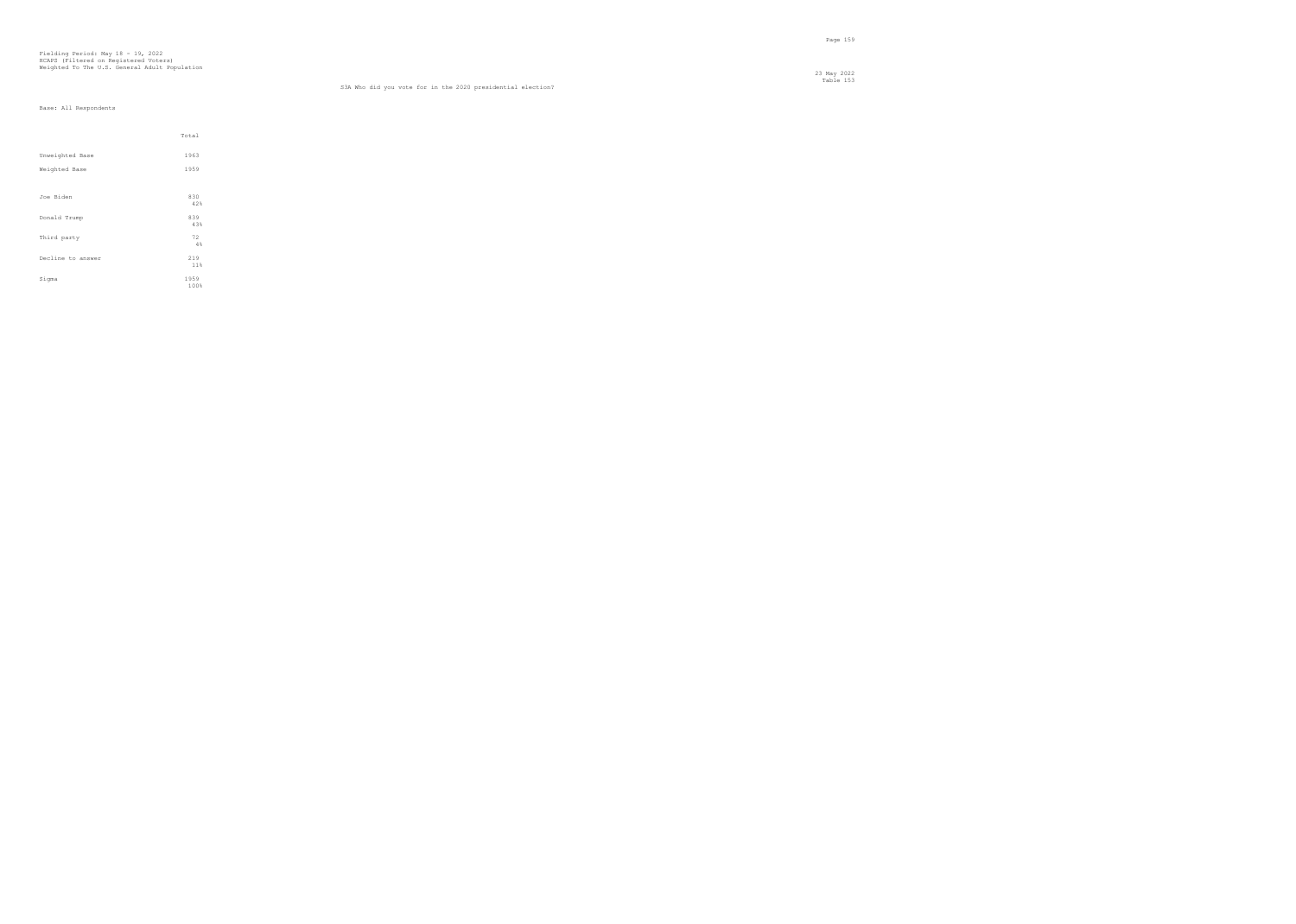Base: Voted In Presidential Election

|                            | Total        |  |
|----------------------------|--------------|--|
| Unweighted Base            | 1654         |  |
| Weighted Base              | 1628         |  |
|                            |              |  |
| Likeability                | 326<br>20%   |  |
| Their stance on the issues | 1302<br>80%  |  |
| Sigma                      | 1628<br>100% |  |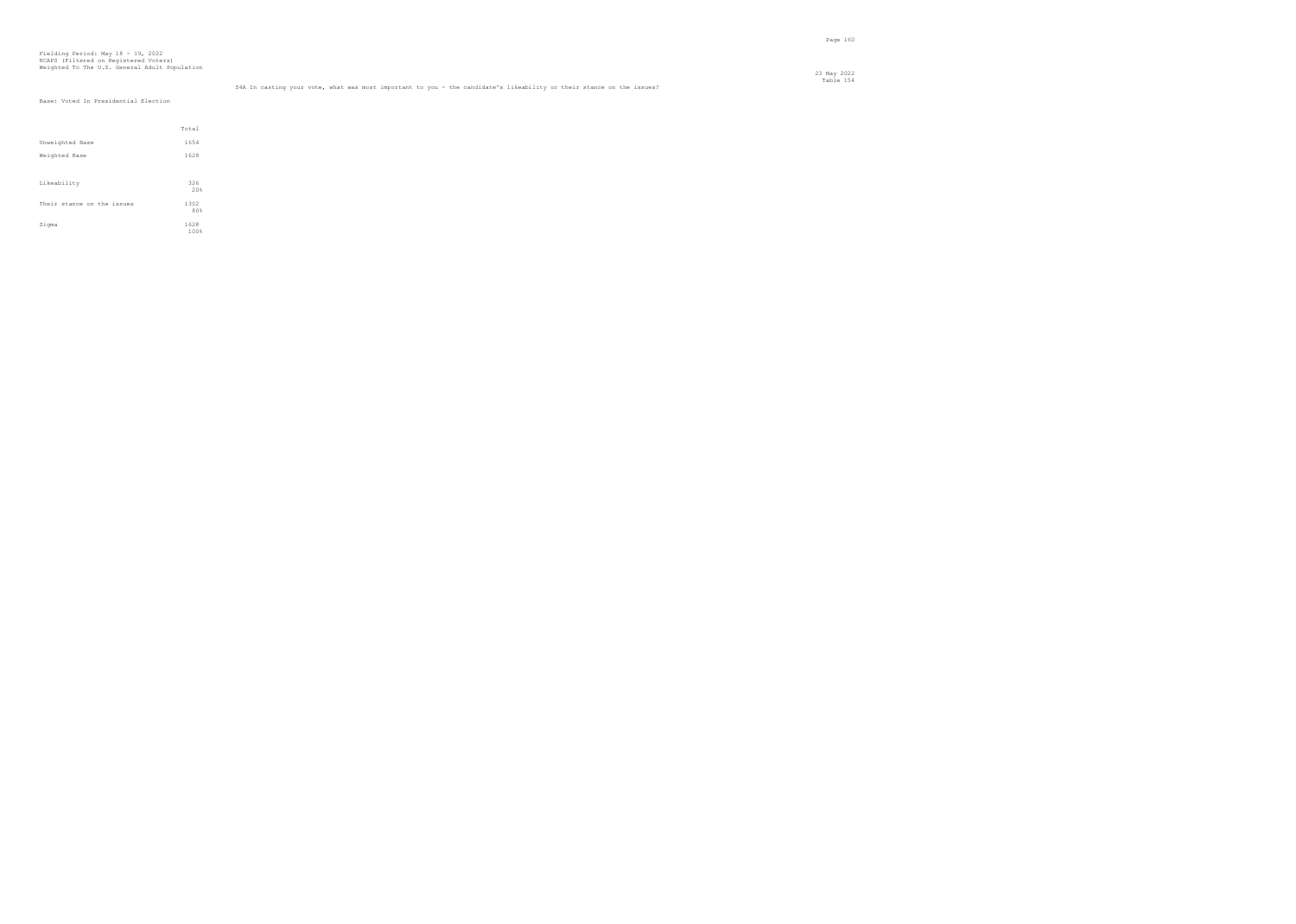23 May 2022 Table 155

D11 What is your religion?

|                            | Total          |  |
|----------------------------|----------------|--|
| Unweighted Base            | 1963           |  |
| Weighted Base              | 1959           |  |
|                            |                |  |
| Evangelical Protestant     | 276<br>14%     |  |
|                            |                |  |
| Non-Evangelical Protestant | 202<br>10%     |  |
|                            |                |  |
| Roman Catholic             | 481<br>25%     |  |
| Mormon                     | 40             |  |
|                            | 2%             |  |
| Other Christian            | 323            |  |
|                            | 16%            |  |
| Jewish                     | 54             |  |
|                            | 3%             |  |
| Muslim                     | 44<br>2%       |  |
| Hindu                      | $\overline{c}$ |  |
|                            | $\star$        |  |
| Buddhist                   | 19             |  |
|                            | $1\%$          |  |
| Atheist/Agnostic           | 195            |  |
|                            | 10%            |  |
| Other                      | 323<br>17%     |  |
| Sigma                      | 1959           |  |
|                            | 100%           |  |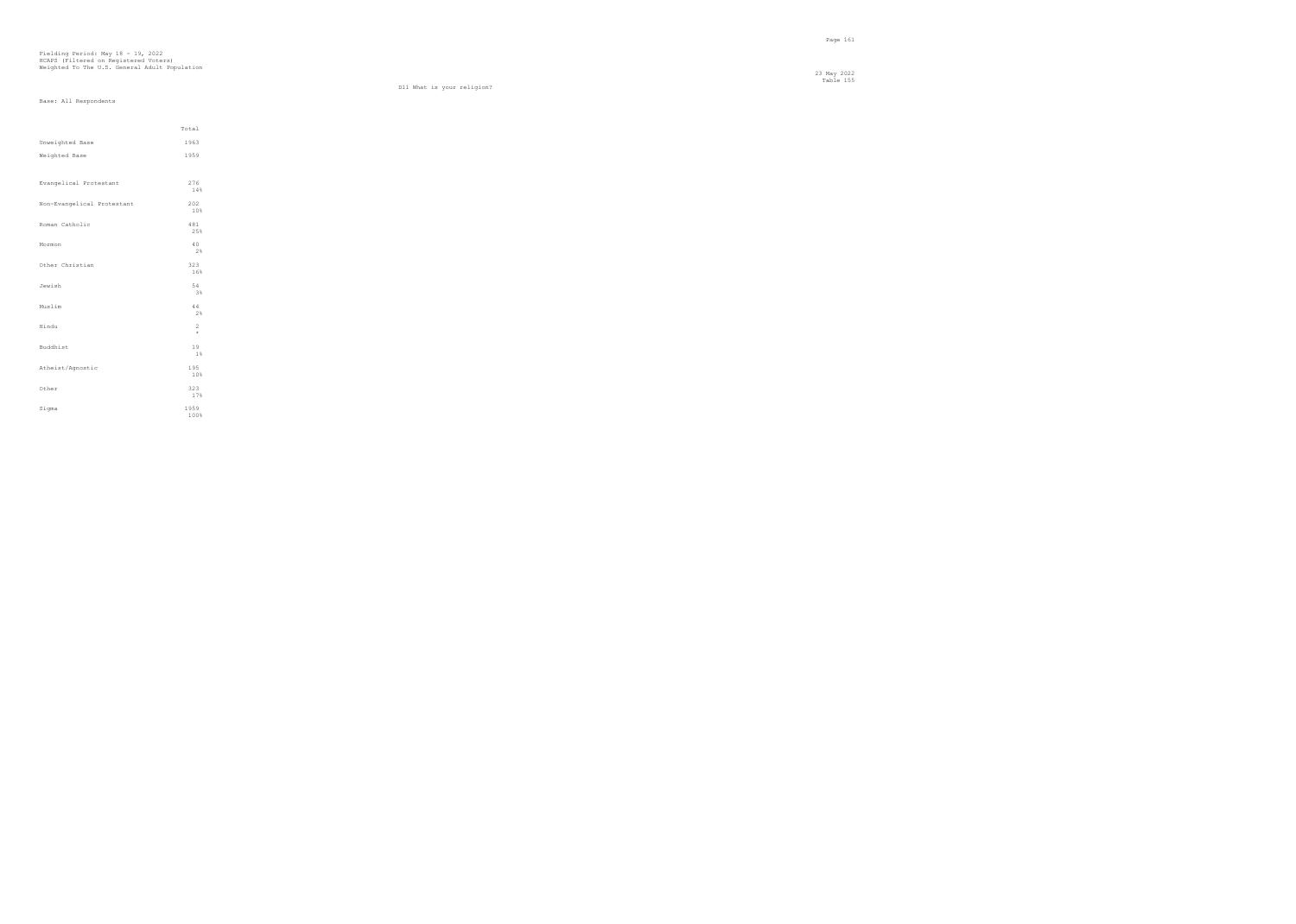23 May 2022 Table 156 D12 How often do you attend religion services, events, or gatherings?

|                       | Total      |  |
|-----------------------|------------|--|
| Unweighted Base       | 1963       |  |
| Weighted Base         | 1959       |  |
|                       |            |  |
| Daily                 | 101<br>5%  |  |
|                       |            |  |
| Weekly                | 515<br>26% |  |
|                       |            |  |
| A few times per month | 228        |  |
|                       | 12%        |  |
| Once a month          | 175        |  |
|                       | 9%         |  |
| Almost never          | 940        |  |
|                       | 48%        |  |
| Sigma                 | 1959       |  |
|                       | 100%       |  |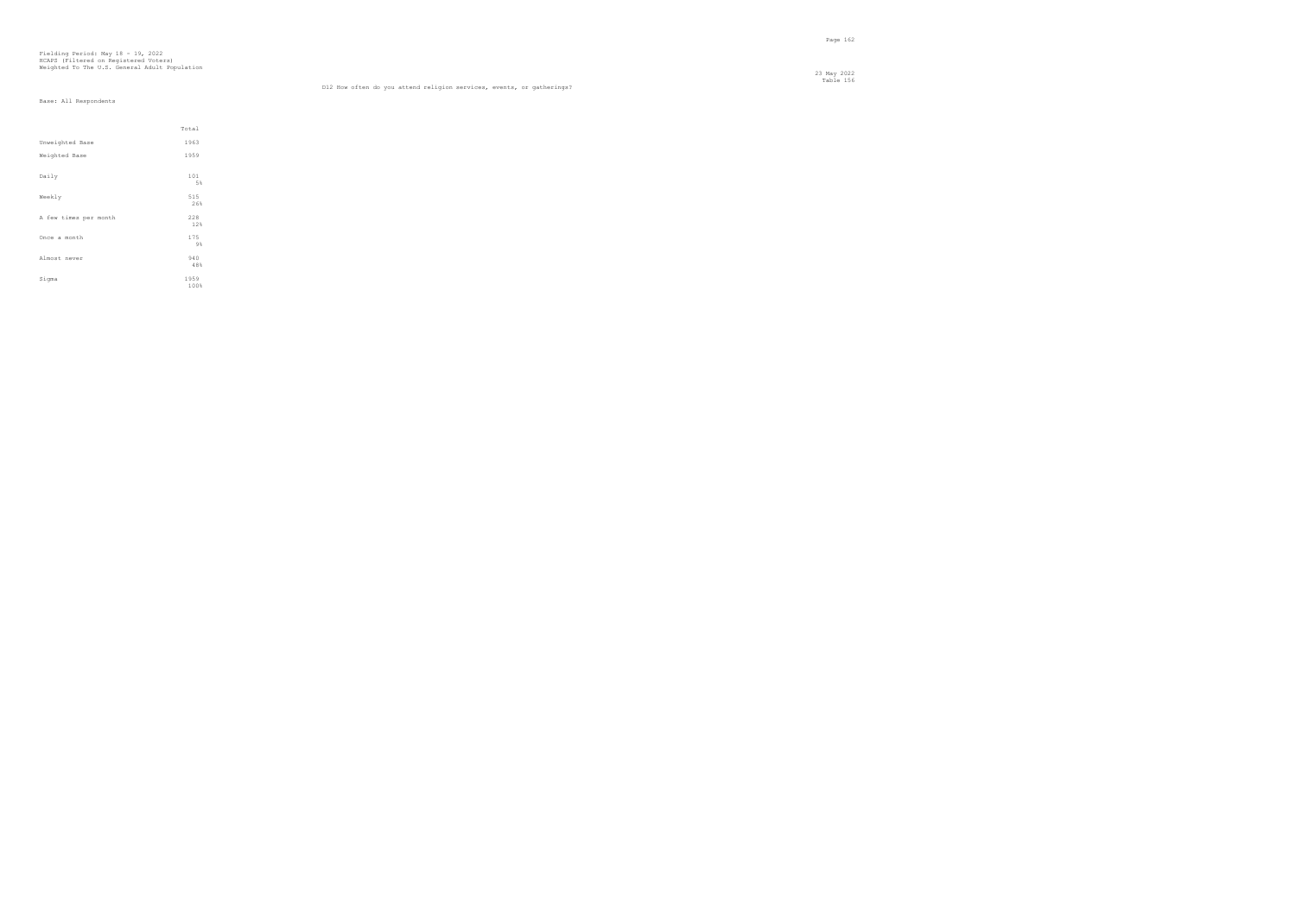23 May 2022 Table 157 D13 How important or unimportant is religion in your life?

|                                    | Total        |  |
|------------------------------------|--------------|--|
| Unweighted Base                    | 1963         |  |
| Weighted Base                      | 1959         |  |
| Very/Somewhat Important<br>(Net)   | 1390<br>71%  |  |
| Very important                     | 798<br>41%   |  |
| Somewhat important                 | 592<br>30%   |  |
| Very/Somewhat Unimportant<br>(Net) | 569<br>29%   |  |
| Somewhat unimportant               | 220<br>11%   |  |
| Very unimportant                   | 349<br>18%   |  |
| Sigma                              | 1959<br>100% |  |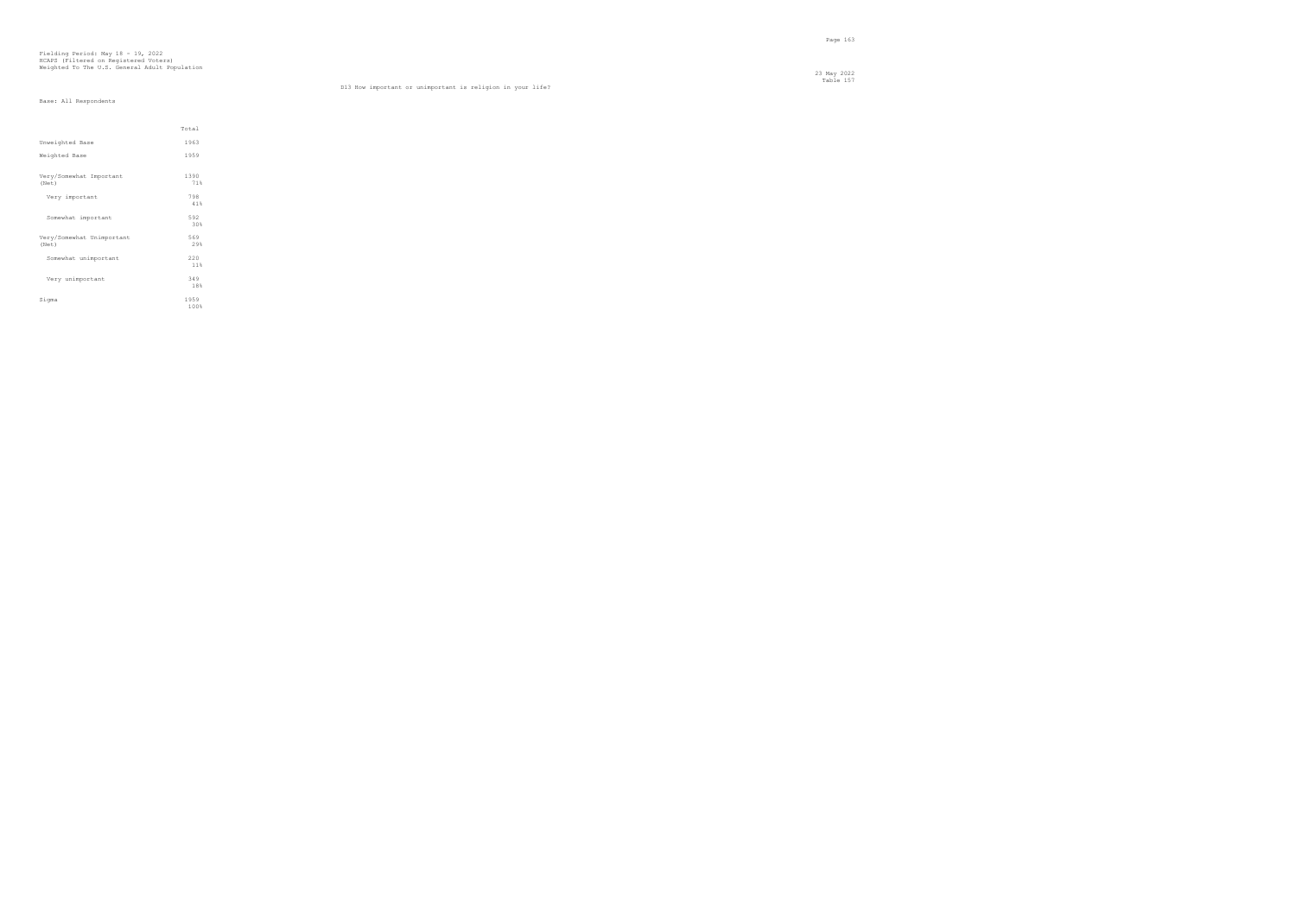23 May 2022 Table 158

#### D14 Does anyone in your household own a gun?

|                 | Total        |  |
|-----------------|--------------|--|
| Unweighted Base | 1963         |  |
| Weighted Base   | 1959         |  |
|                 |              |  |
| Yes             | 714<br>36%   |  |
| No              | 1245         |  |
|                 | 64%          |  |
| Sigma           | 1959<br>100% |  |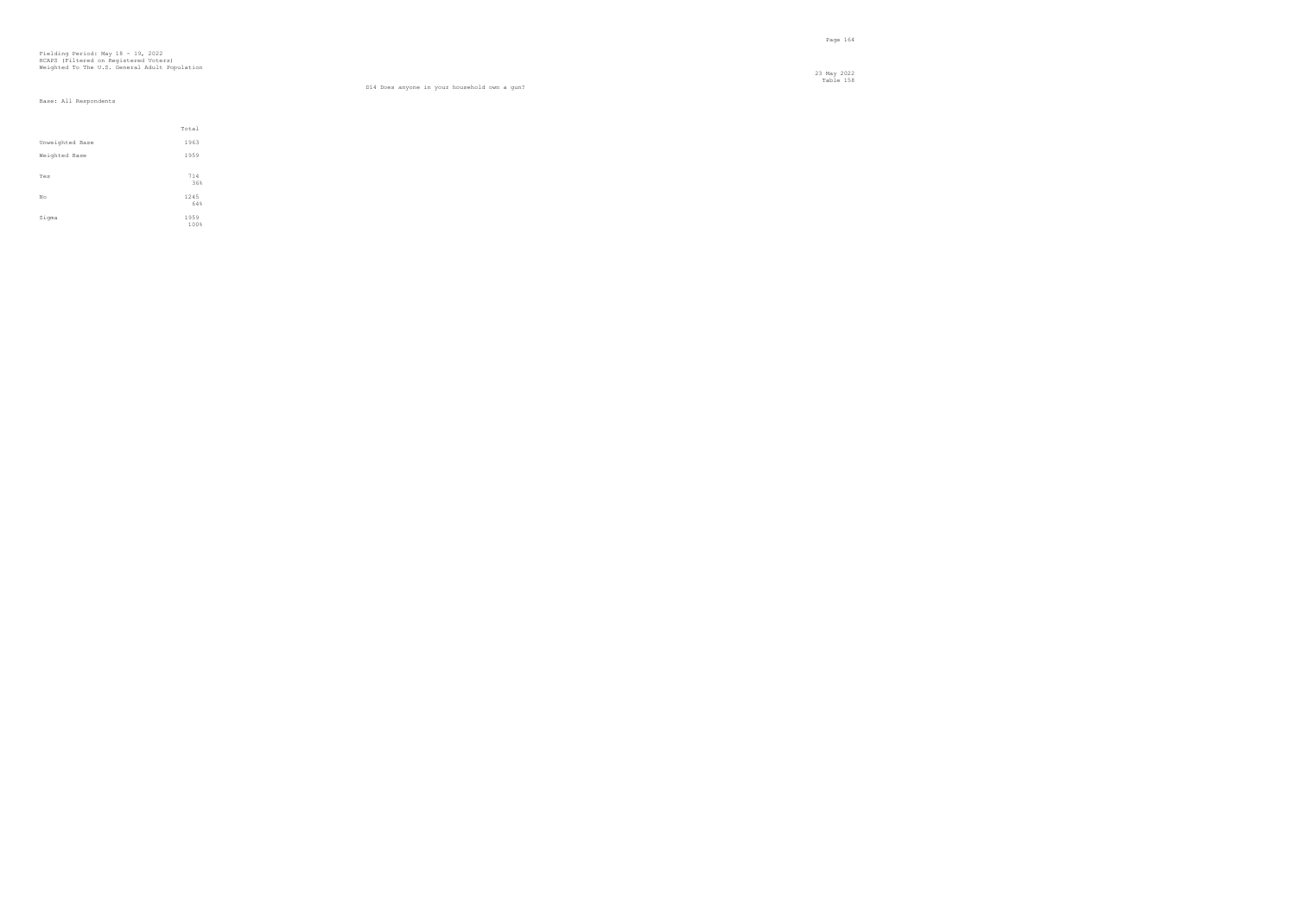#### Table 159 Q2145 Which of the following best describes your current primary residence?

I/We live in...

|  | Base: All Respondents |
|--|-----------------------|

|                                                        | Total        |
|--------------------------------------------------------|--------------|
| Unweighted Base                                        | 1963         |
| Weighted Base                                          | 1959         |
| A house that I/we own                                  | 1170<br>60%  |
| An apartment or condominium<br>that I/we own           | 132<br>7%    |
| Another type of home that I/<br>we own                 | 78<br>4%     |
| A house that I/we rent or<br>lease                     | 216<br>11%   |
| An apartment or condominium<br>that I/we rent or lease | 288<br>15%   |
| Another type of home that I/<br>we rent or lease       | 30<br>2%     |
| None of these                                          | 46<br>2%     |
| Sigma                                                  | 1959<br>100% |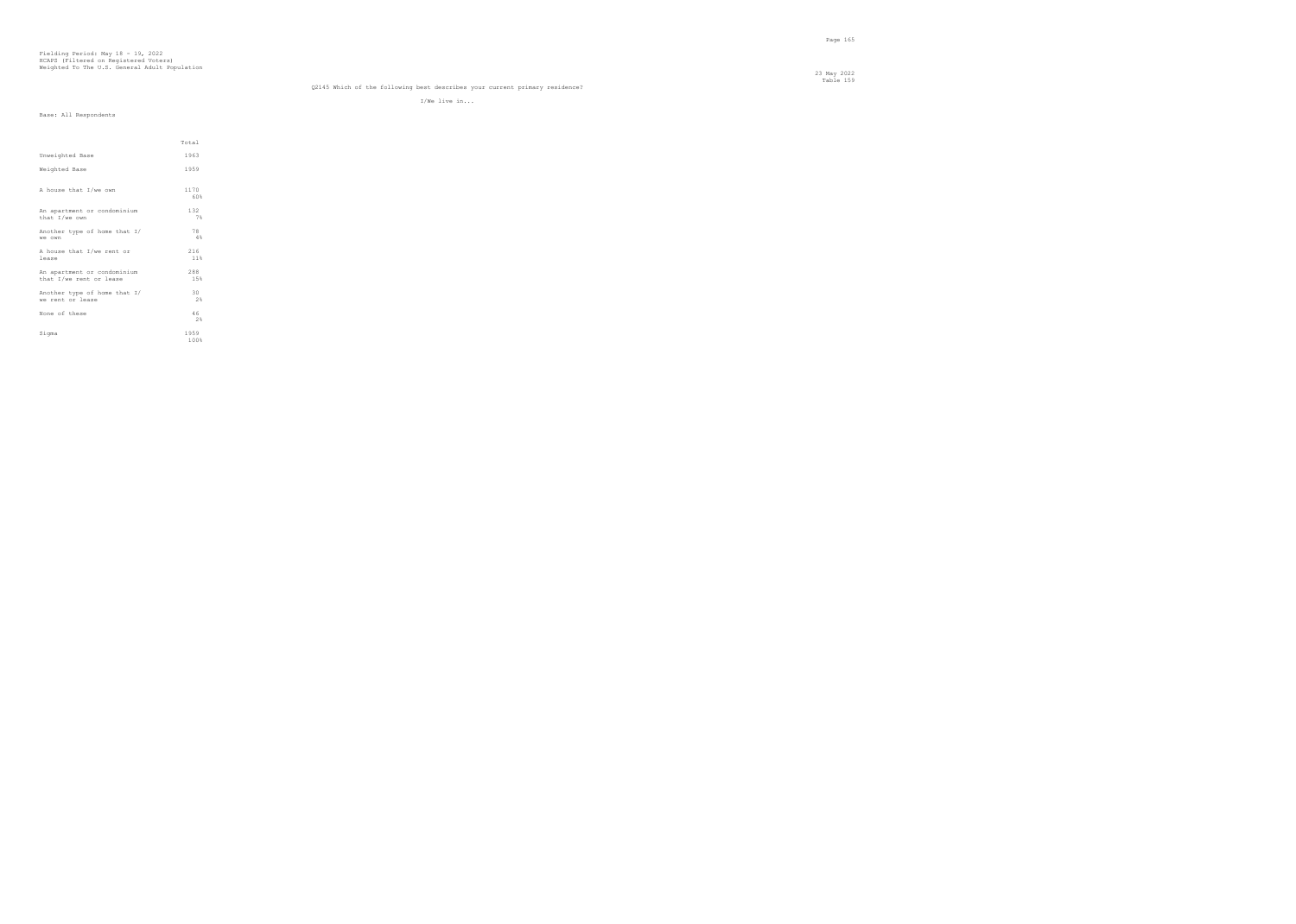23 May 2022 Table 160 D16 Do you live in a suburban, urban, or rural area?

|                 | Total      |
|-----------------|------------|
| Unweighted Base | 1963       |
| Weighted Base   | 1959       |
|                 |            |
| Urban           | 599<br>31% |
|                 |            |
| Suburban        | 945        |
|                 | 48%        |
| Rural           | 415        |
|                 | 21%        |
| Sigma           | 1959       |
|                 | 100%       |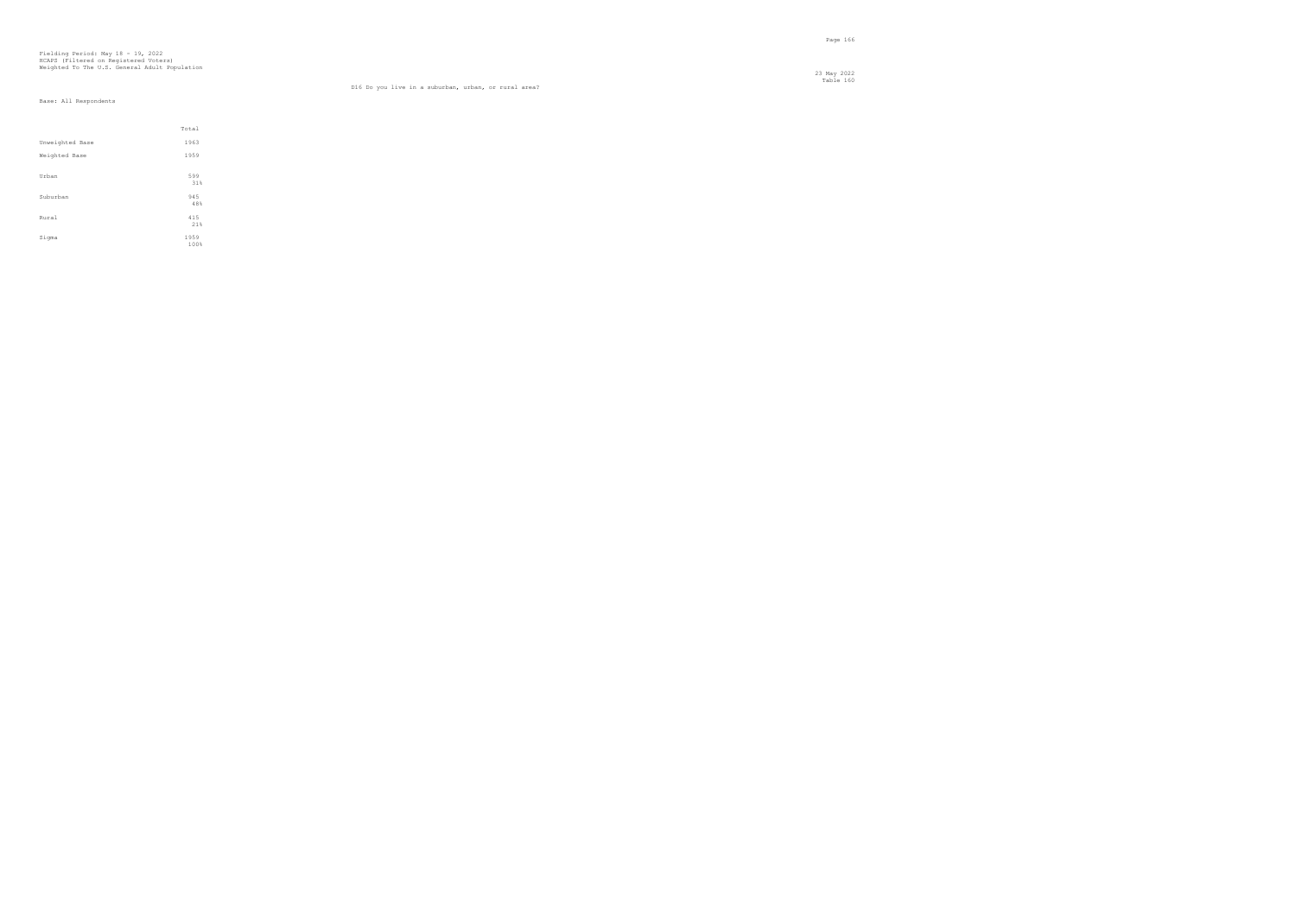#### Table 161 D18 Are you a Citizen of the United States?

|                 | Total        |  |
|-----------------|--------------|--|
| Unweighted Base | 1963         |  |
| Weighted Base   | 1959         |  |
| Yes             | 1935<br>99%  |  |
| No              | 24<br>1%     |  |
| Sigma           | 1959<br>100% |  |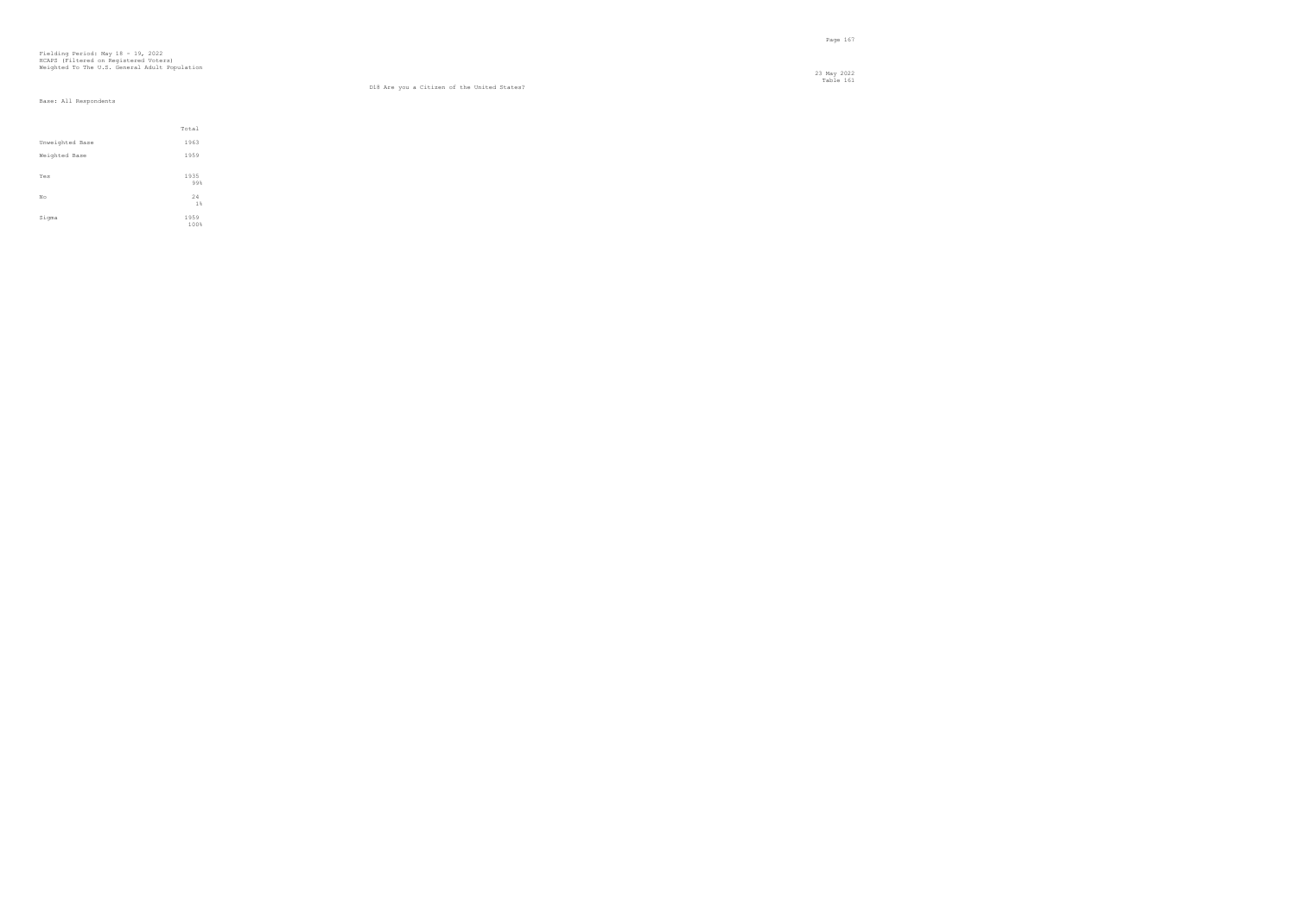23 May 2022 Table 162

#### HO1 Do you have health insurance?

|                 | Total        |
|-----------------|--------------|
| Unweighted Base | 1963         |
| Weighted Base   | 1959         |
| Yes             | 1783<br>91%  |
| No.             | 176<br>9%    |
| Sigma           | 1959<br>100% |